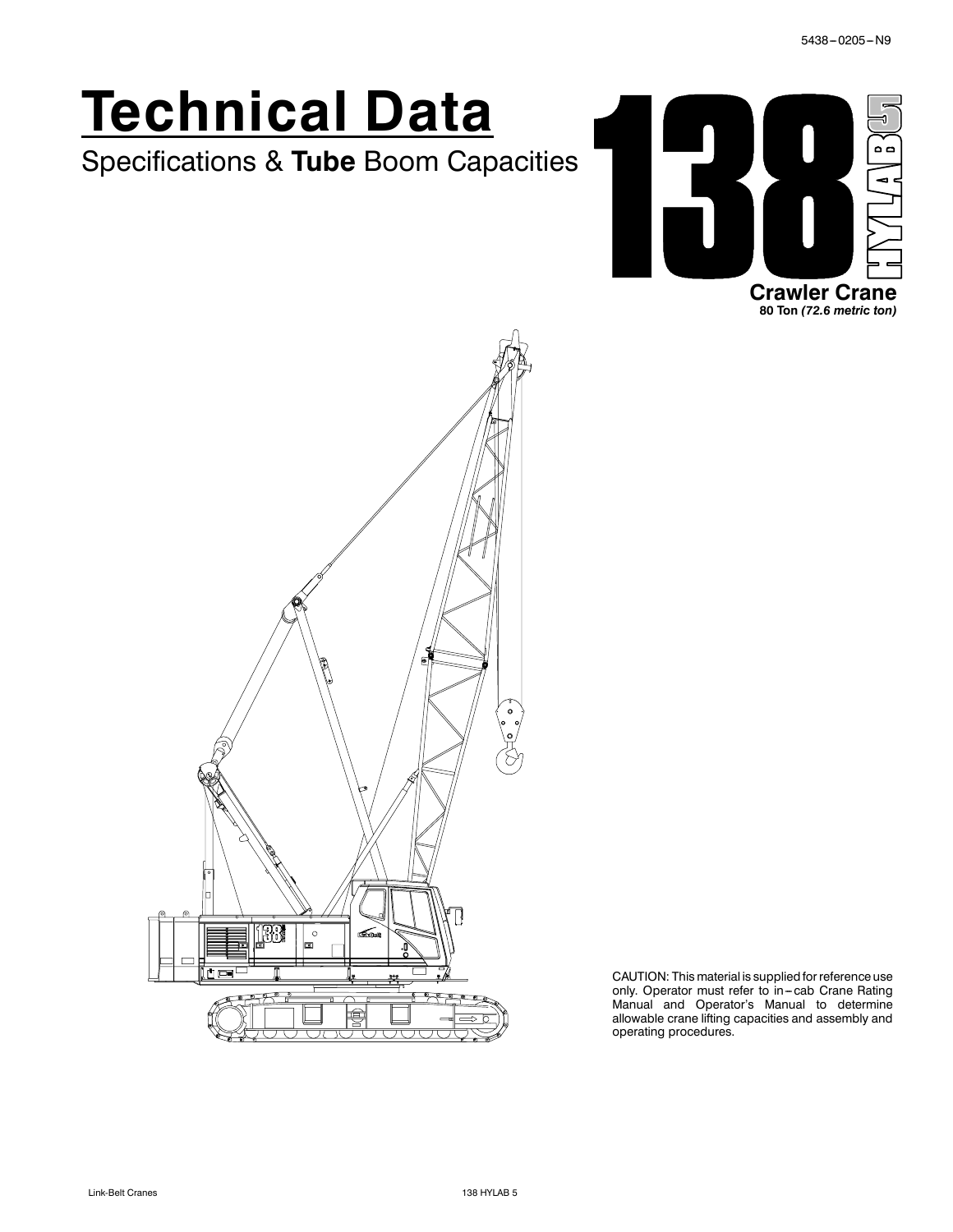$5438 - 0205 - N9$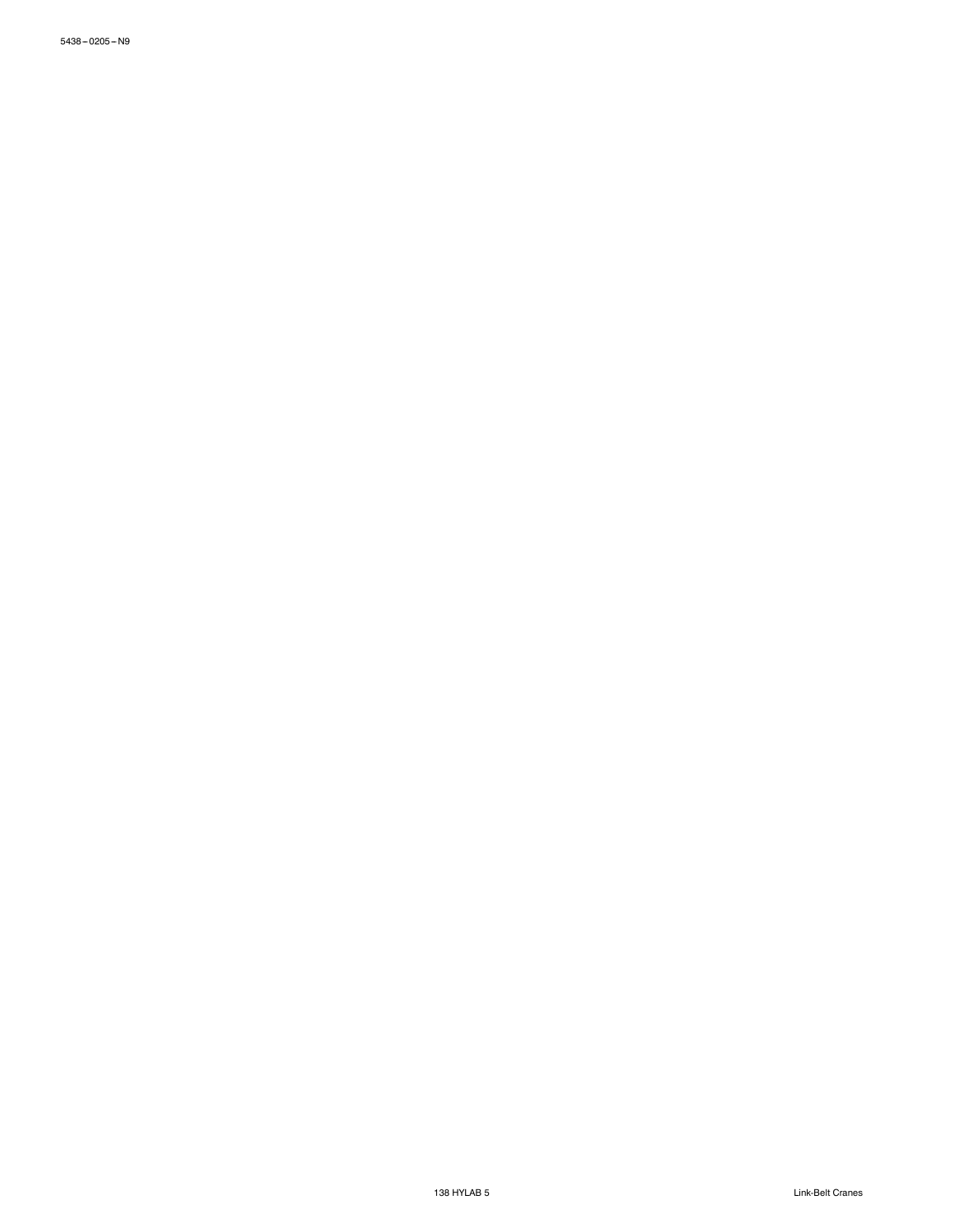## **Table Of Contents**

|                              | <b>Pages</b> |
|------------------------------|--------------|
| <b>Specifications</b>        | $1 - 12$     |
| <b>Tube Boom Capacities</b>  | $1 - 12$     |
| Tube Boom $+$ Jib Capacities | $1 - 24$     |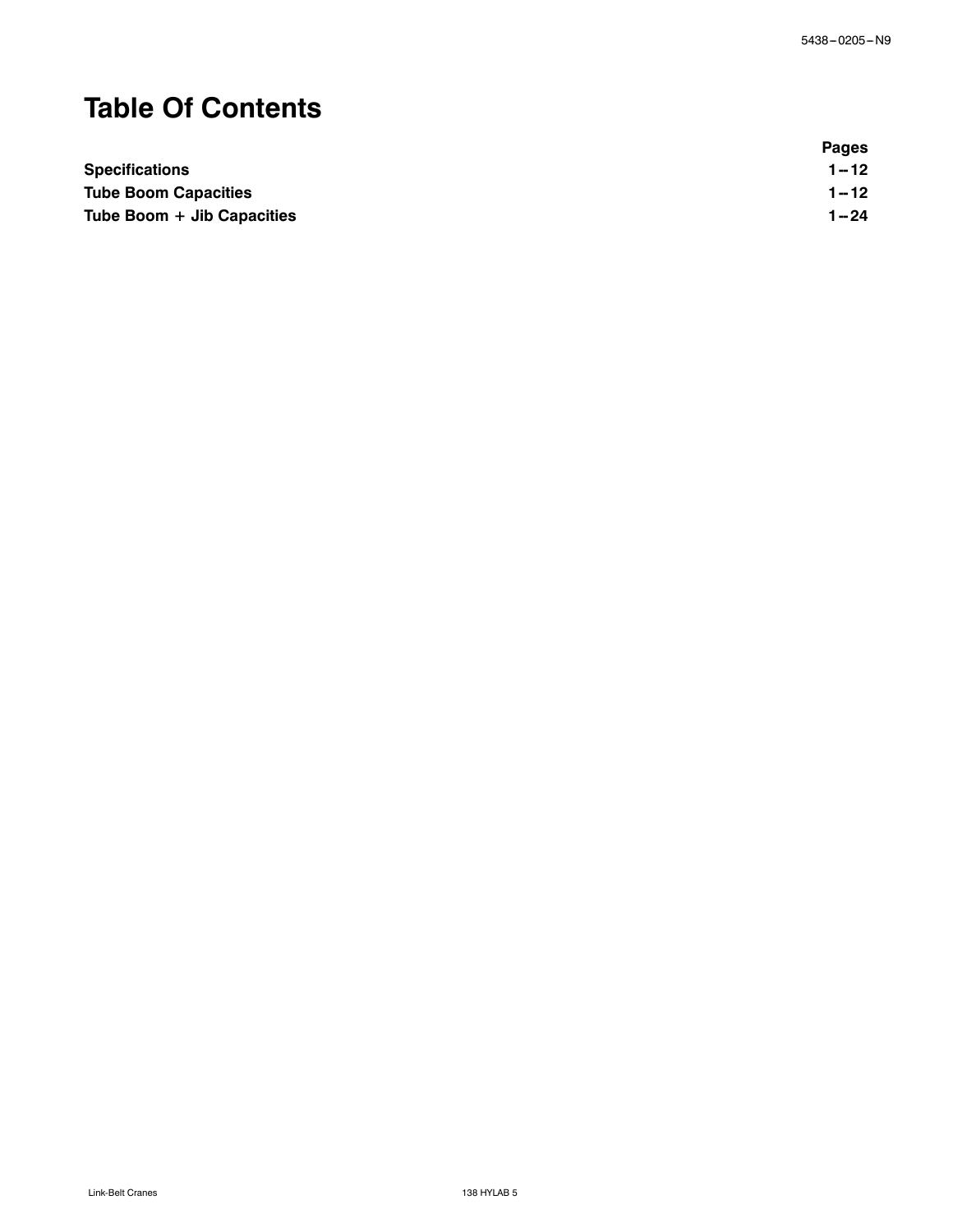**This page intentionally left blank**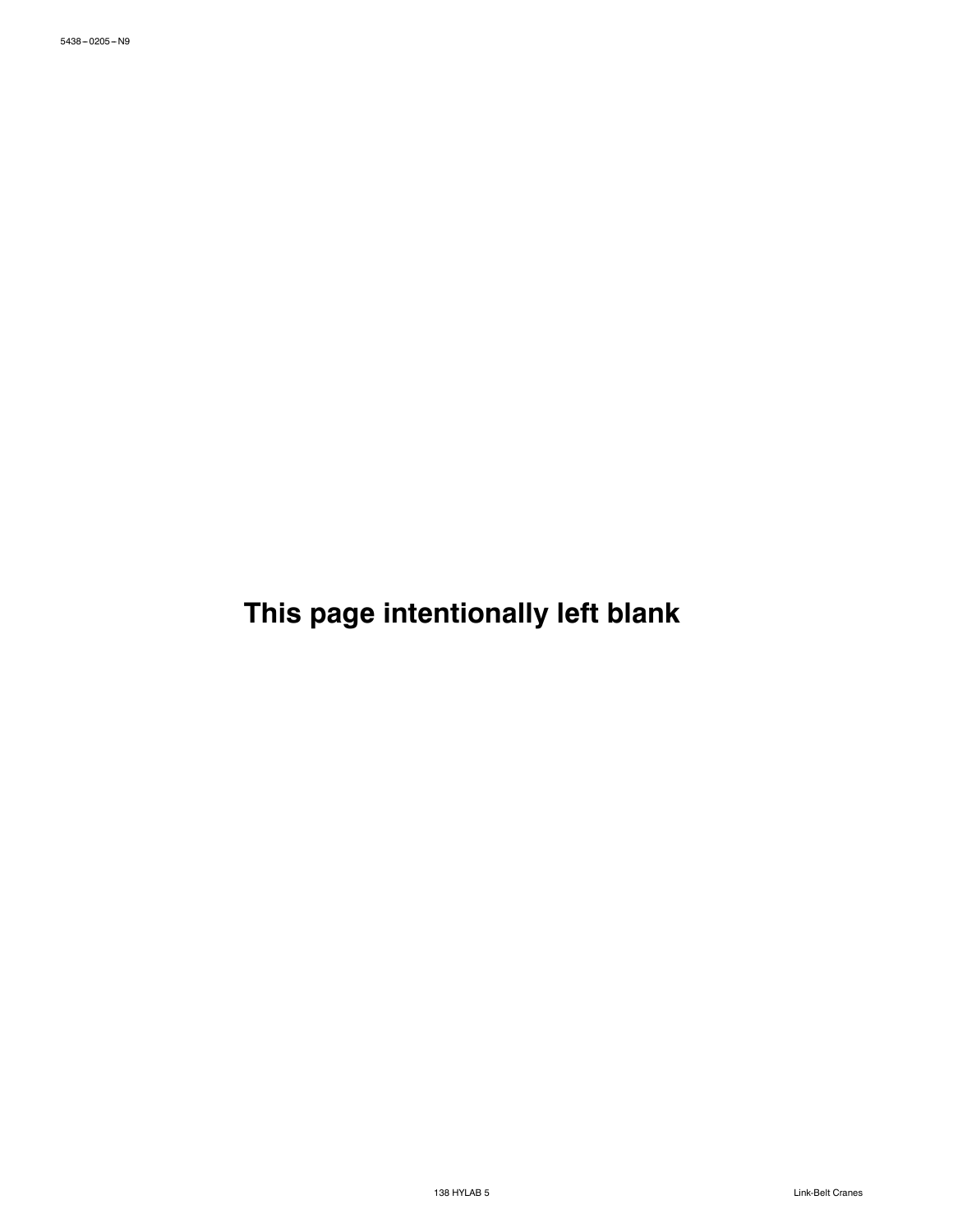# **Specifications**



**80 Ton** *(72.6 metric ton)*



CAUTION: This material is supplied for reference use only. Operator must refer to in-cab Crane Rating Manual and Operator's Manual to determine allowable crane lifting capacities and assembly and operating procedures.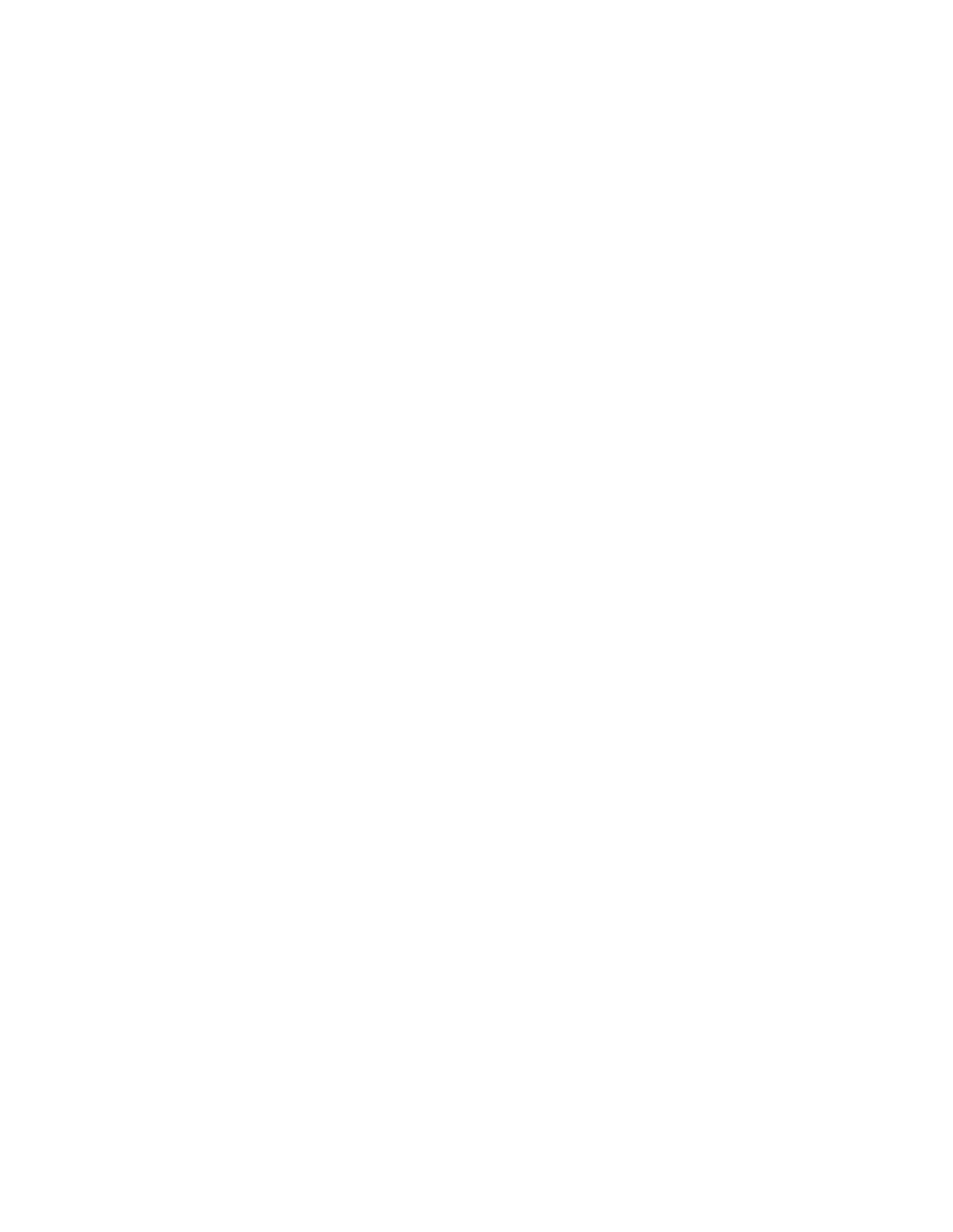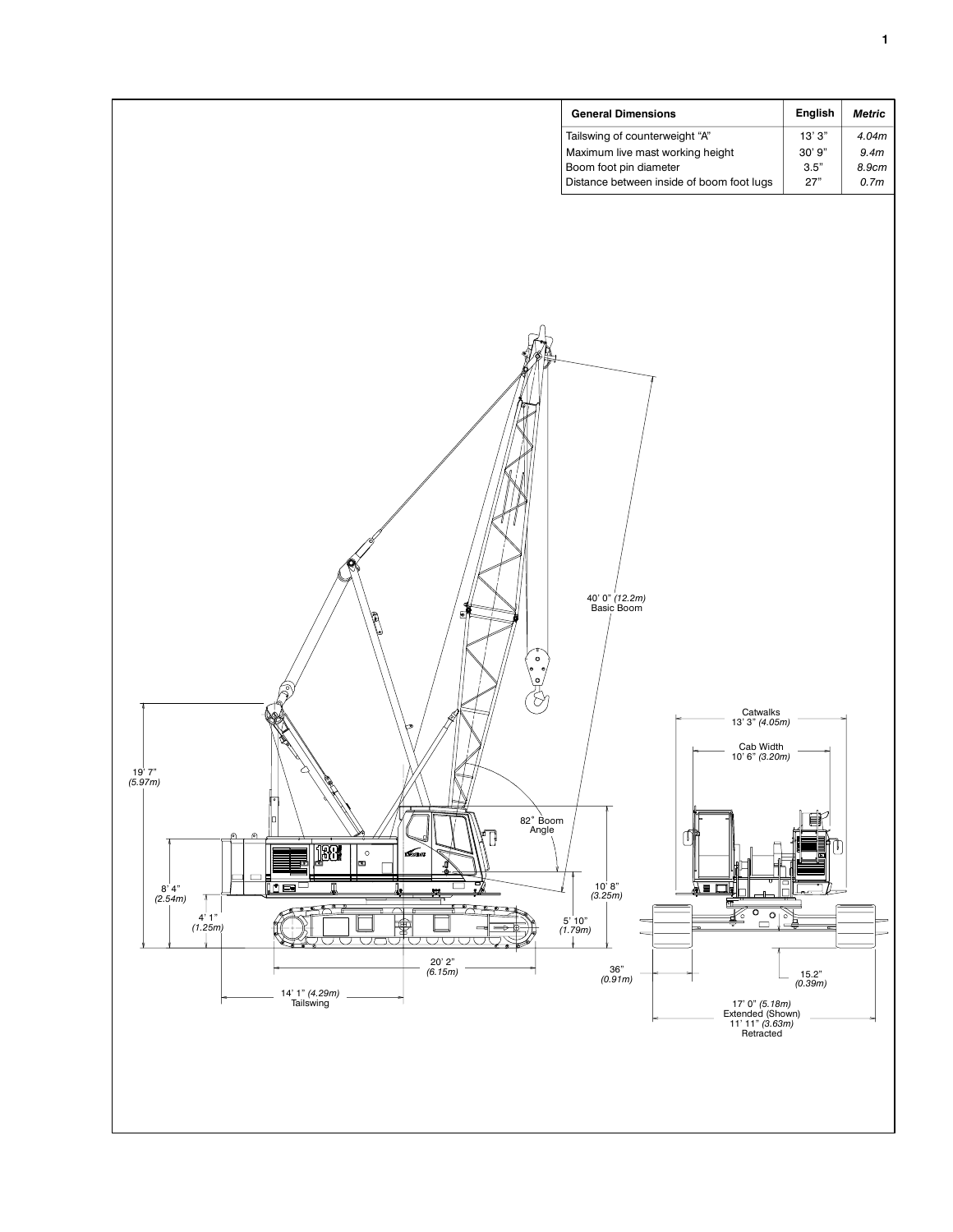## **138 HYLAB 5 Crane Transport Weights - approximate**

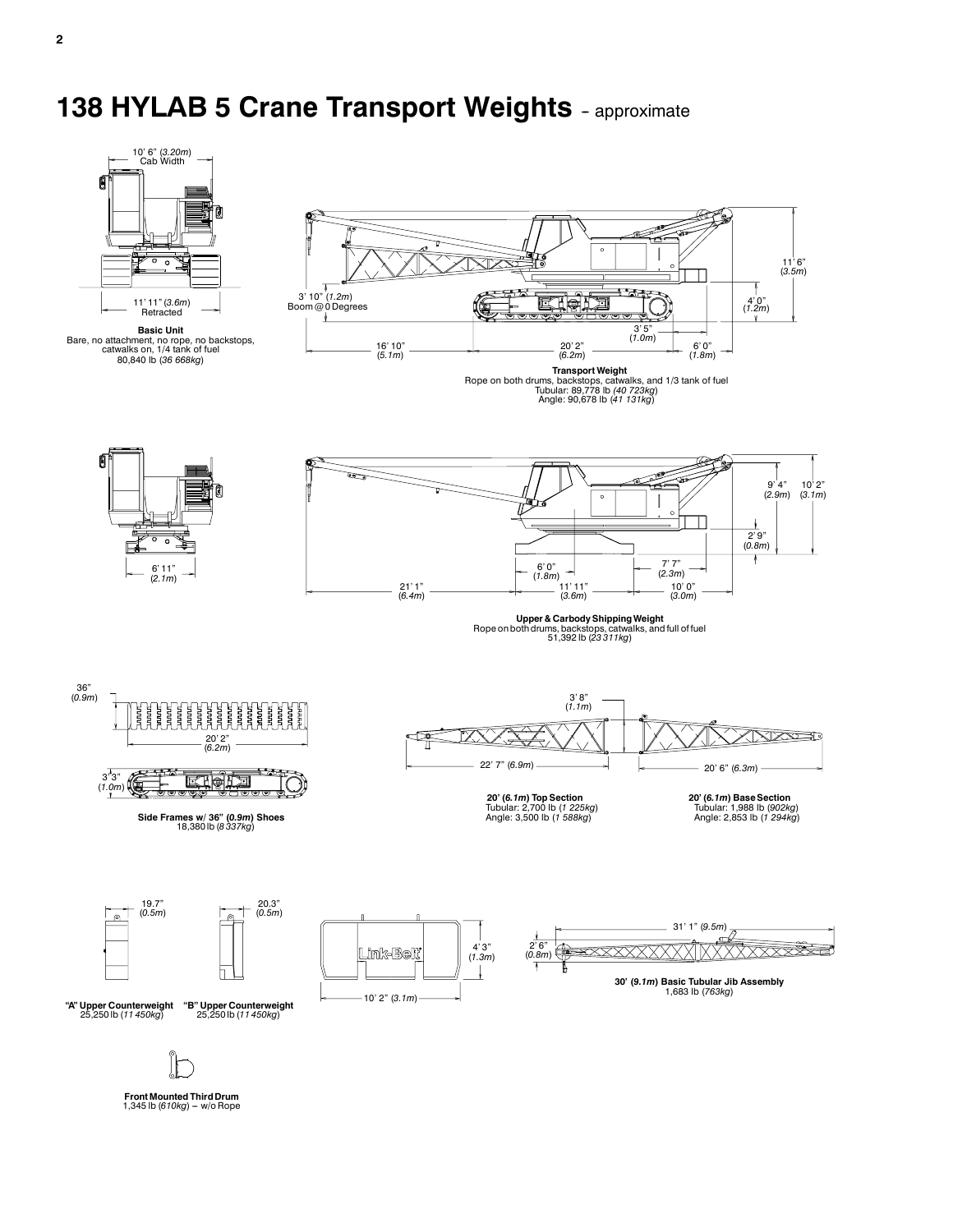## **Transportation Weights**

**Base Crane:** Rigid Boom Backstops, 27 gal *(102.2L)* of Fuel, Catwalks (front, right, and left side), 20' *(6.10m)* Tube Base Section, 24' *(7.32m)* Live Mast with Bridle & Spreader Bar, 14–Part Boom Hoist Reeving, 700' *(213m)* of Type "DB" Front Hoist Rope, 540' (*165m*) of Type "RB" Rear Hoist Rope.

|                                                         |          | <b>Gross Weight</b> |              | <b>Transport Loads</b> |                |                                                                    |  |
|---------------------------------------------------------|----------|---------------------|--------------|------------------------|----------------|--------------------------------------------------------------------|--|
| <b>Item Description</b>                                 | lb       | kg                  | Load<br>#1   | Load<br>#2             | Load<br>#3     | <b>Notes and Load Summary</b><br>Numbers in the load columns to    |  |
| <b>Base Crane</b>                                       | 89,778   | 40 723              | $\mathbf{1}$ |                        |                | the left represent quantities.                                     |  |
| Add "A" Counterweight                                   | 25,250   | 11 453              |              |                        | $\mathbf{1}$   |                                                                    |  |
| Add "B" Counterweight                                   | 25,250   | 11 453              |              | $\mathbf{1}$           |                | Estimated transport load<br>assumes the load out consist of        |  |
| Add Hydraulic Third Drum Without Rope                   | 1,345    | 610                 |              |                        |                | 200' (60.96m) of tube boom +                                       |  |
| Add 20' (6.1m) Tube Top Section                         | 2,700    | 1 2 2 5             |              | $\mathbf{1}$           |                | 60' (18.29m) of jib with full<br>counterweight.                    |  |
| Add 10' (3.05m) Tube Extension With Pins & Pendants     | 677      | 307                 |              |                        | $\mathbf{1}$   |                                                                    |  |
| Add 20' (6.1m) Tube Extension With Pins & Pendants      | 1,076    | 488                 |              | 1                      | $\overline{2}$ | Support loads were targeted at                                     |  |
| Add 30' (9.1m) Tube Extension With Pins & Pendants      | 1,481    | 672                 |              | $\overline{2}$         | $\mathbf{1}$   | 45,000 lb (20 412kg), 8' 6"<br>$(2.6m)$ wide, 48' $(14.63m)$ long, |  |
| Add 20' (6.1m) Angle Base Section                       | 2,853    | 1 2 9 4             |              |                        |                | and 13' 6" (4.11m) high using a                                    |  |
| Add 20' (6.1m) Angle Top Section With 4 Lifting Sheaves | 3,500    | 1588                |              |                        |                | drop deck trailer. This may vary<br>depending on state laws, empty |  |
| Add 20' (6.1m) Angle Top Section With 3 Lifting Sheaves | 3,400    | 1542                |              |                        |                | truck/trailer weights, and style                                   |  |
| Add 20' (6.1m) Angle Top Section With 2 Lifting Sheaves | 3,300    | 1 4 9 7             |              |                        |                | of trailer.                                                        |  |
| Add 10' (3.05m) Angle Extension With Pins & Pendants    | 992      | 450                 |              |                        |                | Estimated weights vary by                                          |  |
| Add 20' (6.1m) Angle Extension With Pins & Pendants     | 1,625    | 737                 |              |                        |                | $+/- 2\%$ .                                                        |  |
| Add 30' (9.1m) Angle Extension With Pins & Pendants     | 2,264    | 1027                |              |                        |                |                                                                    |  |
| Add Bridle & Spreader Bar Only (No Live Mast)           | 990      | 449                 |              |                        |                | <b>Estimated Total Load #1</b><br>89,778 lb (40 723kg).            |  |
| <b>Add Tagline Winder</b>                               | 760      | 345                 |              |                        |                |                                                                    |  |
| <b>Add Fairleader</b>                                   | 1,272    | 577                 |              |                        |                | <b>Estimated Total Load #2</b><br>33,959 lb (15 404kg).            |  |
| Add 30' (9.1m) Tube Jib                                 | 1,683    | 763                 |              |                        | $\mathbf{1}$   |                                                                    |  |
| Add 15' (4.6m) Tube Jib Extension                       | 317      | 144                 |              |                        | $\overline{2}$ | <b>Estimated Total Load #3</b>                                     |  |
| Add 5' (1.5m) Auxiliary Tip Extension                   | 735      | 333                 |              |                        |                | 31,877 lb (14 459kg).                                              |  |
| Add Holding Rope - 0.88" X 165' Type "DB"               | 234      | 106                 |              |                        |                |                                                                    |  |
| Add Closing Rope - 0.88" X 220' Type "DB"               | 312      | 142                 |              |                        |                |                                                                    |  |
| Add Inhaul Rope - 0.88" X 105' Type "M"                 | 141      | 64                  |              |                        |                |                                                                    |  |
| Add Hoist Rope - 0.88" x 210' Type "DB"                 | 298      | 135                 |              |                        |                |                                                                    |  |
| Add Jib Wire Rope - 0.88" X 700' Type "DB"              | 994      | 451                 |              |                        |                |                                                                    |  |
| Add 3rd Drum Wire Rope 0.63" X 385' Type "ZB"           | 312      | 142                 |              |                        |                |                                                                    |  |
| Add 3rd Drum Wire Rope 0.63" X 385' Type "WB"           | 296      | 134                 |              |                        |                |                                                                    |  |
| Add Auxiliary Lifting Bail                              | 191      | 87                  |              |                        |                |                                                                    |  |
| Add 15-ton (13.6mt) Hook Ball - Non Swivel              | 750      | 340                 |              | $\mathbf{1}$           |                |                                                                    |  |
| Add 15-ton (13.6mt) Hook Ball - Swivel                  | 760      | 345                 |              |                        |                |                                                                    |  |
| Add 80-ton (72.6mt) 4 Sheave Hook Block                 | 1,221    | 554                 |              | $\mathbf{1}$           |                |                                                                    |  |
| Remove 20' Tube Base Section                            | $-1,988$ | $-902$              |              |                        |                |                                                                    |  |
| Remove Front Hoist Rope 0.88" X 700' Type "DB"          | $-944$   | $-428$              |              |                        |                |                                                                    |  |
| Remove Jib Wire Rope 0.88" X 540' Type "RB"             | $-1,050$ | $-476$              |              |                        |                |                                                                    |  |
| Remove 24' (7.3m) Live Mast With Bridle & Spreader Bar  | $-2,356$ | $-1069$             |              |                        |                |                                                                    |  |
| Add 50 gal (189.3L) Of Fuel                             | 362      | 164                 |              |                        |                |                                                                    |  |

# **Working Weights**

| <b>Option</b>  | <b>Description</b>                                                                                                | Gross<br>Weight<br>$I\mathsf{b}(kg)$ | <b>Ground Bearing</b><br><b>Pressure</b><br>psi ( <i>kg/cm<sup>2</sup>)</i> |  |  |  |  |  |  |  |  |
|----------------|-------------------------------------------------------------------------------------------------------------------|--------------------------------------|-----------------------------------------------------------------------------|--|--|--|--|--|--|--|--|
|                | Base crane equipped with 40' (12.2m) of tubular boom, live mast, "A" counterweight, 700' (213m) front hoist rope, | 119.511                              | 7.62                                                                        |  |  |  |  |  |  |  |  |
|                | 540' (165m) rear hoist rope, 80-ton (72.6mt) hook block, 77 gal (291.5L) of fuel, and a 200 lb (90.7kg) operator. | (54 209)                             | (0.53)                                                                      |  |  |  |  |  |  |  |  |
| $\mathfrak{p}$ | Option #1 plus "B" counterweight, midpoint pendants, and 160' (48.77m) of boom extensions to obtain 200'          | 153.109                              | 9.76                                                                        |  |  |  |  |  |  |  |  |
|                | $(60.96m)$ of main boom.                                                                                          | (69, 449)                            | (0.69)                                                                      |  |  |  |  |  |  |  |  |
| 3              | Option #2 plus 60' (18.29m) of jib and 15-ton (13.6mt) hookball - subtract 20' (6.10m) of boom extension and      | 155.100                              | 9.88                                                                        |  |  |  |  |  |  |  |  |
|                | midpoint pendants to obtain maximum 180' + 60' (54.86 + 18.29m) of main boom + jib.                               | (70 352)                             | (0.70)                                                                      |  |  |  |  |  |  |  |  |
| $\overline{4}$ | Base crane equipped with 40' (12.20m) of angle boom, live mast, "A" counterweight, 700' (213m) front hoist rope,  | 121.176                              | 7.72                                                                        |  |  |  |  |  |  |  |  |
|                | 540' (165m) rear hoist rope, 80-ton (72.6mt) hook block, 77 gal (291.5L) of fuel, and a 200 lb (90.7kg) operator. | (54965)                              | (0.54)                                                                      |  |  |  |  |  |  |  |  |
| 5              | Option #4 plus "B" counterweight and 110' (33.53m) of boom extensions to obtain 150' (45.72m) of main boom.       | 155.196<br>(70 396)                  | 9.89<br>(0.70)                                                              |  |  |  |  |  |  |  |  |
| 6              | Option #5 plus 60' (18.29m) of jib and 15-ton (13.6mt) hookball to obtain maximum 150' + 60' (45.72 + 18.29m) of  | 158,263                              | 10.09                                                                       |  |  |  |  |  |  |  |  |
|                | main boom $+$ jib.                                                                                                | (71 786)                             | (0.71)                                                                      |  |  |  |  |  |  |  |  |
| Notes:         | Ground bearing pressure is based on the total weight distributed evenly over the track contact area.              |                                      |                                                                             |  |  |  |  |  |  |  |  |
| 2.             | Total contact area for 36" (0.91m) track shoes is 15,692 in <sup>2</sup> (101,239cm <sup>2</sup> ).               |                                      |                                                                             |  |  |  |  |  |  |  |  |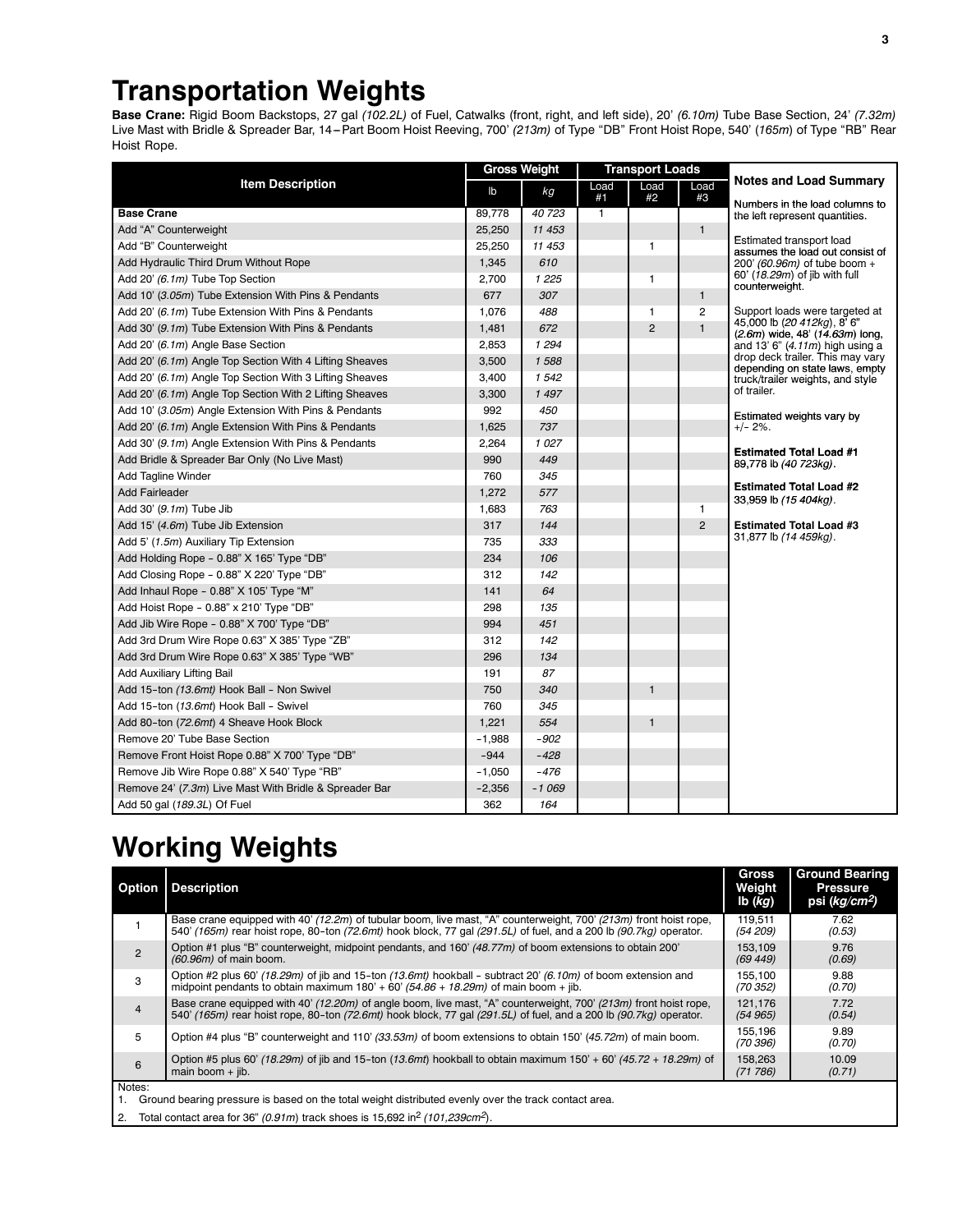### **Attachment Options**

#### J **40'--200' Tube Boom (12.19 - 60.96m)**

**Basic Tube Boom** - 40' (12.19m) two-piece design that utilizes a 20' (6.10m) base section and a 20' (6.10m) open throat top section with in-line connecting pins on 54" (1.37m) wide and 44" (1.12m) deep centers.

- $\bullet$  Boom foot on 50" (1.27m) centers
- 3" (76.2mm) diameter chords
- Lugs on base section to attach carrying links
- Skywalk platform
- Deflector roller on top section
- Permanent skid pads mounted on top section to protect head machinery
- Rigid sheave guards
- Five 18" (0.46m) root diameter steel sheaves mounted on sealed anti-friction bearings
- Mechanical boom angle indicator

**Optional** - Handling system that mounts in the boom base to allow loading/un- loading of a counterweight or a boom section onto transport trailers.

**Tube Boom Extensions - The following** table provides the lengths available and the suggested quantity to obtain maximum boom in 10' (3.05m) increments. Midpoint pendant connections are required at 80' (24.38m) for 190' (57.91m) and 200' (60.96m) boom lengths.

| <b>Tube Boom</b><br>Extensions | Suggested Quantity for<br>Maximum Boom |
|--------------------------------|----------------------------------------|
| 10'(3.05m)                     |                                        |
| 20'(6.10m)                     |                                        |
| 30'(9.14m)                     |                                        |

- Deflector roller on top of each section
- Appropriate length pendants
- Maximum tube boom tip height of 204' (62.18m)

#### J **40'--150' Angle Boom (12.19 - 45.72m)**

**Basic Angle Boom** - 40' (12.19m) two-piece design that utilizes a 20' (6.10m) base section and a 20' (6.10m) open throat top section with in-line connecting pins. Boom extensions are 48" (1.22m) wide and 48" (1.22m) deep at outside dimensions of angles.

- Boom foot on 50" (1.27m) centers
- 4" X 4" X 0.38" (101.6 x 101.6 x 9.7mm) angle chords
- Lugs on base section to attach carrying links
- Skywalk platform
- Deflector roller on top section
- Permanent skid pads mounted on top section to protect head machinery
- Rigid sheave guards
- Four 18" (0.46m) root diameter steel sheaves mounted on sealed anti- friction bearings
- Mechanical boom angle indicator

**Optional** - Three sheave head machinery for clam applications or two wide sheaves for dragline applications

**Angle Boom Extensions - The** following table provides the lengths available and the suggested quantity to obtain maximum boom in 10' (3.05m) increments. Midpoint pendant connections are not required.

| Angle Boom<br>Extensions | <b>Suggested Quantity for</b><br>Maximum Boom |
|--------------------------|-----------------------------------------------|
| 10' (3.05m)              |                                               |
| 20'(6.10m)               |                                               |
| 30'(9.14m)               |                                               |

Deflector roller on top of each section

- Appropriate length pendants
- Maximum angle boom tip height of 154' (46.94m)

#### **130' - 60' Tube Jib (9.14- 18.29m)**

**Basic Tube Jib - 30' (9.14m) two-piece** design that utilizes a 15' (4.57m) base section and a 15' (4.57m) top section with in-line connecting pins on 32"  $(0.81m)$  wide and 24"  $(0.61m)$  deep centers.

- 2" (50.8mm) diameter tubular chords
- $\bullet$  One 18.5" (0.47m) root diameter steel sheave mounted on sealed anti-friction bearings.
- $\cdot$  15' (4.57m) jib extensions provide jib lengths at 45' (13.72m) and 60' (18.29m)
- Jib offset angles at 5°, 15°, and 25°
- Maximum tip height of boom  $+$  jib is 242' (73.76m) using the tube boom and 204' (62.18m) using the angle boom.

#### J **Auxiliary 5' (1.52m) Tip Extension**

Designed to use instead of a jib to provide clearance between working hoist lines. The extension is equipped with a single 15.25" (0.39m) root diameter steel sheave mounted on sealed anti-friction bearings. Maximum capacity is 9-ton (8.16mt).

#### **Boom Hoist System**

Designed to lift off maximum boom or maximum boom plus jib unassisted. Operates up to a maximum boom angle of 82˚. Automatically limits maximum boom angle operation.

- Retractable gantry frame
- Pin-on bail frame
- $\cdot$  14-part reeving with 5/8" (15.88mm) type "W" wire rope
- Bridle assembly
- $\cdot$  24' (7.31m) live mast (optional for angle attachment)
- $\bullet$  Two 1.25" (31.75mm) pendants
- Telescopic boom backstops (tubular type)
- Sheaves contain sealed anti-friction bearings
- Boom speed from  $10^\circ$ -70 $^\circ$  is 52 seconds with no load and 94 seconds with full load. Speed was determined using 100' (30.5m) of tube boom.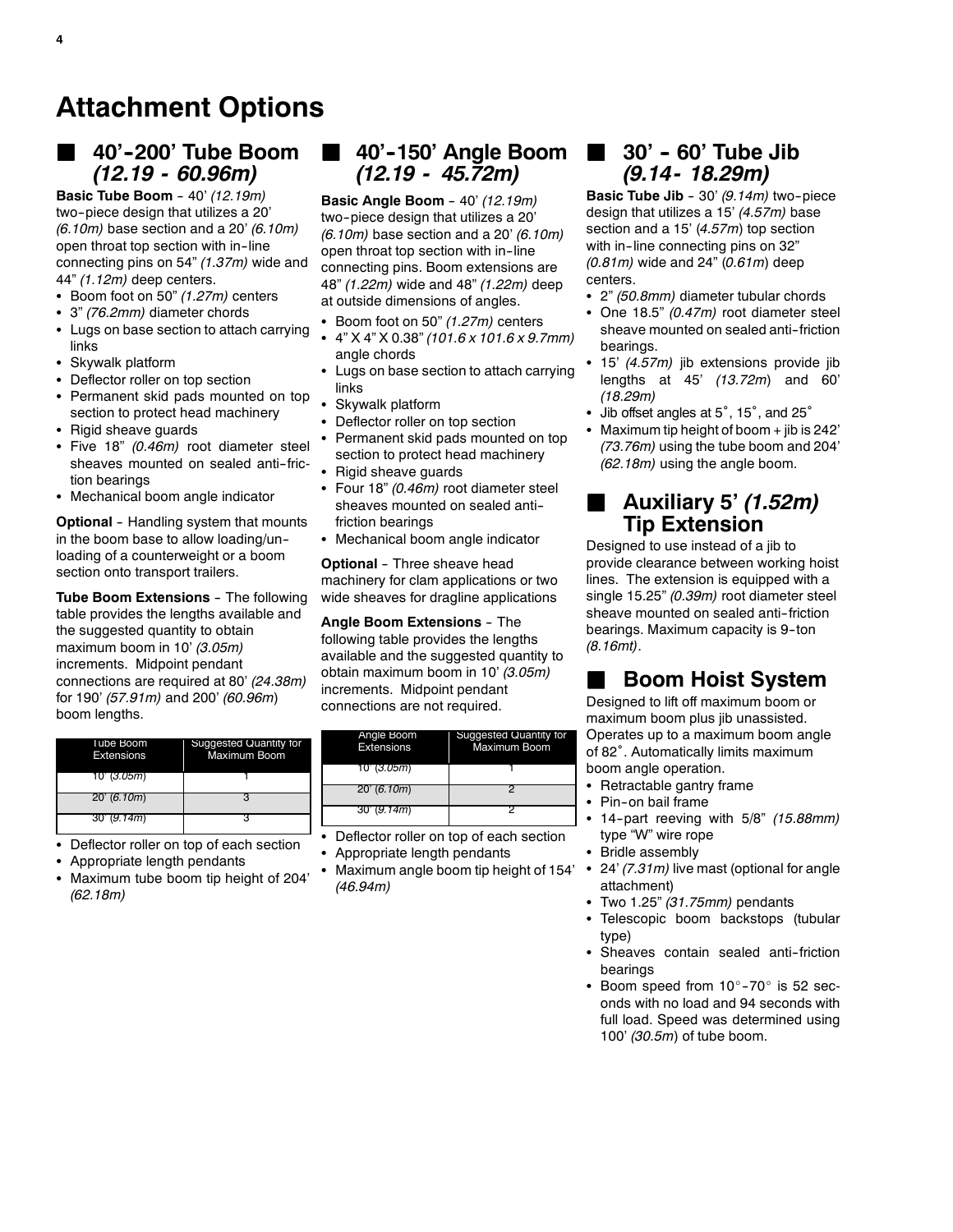## **Revolving Upperstructure**

#### J **Frame**

All welded steel frame with precision machined surfaces for mating parts.

#### **Engine**

| Mitsubishi 6D16-TLE2A with oil filter, oil cooler,<br>air cleaner, fuel filter, water separator, hour meter,<br>tachometer, and electrical shutdown. |                                 |  |  |  |  |  |  |  |
|------------------------------------------------------------------------------------------------------------------------------------------------------|---------------------------------|--|--|--|--|--|--|--|
| Number of cylinders                                                                                                                                  | 6                               |  |  |  |  |  |  |  |
| Bore and stroke - in<br>(mm)                                                                                                                         | 465 x 453<br>$(118 \times 115)$ |  |  |  |  |  |  |  |
| Piston displacement - in <sup>3</sup> (cm <sup>3</sup> )                                                                                             | 460 (7 538)                     |  |  |  |  |  |  |  |
| Engine rpm at full load speed                                                                                                                        | 2,000                           |  |  |  |  |  |  |  |
| Hi-idle rpm                                                                                                                                          | 2,200                           |  |  |  |  |  |  |  |
| Gross horsepower (kw)                                                                                                                                | 182 (135)                       |  |  |  |  |  |  |  |
| Peak torque - ft lb (joule)                                                                                                                          | 535 (726)                       |  |  |  |  |  |  |  |
| Peak torque - rpm                                                                                                                                    | 1,600                           |  |  |  |  |  |  |  |
| <b>Electrical system</b>                                                                                                                             | 24 volt                         |  |  |  |  |  |  |  |
| <b>Batteries</b>                                                                                                                                     | $2 - 12$ volt                   |  |  |  |  |  |  |  |
| Approximate fuel consumption                                                                                                                         | gal/hr (L/hr)                   |  |  |  |  |  |  |  |
| 100% hp                                                                                                                                              | 9.17 (34.71)                    |  |  |  |  |  |  |  |
| 50% hp                                                                                                                                               | 4.58 (17.34)                    |  |  |  |  |  |  |  |
| 25% hp                                                                                                                                               | 2.29(8.67)                      |  |  |  |  |  |  |  |
| 15% hp                                                                                                                                               | 1.38(5.22)                      |  |  |  |  |  |  |  |

#### **N** Hydraulic System

**Hydraulic Pumps** - The pump arrangement is designed to provide precise control with independent or simultaneous operation of all crane functions.

- Pump P1 Variable displacement, semi-closed loop, piston pump operating at 4,480 psi  $(315 \text{kg/cm}^2)$  and 64 gpm (242Lpm). Supplies power for the front drum, rear drum, boom hoist • drum, and travel.
- Pump P2 Variable displacement, 17.64" (0.45m) root diameter semi-closed loop, piston pump • 29.92" (0.76m) flange-diameter operating at 4,480 psi  $(315 \text{kg/cm}^2)$  and 64 gpm (242Lpm). Supplies power for the front drum, rear drum, travel, and optional 4th drum.
- Pump P3 Fixed displacement, open loop, gear pump operating at 3,556 psi  $(250kg/cm<sup>2</sup>)$  and 33 gpm  $(125Lpm)$ . Supplies power for swing and side frame retract cylinders.
- Pump P4 Fixed displacement, open loop, gear pump operating at 1,422 psi  $(100kg/cm<sup>2</sup>)$  and 12.7 gpm  $(48Lpm)$ . Supplies power for remote mounted hydraulic oil cooler fan.
- Pump P5 Fixed displacement, open loop, gear pump operating at 2,987 psi  $(210 \text{kg/cm}^2)$  and 8.6 gpm  $(33 \text{Lpm})$ . Supplies power for hydraulic remote control system and hydraulic counterweight self-assembly system.

• Pump P6 (Optional) - Fixed displacement, open loop, gear pump operating at 1,422 psi (100kg/cm<sup>2</sup>) and 6.3 gpm (24Lpm). Supplies power for optional hydraulic tagline.

**Pump Control ("Fine Inching") mode** Special pump setting, selectable from operator's cab, that allows very slow movements of load hoist drums, boom hoist drum, and travel for precision work.

Hydraulic Reservoir - 53 gal (200.6L), equipped with sight level gauge. Diffusers built in for deaeriation.

Filtration - One 10 micron, full flow line filter in the control circuit. All oil is filtered prior to entering the reservoir.

**Counterbalance Valves - All hoist** motors are equipped with counterbalance valves to provide positive load lowering and prevent accidental load drop if the hydraulic pressure is suddenly lost.

#### **Load Hoist Drums**

Each drum contains a pilot controlled, bi-directional, axial piston motor and a planetary gear reduction unit to provide positive control under all load conditions.

- Power up/down & free-fall operation modes
- Automatic brake mode (spring applied, hydraulically released, band type brake)
- $\cdot$  0.88" (22.35mm) grooved lagging
- Drum pawl controlled manually
- Electronic drum rotation indicators
- Mounted on anti-friction bearings
- 
- 
- $\cdot$  19.84" (0.50m) width

**Note:** The freefall operation mode is designed to prevent load lowering even if the freefall switch is accidentally activated. The automatic brake mode meets all OSHA requirements for personnel handling.

**Drum Clutches** - Power hydraulic two shoe clutch design that uses a 20"  $(0.51$ mm) diameter x 5"  $(0.13$ mm) wide shoe that internally expands to provide load control. Swept area is 314 in<sup>2</sup> (2 026 cm2).

#### **Optional Front Mounted Third Hoist Drum**

The hydraulic winch is pinned to the front of the upper frame and is used in conjunction with a fleeting sheave and 3--sheave idler assembly to run the wire rope over the boom top section.

- Free-spooling capability for pile driving applications
- $\cdot$  10.63" (0.27m) root diameter
- $\cdot$  20" (0.51m) outside flange diameter
- $\cdot$  13.5" (0.34m) width
- Mounted on anti-friction bearings

#### **Boom Hoist Drum**

Contains a pilot controlled, bi-directional, axial piston motor and a planetary gear reduction unit to provide positive control under all load conditions.

- Spring applied, hydraulically released, disc type automatically controlled brake
- 5/8" (15.88mm) grooved lagging
- Drum pawl controlled manually
- Mounted on anti-friction bearings
- $\cdot$  12.60" (0.32m) root diameter
- $\cdot$  24.41" (0.62m) flange diameter
- $\cdot$  9.57" (0.24m) width

#### **Swing System**

Mechanical linkage controls the bi--directional axial piston motor and the planetary gear reduction unit to provide positive control under all load conditions.

- Spring applied, hydraulically released, 360 degree multi-plate brake
- Free swing mode when lever is in neutral position
- Two position positive house lock
- Audio/Visual swing alarm
- Maximum swing speed is 3.0 rpm

#### **Upper Counterweight**

Consist of a two piece design that can be easily lowered to the ground using the gantry.

- 25,250 lb (11 453kg) "A" upper counterweight
- 25,250 lb (11 453kg) "B" upper counterweight can be added to maximize capacities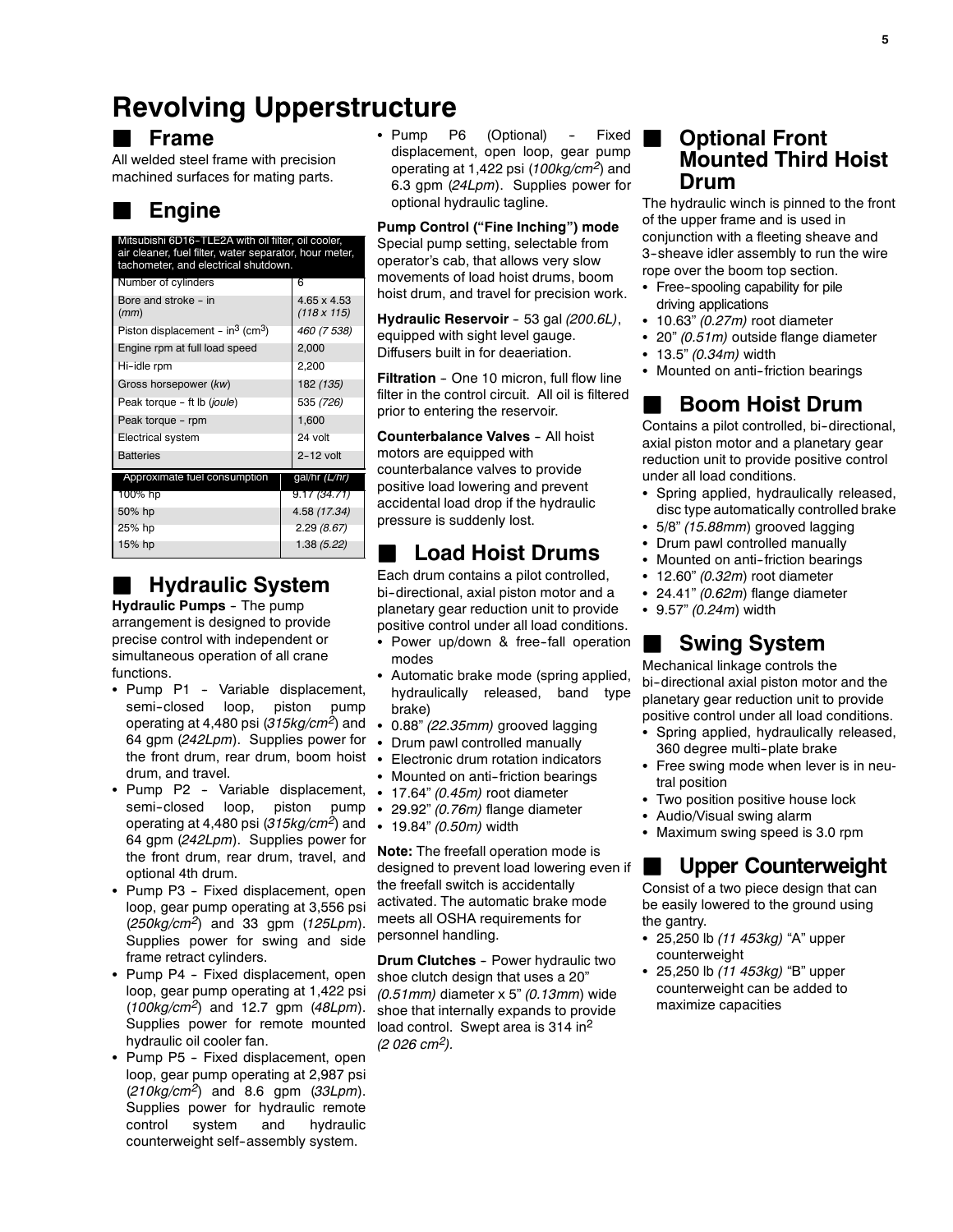Fully enclosed modular steel compartment is independently mounted and insulated to protect against vibration and noise.

- All tinted/tempered safety glass
- Folding hinge entry door and sliding front glass window
- 19,000 BTU hot water heater
- 18,600 BTU air conditioner
- Door and window locks
- Circulating fan
- Sun visor
- Cloth seat
- Padded for noise and vibration reduction
- Defroster
- Windshield wipers and washer
- Dry chemical fire extinguisher
- Engine instrumentation panel (voltmeter, engine oil pressure, engine water temperature, fuel level, hydraulic oil temperature, hour meter, and service monitor system)
- Electronic drum rotation indicators for front and rear hoist drums
- Six way adjustable seat
- Hand and foot throttle
- Fully adjustable single axis controls • Swing lever with swing brake and horn
- located on handle
- Bubble type level
- Ergonomic gauge layout
- Control shut off lever
- Right hand control stand is adjustable by electric motor for operator comfort
- $\cdot$  Horn

#### **Rated Capacity Limiter System**

The rated capacity limiter system is a boom hoist load cell system. This system provides the operator with useful geometrical data, to include:

- Main Boom Length
- Main Boom Angle
- Jib Length
- **Jib Angle**
- **Operating Mode**
- **Load Radius**
- **Boom Tip Height**
- Audible Alarm
- Anti-Two Block Indicator
- Pre-Warning Light
- Overload Light
- Load On Hook
- Function kick-outs including over load
- Operator settable stops (Ramped Stops)
- S Boom Hoist Dead End Load Cell (No Lineriders)
- Engine rpm Is Displayed On LCD1 Of Rated Capacity Limiter System

#### **Additional Equipment -- Standard**

- $\cdot$  57.88" (1.47m) outside diameter turntable bearing
- Front, right, & left side removable catwalks
- 53 gal (200.6L) fuel tank
- (usable quantity) • Crane lifting links

#### **Additional Equipment -- Optional**

- $\bullet$  Rud-o-matic<sup>®</sup> model 1248 tagline winder for angle boom (double barrel, spring wound, drum type)
- Rud-o-matic<sup>®</sup> model 648 tagline winder for tube boom
- Full revolving type Fairleader with barrel, sheaves, and guide rollers

# **Lower Structure**

#### **Lower Frame**

All welded box construction frame with precision machined surfaces for turntable bearing and rotating joint.

- $\bullet$  8' 10.7" (2.71m) overall width
- $\cdot$  11' 11" (3.63m) overall length

#### **Side Frames**

All welded, precision machined, steel frames can be hydraulically extended and retracted by a hydraulic cylinder mounted in the lower frame.

- $\cdot$  14' (4.27m) extended gauge
- $\cdot$  8' 11" (2.72m) retracted gauge
- $\cdot$  20' 2" (6.15m) overall length
- 36" (0.91m) wide track shoes
- 11 sealed (oil filled) track rollers per side frame
- Sealed (oil filled) idler and drive planetaries
- Compact travel drives
- Hydraulic self adjusting tracks

**Travel and Steering - Each side frame** contains a pilot controlled, bi-directional, axial piston motor and a planetary gear reduction unit to provide positive control under all load conditions.

- Individual control provides smooth, precise maneuverability including full counter--rotation
- Spring applied, hydraulically released disc type automatically controlled brake
- Maximum travel speed is 1.0 mph (1.6km/h) in high speed and 0.6 mph (1km/h) in low speed
- Designed to 30% gradeability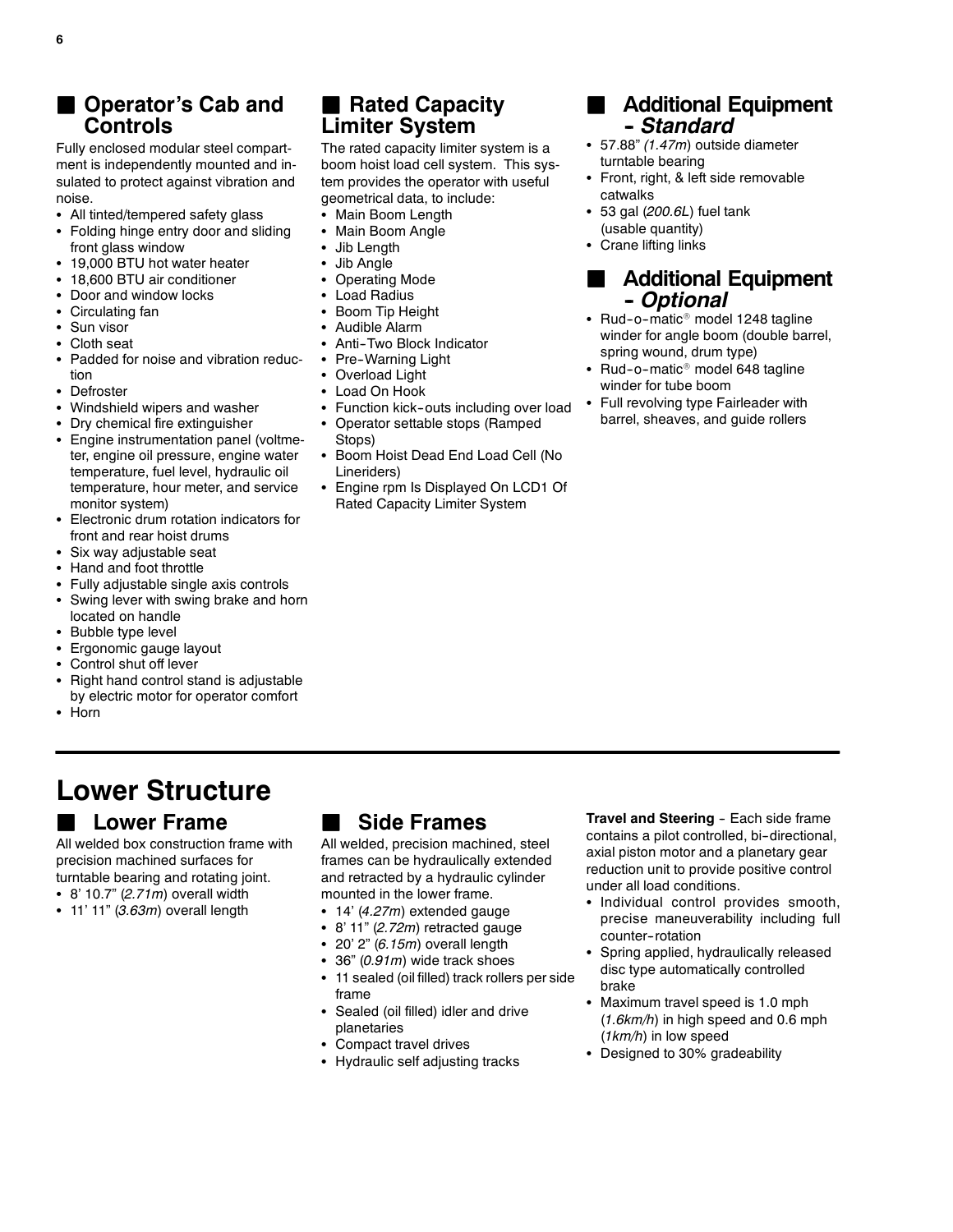#### **Load Hoisting Performance**

#### Front Or Rear Drum - 7/8" (22.22mm) Wire Rope

| Rope  | Full Load Line Speed<br>Maximum Line Pull<br>No Load Line Speed |        | <b>Pitch Diameter</b> |       | Layer  |       | Total |     |     |    |     |     |
|-------|-----------------------------------------------------------------|--------|-----------------------|-------|--------|-------|-------|-----|-----|----|-----|-----|
| Layer | lb                                                              | kg     | ft/min                | m/min | ft/min | m/min | in    | mm  | ft  | m  | ft  | m   |
|       | 32.377                                                          | 14 686 | 300                   | 91    | 91     | 28    | 18.5  | 470 | 100 | 30 | 100 | 30  |
| 2     | 29.581                                                          | 13418  | 329                   | 100   | 100    | 30    | 20.3  | 516 | 109 | 33 | 209 | 64  |
| з     | 27.229                                                          | 12 351 | 357                   | 109   | 109    | 33    | 22.0  | 559 | 119 | 36 | 327 | 100 |
| 4     | 25,224                                                          | 11 441 | 386                   | 118   | 117    | 36    | 23.8  | 605 | 128 | 39 | 455 | 139 |
| 5     | 23.493                                                          | 10 657 | 414                   | 126   | 126    | 38    | 25.5  | 648 | 137 | 42 | 593 | 181 |
| 6     | 21,985                                                          | 9972   | 442                   | 135   | 134    | 41    | 27.3  | 693 | 147 | 45 | 740 | 225 |

#### Boom Hoist Drum -- 5/8" (15.88mm) Wire Rope

| Rope           |        | Full Load Line Speed<br>Maximum Line Pull<br>No Load Line Speed |        | <b>Pitch Diameter</b> |        | Laver |      | Total |    |    |     |     |
|----------------|--------|-----------------------------------------------------------------|--------|-----------------------|--------|-------|------|-------|----|----|-----|-----|
| Layer          | Ib     | kg                                                              | ft/min | m/min                 | ft/min | m/min | in   | mm    | ft | m. | ft  | m   |
|                | 17.856 | 8 0 9 9                                                         | 186    | 57                    | 177    | 54    | 13.2 | 336   | 48 | 15 | 48  | 15  |
| $\overline{2}$ | 16.313 | 7400                                                            | 203    | 62                    | 193    | 59    | 14.5 | 368   | 52 | 16 | 100 | 31  |
| з              | 15.017 | 6812                                                            | 221    | 67                    | 210    | 64    | 15.7 | 400   | 57 | 17 | 157 | 48  |
| 4              | 13.911 | 6310                                                            | 238    | 73                    | 227    | 69    | 17.0 | 432   | 61 | 19 | 218 | 67  |
| 5              | 12.956 | 5877                                                            | 256    | 78                    | 243    | 74    | 18.3 | 464   | 66 | 20 | 284 | 87  |
| 6              | 12.125 | 5 500                                                           | 274    | 84                    | 260    | 79    | 19.5 | 496   | 70 | 21 | 355 | 108 |
|                | 11.393 | 5 1 6 8                                                         | 291    | 89                    | 277    | 84    | 20.8 | 528   | 75 | 23 | 430 | 131 |

#### Optional Third Drum - 5/8" (15.88mm) Wire Rope

| Rope  | <b>Maximum Line Pull</b><br>No Load Line Speed |         |        | Full Load Line Speed |        | <b>Pitch Diameter</b> |       | Layer |    | <b>Total</b> |     |     |
|-------|------------------------------------------------|---------|--------|----------------------|--------|-----------------------|-------|-------|----|--------------|-----|-----|
| Layer | lb                                             | kg      | ft/min | m/min                | ft/min | m/min                 | in    | mm    | ft | m            | ft  | m   |
|       | 15.041                                         | 6822    | 157    | 48                   | 143    | 44                    | 11.25 | 286   | 57 | 17           | 57  | 17  |
| 2     | 13.537                                         | 6 140   | 175    | 53                   | 159    | 48                    | 12.50 | 318   | 64 | 20           | 121 | 37  |
|       | 12.307                                         | 5 5 8 2 | 192    | 59                   | 175    | 53                    | 13.75 | 349   | 71 | 22           | 192 | 59  |
| 4     | 11.282                                         | 5 1 1 7 | 210    | 64                   | 191    | 58                    | 15.00 | 381   | 77 | 23           | 269 | 82  |
|       | 10.414                                         | 4 7 2 4 | 228    | 69                   | 207    | 63                    | 16.25 | 413   | 83 | 25           | 352 | 107 |
| 6     | 9.671                                          | 4 3 8 7 | 245    | 75                   | 223    | 68                    | 17.50 | 445   | 90 | 27           | 442 | 135 |

#### **Wire Rope Applications**

|                              | <b>Diameter</b> |       | Length |     |             | <b>Maximum Permissible Load</b> |           |  |
|------------------------------|-----------------|-------|--------|-----|-------------|---------------------------------|-----------|--|
| <b>Wire Rope Application</b> | in              | mm    | ft     | m   | <b>Type</b> | lb                              | <b>kg</b> |  |
| <b>Boom Hoist</b>            | 5/8             | 15.88 | 610    | 186 | W           | 11.770                          | 5 3 3 9   |  |
| Front Hoist                  | 7/8             | 22.22 | 700    | 213 | DB          | 22.740                          | 10315     |  |
| Rear Hoist (Optional)        | 7/8             | 22.22 | 540    | 165 | <b>RB</b>   | 17.520                          | 7947      |  |
| Rear Hoist (Optional)        | 7/8             | 22.22 | 700    | 213 | DB          | 22.740                          | 10315     |  |
| Third Drum (Optional)        | 5/8             | 15.88 | 385    | 117 | ZB          | 11.080                          | 5026      |  |
| Third Drum (Optional)        | 5/8             | 15.88 | 385    | 117 | <b>WB</b>   | 13.650                          | 6 192     |  |

| Rope<br>Type | <b>Description</b>                                                                                                          |
|--------------|-----------------------------------------------------------------------------------------------------------------------------|
| <b>DB</b>    | $6 \times 26$ (6 X 19 Class) – Warrington Seal – Extra Improved Plow Steel – Preformed – Right Lay – Regular Lay – I.W.R.C. |
| <b>RB</b>    | 19 x 19 Rotation Resistant - Extra Improved Plow Steel - Preformed - Right Lay - Regular Lay - Swaged                       |
| ZΒ           | 36 x 7 - Non-rotating - Extra Improved Plow Steel - Right Lay - Regular Lay                                                 |
| <b>WB</b>    | 8 Strand - Regular Lay                                                                                                      |
| W            | 6 x 26 (6 X 19 Class) - Extra Improved Plow Steel - Preformed - Right Lay - Alternate Lay - I.W.R.C.                        |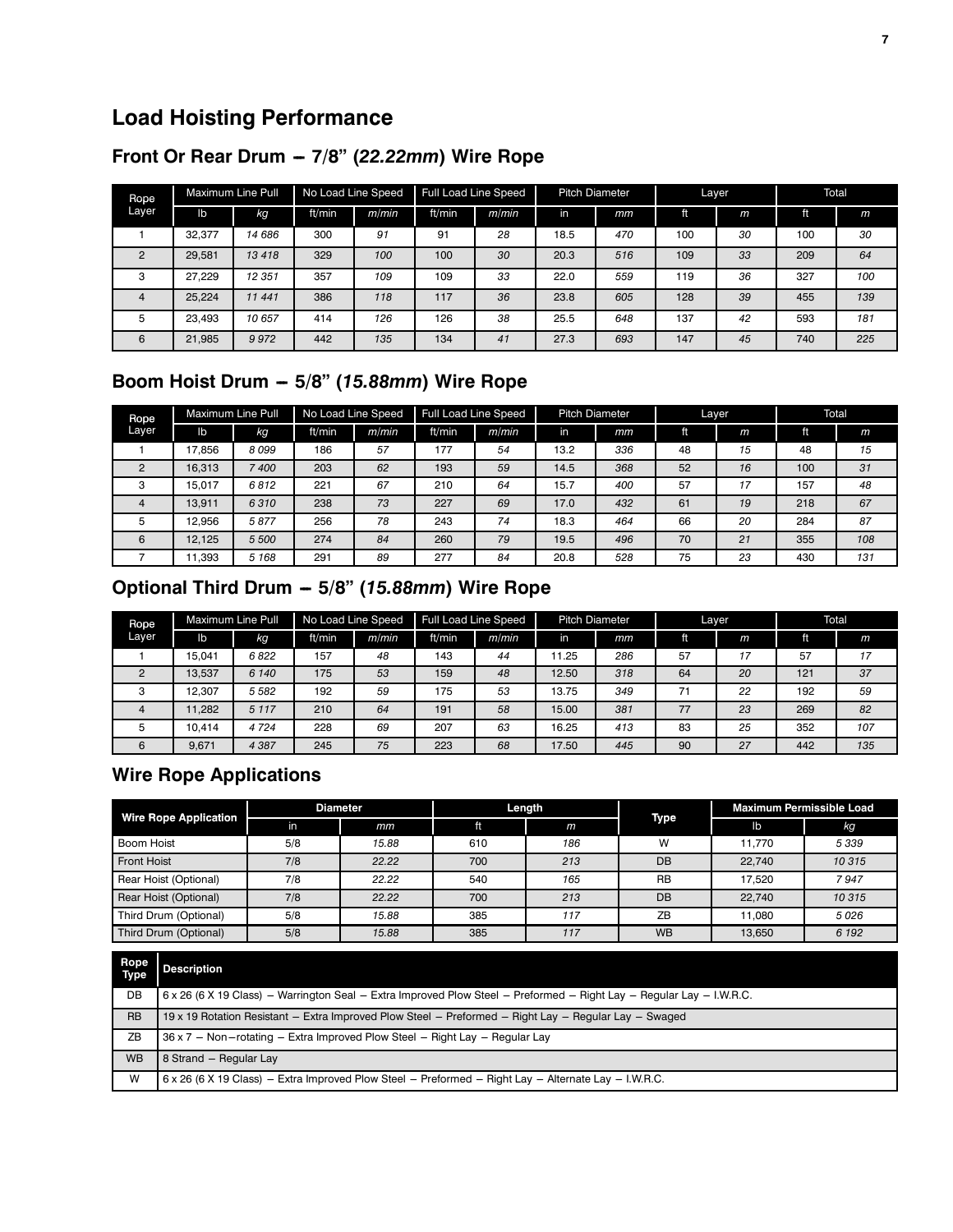# **This Page Left Blank Intentionally**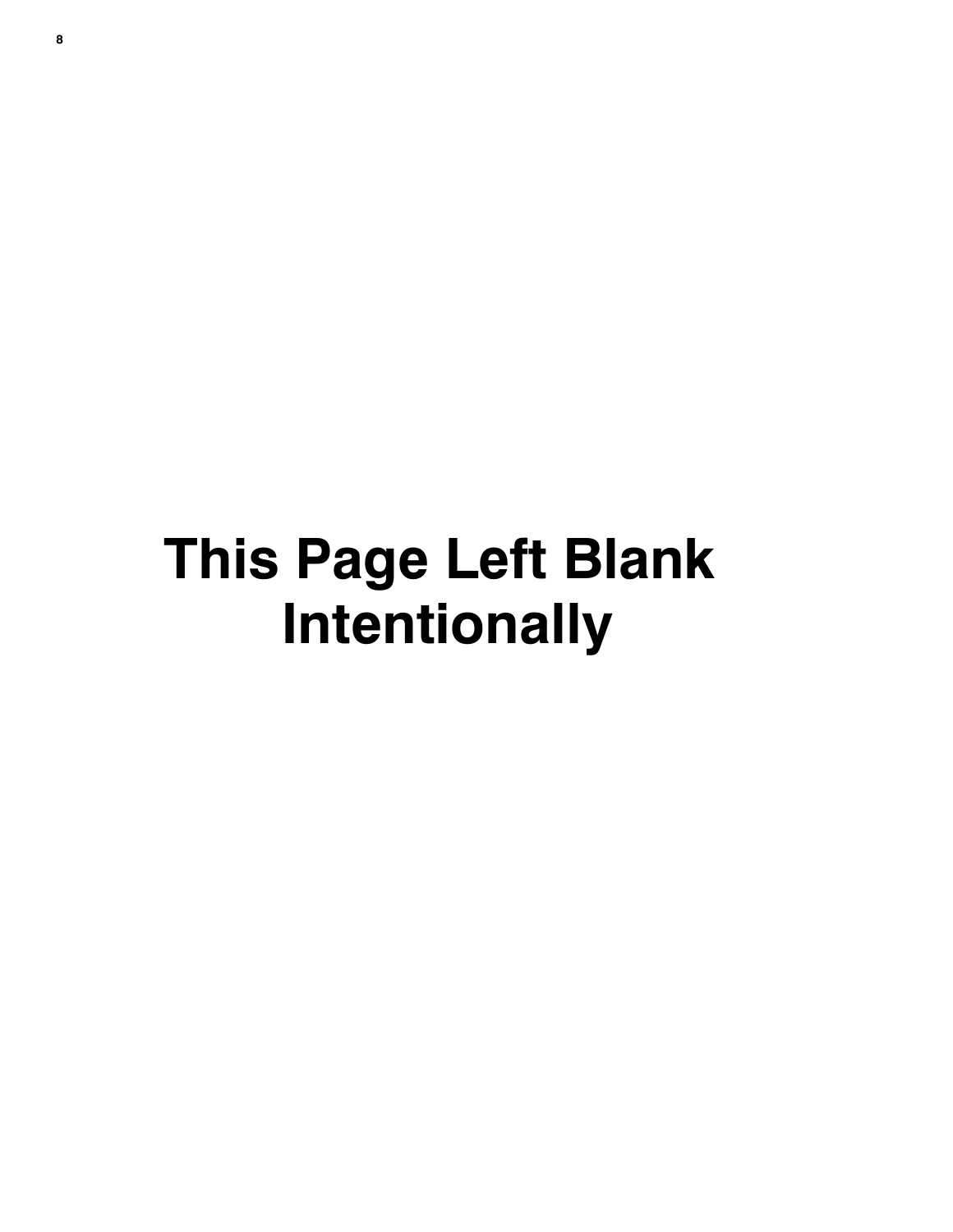# **This Page Left Blank Intentionally**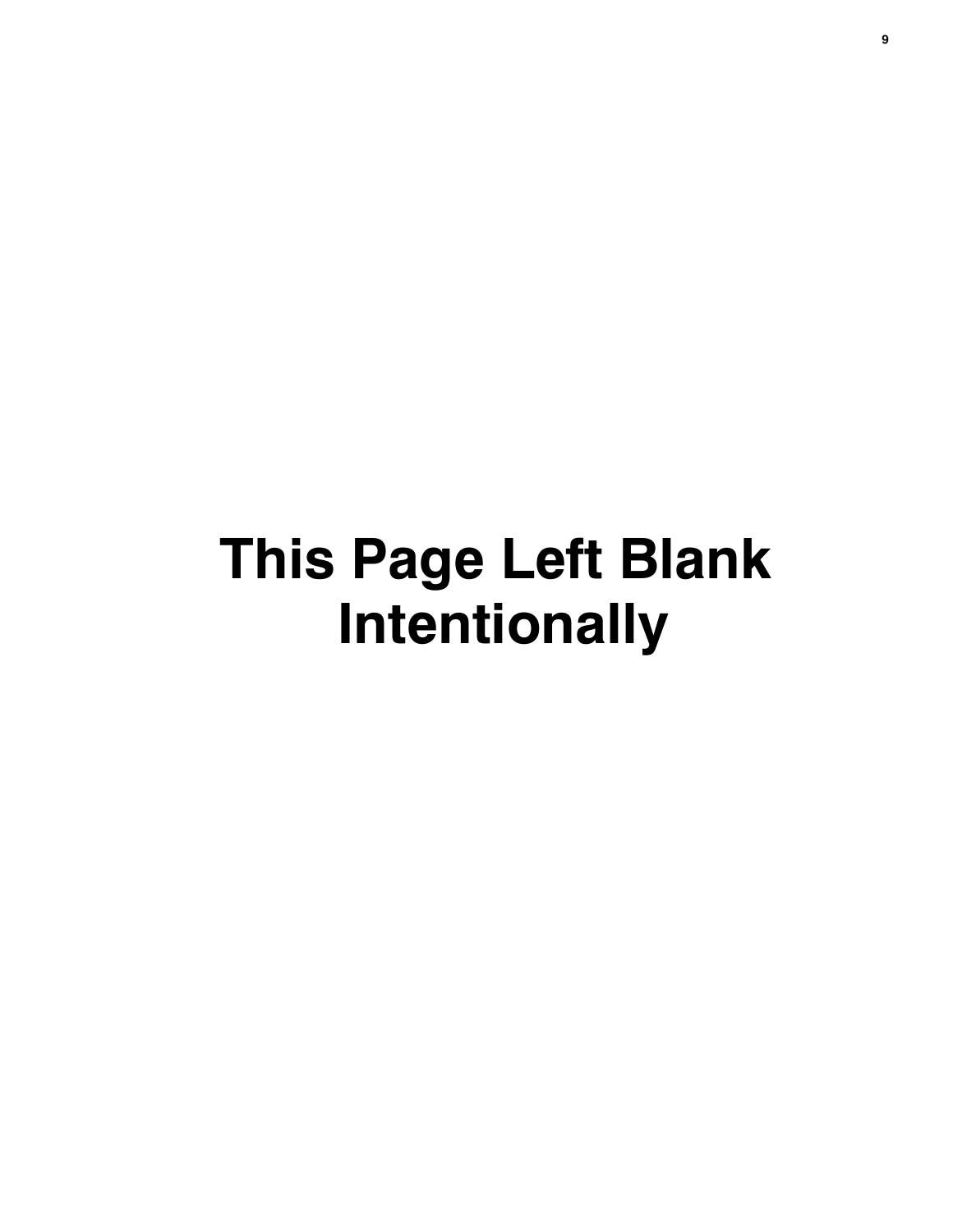**Link--Belt Construction Equipment Company** Lexington, Kentucky www.linkbelt.com RLink--Belt is a registered trademark. Copyright 2005. We are constantly improving our products and therefore reserve the right to change designs and specifications.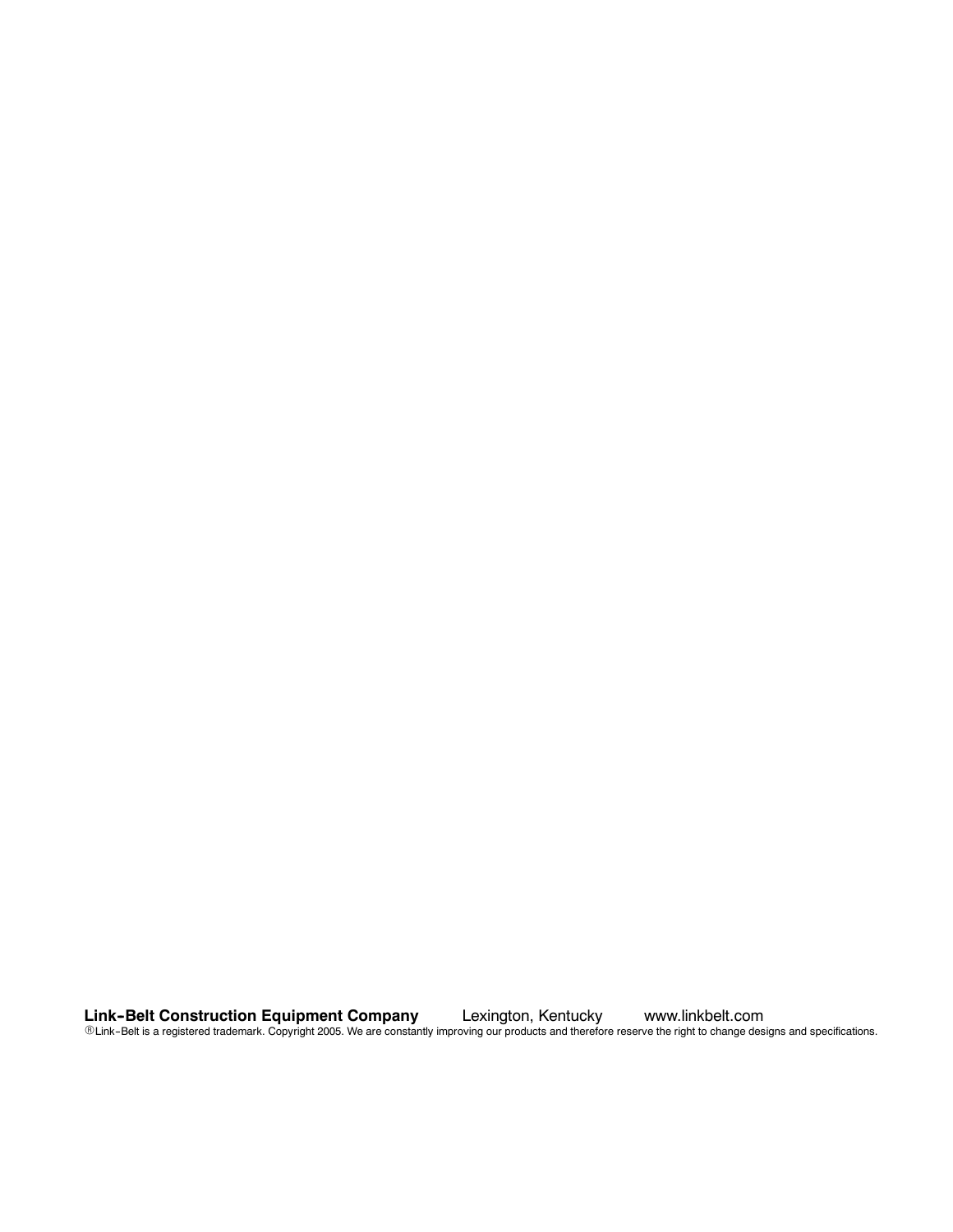

# **Lifting Capacities**

Lattice Boom Crawler Crane

# **138 HYLAB 5 80–ton** (72.6 metric ton)

#### **Tube Boom Capacities 40' – 200' (12.19 – 60.96m)**

#### **24' (7.31m) Live Mast**

Extended/Retracted Side Frames

#### **20' (6.10m) Base Section**

Extended/Retracted Side Frames

#### **5' (1.52m) Tip Extension**

#### **Duty Cycle Capacities**

- $\cdot$  40' 70' (12.19 21.34m) Tube Boom
- Extended Side Frames
- "A" Counterweight

#### **Tube Boom Capacities**

- $\cdot$  40' 200' (12.19 60.96m) Tube Boom
- 54" (1.37m) Wide x 44" (1.12m) Deep Boom
- 20' (6.10m) Open Throat Top Section
- 24' (7.31m) Live Mast
- Extended / Retracted Side Frames
- Over End Blocked Capacities
- "AB", "A", or "0" Counterweight Options
- 20' 2" (6.15m) Crawler Length

**CAUTION: This material is supplied for reference use only. Operator must refer to in–cab Crane Rating Manual to determine allowable crane lifting capacities and operating procedures.**

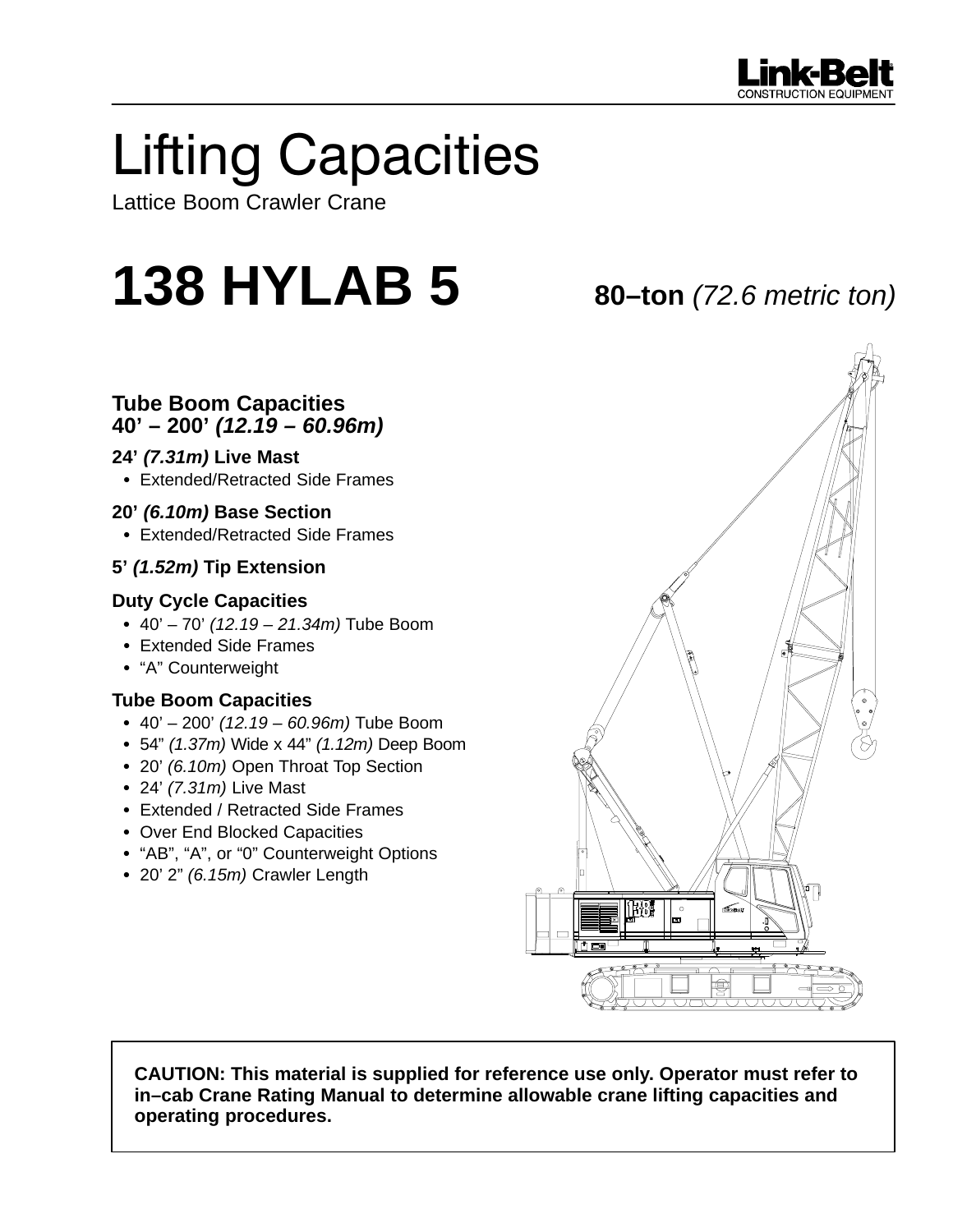

# WARNING

#### READ AND UNDERSTAND THE OPERATOR'S AND SAFETY MANUALS AND THE FOLLOWING INSTRUCTIONS AND CHART VALUES BEFORE OPERATING THE CRANE. OPERATION WHICH DOES NOT FOLLOW THESE INSTRUCTIONS MAY RESULT IN AN **ACCIDENT.**

#### **LIFTING NOTES**

#### **GENERAL:**

- 1. Rated lifting capacities in pounds as shown on lift charts pertain to this crane as originally manufactured and normally equipped. Modifications to the crane or use of optional equipment other than that specified can result in a reduction of capacity.
- 2. Construction equipment can be dangerous if improperly operated or maintained. Operation and maintenance of this crane must be in compliance with the information in the Operator's, Parts, and Safety Manuals supplied with this crane. If these manuals are missing, order replacements through the distributor.
- 3. The operator and other personnel associated with this crane shall read and fully understand the latest applicable American National Standards Institute (ANSI) safety standards for cranes.
- 4. All capacities listed in this book are in compliance with ASME/ANSI B30.5c at date of manufacture.

#### **LIFT CRANE OPERATION:**

- 1. Capacities shown are in pounds and are not more than 75% of the tipping loads with the crane standing level on firm supporting surface. A deduction must be made from these capacities for weight of hook block, hook ball, sling, grapple, load weighing device, etc. When using main hook while jib is attached, reduce capacities by values shown on Capacity Deductions For Lifting Off Main Boom Hook With Jib Installed. When using main hook while 5' tip extension is attached, reduce capacities by values shown on Capacity Deductions For Lifting Off Main Boom Hook With 5'. Tip Extension Installed. See Operator's Manual for all limitations when raising or lowering attachment.
- 2. The crane capacities in the shaded areas are based on structural strength. The crane capacities in the non–shaded areas are based on stability ratings.
- 3. For recommended reeving, parts of line, wire rope type, and wire rope inspection, see Wire Rope Capacity chart, Operator's Manual, and Parts Manual.
- 4. Load ratings in the Crane Rating Manual are based on freely suspended loads and make no allowances for such factors as the effect of the wind, ground conditions, and operating speeds. The operator shall therefore reduce load ratings in order to take these conditions into account.
- 5. Rated lifting capacities do not account for the effects of wind on a suspended load or boom. Lifting capacities should be considered acceptable for wind speeds less than 20 mph and appropriately reduced for wind speeds greater than 20 mph. Extreme caution should be used when lifting heavy loads or loads with large wind sail area under high wind conditions (over 20 mph).
- 6. The 24' live mast must be used for all capacities in the Crane Rating Manual.
- 7. The least stable rated condition is over the side.
- 8. Booms must be erected and lowered over the end.
- 9. Do not operate at radii and boom lengths where the Crane Rating Manual lists no capacity. Do not use longer booms or jibs than those listed in the Crane Rating Manual. Any of the above can cause a tipping condition, or boom and jib failure.
- 10. These capacities apply only to the crane as originally manufactured and normally equipped by Link–Belt Construction Equipment Company.

#### **FOR OVER END CAPACITIES ONLY**

- 1. These capacities can be lifted over either end with the crane standing level on a firm supporting surface with adequate blocking placed under the side frame sprockets/idlers, to prevent rocking.
- 2. Do not travel with a load.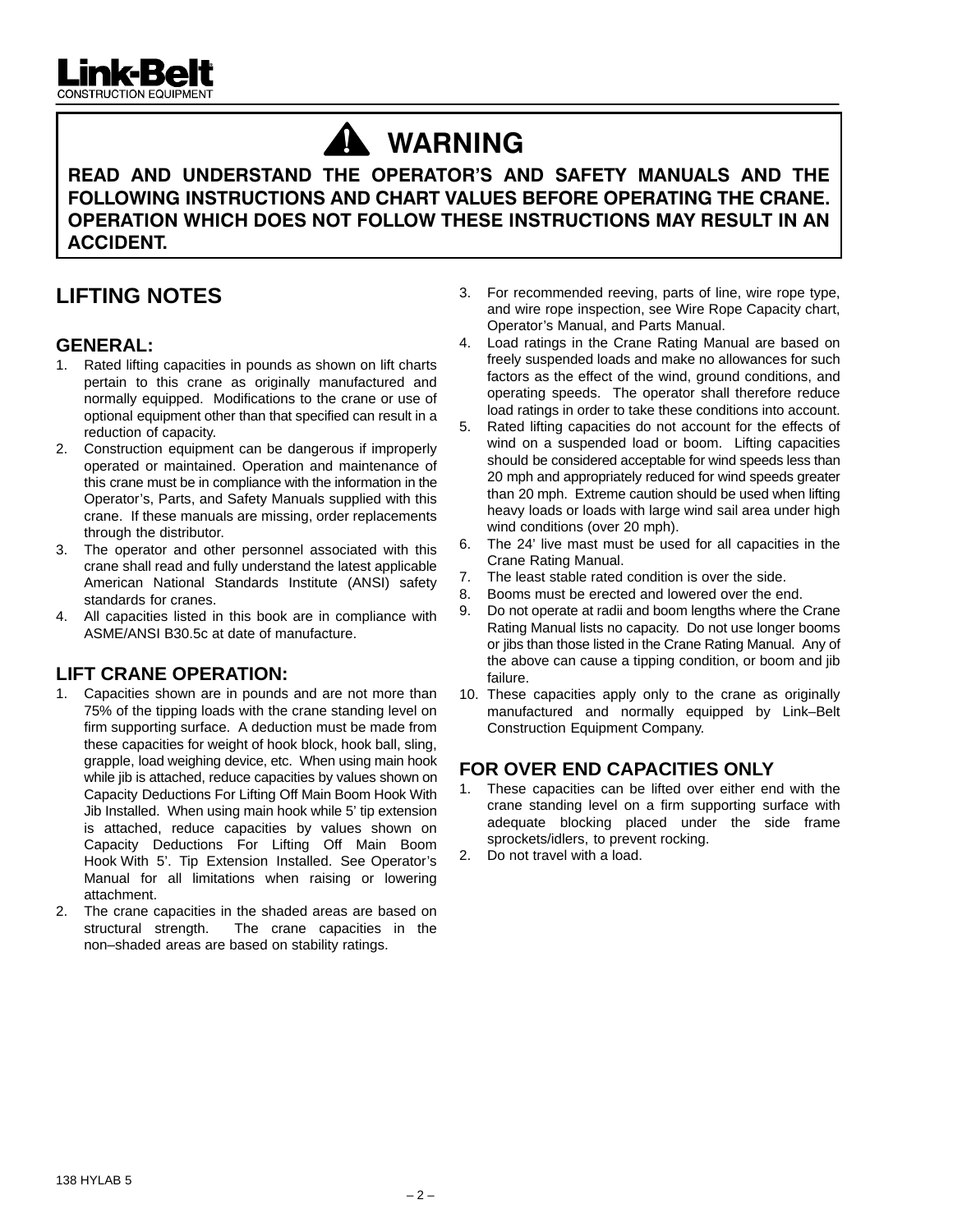

#### **WIRE ROPE CAPACITY**

| Parts          | 7/8"         |              |                                 | 5/8"                   |                                                                                                                          |  |  |  |  |
|----------------|--------------|--------------|---------------------------------|------------------------|--------------------------------------------------------------------------------------------------------------------------|--|--|--|--|
| Ωf<br>l ine    | Type<br>"DB" | Type<br>"RB" | Type<br>"ZB"                    | Type<br>"WB"           | <b>Notes</b>                                                                                                             |  |  |  |  |
| 1              | 22,700       | 17,520       | 11,000                          | 13,650                 |                                                                                                                          |  |  |  |  |
| $\overline{2}$ | 45.400       | 35.040       | 22.000                          | 27.310                 | Capacities shown are in<br>pounds and working                                                                            |  |  |  |  |
| 3              | 68,100       | 52,560       | 33,000                          | 40,970                 | loads must not exceed<br>the ratings on the                                                                              |  |  |  |  |
| 4              | 90,800       | 70,080       | 44,000                          | 54,620                 | capacity charts in the<br>Crane Rating Manual.                                                                           |  |  |  |  |
| 5              | 113,500      | 87.600       | 55,000                          | 68,280                 | Study Operator's Manu-<br>al for wire rope inspec-                                                                       |  |  |  |  |
| 6              | 136.200      | 105.120      | 66,000                          | 81.940                 | tion procedures and<br>single part of line ap-                                                                           |  |  |  |  |
| 7              | 158,900      | 122,640      | 77,000                          | 95,600                 | plications.                                                                                                              |  |  |  |  |
| 8              | 181.600      | 140.160      | 88,000                          | 109,250                |                                                                                                                          |  |  |  |  |
| LBCE<br>Type   |              |              |                                 | <b>Description</b>     |                                                                                                                          |  |  |  |  |
| DB.            |              |              |                                 |                        | 6 x 26 (6 x 19 Class) - Warrington Seale - Extra Improved Plow Steel -<br>Preformed - Right Lay - Regular Lay - I.W.R.C. |  |  |  |  |
| <b>RB</b>      |              |              | Right Lay - Regular Lay. Swaged |                        | 19 x 19 Rotation Resistant- Extra Extra Improved Plow Steel - Preformed -                                                |  |  |  |  |
| ZB             |              |              |                                 | Regular Lay            | 36 x 7 Class - Non-Rotating - Extra Improved Plow Steel - Right Lay -                                                    |  |  |  |  |
| <b>WB</b>      |              |              |                                 | 8 Strand - Regular Lay |                                                                                                                          |  |  |  |  |

#### **WORKING AREAS**





#### **LIFTOFF CAPABILITIES**

|                                | <b>Over End</b>                   |                                         |  |  |
|--------------------------------|-----------------------------------|-----------------------------------------|--|--|
| Counterweight<br>(Side Frames) | Maximum Boom<br>(f <sup>t</sup> ) | Maximum Boom + Jib<br>(f <sub>t</sub> ) |  |  |
| NO.<br>(RETRACTED)             | 90                                | N/A                                     |  |  |
| NO<br>(EXTENDED)               | 120                               | N/A                                     |  |  |
| А<br>(RETRACTED)               | 140                               | N/A                                     |  |  |
| A<br>(EXTENDED)                | 170                               | N/A                                     |  |  |
| AB<br>(EXTENDED)<br>See Note 6 | 200                               | $180 + 60$<br>$190 + 30$<br>See Note 6  |  |  |
|                                |                                   |                                         |  |  |
|                                |                                   | <b>Over Side</b>                        |  |  |
| Counterweight<br>(Side Frames) | Maximum Boom<br>(f <sup>t</sup> ) | Maximum Boom + Jib<br>(f <sub>t</sub> ) |  |  |
| NO.<br>(RETRACTED)             | 90                                | N/A                                     |  |  |
| NO.<br>(EXTENDED)              | 120                               | N/A                                     |  |  |
| A<br>(RETRACTED)               | 140                               | N/A                                     |  |  |
| A<br>(EXTENDED)                | 170                               | N/A                                     |  |  |

#### NOTES:

- 1. Booms should be erected or lowered over the end with no load if possible – hook block on ground. (See Note 6).
- 2. Crane on firm and level surface.
- 3. Open throat booms 190' and 200' in length require midpoint suspension pendants.
- 4. Boom and jib combination of 190' + 30' does require midpoint suspension pendants.
- 5. Boom and jib combination of 180' + 60' does not require midpoint suspension pendants.
- 6. For Maximum Boom + Jib Combinations only Adequate blocking must be placed under The side frame sprockets/idlers to prevent rocking. (Lift Off Over End only). The ramps supplied with the crane are considered to be adequate blocking.

#### **CAPACITY DEDUCTIONS FOR LIFTING OFF MAIN BOOM HOOK WITH JIB INSTALLED (OPEN THROAT BOOM ONLY)**

When using main boom hook, while jib is attached, reduce boom capacities by the values in the following chart:

| Jib Length (ft) | Offset Angle (deg) | Capacity Deduction<br>(lb) |
|-----------------|--------------------|----------------------------|
|                 | 5                  | 3,700                      |
| 30              | 15                 | 4,800                      |
|                 | 25                 | 6,200                      |
|                 | 5                  | 4,500                      |
| 45              | 15                 | 6,400                      |
|                 | 25                 | 8,400                      |
|                 | 5                  | 5,500                      |
| 60              | 15                 | 7,900                      |
|                 | 25                 | 10,600                     |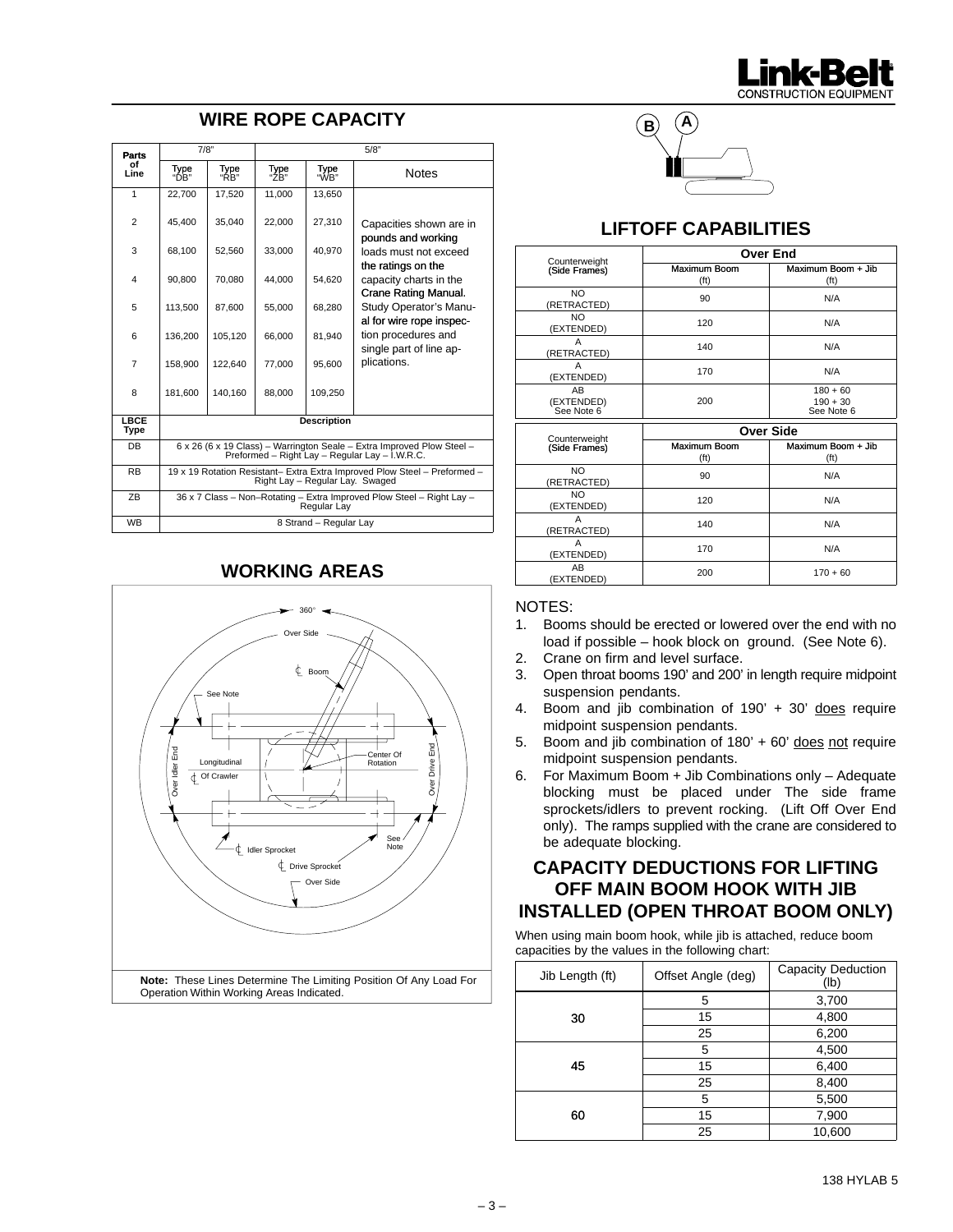

#### **CAPACITY DEDUCTIONS FOR LIFTING OFF MAIN BOOM HOOK WITH 5' TIP EXTENSION INSTALLED**

When using main boom hook, while 5' tip extension is attached, reduce boom capacities by the values in the following chart:

| <b>Tip Extension</b>                     | Capacity Deduction (lb) |
|------------------------------------------|-------------------------|
| 5' Tip Extension - Not Reeved            | 900                     |
| 5' Tip Extension - With 15T<br>Hook Ball | 2.200                   |

#### **20' BASE SECTION CYLINDER LIFTING CAPACITIES (WITHOUT COUNTERWEIGHT INSTALLED)**

| <b>Base Section Cylinders</b> |       | <b>Side Frames</b> | <b>Side Frames</b> |  |
|-------------------------------|-------|--------------------|--------------------|--|
| Radius                        | Angle | <b>Extended</b>    | Retracted          |  |
| (f <sup>t</sup> )             | (deg) | (Ib)               | (lb)               |  |
| 15                            | 55.0  | 26,500             | 26,500             |  |
| 16                            | 50.9  | 26,500             | 26,500             |  |
| 17                            | 46.4  | 26,500             | 26,100             |  |
| 18                            | 41.6  | 26,500             | 23,900             |  |
| 19                            | 36.0  | 26,500             | 22,000             |  |
| 20                            | 29.5  | 26,500             | 20,300             |  |
| 21                            | 20.6  | 26,500             | 18,700             |  |

#### NOTES:

- 1. Rated capacities for 360° rotation.
- 2. Boom base section supported by make up pendants.
- 3. Lifting any load with one cylinder is prohibited. Rated capacities are for lifting loads with both cylinders.
- 4. Gantry can be either in the raised or lowered position when lifting loads with the cylinders in the base section. When the gantry is in the lowered position the backstay links must be pinned.
- 5. Do not raise boom higher than  $55^\circ$  angle.
- 6. Do not lower live mast below  $3^\circ$  angle with gantry in lowered position.

#### **LIVE MAST LIFTING CAPACITIES (WITHOUT COUNTERWEIGHT INSTALLED)**

| <b>Live Mast</b>  |       | <b>Side Frames</b> | <b>Side Frames</b> |
|-------------------|-------|--------------------|--------------------|
| Radius            | Angle | Extended           | Retracted          |
| (f <sub>t</sub> ) | (deg) | (lb)               | (lb)               |
| 10                | 73.7  | 60,000             | 60,000             |
| 11                | 71.2  | 60,000             | 51,600             |
| 12                | 68.7  | 60,000             | 44,600             |
| 13                | 66.1  | 60,000             | 39,200             |
| 14                | 63.5  | 60,000             | 34,900             |
| 15                | 60.8  | 59,400             | 31,500             |
| 16                | 58.0  | 52,700             | 28,600             |
| 17                | 55.1  | 47,400             | 26,200             |
| 18                | 52.2  | 43,000             | 24,200             |
| 19                | 49.1  | 39,300             | 22,500             |
| 20                | 45.8  | 36,200             | 20,900             |
| 21                | 42.4  | 33,500             | 19,600             |
| 22                | 38.8  | 31,200             | 18,400             |
| 23                | 34.8  | 29,200             | 17,300             |
| 24                | 30.3  | 27,400             | 16,400             |

#### NOTES:

- 1. Refer to the Operator's Manual.
- 2. Live mast backstops must be in position and operative.
- 3. Use rear hoist drum only. Reeve hoist line to drum over live mast cross member.
- 4. Reeve hoist rope with three (3) parts of 7/8" diameter wire rope.
- 5. The crane shall be leveled on a firm supporting surface.
- 6. Capacities are based on 75% stability.
- 7. See Crane Assembly Component Weights chart for weight of components for crane assembly in the Crane Rating Manual.
- 8. Rated capacities for 360° rotation.
- 9. Gantry can be either in the raised or lowered position when lifting loads with the live mast. When the gantry is in the lowered position the backstay links must be pinned.
- 10. Do not lower live mast below  $3^\circ$  angle with gantry in lowered position.



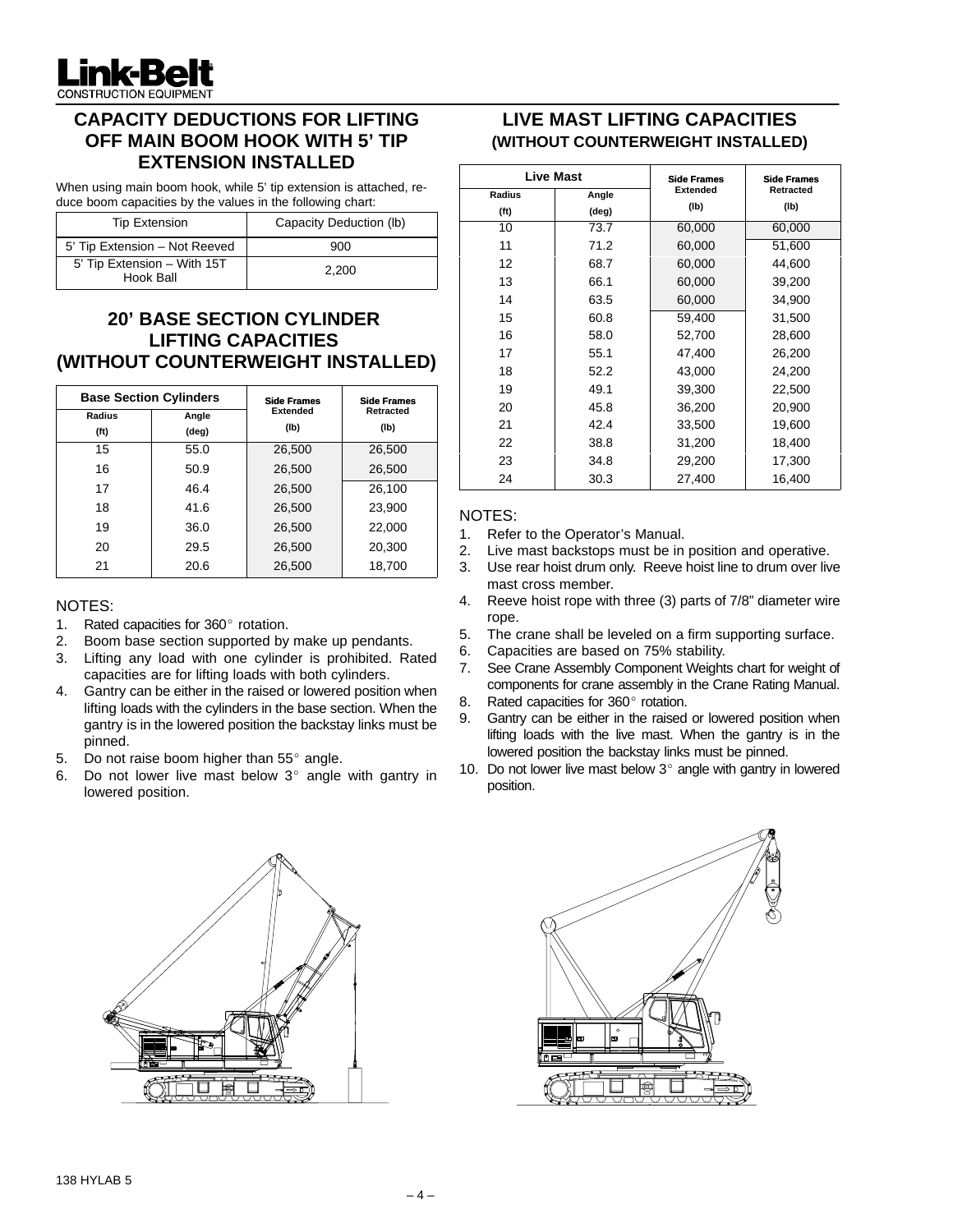

#### **MAXIMUM ALLOWABLE CAPACITIES FOR 5' TIP EXTENSION**

LIFTING CAPACITY TO BE THE SMALLEST OF THE FOLLOWING VALUES:

- 1. 18,000 lb
- 2. The standard crane lift capacity minus 1,100 lb for the boom length, tip extension load radius, and counterweight configuration in use on the crane.

#### NOTES:

- 1. All notes are to be adhered to as listed on the standard lift crane capacity charts.
- 2. Reduce the main boom lift capacities by 1,100 lb when the tip extension is installed.
- 3. The maximum boom length on which the tip extension can be installed is 150'.
- 4. Do not lift or suspend a load from the boom tip extension and main boom at the same time.



#### **DUTY CYCLE NOTES FOR TUBULAR BOOM**

- 1. The capacities included in this chart are the maximum allowable, and are based on crane standing level on firm supporting surface under ideal job conditions.
- 2. Capacities are based on 75% of minimum tipping loads for dragline; 67.5% for clamshell.
- 3. Capacities are maximum recommended by PCSA Standard #4. User must make allowances for soft or uneven supporting surfaces, rapid cycle operations, bucket suction, or other unfavorable conditions which may require smaller buckets for most efficient operation.
- 4. Weight of bucket plus load must not exceed these capacities.
- 5. Dragline operation is not recommended with boom angles less than  $35^\circ$ .
- 6. Boom length for dragline/clamshell attachment operation should not exceed 70'.
- 7. Retractable high gantry must be fixed in raised position for all capacities on this chart.
- 8. These capacities apply to the crane as originally manufactured and normally equipped by Link–Belt Construction Equipment Company.

#### **DUTY CYCLE CAPACITIES TUBULAR BOOM**

| <b>Boom</b><br>Length | Load<br>Radius    | <b>Boom</b><br>Angle | Side Frames Extended - "A"<br><b>Counterweight Only</b><br>(All capacities listed are in pounds) |                         |  |
|-----------------------|-------------------|----------------------|--------------------------------------------------------------------------------------------------|-------------------------|--|
| (f <sup>t</sup> )     | (f <sub>t</sub> ) | $(\text{deg})$       | <b>Dragline</b>                                                                                  | <b>Clamshell/Magnet</b> |  |
| 40                    | 15                | 73.0                 |                                                                                                  | 15,800                  |  |
| 40                    | 20                | 65.3                 |                                                                                                  | 15,800                  |  |
| 40                    | 25                | 57.1                 | 15,800                                                                                           | 15,800                  |  |
| 40                    | 30                | 48.1                 | 15,800                                                                                           | 15,800                  |  |
| 40                    | 35                | 37.5                 | 15,800                                                                                           | 15,800                  |  |
| 40                    | 40                | 23.4                 |                                                                                                  | 15,800                  |  |
| 50                    | 20                | 70.5                 |                                                                                                  | 15,800                  |  |
| 50                    | 25                | 64.3                 |                                                                                                  | 15,800                  |  |
| 50                    | 30                | 57.7                 | 15,800                                                                                           | 15,800                  |  |
| 50                    | 35                | 50.6                 | 15,800                                                                                           | 15,800                  |  |
| 50                    | 40                | 42.7                 | 15,800                                                                                           | 15,800                  |  |
| 50                    | 50                | 20.9                 |                                                                                                  | 15,800                  |  |
| 60                    | 25                | 68.8                 |                                                                                                  | 15,800                  |  |
| 60                    | 30                | 63.6                 |                                                                                                  | 15,800                  |  |
| 60                    | 35                | 58.1                 | 15,800                                                                                           | 15,800                  |  |
| 60                    | 40                | 52.3                 | 15,800                                                                                           | 15,800                  |  |
| 60                    | 50                | 38.9                 | 15,800                                                                                           | 15,800                  |  |
| 60                    | 60                | 19.0                 |                                                                                                  | 11,700                  |  |
| 70                    | 25                | 71.9                 |                                                                                                  | 15,800                  |  |
| 70                    | 30                | 67.6                 |                                                                                                  | 15,800                  |  |
| 70                    | 35                | 63.1                 |                                                                                                  | 15,800                  |  |
| 70                    | 40                | 58.4                 | 15,800                                                                                           | 15,800                  |  |
| 70                    | 50                | 48.1                 | 15,800                                                                                           | 15,800                  |  |
| 70                    | 60                | 35.9                 | 13,000                                                                                           | 11,700                  |  |
| 70                    | 70                | 17.6                 |                                                                                                  | 9,300                   |  |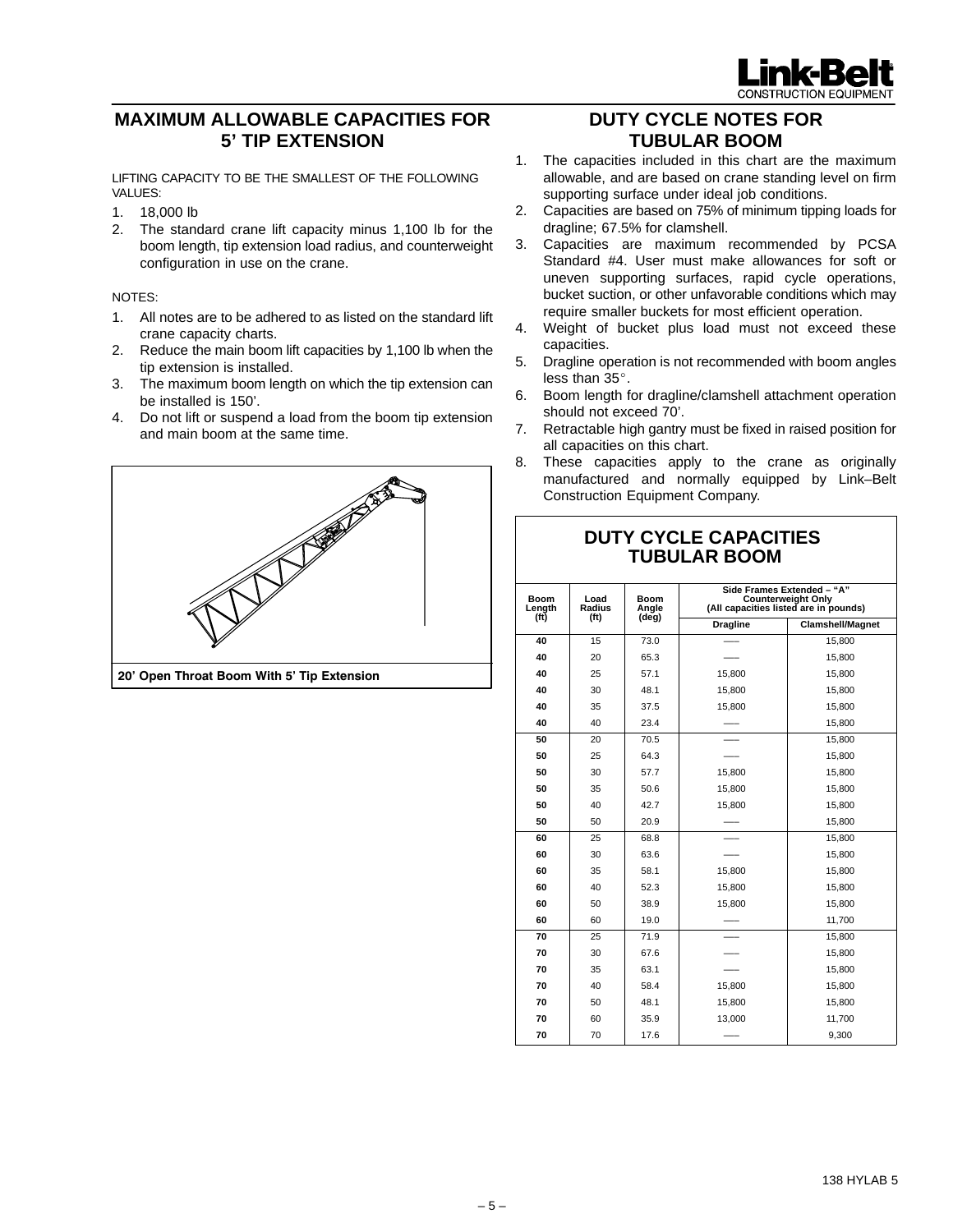

## **WORKING RANGE DIAGRAM**

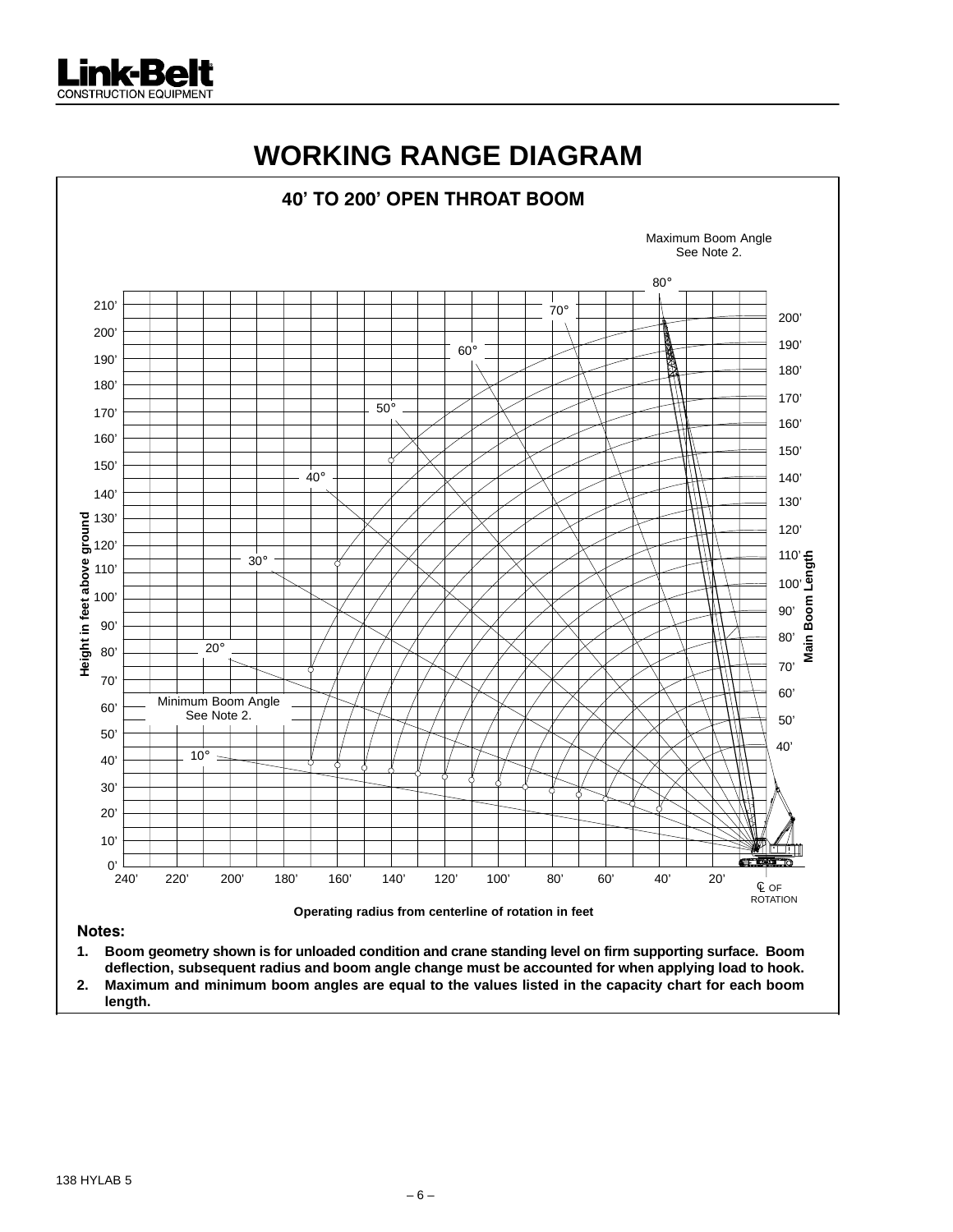#### ink-Belt **CONSTRUCTION EQUIPMENT**





| <b>MAIN BOOM CAPACITIES - 50 FT OPEN THROAT TUBE BOOM</b> |             |                           |                           |                          |                          |                          |                          |  |
|-----------------------------------------------------------|-------------|---------------------------|---------------------------|--------------------------|--------------------------|--------------------------|--------------------------|--|
|                                                           |             | Over                      |                           | 360° Rotation            |                          |                          |                          |  |
| Load                                                      | <b>Boom</b> | End<br><b>Blocked</b>     |                           | <b>Side Frames</b>       |                          |                          | <b>Side Frames</b>       |  |
| Radius                                                    | Angle       |                           |                           | <b>Extended</b>          |                          | Retracted                |                          |  |
| (ft)                                                      | (deg)       | AВ<br><b>CTWT</b><br>(lb) | AB<br><b>CTWT</b><br>(lb) | A<br><b>CTWT</b><br>(lb) | O<br><b>CTWT</b><br>(lb) | А<br><b>CTWT</b><br>(lb) | O<br><b>CTWT</b><br>(lb) |  |
| 11                                                        | 81.1        | 159,900                   | 159,900                   | 157,300                  | 123,900                  | 99,000                   | 53,100                   |  |
| 12                                                        | 80.0        | 159,900                   | 159,900                   | 145,100                  | 98,900                   | 85,500                   | 45,700                   |  |
| 13                                                        | 78.8        | 151,700                   | 151,700                   | 134,600                  | 82,100                   | 75,100                   | 40,000                   |  |
| 14                                                        | 77.6        | 141,500                   | 141,500                   | 119,100                  | 70,000                   | 66,900                   | 35,500                   |  |
| 15                                                        | 76.4        | 132,500                   | 132,500                   | 104,000                  | 61,000                   | 60,300                   | 31,800                   |  |
| 16                                                        | 75.3        | 124,600                   | 124,600                   | 92,200                   | 53.900                   | 54,800                   | 28,800                   |  |
| 17                                                        | 74.1        | 117,500                   | 117,500                   | 82,700                   | 48,300                   | 50,200                   | 26,200                   |  |
| 18                                                        | 72.9        | 111,200                   | 109,100                   | 75,000                   | 43,600                   | 46,200                   | 24,100                   |  |
| 19                                                        | 71.7        | 105,500                   | 99,800                    | 68,500                   | 39,800                   | 42,800                   | 22,200                   |  |
| 20                                                        | 70.5        | 100,300                   | 91,900                    | 63,000                   | 36,500                   | 39,900                   | 20,600                   |  |
| 25                                                        | 64.3        | 80,200                    | 65,600                    | 44,700                   | 25,500                   | 29,400                   | 14,800                   |  |
| 30                                                        | 57.7        | 61,100                    | 50,700                    | 34,300                   | 19,300                   | 23,000                   | 11,300                   |  |
| 35                                                        | 50.6        | 49,000                    | 41,100                    | 27,600                   | 15,300                   | 18,700                   | 8,900                    |  |
| 40                                                        | 42.7        | 40,700                    | 34,400                    | 22,900                   | 12,400                   | 15,600                   | 7,200                    |  |
| 50                                                        | 20.9        | 30,000                    | 25,500                    | 16,800                   | 8,700                    | 11,400                   | 4,800                    |  |

| <b>MAIN BOOM CAPACITIES – 60 FT OPEN THROAT TUBE BOOM</b> |                               |                               |                           |                                |                          |                                 |                          |
|-----------------------------------------------------------|-------------------------------|-------------------------------|---------------------------|--------------------------------|--------------------------|---------------------------------|--------------------------|
| Load<br>Radius<br>(ft)                                    | <b>Boom</b><br>Angle<br>(deg) | Over<br>End<br><b>Blocked</b> |                           | <b>Side Frames</b><br>Extended |                          | <b>Side Frames</b><br>Retracted |                          |
|                                                           |                               | AВ<br><b>CTWT</b><br>(lb)     | AB<br><b>CTWT</b><br>(Ib) | A<br><b>CTWT</b><br>(lb)       | O<br><b>CTWT</b><br>(lb) | A<br><b>CTWT</b><br>(lb)        | O<br><b>CTWT</b><br>(lb) |
| 12                                                        | 81.6                          | 149,600                       | 149,600                   | 144.800                        | 99,300                   | 85,600                          | 45,900                   |
| 13                                                        | 80.7                          | 146,400                       | 146.400                   | 134,400                        | 82,500                   | 75,300                          | 40,100                   |
| 14                                                        | 79.7                          | 141.200                       | 141,200                   | 119.400                        | 70.400                   | 67.000                          | 35,600                   |
| 15                                                        | 78.7                          | 132,300                       | 132,300                   | 104,200                        | 61,300                   | 60,400                          | 31,900                   |
| 16                                                        | 77.8                          | 124,400                       | 124,400                   | 92,400                         | 54,200                   | 54,900                          | 28,900                   |
| 17                                                        | 76.8                          | 117,400                       | 117,400                   | 82,900                         | 48,500                   | 50,300                          | 26,300                   |
| 18                                                        | 75.8                          | 111,100                       | 109,300                   | 75,100                         | 43,800                   | 46,300                          | 24,200                   |
| 19                                                        | 74.8                          | 105,400                       | 99,900                    | 68,700                         | 39,900                   | 42,900                          | 22,300                   |
| 20                                                        | 73.8                          | 100,200                       | 92,100                    | 63,200                         | 36,600                   | 39,900                          | 20,600                   |
| 25                                                        | 68.8                          | 80,200                        | 65,700                    | 44,800                         | 25,600                   | 29,400                          | 14,800                   |
| 30                                                        | 63.6                          | 61,200                        | 50,800                    | 34,400                         | 19,400                   | 23,000                          | 11,300                   |
| 35                                                        | 58.1                          | 49,100                        | 41,100                    | 27,700                         | 15,300                   | 18,700                          | 8,900                    |
| 40                                                        | 52.3                          | 40,800                        | 34,400                    | 23,000                         | 12,500                   | 15,600                          | 7,200                    |
| 50                                                        | 38.9                          | 30,100                        | 25,600                    | 16,800                         | 8,800                    | 11,400                          | 4,800                    |
| 60                                                        | 19.0                          | 23,600                        | 20,100                    | 13,000                         | 6,400                    | 8,700                           | 3,300                    |

| <b>MAIN BOOM CAPACITIES – 70 FT OPEN THROAT TUBE BOOM</b> |             |                           |                           |                          |                          |                          |                          |
|-----------------------------------------------------------|-------------|---------------------------|---------------------------|--------------------------|--------------------------|--------------------------|--------------------------|
|                                                           |             | Over                      | 360° Rotation             |                          |                          |                          |                          |
| Load                                                      | <b>Boom</b> | End<br><b>Blocked</b>     |                           | <b>Side Frames</b>       |                          | <b>Side Frames</b>       |                          |
| Radius                                                    | Angle       |                           |                           | <b>Extended</b>          |                          | Retracted                |                          |
| (f <sup>t</sup> )                                         | (deg)       | AВ<br><b>CTWT</b><br>(lb) | АB<br><b>CTWT</b><br>(lb) | А<br><b>CTWT</b><br>(lb) | 0<br><b>CTWT</b><br>(lb) | A<br><b>CTWT</b><br>(lb) | 0<br><b>CTWT</b><br>(lb) |
| 14                                                        | 81.2        | 129,700                   | 129,700                   | 119,600                  | 70,600                   | 67,100                   | 35,700                   |
| 15                                                        | 80.4        | 126,800                   | 126,800                   | 104,400                  | 61,400                   | 60,400                   | 32,000                   |
| 16                                                        | 79.5        | 124,100                   | 124,100                   | 92,600                   | 54.300                   | 54,900                   | 28,900                   |
| 17                                                        | 78.7        | 117,100                   | 117,100                   | 83,000                   | 48.600                   | 50,300                   | 26,400                   |
| 18                                                        | 77.9        | 110,800                   | 109.400                   | 75,200                   | 43,900                   | 46,300                   | 24,200                   |
| 19                                                        | 77.0        | 105,200                   | 100,000                   | 68,700                   | 40.000                   | 42.900                   | 22,300                   |
| 20                                                        | 76.2        | 100.000                   | 92,100                    | 63,200                   | 36,700                   | 39,900                   | 20,600                   |
| 25                                                        | 71.9        | 80,200                    | 65,700                    | 44,800                   | 25,600                   | 29,400                   | 14,800                   |
| 30                                                        | 67.6        | 61,200                    | 50,800                    | 34,400                   | 19,400                   | 23,000                   | 11,300                   |
| 35                                                        | 63.1        | 49,100                    | 41,100                    | 27,700                   | 15,300                   | 18,700                   | 8,900                    |
| 40                                                        | 58.4        | 40,800                    | 34,400                    | 23,000                   | 12,500                   | 15,600                   | 7,100                    |
| 50                                                        | 48.1        | 30,100                    | 25,600                    | 16,800                   | 8,800                    | 11,400                   | 4,800                    |
| 60                                                        | 35.9        | 23,600                    | 20,100                    | 13,000                   | 6,400                    | 8,700                    | 3,300                    |
| 70                                                        | 17.6        | 19,100                    | 16,300                    | 10,300                   | 4,800                    | 6,800                    | 2,200                    |

g

|                   | MAIN BOOM CAPACITIES - 80 FT OPEN THROAT TUBE BOOM |                           |                           |                                |                                 |                                 |                          |
|-------------------|----------------------------------------------------|---------------------------|---------------------------|--------------------------------|---------------------------------|---------------------------------|--------------------------|
|                   |                                                    | Over                      | 360° Rotation             |                                |                                 |                                 |                          |
| Load<br>Radius    | <b>Boom</b><br>Angle                               | End<br><b>Blocked</b>     |                           | <b>Side Frames</b><br>Extended |                                 | <b>Side Frames</b><br>Retracted |                          |
| (f <sup>t</sup> ) | (deg)                                              | AВ<br><b>CTWT</b><br>(lb) | AB<br><b>CTWT</b><br>(lb) | А<br><b>CTWT</b><br>(lb)       | $\Omega$<br><b>CTWT</b><br>(lb) | А<br><b>CTWT</b><br>(lb)        | O<br><b>CTWT</b><br>(lb) |
| 15                | 81.6                                               | 116,800                   | 116,800                   | 104,500                        | 61,600                          | 60,400                          | 32,000                   |
| 16                | 80.9                                               | 114,600                   | 114,600                   | 92,700                         | 54,400                          | 54,900                          | 28,900                   |
| 17                | 80.1                                               | 111,400                   | 111,400                   | 83,100                         | 48,700                          | 50,300                          | 26,300                   |
| 18                | 79.4                                               | 109,300                   | 109,300                   | 75,300                         | 44.000                          | 46,300                          | 24,100                   |
| 19                | 78.7                                               | 104,900                   | 100,100                   | 68,800                         | 40.100                          | 42,900                          | 22,200                   |
| 20                | 77.9                                               | 99,800                    | 92,200                    | 63,300                         | 36,700                          | 39,900                          | 20,600                   |
| 25                | 74.2                                               | 80,000                    | 65,700                    | 44.800                         | 25.600                          | 29.400                          | 14,700                   |
| 30                | 70.5                                               | 61.200                    | 50.700                    | 34,400                         | 19.300                          | 22,900                          | 11,200                   |
| 35                | 66.6                                               | 49,000                    | 41,100                    | 27,600                         | 15,300                          | 18,600                          | 8,800                    |
| 40                | 62.7                                               | 40,700                    | 34,300                    | 22,900                         | 12,400                          | 15,500                          | 7,100                    |
| 50                | 54.3                                               | 30,100                    | 25,500                    | 16.800                         | 8,700                           | 11.300                          | 4,700                    |
| 60                | 44.8                                               | 23,500                    | 20,000                    | 12,900                         | 6.400                           | 8,600                           | 3,200                    |
| 70                | 33.5                                               | 19,100                    | 16,300                    | 10,300                         | 4,800                           | 6,700                           | 2,100                    |
| 80                | 16.5                                               | 15,900                    | 13,500                    | 8,300                          | 3,600                           | 5,300                           |                          |

| <b>MAIN BOOM CAPACITIES - 90 FT OPEN THROAT TUBE BOOM</b> |  |
|-----------------------------------------------------------|--|

|                                               |                                      | Over                      | 360° Rotation                         |                          |                          |                                 |                          |
|-----------------------------------------------|--------------------------------------|---------------------------|---------------------------------------|--------------------------|--------------------------|---------------------------------|--------------------------|
| Load                                          | End<br><b>Boom</b><br><b>Blocked</b> |                           | <b>Side Frames</b><br><b>Extended</b> |                          |                          | <b>Side Frames</b><br>Retracted |                          |
| Radius<br>Angle<br>(f <sup>t</sup> )<br>(deg) |                                      | AВ<br><b>CTWT</b><br>(lb) | AB<br><b>CTWT</b><br>(lb)             | А<br><b>CTWT</b><br>(lb) | O<br><b>CTWT</b><br>(lb) | A<br><b>CTWT</b><br>(lb)        | ŋ<br><b>CTWT</b><br>(lb) |
| 16                                            | 81.9                                 | 104.700                   | 104,700                               | 92,700                   | 54,500                   | 54,900                          | 28,900                   |
| 17                                            | 81.2                                 | 102,800                   | 102,800                               | 83,200                   | 48,700                   | 50,200                          | 26,300                   |
| 18                                            | 80.6                                 | 101,200                   | 101,200                               | 75.300                   | 44.000                   | 46.200                          | 24,100                   |
| 19                                            | 79.9                                 | 99,600                    | 99,600                                | 68,800                   | 40,100                   | 42.800                          | 22,200                   |
| 20                                            | 79.3                                 | 97,700                    | 92,200                                | 63,300                   | 36,700                   | 39,800                          | 20,500                   |
| 25                                            | 76.0                                 | 79,800                    | 65,700                                | 44.800                   | 25,600                   | 29,300                          | 14,700                   |
| 30                                            | 72.7                                 | 61,200                    | 50,700                                | 34.300                   | 19,300                   | 22,800                          | 11,100                   |
| 35                                            | 69.4                                 | 49,000                    | 41,000                                | 27,500                   | 15,200                   | 18,500                          | 8,700                    |
| 40                                            | 65.9                                 | 40.700                    | 34,200                                | 22.800                   | 12,300                   | 15,400                          | 6,900                    |
| 50                                            | 58.7                                 | 30,000                    | 25,400                                | 16,700                   | 8,600                    | 11,200                          | 4,600                    |
| 60                                            | 50.9                                 | 23,500                    | 19,900                                | 12,800                   | 6,300                    | 8,500                           | 3,100                    |
| 70                                            | 42.2                                 | 19,000                    | 16,200                                | 10,200                   | 4,700                    | 6,600                           | 2,000                    |
| 80                                            | 31.5                                 | 15,800                    | 13,400                                | 8,300                    | 3,500                    | 5,200                           |                          |
| 90                                            | 15.5                                 | 13,400                    | 11,300                                | 6,800                    | 2,600                    | 4,100                           |                          |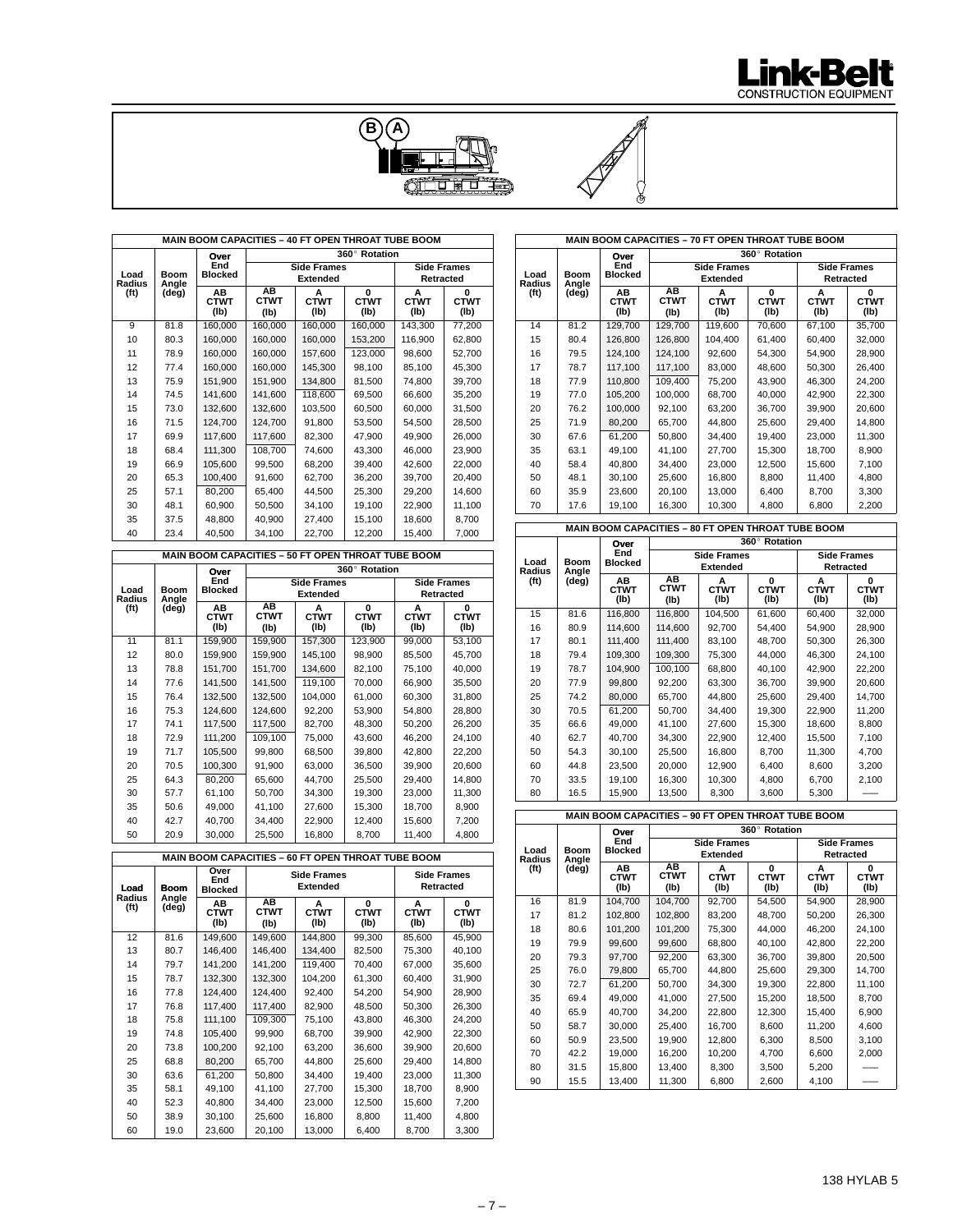





| <b>MAIN BOOM CAPACITIES - 100 FT OPEN THROAT TUBE BOOM</b> |                      |                           |                            |                                       |                          |                                 |                          |  |  |  |  |  |  |
|------------------------------------------------------------|----------------------|---------------------------|----------------------------|---------------------------------------|--------------------------|---------------------------------|--------------------------|--|--|--|--|--|--|
|                                                            |                      | Over                      |                            |                                       | 360° Rotation            |                                 |                          |  |  |  |  |  |  |
| Load<br>Radius                                             | <b>Boom</b><br>Angle | End<br><b>Blocked</b>     |                            | <b>Side Frames</b><br><b>Extended</b> |                          | <b>Side Frames</b><br>Retracted |                          |  |  |  |  |  |  |
| (ft)                                                       | (deg)                | AВ<br><b>CTWT</b><br>(lb) | AB.<br><b>CTWT</b><br>(lb) | A<br><b>CTWT</b><br>(lb)              | 0<br><b>CTWT</b><br>(lb) | A<br><b>CTWT</b><br>(lb)        | 0<br><b>CTWT</b><br>(lb) |  |  |  |  |  |  |
| 18                                                         | 81.5                 | 93,400                    | 93,400                     | 75,300                                | 44,000                   | 46,200                          |                          |  |  |  |  |  |  |
| 19                                                         | 81.0                 | 92,000                    | 92,000                     | 68,800                                | 40,000                   | 42,700                          |                          |  |  |  |  |  |  |
| 20                                                         | 80.4                 | 89.400                    | 89,400                     | 63,200                                | 36.700                   | 39,700                          |                          |  |  |  |  |  |  |
| 25                                                         | 77.5                 | 79.600                    | 65.600                     | 44.700                                | 25.500                   | 29,200                          |                          |  |  |  |  |  |  |
| 30                                                         | 74.5                 | 61,100                    | 50,600                     | 34,200                                | 19,200                   | 22,700                          |                          |  |  |  |  |  |  |
| 35                                                         | 71.5                 | 48,900                    | 40,900                     | 27,400                                | 15,100                   | 18,400                          |                          |  |  |  |  |  |  |
| 40                                                         | 68.5                 | 40,600                    | 34,100                     | 22,700                                | 12,200                   | 15,300                          |                          |  |  |  |  |  |  |
| 50                                                         | 62.1                 | 29,900                    | 25,300                     | 16,600                                | 8,500                    | 11,100                          | PROHIBITED               |  |  |  |  |  |  |
| 60                                                         | 55.4                 | 23,400                    | 19,800                     | 12,700                                | 6,200                    | 8,400                           |                          |  |  |  |  |  |  |
| 70                                                         | 48.2                 | 18,900                    | 16,100                     | 10,100                                | 4,600                    | 6,500                           |                          |  |  |  |  |  |  |
| 80                                                         | 39.9                 | 15.700                    | 13,300                     | 8,100                                 | 3,400                    | 5,100                           |                          |  |  |  |  |  |  |
| 90                                                         | 29.9                 | 13.300                    | 11.200                     | 6.700                                 | 2,500                    | 4.000                           |                          |  |  |  |  |  |  |
| 100                                                        | 14.7                 | 11,400                    | 9,500                      | 5,500                                 |                          | 3,100                           |                          |  |  |  |  |  |  |

|                   | <b>MAIN BOOM CAPACITIES - 110 FT OPEN THROAT TUBE BOOM</b> |                           |                    |                                       |                          |                                 |                          |  |  |  |  |  |  |  |
|-------------------|------------------------------------------------------------|---------------------------|--------------------|---------------------------------------|--------------------------|---------------------------------|--------------------------|--|--|--|--|--|--|--|
|                   |                                                            | Over                      |                    |                                       | 360° Rotation            |                                 |                          |  |  |  |  |  |  |  |
| Load<br>Radius    | <b>Boom</b><br>Angle                                       | End<br><b>Blocked</b>     |                    | <b>Side Frames</b><br><b>Extended</b> |                          | <b>Side Frames</b><br>Retracted |                          |  |  |  |  |  |  |  |
| (f <sup>t</sup> ) | (deg)                                                      | AВ<br><b>CTWT</b><br>(lb) | AВ<br>CTWT<br>(lb) | A<br><b>CTWT</b><br>(Ib)              | O<br><b>CTWT</b><br>(Ib) | A<br><b>CTWT</b><br>(lb)        | O<br><b>CTWT</b><br>(lb) |  |  |  |  |  |  |  |
| 25                | 78.6                                                       | 77.100                    | 65,500             | 44.600                                | 25,400                   | 29,000                          |                          |  |  |  |  |  |  |  |
| 30                | 75.9                                                       | 61,000                    | 50.500             | 34,100                                | 19,100                   | 22,600                          |                          |  |  |  |  |  |  |  |
| 35                | 73.2                                                       | 48,800                    | 40,800             | 27,300                                | 15,000                   | 18,200                          |                          |  |  |  |  |  |  |  |
| 40                | 70.5                                                       | 40.500                    | 34.000             | 22.600                                | 12,100                   | 15,100                          |                          |  |  |  |  |  |  |  |
| 50                | 64.9                                                       | 29,800                    | 25,200             | 16.400                                | 8.400                    | 10,900                          | PROHIBITED               |  |  |  |  |  |  |  |
| 60                | 59.0                                                       | 23,200                    | 19,700             | 12,600                                | 6,000                    | 8,200                           |                          |  |  |  |  |  |  |  |
| 70                | 52.7                                                       | 18,800                    | 15.900             | 9.900                                 | 4.400                    | 6.400                           |                          |  |  |  |  |  |  |  |
| 80                | 45.8                                                       | 15.600                    | 13,200             | 8.000                                 | 3.300                    | 5.000                           |                          |  |  |  |  |  |  |  |
| 90                | 38.0                                                       | 13,200                    | 11,100             | 6,500                                 | 2,400                    | 3,900                           |                          |  |  |  |  |  |  |  |
| 100               | 28.4                                                       | 11,300                    | 9.400              | 5.400                                 |                          | 3,000                           |                          |  |  |  |  |  |  |  |
| 110               | 14.0                                                       | 9.700                     | 8,100              | 4.400                                 |                          | 2,300                           |                          |  |  |  |  |  |  |  |

|                | <b>MAIN BOOM CAPACITIES - 120 FT OPEN THROAT TUBE BOOM</b> |                           |                           |                                       |                                 |                                 |                          |  |  |  |  |  |  |  |
|----------------|------------------------------------------------------------|---------------------------|---------------------------|---------------------------------------|---------------------------------|---------------------------------|--------------------------|--|--|--|--|--|--|--|
|                |                                                            | Over                      |                           |                                       | 360° Rotation                   |                                 |                          |  |  |  |  |  |  |  |
| Load<br>Radius | <b>Boom</b><br>Angle                                       | End<br><b>Blocked</b>     |                           | <b>Side Frames</b><br><b>Extended</b> |                                 | <b>Side Frames</b><br>Retracted |                          |  |  |  |  |  |  |  |
| (ft)           | (deg)                                                      | AB<br><b>CTWT</b><br>(Ib) | AВ<br><b>CTWT</b><br>(lb) | A<br><b>CTWT</b><br>(lb)              | $\Omega$<br><b>CTWT</b><br>(lb) | А<br><b>CTWT</b><br>(lb)        | O<br><b>CTWT</b><br>(Ib) |  |  |  |  |  |  |  |
| 25             | 79.6                                                       | 71,600                    | 65,500                    | 44.600                                | 25,400                          | 28,900                          |                          |  |  |  |  |  |  |  |
| 30             | 77.1                                                       | 61,000                    | 50,400                    | 34,000                                | 19,000                          | 22,500                          |                          |  |  |  |  |  |  |  |
| 35             | 74.7                                                       | 48.700                    | 40,700                    | 27,200                                | 14,900                          | 18,100                          |                          |  |  |  |  |  |  |  |
| 40             | 72.2                                                       | 40.400                    | 33.900                    | 22,500                                | 12,000                          | 15,000                          |                          |  |  |  |  |  |  |  |
| 50             | 67.1                                                       | 29,700                    | 25,100                    | 16,300                                | 8,200                           | 10,800                          |                          |  |  |  |  |  |  |  |
| 60             | 61.8                                                       | 23,100                    | 19,500                    | 12,400                                | 5,900                           | 8,100                           |                          |  |  |  |  |  |  |  |
| 70             | 56.2                                                       | 18.700                    | 15.800                    | 9.800                                 | 4.300                           | 6,200                           | PROHIBITED               |  |  |  |  |  |  |  |
| 80             | 50.3                                                       | 15,500                    | 13,000                    | 7,900                                 | 3,100                           | 4,800                           |                          |  |  |  |  |  |  |  |
| 90             | 43.7                                                       | 13,000                    | 10,900                    | 6,400                                 | 2,200                           | 3,700                           |                          |  |  |  |  |  |  |  |
| 100            | 36.3                                                       | 11,100                    | 9,300                     | 5,200                                 |                                 | 2,900                           |                          |  |  |  |  |  |  |  |
| 110            | 27.2                                                       | 9,600                     | 8,000                     | 4,300                                 |                                 | 2,200                           |                          |  |  |  |  |  |  |  |
| 120            | 13.4                                                       | 8,300                     | 6,800                     | 3,500                                 |                                 |                                 |                          |  |  |  |  |  |  |  |

|                   | <b>MAIN BOOM CAPACITIES - 130 FT OPEN THROAT TUBE BOOM</b> |                           |                           |                                       |                          |                                 |                          |  |  |  |  |  |  |  |
|-------------------|------------------------------------------------------------|---------------------------|---------------------------|---------------------------------------|--------------------------|---------------------------------|--------------------------|--|--|--|--|--|--|--|
|                   |                                                            | Over                      |                           |                                       | 360° Rotation            |                                 |                          |  |  |  |  |  |  |  |
| Load<br>Radius    | <b>Boom</b><br>Angle                                       | End<br><b>Blocked</b>     |                           | <b>Side Frames</b><br><b>Extended</b> |                          | <b>Side Frames</b><br>Retracted |                          |  |  |  |  |  |  |  |
| (f <sup>t</sup> ) | (deg)                                                      | AB<br><b>CTWT</b><br>(lb) | AB<br><b>CTWT</b><br>(lb) | A<br><b>CTWT</b><br>(lb)              | 0<br><b>CTWT</b><br>(lb) | A<br><b>CTWT</b><br>(lb)        | 0<br><b>CTWT</b><br>(lb) |  |  |  |  |  |  |  |
| 25                | 80.4                                                       | 65,100                    | 65,100                    | 44,500                                |                          | 28,800                          |                          |  |  |  |  |  |  |  |
| 30                | 78.1                                                       | 60,900                    | 50,300                    | 33,900                                |                          | 22,300                          |                          |  |  |  |  |  |  |  |
| 35                | 75.9                                                       | 48,600                    | 40,600                    | 27,100                                |                          | 18,000                          |                          |  |  |  |  |  |  |  |
| 40                | 73.6                                                       | 40,200                    | 33,800                    | 22,300                                |                          | 14,800                          |                          |  |  |  |  |  |  |  |
| 50                | 68.9                                                       | 29,500                    | 24,900                    | 16,200                                |                          | 10,600                          |                          |  |  |  |  |  |  |  |
| 60                | 64.1                                                       | 23,000                    | 19,400                    | 12,300                                |                          | 7,900                           |                          |  |  |  |  |  |  |  |
| 70                | 59.1                                                       | 18,500                    | 15,600                    | 9,600                                 |                          | 6,000                           |                          |  |  |  |  |  |  |  |
| 80                | 53.8                                                       | 15,300                    | 12,900                    | 7,700                                 | PROHIBITED               | 4,700                           | PROHIBITED               |  |  |  |  |  |  |  |
| 90                | 48.2                                                       | 12,900                    | 10,800                    | 6,300                                 |                          | 3,600                           |                          |  |  |  |  |  |  |  |
| 100               | 41.9                                                       | 11,000                    | 9,200                     | 5,100                                 |                          | 2,700                           |                          |  |  |  |  |  |  |  |
| 110               | 34.8                                                       | 9,500                     | 7,800                     | 4,200                                 |                          | 2,000                           |                          |  |  |  |  |  |  |  |
| 120               | 26.1                                                       | 8,200                     | 6,700                     | 3,400                                 |                          |                                 |                          |  |  |  |  |  |  |  |
| 130               | 12.9                                                       | 7,100                     | 5,800                     | 2,700                                 |                          |                                 |                          |  |  |  |  |  |  |  |

|                   |             | <b>MAIN BOOM CAPACITIES - 140 FT OPEN THROAT TUBE BOOM</b> |                     |                                       |                          |                                 |                          |  |  |  |  |
|-------------------|-------------|------------------------------------------------------------|---------------------|---------------------------------------|--------------------------|---------------------------------|--------------------------|--|--|--|--|
|                   |             | Over                                                       |                     |                                       | 360° Rotation            |                                 |                          |  |  |  |  |
| Load              | <b>Boom</b> | End<br><b>Blocked</b>                                      |                     | <b>Side Frames</b><br><b>Extended</b> |                          | <b>Side Frames</b><br>Retracted |                          |  |  |  |  |
| Radius            | Angle       |                                                            | AB                  |                                       |                          |                                 |                          |  |  |  |  |
| (f <sup>t</sup> ) | (deg)       | AB<br><b>CTWT</b><br>(lb)                                  | <b>CTWT</b><br>(lb) | A<br><b>CTWT</b><br>(lb)              | 0<br><b>CTWT</b><br>(lb) | A<br><b>CTWT</b><br>(lb)        | 0<br><b>CTWT</b><br>(lb) |  |  |  |  |
| 25                | 81.1        | 60,000                                                     | 60,000              | 44,400                                |                          | 28,700                          |                          |  |  |  |  |
| 30                | 79.0        | 56,700                                                     | 50,200              | 33,800                                |                          | 22,200                          |                          |  |  |  |  |
| 35                | 76.9        | 48,500                                                     | 40,400              | 27,000                                |                          | 17,800                          |                          |  |  |  |  |
| 40                | 74.8        | 40.100                                                     | 33,600              | 22,200                                |                          | 14,700                          |                          |  |  |  |  |
| 50                | 70.5        | 29.400                                                     | 24.800              | 16,000                                |                          | 10,500                          |                          |  |  |  |  |
| 60                | 66.1        | 22,800                                                     | 19,200              | 12,100                                |                          | 7,800                           |                          |  |  |  |  |
| 70                | 61.5        | 18,400                                                     | 15,500              | 9,500                                 |                          | 5,900                           |                          |  |  |  |  |
| 80                | 56.8        | 15,200                                                     | 12,700              | 7,600                                 |                          | 4,500                           |                          |  |  |  |  |
| 90                | 51.7        | 12,700                                                     | 10,600              | 6,100                                 | PROHIBITED               | 3,400                           | PROHIBITED               |  |  |  |  |
| 100               | 46.3        | 10,800                                                     | 9,000               | 4,900                                 |                          | 2,600                           |                          |  |  |  |  |
| 110               | 40.3        | 9,300                                                      | 7,700               | 4,000                                 |                          |                                 |                          |  |  |  |  |
| 120               | 33.5        | 8,000                                                      | 6,600<br>3,200      |                                       |                          |                                 |                          |  |  |  |  |
| 130               | 25.2        | 7,000                                                      | 5,600               | 2,600                                 |                          |                                 |                          |  |  |  |  |
| 140               | 12.4        | 6,100                                                      | 4,800               | 2,000                                 |                          |                                 |                          |  |  |  |  |

|                   | <b>MAIN BOOM CAPACITIES - 150 FT OPEN THROAT TUBE BOOM</b> |                           |                           |                                       |                          |                                 |                          |  |  |  |  |  |  |  |
|-------------------|------------------------------------------------------------|---------------------------|---------------------------|---------------------------------------|--------------------------|---------------------------------|--------------------------|--|--|--|--|--|--|--|
|                   |                                                            | Over                      |                           |                                       | 360° Rotation            |                                 |                          |  |  |  |  |  |  |  |
| Load<br>Radius    | <b>Boom</b><br>Angle                                       | End<br><b>Blocked</b>     |                           | <b>Side Frames</b><br><b>Extended</b> |                          | <b>Side Frames</b><br>Retracted |                          |  |  |  |  |  |  |  |
| (f <sup>t</sup> ) | (deg)                                                      | AВ<br><b>CTWT</b><br>(lb) | AB<br><b>CTWT</b><br>(lb) | A<br><b>CTWT</b><br>(lb)              | 0<br><b>CTWT</b><br>(lb) | A<br><b>CTWT</b><br>(lb)        | 0<br><b>CTWT</b><br>(lb) |  |  |  |  |  |  |  |
| 25                | 81.7                                                       | 55,100                    | 55,100                    | 44,300                                |                          |                                 |                          |  |  |  |  |  |  |  |
| 30                | 79.7                                                       | 52,200                    | 50,000                    | 33,700                                |                          |                                 |                          |  |  |  |  |  |  |  |
| 35                | 77.8                                                       | 48,400                    | 40,300                    | 26,800                                |                          |                                 |                          |  |  |  |  |  |  |  |
| 40                | 75.8                                                       | 40,000                    | 33,500                    | 22,100                                |                          |                                 |                          |  |  |  |  |  |  |  |
| 50                | 71.9                                                       | 29,200                    | 24,600                    | 15,900                                |                          |                                 |                          |  |  |  |  |  |  |  |
| 60                | 67.8                                                       | 22,700                    | 19,100                    | 12,000                                |                          |                                 |                          |  |  |  |  |  |  |  |
| 70                | 63.6                                                       | 18,200                    | 15,300                    | 9,300                                 |                          |                                 |                          |  |  |  |  |  |  |  |
| 80                | 59.2                                                       | 15,000                    | 12,600                    | 7,400                                 |                          | <b>PROHIBITED</b>               |                          |  |  |  |  |  |  |  |
| 90                | 54.7                                                       | 12,600                    | 10,500                    | 5,900                                 |                          |                                 |                          |  |  |  |  |  |  |  |
| 100               | 49.9                                                       | 10,700                    | 8,800                     | 4,800                                 |                          |                                 |                          |  |  |  |  |  |  |  |
| 110               | 44.6                                                       | 9,100                     | 7,500                     | 3,800                                 |                          |                                 |                          |  |  |  |  |  |  |  |
| 120               | 38.9                                                       | 7,900                     | 6,400                     | 3,100                                 |                          |                                 |                          |  |  |  |  |  |  |  |
| 130               | 32.4                                                       | 6,800                     | 5,500<br>2,400            |                                       |                          |                                 |                          |  |  |  |  |  |  |  |
| 140               | 24.3                                                       | 5,900                     | 4,700                     |                                       |                          |                                 |                          |  |  |  |  |  |  |  |
| 150               | 12.0                                                       | 5,100                     | 4,000                     |                                       |                          |                                 |                          |  |  |  |  |  |  |  |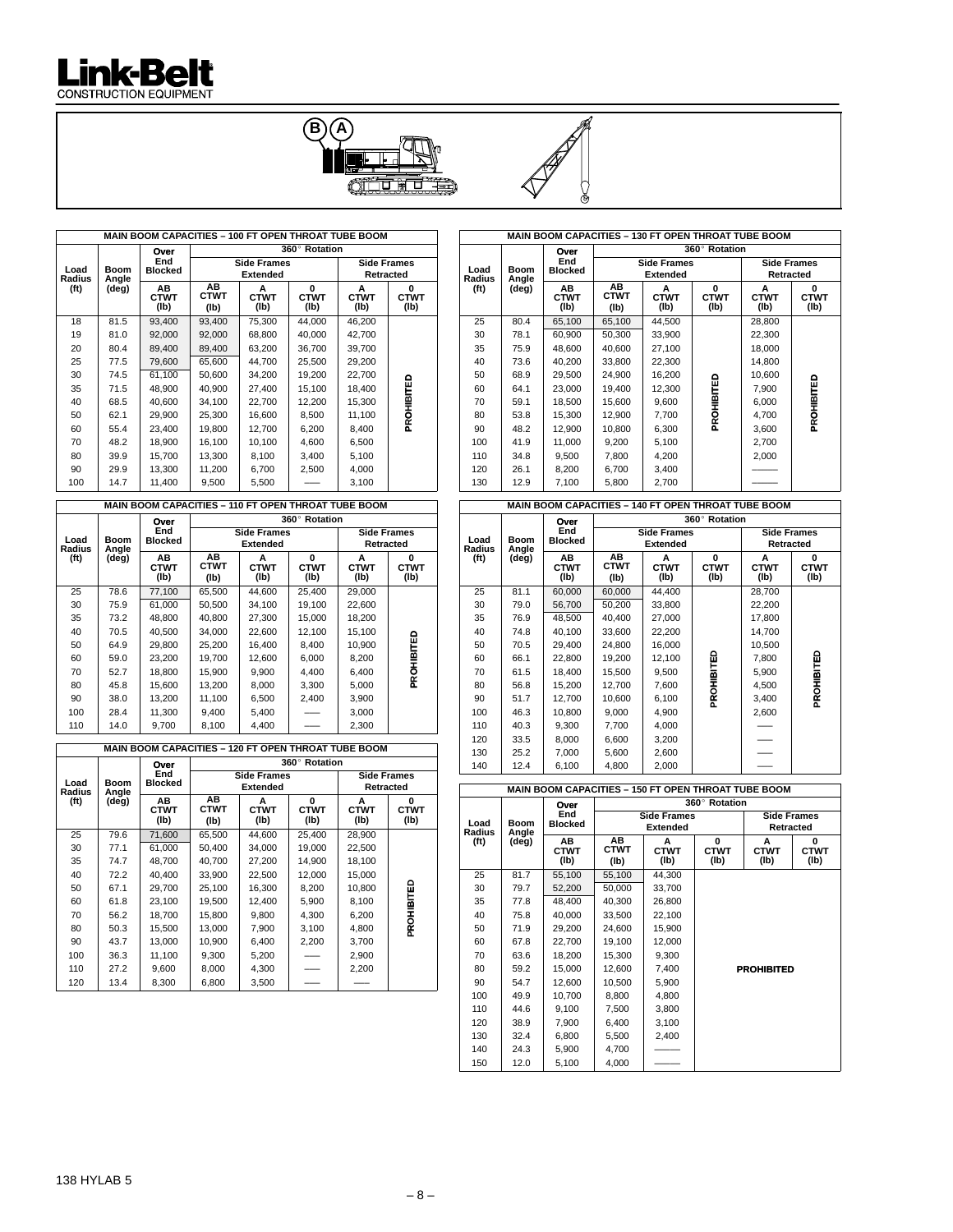





|                |                      |                           |                           | <b>MAIN BOOM CAPACITIES 160 FT OPEN THROAT TUBE BOOM</b> |                          |                                 |                          |  |  |  |  |  |  |
|----------------|----------------------|---------------------------|---------------------------|----------------------------------------------------------|--------------------------|---------------------------------|--------------------------|--|--|--|--|--|--|
|                |                      | Over                      |                           |                                                          | 360° Rotation            |                                 |                          |  |  |  |  |  |  |
| Load<br>Radius | <b>Boom</b><br>Angle | End<br><b>Blocked</b>     |                           | <b>Side Frames</b><br>Extended                           |                          | <b>Side Frames</b><br>Retracted |                          |  |  |  |  |  |  |
| (ft)           | (deg)                | АB<br><b>CTWT</b><br>(lb) | AВ<br><b>CTWT</b><br>(lb) | А<br><b>CTWT</b><br>(lb)                                 | 0<br><b>CTWT</b><br>(lb) | А<br><b>CTWT</b><br>(lb)        | 0<br><b>CTWT</b><br>(lb) |  |  |  |  |  |  |
| 30             | 80.4                 | 47.900                    | 47,900                    | 33,500                                                   |                          |                                 |                          |  |  |  |  |  |  |
| 35             | 78.6                 | 44,000                    | 40,200                    | 26,700                                                   |                          |                                 |                          |  |  |  |  |  |  |
| 40             | 76.7                 | 39,900                    | 33,300                    | 21,900                                                   |                          |                                 |                          |  |  |  |  |  |  |
| 50             | 73.0                 | 29.100                    | 24.500                    | 15.700                                                   |                          |                                 |                          |  |  |  |  |  |  |
| 60             | 69.2                 | 22,500                    | 11,800<br>18,900          |                                                          |                          |                                 |                          |  |  |  |  |  |  |
| 70             | 65.4                 | 18.000                    | 15.100                    | 9,200                                                    |                          |                                 |                          |  |  |  |  |  |  |
| 80             | 61.3                 | 14.800                    | 12.400                    | 7.200                                                    |                          |                                 |                          |  |  |  |  |  |  |
| 90             | 57.2                 | 12,400                    | 10,300                    | 5,800                                                    |                          | <b>PROHIBITED</b>               |                          |  |  |  |  |  |  |
| 100            | 52.8                 | 10.500                    | 8.700                     | 4,600                                                    |                          |                                 |                          |  |  |  |  |  |  |
| 110            | 48.2                 | 9,000                     | 7,300                     | 3,700                                                    |                          |                                 |                          |  |  |  |  |  |  |
| 120            | 43.2                 | 7,700                     | 6,200                     | 2,900                                                    |                          |                                 |                          |  |  |  |  |  |  |
| 130            | 37.6                 | 6,700                     | 5,300                     | 2,200                                                    |                          |                                 |                          |  |  |  |  |  |  |
| 140            | 31.3                 | 5,800                     | 4,500                     |                                                          |                          |                                 |                          |  |  |  |  |  |  |
| 150            | 23.5                 | 5,000                     | 3,800                     |                                                          |                          |                                 |                          |  |  |  |  |  |  |
| 160            | 11.6                 | 4,300                     | 3,200                     |                                                          |                          |                                 |                          |  |  |  |  |  |  |

|                | <b>MAIN BOOM CAPACITIES - 190 FT OPEN THROAT TUBE BOOM</b> |                           |                           |                                       |                          |                          |                          |  |  |  |  |  |  |  |
|----------------|------------------------------------------------------------|---------------------------|---------------------------|---------------------------------------|--------------------------|--------------------------|--------------------------|--|--|--|--|--|--|--|
|                |                                                            | Over                      |                           |                                       | 360° Rotation            |                          |                          |  |  |  |  |  |  |  |
| Load<br>Radius | <b>Boom</b><br>Angle                                       | End<br><b>Blocked</b>     |                           | <b>Side Frames</b><br><b>Extended</b> |                          | Retracted                | <b>Side Frames</b>       |  |  |  |  |  |  |  |
| (ft)           | (deg)                                                      | AВ<br><b>CTWT</b><br>(lb) | AB<br><b>CTWT</b><br>(lb) | A<br><b>CTWT</b><br>(lb)              | 0<br><b>CTWT</b><br>(lb) | А<br><b>CTWT</b><br>(lb) | 0<br><b>CTWT</b><br>(lb) |  |  |  |  |  |  |  |
| 30             | 81.9                                                       | 32,900                    | 32,900                    |                                       |                          |                          |                          |  |  |  |  |  |  |  |
| 35             | 80.4                                                       | 32,500                    | 32,500                    |                                       |                          |                          |                          |  |  |  |  |  |  |  |
| 40             | 78.9                                                       | 30,700                    | 30,700                    |                                       |                          |                          |                          |  |  |  |  |  |  |  |
| 50             | 75.8                                                       | 25,700                    | 24,000                    |                                       |                          |                          |                          |  |  |  |  |  |  |  |
| 60             | 72.6                                                       | 19,600                    | 18,400                    |                                       |                          |                          |                          |  |  |  |  |  |  |  |
| 70             | 69.4                                                       | 16,200                    | 14,600                    |                                       |                          |                          |                          |  |  |  |  |  |  |  |
| 80             | 66.2                                                       | 13,300                    | 11,900                    |                                       |                          |                          |                          |  |  |  |  |  |  |  |
| 90             | 62.8                                                       | 11,000                    | 9,800                     |                                       | <b>PROHIBITED</b>        |                          |                          |  |  |  |  |  |  |  |
| 100            | 59.4                                                       | 9,100                     | 8,100                     |                                       |                          |                          |                          |  |  |  |  |  |  |  |
| 110            | 55.8                                                       | 7,500                     | 6,800                     |                                       |                          |                          |                          |  |  |  |  |  |  |  |
| 120            | 52.1                                                       | 6,100                     | 5,700                     |                                       |                          |                          |                          |  |  |  |  |  |  |  |
| 130            | 48.2                                                       | 5,000                     | 4,800                     |                                       |                          |                          |                          |  |  |  |  |  |  |  |
| 140            | 44.0                                                       | 4,000                     | 4,000                     |                                       |                          |                          |                          |  |  |  |  |  |  |  |
| 150            | 39.4                                                       | 3,100                     | 3,100                     |                                       |                          |                          |                          |  |  |  |  |  |  |  |
| 160            | 34.4                                                       | 2,100                     | 2,100                     |                                       |                          |                          |                          |  |  |  |  |  |  |  |

|                   |                      |                           |                           |                                |                          | <b>MAIN BOOM CAPACITIES - 170 FT OPEN THROAT TUBE BOOM</b> |                          |  |  |  |  |  |  |  |
|-------------------|----------------------|---------------------------|---------------------------|--------------------------------|--------------------------|------------------------------------------------------------|--------------------------|--|--|--|--|--|--|--|
|                   |                      | Over                      | 360° Rotation             |                                |                          |                                                            |                          |  |  |  |  |  |  |  |
| Load<br>Radius    | <b>Boom</b><br>Angle | End<br><b>Blocked</b>     |                           | <b>Side Frames</b><br>Extended |                          | <b>Side Frames</b><br>Retracted                            |                          |  |  |  |  |  |  |  |
| (f <sub>t</sub> ) | (deg)                | AB<br><b>CTWT</b><br>(lb) | AB<br><b>CTWT</b><br>(lb) | A<br><b>CTWT</b><br>(lb)       | 0<br><b>CTWT</b><br>(lb) | A<br><b>CTWT</b><br>(lb)                                   | 0<br><b>CTWT</b><br>(lb) |  |  |  |  |  |  |  |
| 30                | 81.0                 | 42,400                    | 42,400                    | 33,400                         |                          |                                                            |                          |  |  |  |  |  |  |  |
| 35                | 79.2                 | 40,300                    | 40,000                    | 26,600                         |                          |                                                            |                          |  |  |  |  |  |  |  |
| 40                | 77.5                 | 37,000                    | 33,200                    | 21,800                         |                          |                                                            |                          |  |  |  |  |  |  |  |
| 50                | 74.0                 | 28,900                    | 24,300                    | 15,500                         |                          |                                                            |                          |  |  |  |  |  |  |  |
| 60                | 70.5                 | 22,300                    | 18,800                    | 11,700                         |                          |                                                            |                          |  |  |  |  |  |  |  |
| 70                | 66.9                 | 17,900                    | 15,000                    | 9,000                          |                          |                                                            |                          |  |  |  |  |  |  |  |
| 80                | 63.2                 | 14,700                    | 12,200                    | 7,100                          |                          |                                                            |                          |  |  |  |  |  |  |  |
| 90                | 59.3                 | 12,200                    | 10,100                    | 5,600                          |                          | <b>PROHIBITED</b>                                          |                          |  |  |  |  |  |  |  |
| 100               | 55.3                 | 10,300                    | 8,500                     | 4,400                          |                          |                                                            |                          |  |  |  |  |  |  |  |
| 110               | 51.1                 | 8,800                     | 7,200                     | 3,500                          |                          |                                                            |                          |  |  |  |  |  |  |  |
| 120               | 46.6                 | 7,500                     | 6,100                     | 2,700                          |                          |                                                            |                          |  |  |  |  |  |  |  |
| 130               | 41.8                 | 6,500                     | 5,100                     | 2,100                          |                          |                                                            |                          |  |  |  |  |  |  |  |
| 140               | 36.5                 | 5,600                     | 4,400                     |                                |                          |                                                            |                          |  |  |  |  |  |  |  |
| 150               | 30.3                 | 4,800                     | 3,700                     |                                |                          |                                                            |                          |  |  |  |  |  |  |  |
| 160               | 22.8                 | 4,100                     | 3,100                     |                                |                          |                                                            |                          |  |  |  |  |  |  |  |
| 170               | 11.3                 | 3,500                     | 2,500                     |                                |                          |                                                            |                          |  |  |  |  |  |  |  |

| 170               | 11.3                 | 3.500                     | 2,500                      |                                                            |                          |                          |                          |  |  |  |  |  |  |  |
|-------------------|----------------------|---------------------------|----------------------------|------------------------------------------------------------|--------------------------|--------------------------|--------------------------|--|--|--|--|--|--|--|
|                   |                      |                           |                            | <b>MAIN BOOM CAPACITIES - 180 FT OPEN THROAT TUBE BOOM</b> |                          |                          |                          |  |  |  |  |  |  |  |
|                   |                      | Over                      |                            |                                                            | 360° Rotation            |                          |                          |  |  |  |  |  |  |  |
| Load<br>Radius    | <b>Boom</b><br>Angle | End<br><b>Blocked</b>     |                            | <b>Side Frames</b><br><b>Extended</b>                      |                          | Retracted                | <b>Side Frames</b>       |  |  |  |  |  |  |  |
| (f <sub>t</sub> ) | (deg)                | AB<br><b>CTWT</b><br>(lb) | AB.<br><b>CTWT</b><br>(lb) | A<br><b>CTWT</b><br>(lb)                                   | 0<br><b>CTWT</b><br>(lb) | A<br><b>CTWT</b><br>(lb) | 0<br><b>CTWT</b><br>(lb) |  |  |  |  |  |  |  |
| 30                | 81.5                 | 37,500                    | 37,500                     |                                                            |                          |                          |                          |  |  |  |  |  |  |  |
| 35                | 79.9                 | 36.800                    | 36,800                     |                                                            |                          |                          |                          |  |  |  |  |  |  |  |
| 40                | 78.2                 | 33,900                    | 33,000                     |                                                            |                          |                          |                          |  |  |  |  |  |  |  |
| 50                | 75.0                 | 28,100                    | 24.100                     |                                                            |                          |                          |                          |  |  |  |  |  |  |  |
| 60                | 71.6                 | 21,900                    | 18,600                     |                                                            |                          |                          |                          |  |  |  |  |  |  |  |
| 70                | 68.2                 | 17,700                    | 14,800                     |                                                            |                          |                          |                          |  |  |  |  |  |  |  |
| 80                | 64.8                 | 14,500                    | 12,000                     |                                                            |                          |                          |                          |  |  |  |  |  |  |  |
| 90                | 61.2                 | 12,100                    | 10,000                     |                                                            | <b>PROHIBITED</b>        |                          |                          |  |  |  |  |  |  |  |
| 100               | 57.5                 | 10,200                    | 8,300                      |                                                            |                          |                          |                          |  |  |  |  |  |  |  |
| 110               | 53.6                 | 8,600                     | 7,000                      |                                                            |                          |                          |                          |  |  |  |  |  |  |  |
| 120               | 49.6                 | 7.400                     | 5.900                      |                                                            |                          |                          |                          |  |  |  |  |  |  |  |
| 130               | 45.3                 | 6,100                     | 5,000                      |                                                            |                          |                          |                          |  |  |  |  |  |  |  |
| 140               | 40.6                 | 5,000                     | 4,200                      |                                                            |                          |                          |                          |  |  |  |  |  |  |  |
| 150               | 35.4                 | 4,100                     | 3,500                      |                                                            |                          |                          |                          |  |  |  |  |  |  |  |
| 160               | 29.5                 | 3,300                     | 2,900                      |                                                            |                          |                          |                          |  |  |  |  |  |  |  |
| 170               | 22.1                 | 2.500                     | 2.400                      |                                                            |                          |                          |                          |  |  |  |  |  |  |  |

|                   | <b>MAIN BOOM CAPACITIES - 200 FT OPEN THROAT TUBE BOOM</b> |                           |                            |                                |                                 |                          |                                     |  |  |  |  |  |  |  |
|-------------------|------------------------------------------------------------|---------------------------|----------------------------|--------------------------------|---------------------------------|--------------------------|-------------------------------------|--|--|--|--|--|--|--|
|                   |                                                            | Over                      |                            |                                | 360° Rotation                   |                          |                                     |  |  |  |  |  |  |  |
| Load<br>Radius    | Boom<br>Angle                                              | End<br><b>Blocked</b>     |                            | <b>Side Frames</b><br>Extended |                                 |                          | Side Frames<br>Retracted            |  |  |  |  |  |  |  |
| (f <sub>t</sub> ) | (deg)                                                      | AВ<br><b>CTWT</b><br>(lb) | AB.<br><b>CTWT</b><br>(lb) | A<br><b>CTWT</b><br>(lb)       | $\Omega$<br><b>CTWT</b><br>(lb) | А<br><b>CTWT</b><br>(lb) | <sup>0</sup><br><b>CTWT</b><br>(lb) |  |  |  |  |  |  |  |
| 35                | 80.9                                                       | 28,600                    | 28,600                     |                                |                                 |                          |                                     |  |  |  |  |  |  |  |
| 40                | 79.4                                                       | 27,200                    | 27,200                     |                                |                                 |                          |                                     |  |  |  |  |  |  |  |
| 50                | 76.5                                                       | 21,500                    | 21,500                     |                                |                                 |                          |                                     |  |  |  |  |  |  |  |
| 60                | 73.5                                                       | 17,500                    | 17,500                     |                                |                                 |                          |                                     |  |  |  |  |  |  |  |
| 70                | 70.5                                                       | 14,200                    | 14,200                     |                                |                                 |                          |                                     |  |  |  |  |  |  |  |
| 80                | 67.4                                                       | 11,700                    | 11,700                     |                                |                                 | <b>PROHIBITED</b>        |                                     |  |  |  |  |  |  |  |
| 90                | 64.3                                                       | 9,500                     | 9,500                      |                                |                                 |                          |                                     |  |  |  |  |  |  |  |
| 100               | 61.1                                                       | 7,700                     | 7,700                      |                                |                                 |                          |                                     |  |  |  |  |  |  |  |
| 110               | 57.8                                                       | 6,200                     | 6,200                      |                                |                                 |                          |                                     |  |  |  |  |  |  |  |
| 120               | 54.3                                                       | 5,000                     | 5,000                      |                                |                                 |                          |                                     |  |  |  |  |  |  |  |
| 130               | 50.7                                                       | 3,900                     | 3,900                      |                                |                                 |                          |                                     |  |  |  |  |  |  |  |
| 140               | 46.9                                                       | 2,800                     | 2,800                      |                                |                                 |                          |                                     |  |  |  |  |  |  |  |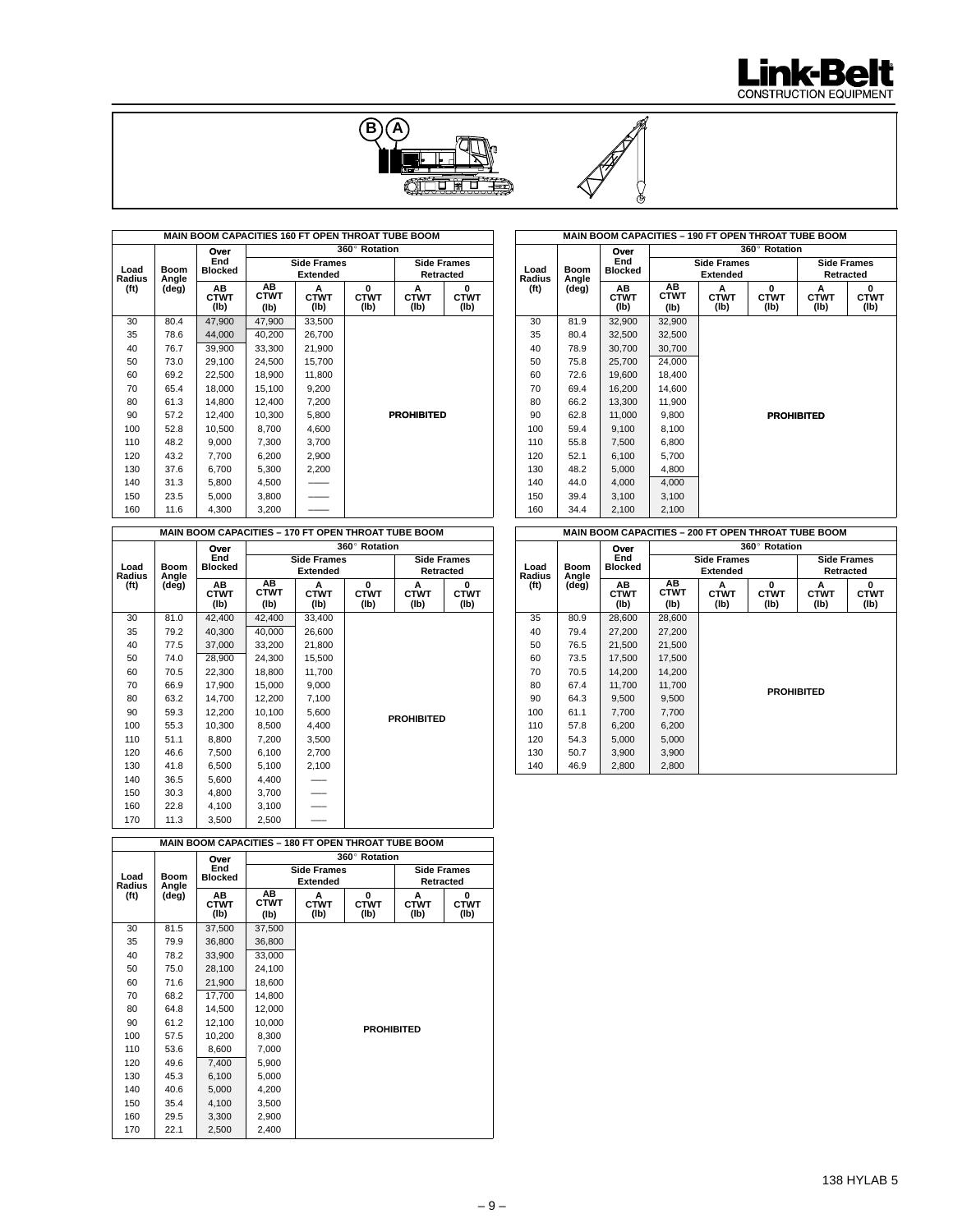

# This page intentionally left blank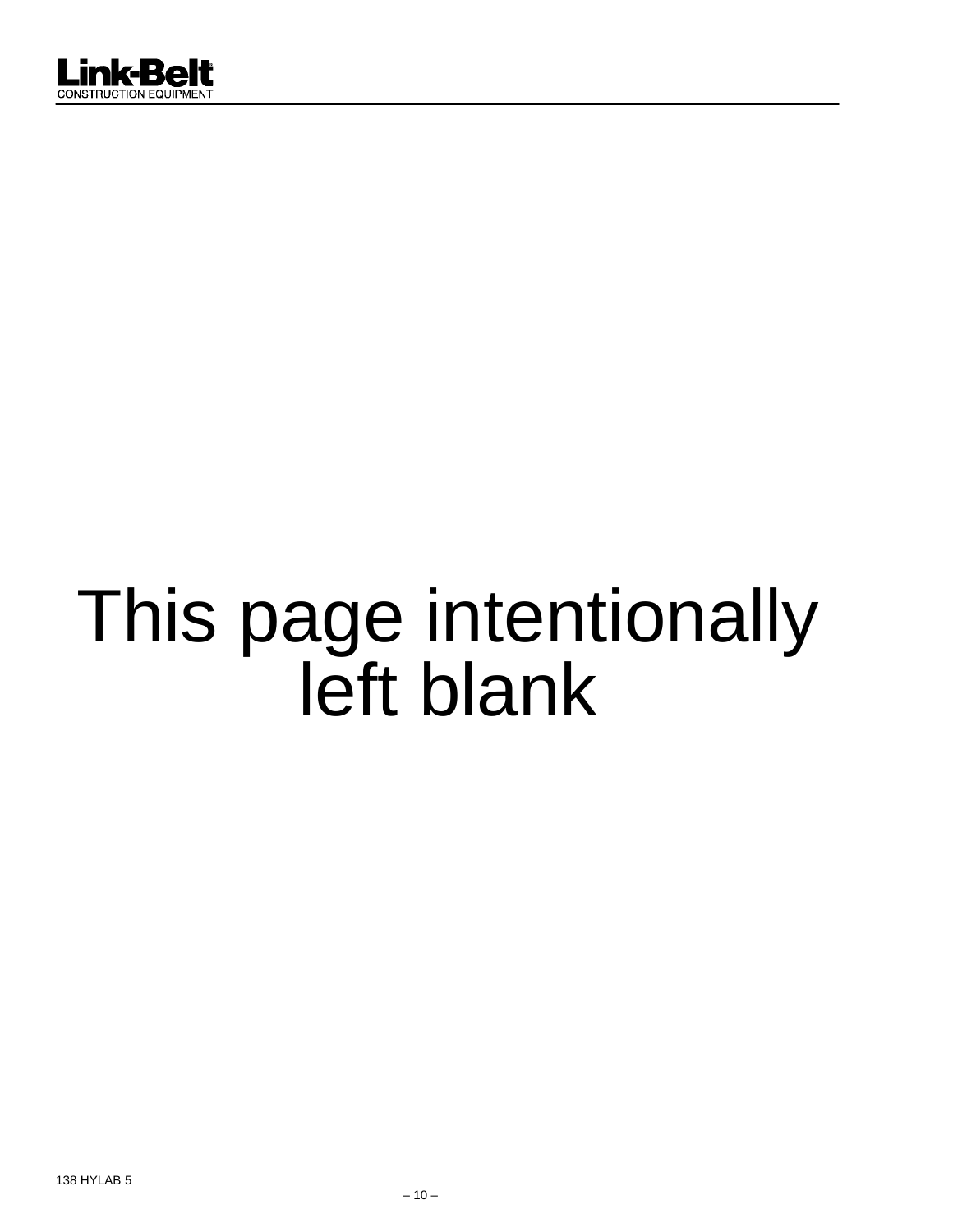

# This page intentionally left blank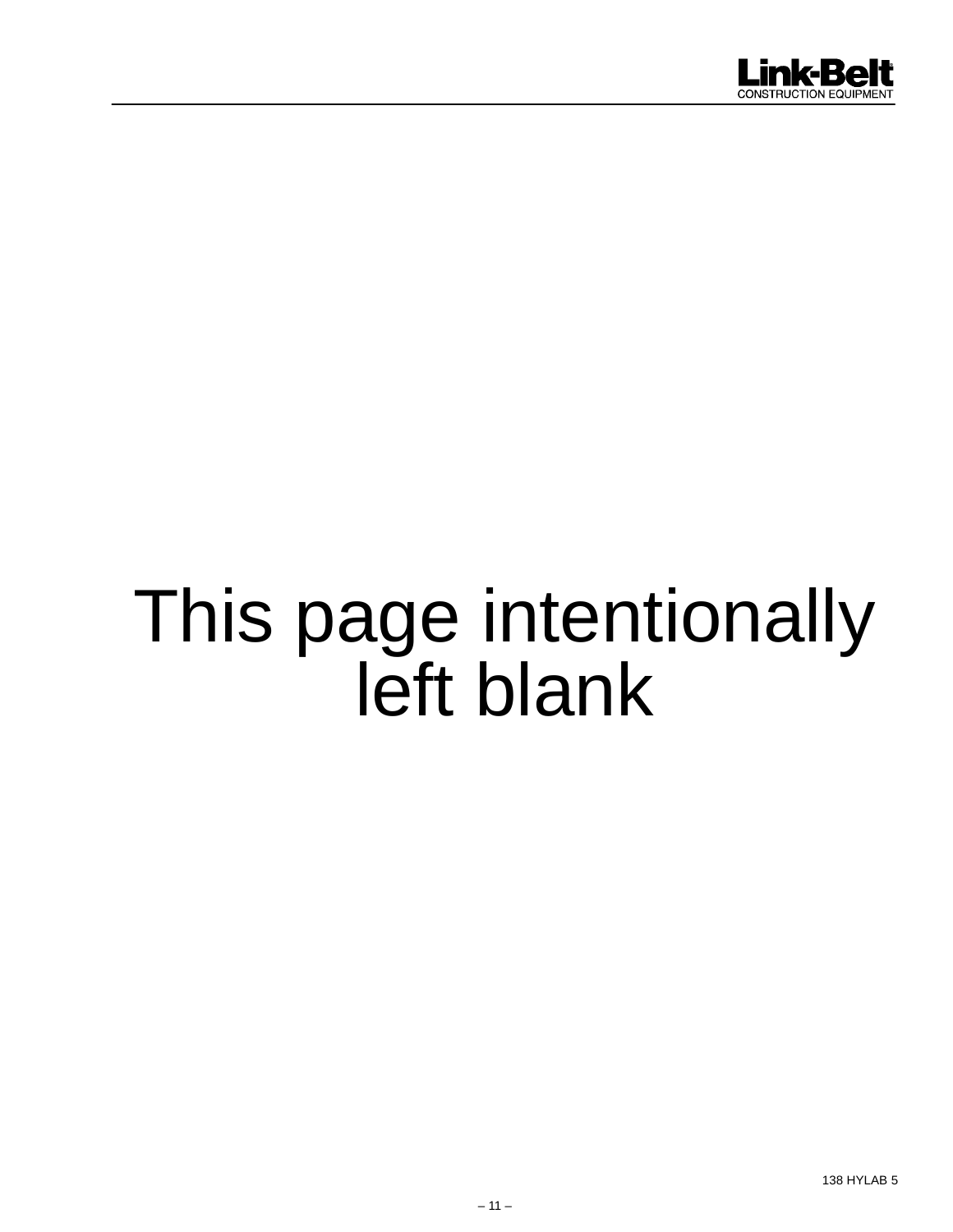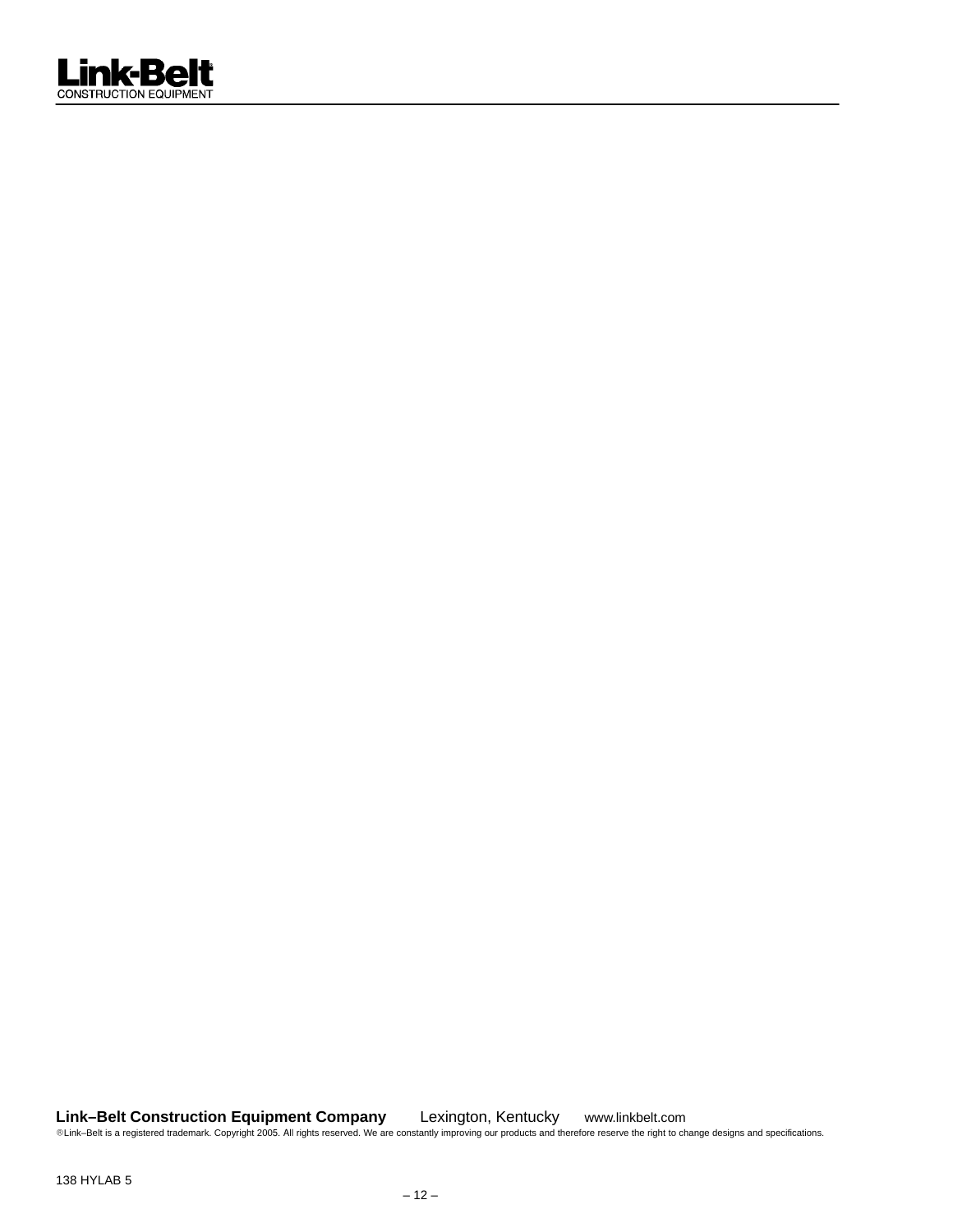

# Jib Capacities

Lattice Boom Crawler Crane

# **138 HYLAB 5 80–ton (72.6 metric ton)**

#### **Tube Boom + Jib**

- 40'–190' (12.19 57.91 m) Tube Boom
- 54" (1.37 m) wide x 44" (1.12 m) Deep Boom
- 30' 60' (9.14 18.28 m) of Jib
- $\cdot$  20' (6.10 m) Open Throat Top Section
- 24'  $(7.31 \, \text{m})$  Live Mast
- Extended Side Frames
- Over End Blocked Capacities
- "AB" Counterweight
- $20' 2"$  (6.15 m) Crawler Length



**CAUTION: This material is supplied for reference use only. Operator must refer to in–cab Crane Rating Manual to determine allowable crane lifting capacities and operating procedures.**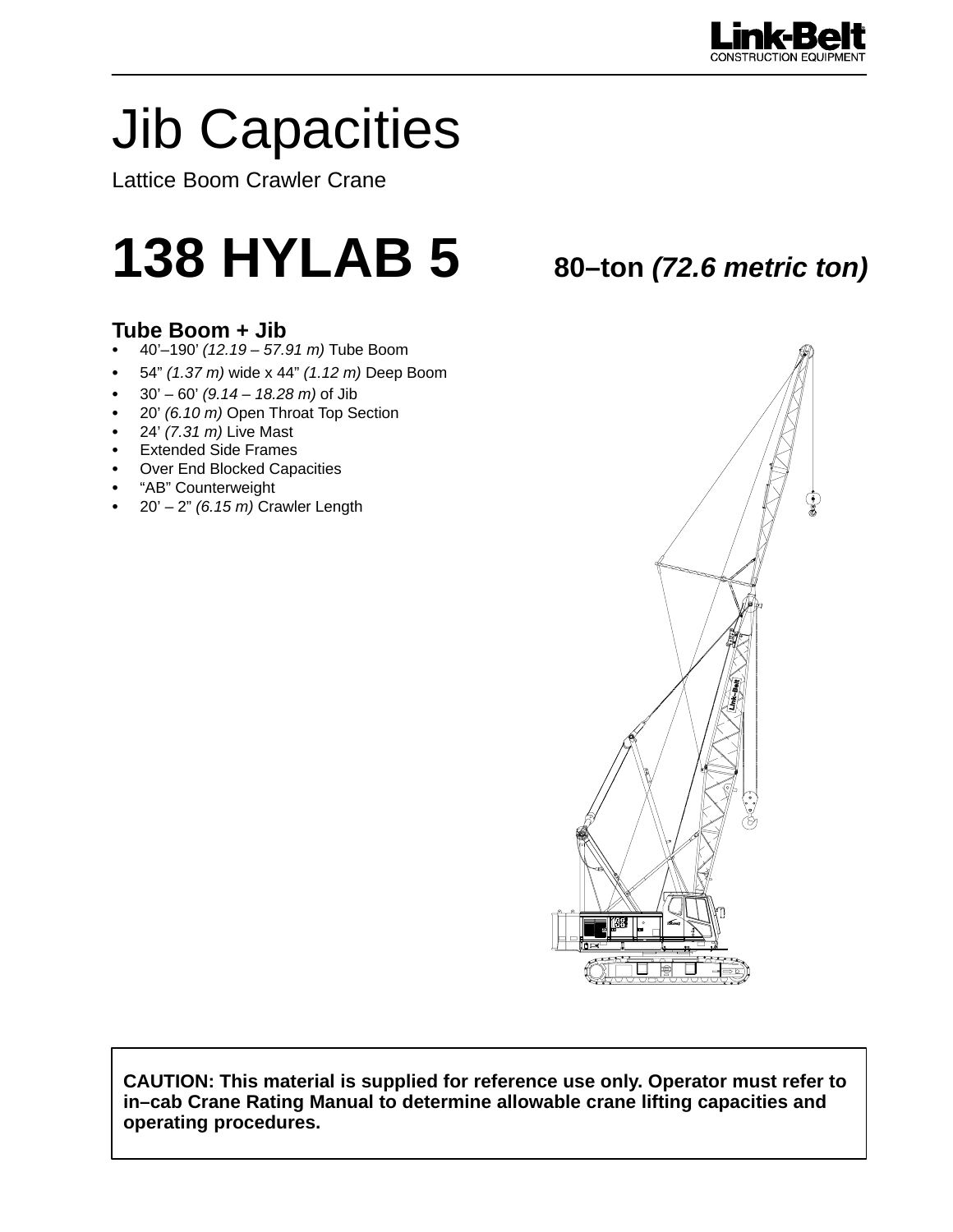

## **TUBULAR JIB NOTES FOR OPEN THROAT BOOM**

- 1. Capacities are for a 138 HYLAB 5 crawler crane with "AB" (50,500 lb) counterweight.
- 2. Separate capacity charts are listed for 360° and for over–end blocked crawler working areas. Verify operating conditions as described on the Working Area Chart found in the general information section of the Crane Rating Manual. Apply the appropriate lift capacity chart based on the working area and the specific operating conditions.
- 3. Over–end blocked capacities can be lifted over either end with the crane standing level on a firm supporting surface. Adequate blocking must be placed under both side frame sprockets/idlers to prevent rocking.
- 4. Capacities are for side frames in the extended position only and are based on the crane standing level on a firm supporting surface.
- 5. Capacities are limited to a LBCE 44" x 54" Tube boom with an open throat and a LBCE 12 ton, 24" x 32" cross section jib with a 11'6" high jib mast properly assembled.
- 6. Two parts of 7/8" Diameter Type "DB" or Type "RB" wire rope are required for maximum lift.
- 7. Capacities are for 30', 45', and 60' jib lengths only.
- 8. A jib cannot be used on open throat boom lengths longer than 190'. Maximum boom plus jib combination is 180' + 60' or 190' + 30'. The only jib length available on the 190' open throat boom length is 30'. Midpoint pendants must be used with 190' + 30' combination.
- 9. The least stable condition is over the side.
- 10. All capacities are listed in pounds and are not more than 75% of the tipping loads. Those capacities followed by an asterisk (\*) are governed by factors other than those that would cause a tipping condition.
- 11. A deduction must be made from the jib capacities for the weight of the following: Main boom hook block or hook ball, jib hook block or hook ball, slings, grapple, load weighing devices, etc.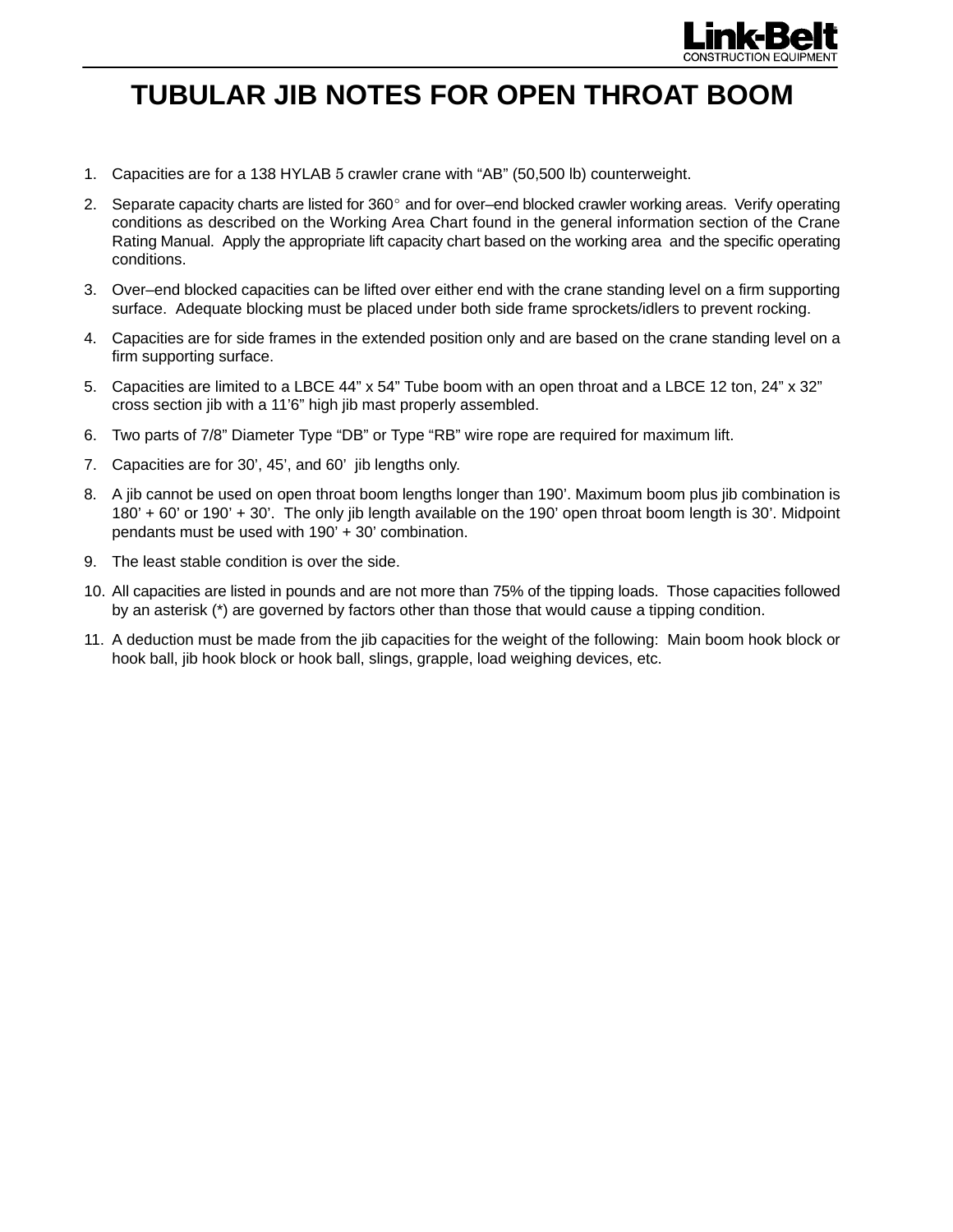

### **WORKING RANGE DIAGRAM**



Notes:

- 1. Boom geometry shown is for unloaded condition and crane standing level on firm supporting surface. Boom deflection, subsequent radius and boom angle change must be accounted for when applying load to hook.
- 2. Maximum and minimum boom angles are equal to the values listed in the capacity chart for each boom length.

Working Range Diagram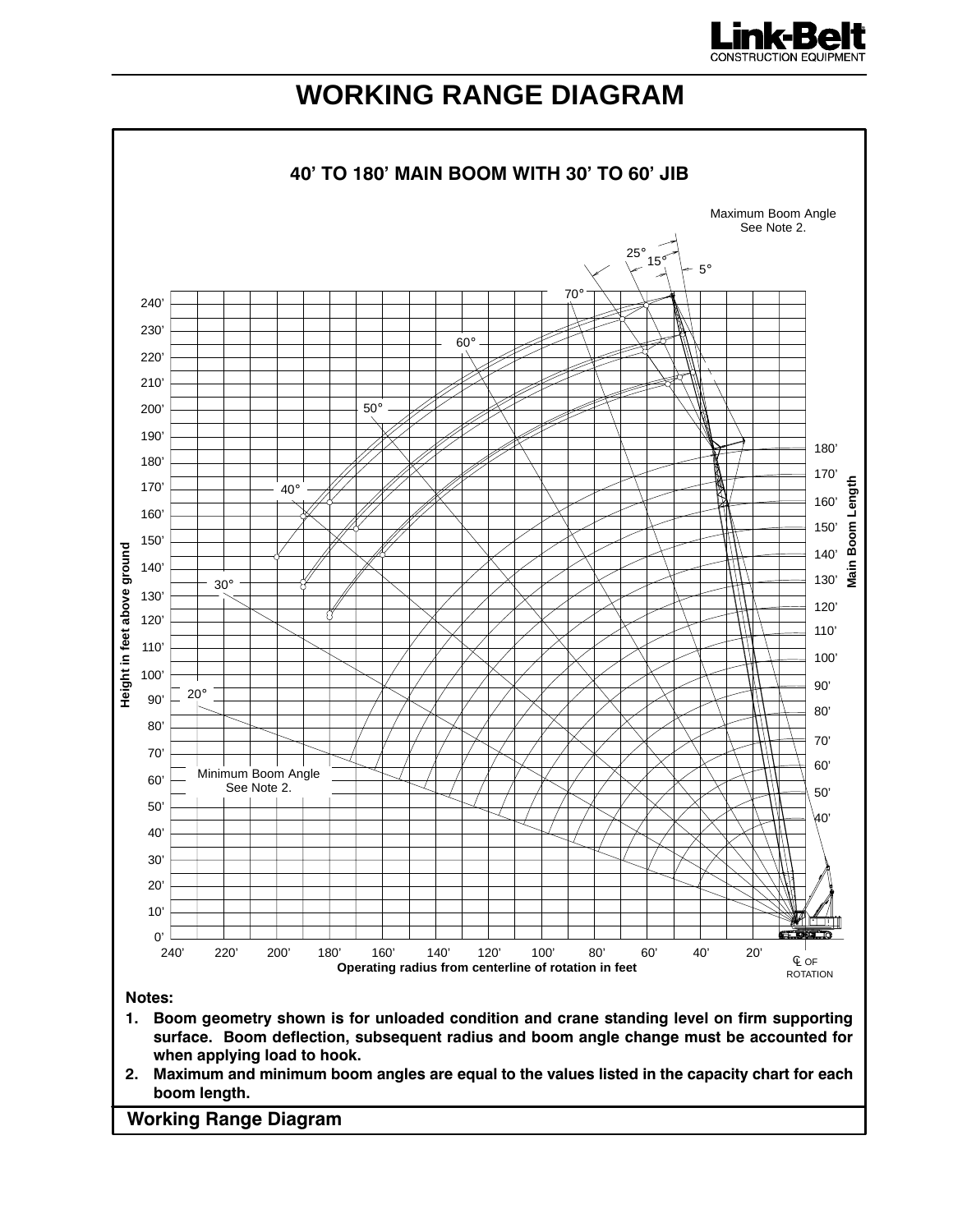

## **WORKING RANGE DIAGRAM**



Notes:

- 1. Boom geometry shown is for unloaded condition and crane standing level on firm supporting surface. Boom deflection, subsequent radius and boom angle change must be accounted for when applying load to hook.
- 2. Maximum and minimum boom angles are equal to the values listed in the capacity chart for each boom length.

Working Range Diagram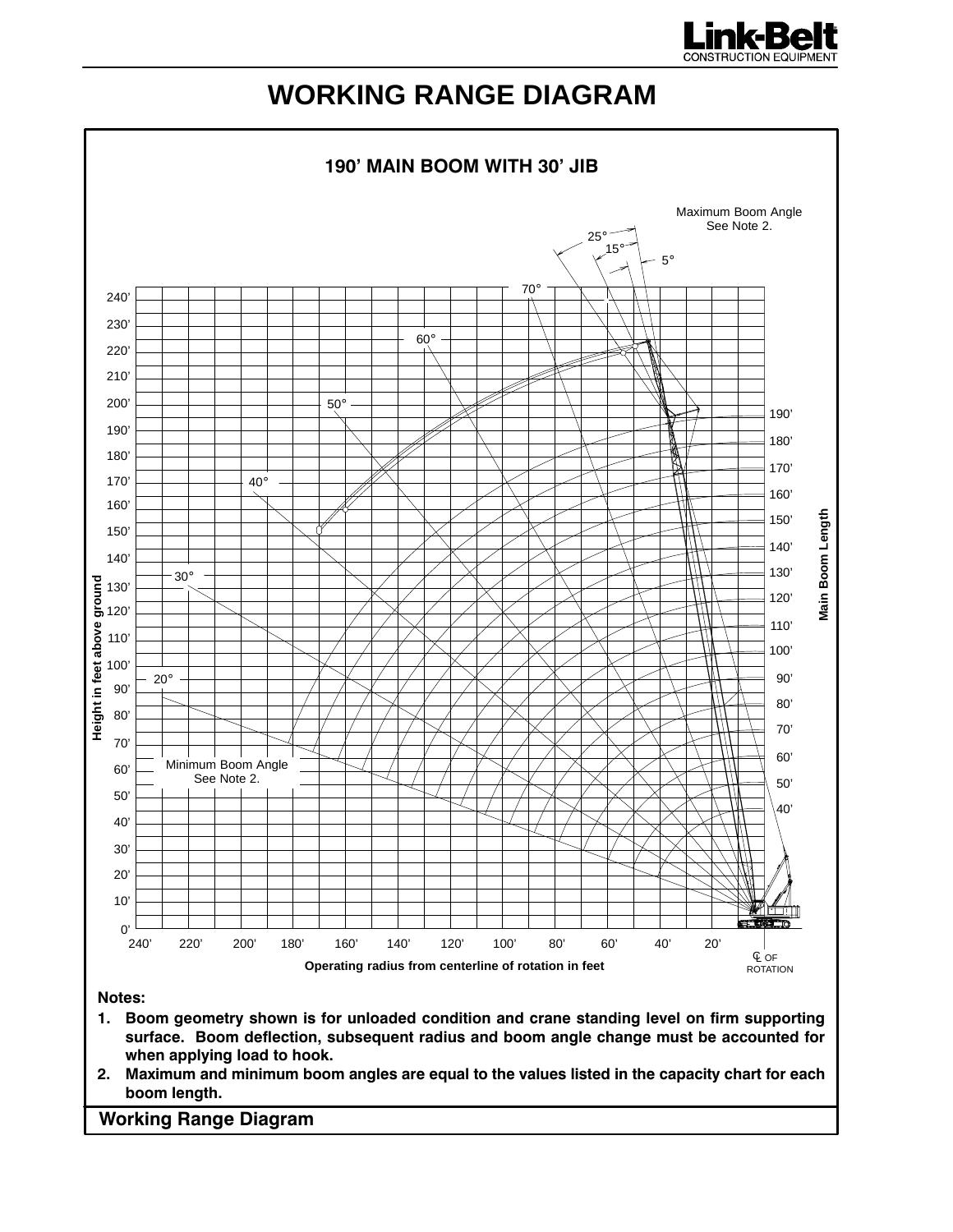|                                                                                                                                       |                   | ݠڗ         | Radius<br>Load<br>E                        | 18.38<br>စ္                      | $\mathsf{S}$<br>25               | $30\,$         | $\overline{4}$<br>35                       | SO               | 8                 |                | <b>25</b><br>30  | 35             | $\overline{a}$         | <b>80</b>      |                 | $\mathcal{L}$<br>င္ထ             |                | 888            |                | င္ဟ                              | 8                                | 288                      |                 | 25               |                  | 86<br>95          |
|---------------------------------------------------------------------------------------------------------------------------------------|-------------------|------------|--------------------------------------------|----------------------------------|----------------------------------|----------------|--------------------------------------------|------------------|-------------------|----------------|------------------|----------------|------------------------|----------------|-----------------|----------------------------------|----------------|----------------|----------------|----------------------------------|----------------------------------|--------------------------|-----------------|------------------|------------------|-------------------|
|                                                                                                                                       |                   |            | $360^\circ$<br>(al)                        |                                  |                                  | 19,800         | $\pmb{\ast}$<br>$\ast$<br>17,800<br>17,000 | $\ast$<br>14,800 | $\star$<br>13,300 |                |                  |                | $\pmb{\ast}$<br>12,600 | 10,600         | $\ast$<br>9,200 | $\ast$<br>8,200                  |                |                |                | $\pmb{\ast}$<br>$\star$<br>8,600 | $\star$<br>7,400                 | $\ast$<br>6,500<br>5,800 |                 |                  | $\ast$<br>20,600 | $\ast$<br>18,700  |
|                                                                                                                                       |                   | 25 Degrees | Jib Capacity Jib Capacity<br>Over End<br>ê |                                  |                                  | 19,800         | 17,800<br>17,000                           | 14,800           | 13,300            |                |                  |                | 12,600                 | 10,600         | 9,200           | 8,200                            |                |                |                | 8,600                            | 7,400<br>6,500                   | 5,800                    |                 |                  | $\ast$<br>20,600 | $\star$<br>18,700 |
|                                                                                                                                       |                   |            | Jib Point<br>Height<br>E                   |                                  |                                  | 71.2           | 68.9<br>66.2                               | 58.8             | 47.9              |                |                  |                | 82.1                   | 76.4           | 68.7            | 58.0                             |                |                |                | 93.8                             | 87.7<br>79.7                     | 69.3                     |                 |                  | 81.7             | 79.8              |
|                                                                                                                                       |                   |            | Angle<br>Boom<br>$(\text{deg})$            |                                  |                                  | 78.1           | 73.6<br>69.0                               | 58.9             | 46.9              |                |                  |                | 4<br>ド                 | 69.6           | 61.2            | 51.3                             |                |                |                | 76.8                             | 62.8<br>70.1                     | 54.5                     |                 |                  | 79.7             | 75.8              |
| for Open Throat Boom in the Crane Rating Manual before operating the crane<br>I" x 54" Tube Boom, w/ 24" x 32" Tube Jib, w/ "AB" Ctwt |                   |            | 360°<br>$\widehat{a}$                      |                                  | 24,000                           | 24,000         | 23,800<br>21,200                           | 17,400           | 16,300            |                | 19,200           | 17,300         | 16,700                 | 13,600         | 11,500          | 10,000                           |                |                | 13,800         | 11,200                           | 9,400<br>8,100                   | 7,100                    | 6,400           |                  | 24,000           | 24,000            |
|                                                                                                                                       | Jib Angle to Boom | 15 Degrees | Jib Capacity Jib Capacity<br>Over End<br>ê |                                  | ¥<br>24,000                      | 24,000         | 23,800<br>21,200                           | 17,400           | 16,300            |                | $\ast$<br>19,200 | 17,300         | 16,700                 | 13,600         | 11,500          | 10,000                           |                |                | 13,800         | 11,200                           | 9,400<br>8,100                   | 7,100                    | $\ast$<br>6,400 |                  | $\ast$<br>24,000 | $\star$<br>24,000 |
|                                                                                                                                       |                   |            | Jib Point<br>Height<br>$\mathbf{f}$        |                                  | 74.2                             | 72.4           | 70.2<br>67.5                               | 60.4             | 49.9              |                | 87.8             | 86.0           | 83.8                   | 78.3           | 70.7            | 60.4                             |                |                | 100.3          | 95.7                             | 89.8<br>82.1                     | 72.0                     | 58.2            |                  | 83.1             | 81.2              |
|                                                                                                                                       |                   |            | Angle<br>Boom<br>$(\text{deg})$            |                                  |                                  | 78.6<br>74.3   | 69.9<br>65.4                               | 55.5             | 43.9              |                | 797              | 76.2           | 72.6                   | 65.1           | 56.8            | 47.3                             |                |                | 77.6           | 71.4                             | 64.8<br>57.7                     |                          | 49.0<br>40.0    |                  | 76.3             | 72.6              |
|                                                                                                                                       |                   |            | <b>b Capacity</b><br>360°<br>(al)<br>∍     | $\ast$<br>24,000<br>24,000       | 24,000<br>24,000                 | 24,000         | 24,000                                     | 21,100<br>24,000 | 17,400            | 24,000         | 24,000           | 21,800         | 19,100                 | 16,700         | 13,700          | 11,700<br>10,200                 | 21,200         | 18,300         | 17,300         | 13,800                           | 11,300<br>9,600                  | 8,300                    | 7,300           | $\ast$<br>24,000 | 24,000           | 24,000            |
| $-$ W/ 44<br>Refer to the Tubular Jib Notes                                                                                           |                   | 5 Degress  | Jib Capacity<br>Over End<br>ê              | 24,000<br>24,000                 | 24,000<br>24,000                 | 24,000         | 24,000<br>24,000                           | 21,100           | 17,400            | 24,000         | 24,000           | 21,800         | 19,100                 | 16,700         | 13,700          | 11,700<br>10,200                 | 21,200         | 18,300         | 17,300         | 13,800                           | 11,300<br>9,600                  |                          | 8,300<br>7,300  | 24,000           |                  | 24,000<br>24,000  |
| <b>138 HYLAB 5</b>                                                                                                                    |                   |            | Jib Point<br>Height<br>$\mathbf{f}$        | 76.4                             | 76.3<br>76.0<br>74.7             | 72.9<br>70.7   | 68.0                                       | 60.8             | 50.5              | 89.9           | 88.6<br>86.6     |                | 84.4                   | 78.8           | 71.3            | 46.3<br>61.1                     | 104.2          | 102.7          | 100.9          | 96.3                             | 90.4                             | 82.7<br>72.7<br>59.2     |                 | 85.1             |                  | 83.5<br>81.6      |
|                                                                                                                                       |                   |            | Boom<br>Angle<br>$(\text{deg})$            | 79.5<br>80.0                     | 74.6<br>787                      | 70.4           | 66.0<br>61.5                               | 51.7             | 40.3              | 78.2           | 74.7             | 71.2           | 677                    | 60.2           | 52.0            | 42.6<br>30.9                     | 77.8           | 74.8           | 71.9           | 65.7                             | 59.2<br>52.2                     |                          | $44.3$<br>34.8  | 76.5             | 72.9             | 69.1              |
|                                                                                                                                       |                   | هاز        | Radius<br>Load<br>E                        | 18.38<br>ë                       | $\rm 20$<br>25                   | $\rm ^{8}$     | 35<br>$\overline{a}$                       | 69               | 8                 |                | 88               | 35             | $\overline{a}$         | ន              | 8               | 5 8                              |                | 888            |                | င္ဟ                              | 8 S                              |                          | ន ន             |                  | <b>25 35</b>     |                   |
|                                                                                                                                       |                   | ٩i         | Length<br>€                                | 30<br>౭                          | 30<br>SO.                        |                | ននន                                        | $\boldsymbol{S}$ | 30                | 45             | 45               | 45             | 45                     | 45             | $\frac{45}{4}$  | 45                               | 80             | 60             | 60             | 8                                | 60<br>60                         |                          | $rac{6}{6}$     | S.               |                  | 8 S               |
|                                                                                                                                       |                   | Boom       | Length<br>E                                | $\overline{4}$<br>$\overline{a}$ | $\overline{a}$<br>$\overline{4}$ | $\overline{4}$ | $\overline{4}$<br>$\overline{4}$           | $\overline{4}$   | $\overline{a}$    | $\overline{a}$ | $\overline{4}$   | $\overline{4}$ | $\overline{4}$         | $\overline{4}$ | $\overline{4}$  | $\overline{4}$<br>$\overline{4}$ | $\overline{a}$ | $\overline{4}$ | $\overline{4}$ | $\overline{4}$                   | $\overline{4}$<br>$\overline{a}$ | $\overline{a}$           | $\theta$        | 50               |                  | <b>88</b>         |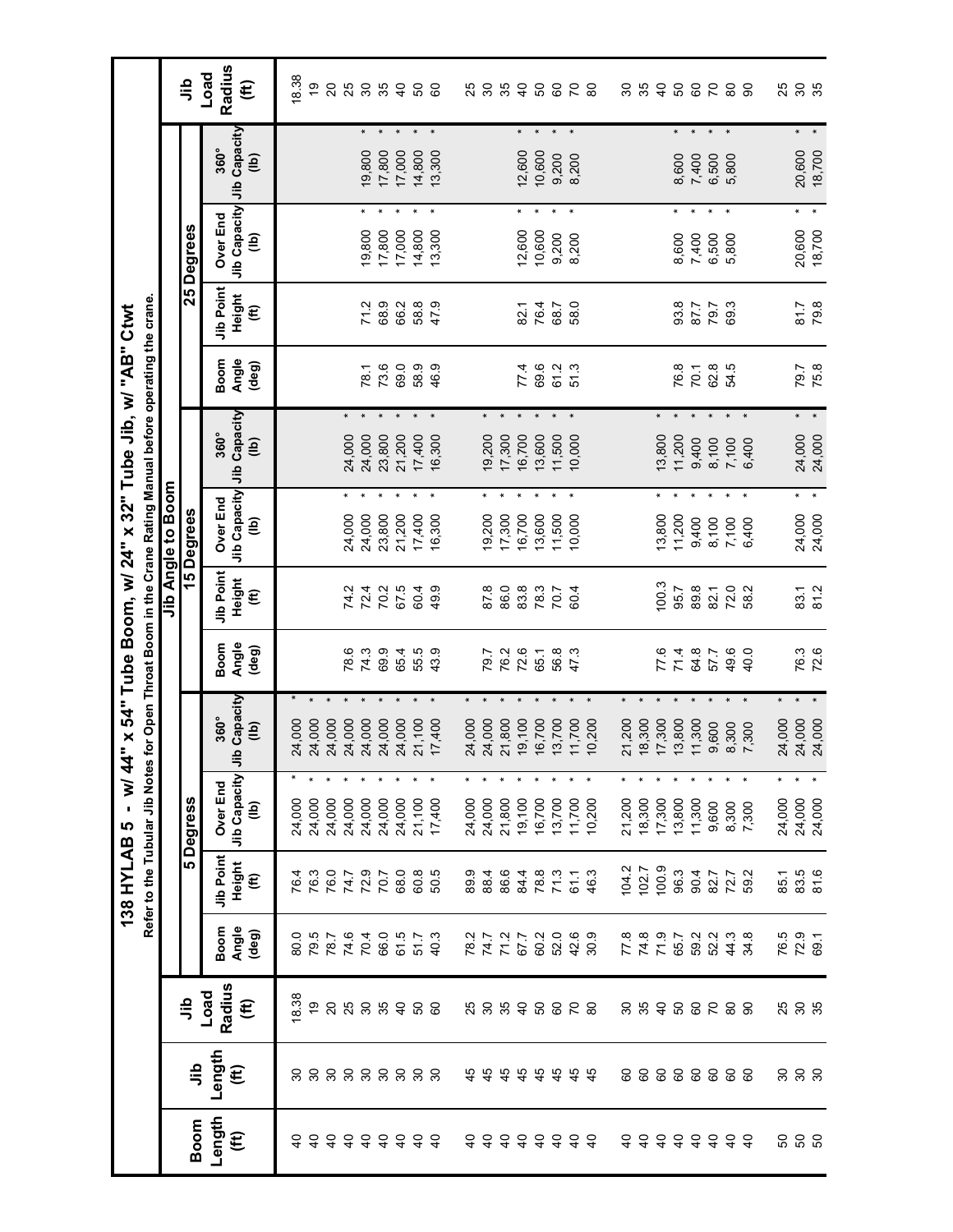|                                                                                                           |                   | هاز        | Radius<br>Load<br>E                             | 60<br>$\overline{a}$<br>SO<br>$\overline{C}$        | 8<br>25<br>35<br>90                                       | 60<br>$\overline{r}$<br>8 S                                 | $\frac{8}{2}$<br>888<br>င္ဟ<br>8<br>$\mathcal{L}$<br>80<br>$\rm ^{\rm o}$           | 25<br>$\boldsymbol{\mathcal{S}}$<br>35<br>$\overline{4}$<br>SO<br>$\mbox{S}$<br>R                            |
|-----------------------------------------------------------------------------------------------------------|-------------------|------------|-------------------------------------------------|-----------------------------------------------------|-----------------------------------------------------------|-------------------------------------------------------------|-------------------------------------------------------------------------------------|--------------------------------------------------------------------------------------------------------------|
|                                                                                                           |                   |            | Jib Capacity<br>360°<br>$\widehat{=}$           | $\ast$<br>17,400<br>15,700<br>14,100                | $\ast$<br>13,000<br>11,100                                | $\pmb{\ast}$<br>$\ast$<br>$\ast$<br>9,700<br>8,700<br>8,000 | $\ast$<br>$\star$<br>8,900<br>7,700<br>6,100<br>6,800<br>5,600                      | $\star$<br>$\ast$<br>$\star$<br>16,400<br>19,500<br>18,000<br>14,800<br>13,600                               |
|                                                                                                           |                   | 25 Degrees | Jib Capacity<br>Over End<br>(al)                | ¥<br>17,400<br>15,700<br>14,100                     | 13,000<br>11,100                                          | 9,700<br>8,700<br>8,000                                     | 8,900<br>7,700<br>6,800<br>6,100<br>5,600                                           | 18,000<br>14,800<br>19,500<br>16,400<br>13,600                                                               |
|                                                                                                           |                   |            | Jib Point<br>Height<br>€                        | 62.9<br>77.4<br>71.4                                | 87.9<br>92.9                                              | 81.3<br>72.6<br>61.0                                        | 104.6<br>99.2<br>92.3<br>83.6<br>72.3                                               | 76.2<br>66.8<br>90.4<br>88.4<br>83.2                                                                         |
|                                                                                                           |                   |            | Angle<br>Boom<br>$(\text{deg})$                 | 63.6<br>54.2<br>71.9                                | 78.8<br>72.1                                              | 64.9<br>56.9<br>47.7                                        | 65.9<br>72.2<br>59.0<br>78.1<br>51.1                                                | 77.5<br>66.9<br>50.5<br>59.2<br>74.1                                                                         |
| i" x 54" Tube Boom, w/ 24" x 32" Tube Jib, w/ "AB" Ctwt                                                   |                   |            | 360°<br>$\widehat{a}$                           | 19,000<br>17,400<br>15,700<br>23,000                | 17,800<br>17,300<br>14,600                                | 10,800<br>12,400<br>9,700                                   | 11,800<br>14,400<br>10,000<br>8,600<br>7,600<br>6,800<br>6,200                      | 24,000<br>20,500<br>17,700<br>16,600<br>24,000<br>24,000                                                     |
|                                                                                                           | Jib Angle to Boom | 15 Degrees | Jib Capacity Jib Capacity<br>Over End<br>ê      | $\ast$<br>23,000<br>19,000<br>17,400<br>15,800      | ¥<br>17,300<br>17,800<br>14,600                           | $\ast$<br>12,400<br>10,800<br>9,700                         | $\star$<br>14,400<br>11,800<br>10,000<br>8,600<br>7,600<br>6,800<br>6,200           | ¥<br>20,500<br>17,700<br>24,000<br>24,000<br>24,000<br>17,200                                                |
|                                                                                                           |                   |            | Jib Point<br>Height<br>$\widehat{\epsilon}$     | တ<br>72.9<br>64.7<br>53.1<br>χö.                    | 96.6<br>94.7<br>89.8                                      | 83.4<br>75.0<br>63.7                                        | 110.8<br>106.8<br>101.5<br>94.8<br>86.3<br>75.5<br>60.8                             | 68.8<br>ю<br>91.9<br>89.9<br>84.8<br>77.9<br><u>တွ</u>                                                       |
|                                                                                                           |                   |            | Angle<br>Boom<br>$(\text{deg})$                 | 60.5<br>51.4<br>40.6<br>68.7                        | 74.6<br>68.0<br>77.7                                      | 60.9<br>53.2<br>44.2                                        | 78.8<br>73.2<br>674<br>54.4<br>61.2<br>46.8<br>37.7                                 | 77.9<br>74.6<br>71.2<br>64.2<br>56.6<br>48.1                                                                 |
| Refer to the Tubular Jib Notes for Open Throat Boom in the Crane Rating Manual before operating the crane |                   |            | <b>b Capacity</b><br>360°<br>$\widehat{a}$<br>⋾ | ¥<br>$\ast$<br>23,700<br>19,700<br>16,600<br>24,000 | $\star$<br>23,600<br>20,800<br>24,000<br>17,300<br>24,000 | 15,200<br>13,000<br>11,300<br>10,000                        | 15,000<br>19,500<br>17,200<br>12,400<br>22,600<br>10,500<br>9,100<br>8,000<br>7,200 | $\ast$<br>$\ast$<br>$\star$<br>$\star$<br>24,000<br>20,100<br>24,000<br>24,000<br>24,000<br>24,000<br>16,400 |
| $- w/44$                                                                                                  |                   | 5 Degress  | Jib Capacity<br>Over End<br>ê                   | 17,400<br>24,000<br>23,800<br>19,700                | 24,000<br>23,600<br>20,800<br>17,300<br>24,000            | 15,200<br>12,900<br>11,300<br>10,000                        | 19,500<br>15,000<br>22,600<br>17,200<br>12,400<br>10,500<br>9,100<br>8,000<br>7,200 | 24,000<br>24,000<br>24,000<br>24,000<br>24,000<br>21,900<br>18,700                                           |
| <b>138 HYLAB 5</b>                                                                                        |                   |            | Jib Point<br>Height<br>€                        | 73.4<br>65.3<br>53.8<br>79.3                        | 100.2<br>98.9<br>97.3<br>95.3<br>90.5                     | 64.6<br>75.7<br>48.7<br>84.1                                | 114.5<br>111.5<br>107.4<br>102.2<br>113.1<br>95.5<br>87.1<br>76.3<br>61.9           | 78.5<br>69.4<br>95.4<br>94.0<br>92.4<br>90.4<br>85.3                                                         |
|                                                                                                           |                   |            | Boom<br>Angle<br>$(\text{deg})$                 | 48.2<br>65.3<br>57.2<br>37.5                        | 76.4<br>63.6<br>79.4<br>73.3<br>70.1                      | 56.6<br>48.9<br>40.2<br>29.1                                | 78.9<br>73.6<br>62.3<br>49.5<br>42.0<br>76.2<br>56.2<br>68.1<br>33.1                | 71.5<br>53.6<br>45.3<br>78.0<br>74.8<br>68.2<br>61.2                                                         |
|                                                                                                           |                   | هاز        | Radius<br>Load<br>E                             | <u>ន ខ ឧ</u><br>ਰੇ<br>ਟਿ                            | ង ន ន ទ<br>င္ဟ                                            | 8<br>50<br>88                                               | $\frac{8}{2}$<br>888<br>င္ဟ<br>8<br>58<br>8                                         | 8<br>35<br>$\triangleq$<br>25<br>ន<br>88                                                                     |
|                                                                                                           |                   | هاز        | Length<br>$\mathbf{\widehat{E}}$                | 30<br>SO<br>္တ<br>္တ                                | $\frac{4}{9}$<br>45<br>45<br>45<br>45                     | $\frac{4}{5}$<br>$\frac{4}{5}$<br>45<br>45                  | 8<br>60<br>8<br>8<br>60<br>$rac{60}{60}$<br>8<br>င္စ                                | ೫<br>$\boldsymbol{\mathcal{S}}$<br>္က<br>$\boldsymbol{S}$<br>8 g<br><u>င</u> ္က                              |
|                                                                                                           |                   | Boom       | Length<br>€                                     | 50<br>SO<br>င္ဟ<br>SO                               | င္ပ<br>SO<br>SO,<br>50<br>50                              | SO<br>SO<br><b>ទ</b> ទ                                      | SO<br>SO<br>SO<br>SO<br>50<br><b>80</b><br>50<br>SO                                 | $\rm ^{6}$<br>8<br>$\mbox{S}$<br>80<br>80<br>60<br>60                                                        |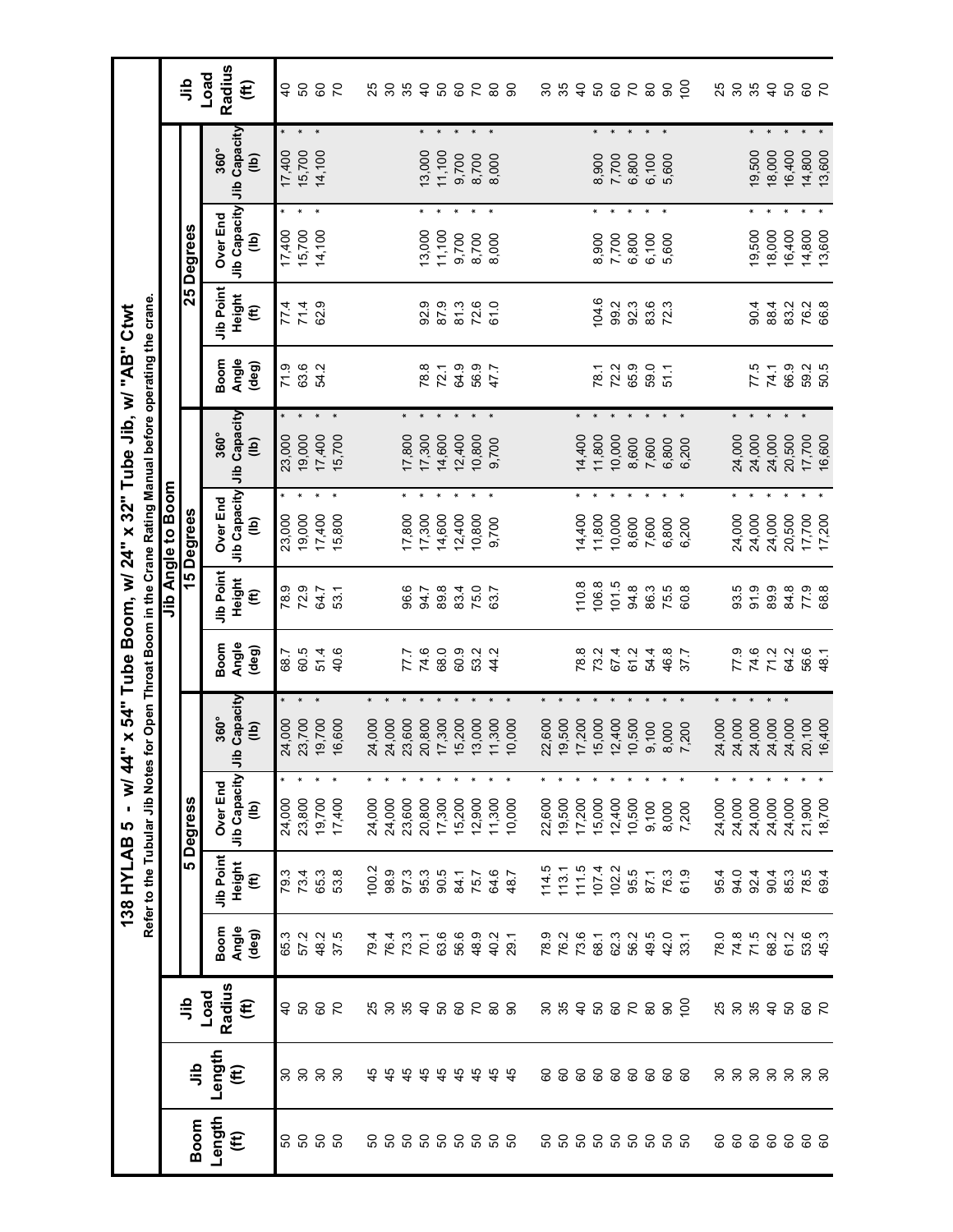|                                                                                                           |                   | ءِ         | Radius<br>Load<br>E                        | 80          | 30                     | 35<br>$\overline{a}$           | 50                | $\mathsf{S} \mathsf{O}$     | $\overline{r}$<br>$80$   | 8               | $\frac{5}{2}$ |                  | ೫ ಜ    | $\overline{4}$ | SO                    | $\mbox{6}$ | $\overline{C}$  | $\rm ^{\circ}$        | $\frac{6}{2}$<br>8        | $\frac{1}{2}$   | 25     | $\rm ^{30}$ | 35                     | $\overline{a}$ | 50                     | $\mbox{ }_{\mathbf{60}}$ | $\mathcal{L}$    | 8 S              |
|-----------------------------------------------------------------------------------------------------------|-------------------|------------|--------------------------------------------|-------------|------------------------|--------------------------------|-------------------|-----------------------------|--------------------------|-----------------|---------------|------------------|--------|----------------|-----------------------|------------|-----------------|-----------------------|---------------------------|-----------------|--------|-------------|------------------------|----------------|------------------------|--------------------------|------------------|------------------|
|                                                                                                           |                   |            | $360^\circ$<br>(dil)                       |             |                        | $\ast$<br>13,400               | $\star$<br>11,600 | $\ast$<br>$\star$<br>10,200 | $\ast$<br>9,200<br>8,400 |                 |               |                  |        |                | 9,100                 | 8,000      | $\ast$<br>7,100 | $\pmb{\ast}$<br>6,400 | $\star$<br>5,800<br>5,400 |                 |        |             | $\pmb{\ast}$<br>20,100 | 18,600         | $\pmb{\ast}$<br>17,100 | $\star$<br>15,500        | $\ast$<br>14,200 | 13,300           |
|                                                                                                           |                   | 25 Degrees | Jib Capacity Jib Capacity<br>Over End<br>€ |             |                        | 13,400                         | 11,600            | 10,200                      | 9,200<br>8,400           |                 |               |                  |        |                | 9,100                 | 8,000      | 7,100           | 6,400                 | 5,800<br>5,400            |                 |        |             | 20,100                 | 18,600         | 17,100                 | 15,500                   | 14,200           | 13,300           |
|                                                                                                           |                   |            | Jib Point<br>Height<br>E                   |             |                        | 103.4                          | 99.0              | 93.3                        | 85.9<br>76.4             |                 |               |                  |        |                | 115.3                 | 110.5      | 104.4           | 96.8                  | 87.3<br>75.2              |                 |        |             | 101.0                  | 99.1           | 94.6                   | 88.5                     | 80.7             | 70.4             |
|                                                                                                           |                   |            | Boom<br>Angle<br>$(\text{deg})$            |             |                        | 79.9                           | 74.0              | 67.7                        | 60.9<br>53.4             |                 |               |                  |        |                | 79.2                  | 73.9       | 68.3            | 62.3                  | 55.7<br>48.1              |                 |        |             | 78.8                   | 75.8           | 69.5                   | 62.8                     | 55.5             | 47.3             |
| I" x 54" Tube Boom, w/ 24" x 32" Tube Jib, w/ "AB" Ctwt                                                   |                   |            | 360°<br>ê                                  | 13,800      |                        | 18,600<br>17,300               | 15,500            | 13,300                      | 11,600<br>10,400         | 9,400           |               |                  |        | 15,000         | 12,400                | 10,600     | 9,200           | 8,100                 | 7,300<br>6,600            | 6,100           |        | 24,000      | 24,000                 | 24,000         | 21,900                 | 18,900                   | 16,400           | 13,600<br>11,500 |
|                                                                                                           | Jib Angle to Boom | 15 Degrees | Jib Capacity Jib Capacity<br>Over End<br>€ | ×<br>15,400 |                        | ¥<br>18,600<br>17,300          | 15,500            | 13,300                      | 11,600<br>10,400         | $\ast$<br>9,400 |               |                  |        | 15,000         | 12,400                | 10,500     | 9,200           | $\ast$<br>8,100       | 7,300<br>6,600            | $\ast$<br>6,100 |        | 24,000      | 24,000                 | 24,000         | 21,900                 | $\ast$<br>18,900         | 17,300           | 16,000<br>13,600 |
|                                                                                                           |                   |            | Jib Point<br>Height<br>E                   | 56.1        |                        | 105.4<br>107.1                 | 101.0             | 954                         | 88.2<br>79.0             | 66.9            |               |                  |        | 121.3          | 117.6                 | 112.9      | 106.9           | 99.5                  | 90.4<br>78.7              | 63.1            |        | 103.9       | 102.4                  | 100.6          | 96.1                   | 90.2                     | 82.6             | 72.6<br>58.9     |
|                                                                                                           |                   |            | Angle<br>Boom<br>$(\text{deg})$            | 37.9        |                        | 78.9<br>76.1                   | 70.2              | 64.1                        | 57.4<br>50.1             | 41.7            |               |                  |        | 79.7           | 74.7                  | 69.5       | 64.0            | 58.1                  | 51.7                      | 44.7<br>35.7    |        | 79.1        | 76.2                   | 73.2           | 67.0                   | 60.4                     | 53.3             | 45.3<br>35.7     |
| Refer to the Tubular Jib Notes for Open Throat Boom in the Crane Rating Manual before operating the crane |                   |            | <b>b Capacity</b><br>360°<br>ê<br>っ        | 13,700      | $\pmb{\ast}$<br>24,000 | 24,000<br>22,500               | 18,100            | 16,700                      | 14,200<br>12,400         | 11,000          | 9,900         | $\ast$<br>23,900 | 20,800 | 18,300         | 16,200                | 13,400     | 11,300          | 9,800                 | 8,700<br>7,800            | 7,000           | 24,000 | 24,000      | $\ast$<br>24,000       | 24,000         | 24,000                 | 19,900                   | 16,200           | 13,500<br>11,400 |
| $- w / 44$                                                                                                |                   | 5 Degress  | <b>Jib Capacity</b><br>Over End<br>€       | 16,100      | 24,000                 | 24,000<br>22,500               | 18,100            | 16,700                      | 14,200<br>12,400         | 11,000          | 9,900         | 23,900           | 20,800 | 18,300         | 16,200                | 13,400     | 11,300          | 9,800                 | 8,700                     | 7,000<br>7,000  | 24,000 | 24,000      | 24,000                 | 24,000         | 24,000                 | 23,500                   | 19,000           | 15,900<br>13,500 |
| <b>138 HYLAB 5</b>                                                                                        |                   |            | Jib Point<br>Height<br>E                   | 56.9        | 109.3                  | 107.8<br>106.1                 | 101.8             | 96.1                        | 89.0<br>79.9             | 67.9            | 51.0          | 124.8            | 123.5  | 122.0          | 118.3                 | 113.6      | 107.7           | 100.4                 | 91.3                      | 79.8<br>64.6    | 105.7  | 104.4       | 102.9                  | 101.2          | 96.7                   | 90.8                     | 83.2             | 73.3<br>59.8     |
|                                                                                                           |                   |            | Angle<br>Boom<br>$(\text{deg})$            | 35.3        | 77.7                   | 74.9<br>72.1                   | 66.2              | 60.1                        | 53.6<br>46.4             | 38.1            | 27.6          | 79.8             | 77.4   | 75.0           | 70.0                  | 64.8       | 59.3            | 53.5                  | 47.2<br>40.1              | 31.6            | 79.2   | 76.3        | 73.4                   | 70.4           | 64.3                   | 57.7                     | 50.7             | $42.8$<br>33.4   |
|                                                                                                           |                   | هاز        | Radius<br>Load<br>E                        | 8           | న్                     | 35<br>$\theta$                 | င္ဟ               | $888$                       |                          | 8               | $\frac{8}{2}$ |                  | ೫ ಜ    | $\overline{a}$ | SO                    | 8 2        |                 | $\rm 8$               | $\frac{8}{2}$<br>8        | $\frac{1}{2}$   | 25     | င္က         | 35                     | $\theta$       | ន ន                    |                          | S                | ន ន              |
|                                                                                                           |                   | ء<br>آل    | Length<br>E                                | 30          | 45                     | 45<br>45                       | 45                | $\frac{4}{5}$               | 45<br>45                 | 45              | 45            | 60               | 8      | 8              | 60                    | 60         | 60              | 8                     | 60                        | 88              |        | 8 S         | ೫                      |                | ននន                    |                          | င္က              | ೫ ೫              |
|                                                                                                           |                   | Boom       | Length<br>Ê                                | 8           | 8                      | $\mbox{ }_{\mathbf{60}}$<br>80 | 60                | $\mbox{S}$                  | 60<br>60                 | 60              | 60            | 8                | 60     | $\rm ^{\circ}$ | $\mbox{ }^\mathrm{O}$ | 60         | 60              | 80                    | 60                        | 88              |        |             | 222                    |                | 772                    |                          | $\overline{r}$   | 20               |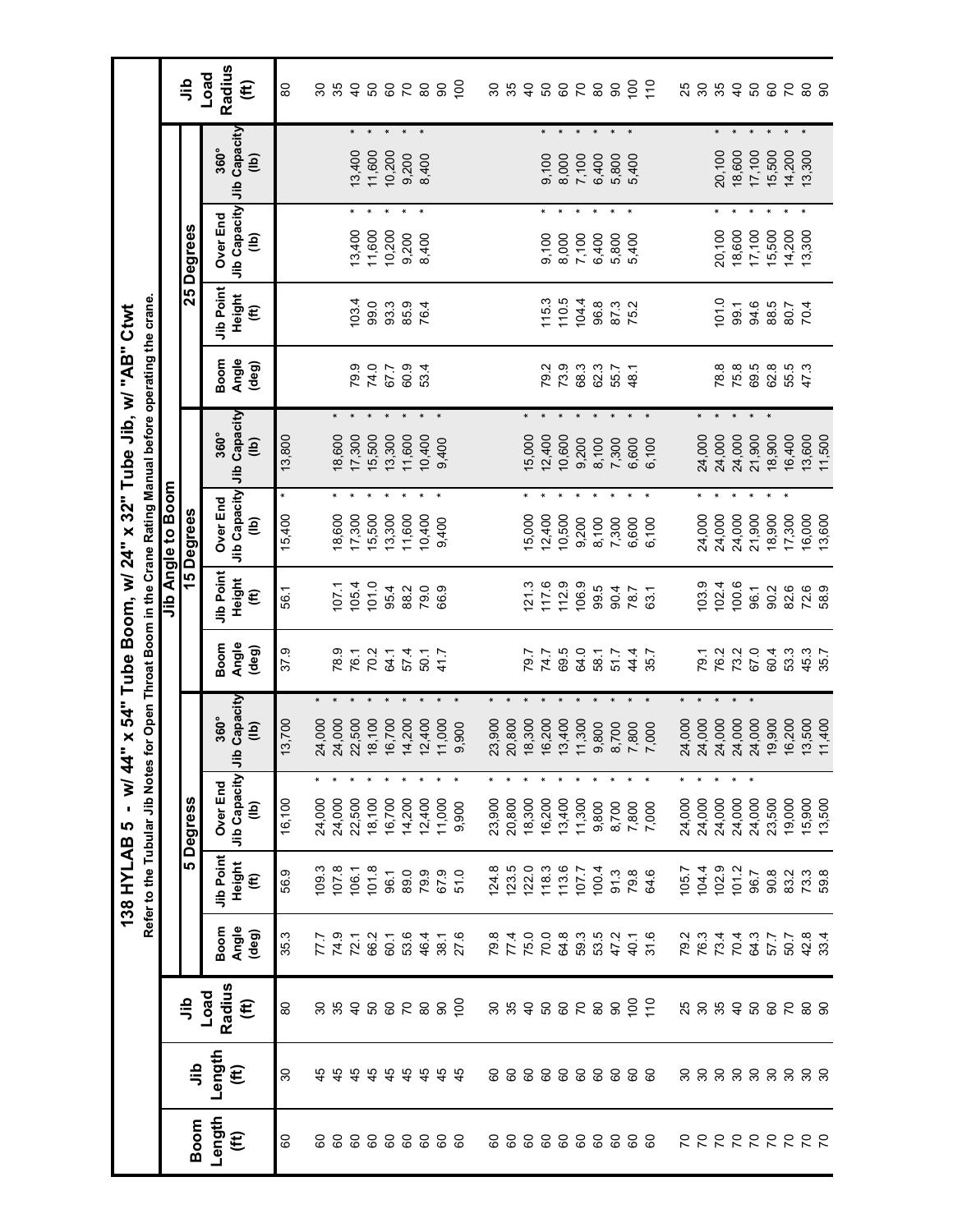|                                                                                                                                       |                   | <u>م</u> اڑ | Radius<br>Load<br>E                              | 30               | 35<br>$\overline{4}$       | 50                           | $\mbox{S}$<br>$\overline{r}$    | $80$                     | $\mathbf{S}$ | $\frac{8}{2}$  | 35                     | $\overline{4}$ | 50                | $\mbox{ }^\mathsf{O}$ | $\sim$        | $80$   | 8                | $\frac{1}{2}$   | $\frac{1}{2}$<br>$\frac{5}{2}$           | $30\,$<br>35                                | $\overline{4}$   |              | <b>88</b>        | $\mathcal{L}$    | $\rm ^{\rm o}$ | $\mathsf{S}$ | $\frac{6}{5}$  |
|---------------------------------------------------------------------------------------------------------------------------------------|-------------------|-------------|--------------------------------------------------|------------------|----------------------------|------------------------------|---------------------------------|--------------------------|--------------|----------------|------------------------|----------------|-------------------|-----------------------|---------------|--------|------------------|-----------------|------------------------------------------|---------------------------------------------|------------------|--------------|------------------|------------------|----------------|--------------|----------------|
|                                                                                                                                       |                   |             | $360^\circ$<br>(dil)                             |                  |                            | 12,000                       | $\pmb{\ast}$<br>10,600<br>9,600 | $\ast$<br>8,800<br>8,100 | $\ast$       |                |                        |                |                   | 8,200                 | 7,300         | 6,600  | $\star$<br>6,100 | 5,600           | 5,300                                    | $\pmb{\ast}$<br>20,600                      | $\ast$<br>19,200 | 17,300       | $\ast$<br>16,100 | $\ast$<br>14,800 | 13,600         |              |                |
|                                                                                                                                       |                   | 25 Degrees  | Jib Capacity Jib Capacity<br>Over End<br>€       |                  |                            | 12,000                       | 10,600<br>9,600                 | 8,800<br>8,100           |              |                |                        |                |                   | 8,200                 | 7,300         | 6,600  | 6,100            | 5,600           | 5,300                                    | 20,600                                      | 19,200           | 17,300       | 16,100           | 14,800           | 13,800         |              |                |
|                                                                                                                                       |                   |             | Jib Point<br>Height<br>$\boldsymbol{\epsilon}$   |                  |                            | 109.9                        | 104.8<br>98.3                   | 90.2                     | 80.0         |                |                        |                |                   | 121.5                 | 116.0         | 109.3  | 101.0            | 90.9            | 78.0                                     | 111.4                                       | 109.7            | 105.6        | 100.3            | 93.6             | 85.0           |              |                |
|                                                                                                                                       |                   |             | Boom<br>Angle<br>$(\text{deg})$                  |                  |                            | ဖာ<br>75.                    | 69.9<br>64.0                    | 57.5                     | 50.4         |                |                        |                |                   | 75.3                  | 70.2          | 64.9   | 59.1             | 52.8            | 45.6                                     | 79.9                                        | 77.1             | 71.5         | 65.6             | 59.3<br>52.5     |                |              |                |
| for Open Throat Boom in the Crane Rating Manual before operating the crane<br>I" x 54" Tube Boom, w/ 24" x 32" Tube Jib, w/ "AB" Ctwt |                   |             | Jib Capacity Jib Capacity<br>$360^\circ$<br>(dl) |                  | 9,300<br>17,500            | 16,400                       | 14,100<br>12,400                | 11,000                   | 10,000       | 9,200          |                        |                | 12,900            | 11,100                | 9,700         | 8,600  | 7,700            | 7,000           | 6,500                                    | 24,000                                      | 24,000           | 23,200       | 20,000           | 16,300           | 13,400         | 11,300       |                |
|                                                                                                                                       | Jib Angle to Boom | 15 Degrees  | Over End<br>€                                    |                  | $\ast$<br>19,300<br>17,500 | 16,400                       | 12,300<br>14,100                | 11,000                   | 10,000       | 9,200          |                        |                | $\star$<br>12,900 | 11,100                | 9,700         | 8,600  | $\ast$<br>7,700  | $\ast$<br>7,000 | $\ast$<br>6,500                          | $\ast$<br>24,000                            | 24,000           | 23,200       | 20,100           | $\ast$<br>17,800 | 15,900         | 13,400       |                |
|                                                                                                                                       |                   |             | Jib Point<br>Height<br>E                         |                  | 117.5<br>115.9             | 112.0                        | 107.0<br>100.7                  | 92.8                     | 82.9<br>69.9 |                |                        |                | 128.3             | 124.0                 | 118.6         | 112.1  | 104.1            | 94.2            | 81.9                                     | 112.8                                       | 111.2            | 107.2        | 102.0            | 95.4             | 87.0<br>76.2   |              |                |
|                                                                                                                                       |                   |             | Angle<br>Boom<br>$(\text{deg})$                  |                  | 79.9<br>77.3               | 72.1                         | 66.6<br>60.7                    | 54.5                     | 47.5<br>39.5 |                |                        |                | 75.9              | 71.2                  | 66.2          | 61.0   | 55.4             | 49.3<br>42.3    |                                          | 77.5                                        |                  | 74.8<br>69.2 | 63.4<br>57.2     |                  | 50.5<br>42.9   |              |                |
|                                                                                                                                       |                   |             | <b>b Capacity</b><br>$360^\circ$<br>ê<br>っ       | $\ast$<br>24,000 | $\ast$<br>24,000<br>24,000 | $\star$<br>$\star$<br>19,500 | $\ast$<br>17,300<br>15,400      | 13,400                   | 11,600       | 10,000         | $\pmb{\ast}$<br>21,900 | 19,400         | $\star$<br>17,300 | 14,300                | 12,200        | 10,600 | 9,400            | 8,400           | $\pmb{\ast}$<br>$\ast$<br>7,600<br>6,900 | $\star$<br>$\pmb{\ast}$<br>24,000<br>24,000 | $\ast$<br>24,000 | 24,000       | 19,700           | 16,000           | 13,300         | 11,200       | 9,500          |
| $-$ W/ 44<br>Refer to the Tubular Jib Notes                                                                                           |                   | 5 Degress   | Jib Capacity<br>Over End<br>ê                    | 24,000           | 24,000<br>24,000           | 19,500                       | 17,300<br>15,400                | 13,500                   | 11,900       | 10,800         | 21,900                 | 19,400         | 17,300            | 14,300                | 12,200        | 10,600 | 9,400            | 8,400           | 7,600<br>7,000                           | 24,000<br>24,000                            | 24,000           | 24,000       | 23,300           | 18,800           | 15,700         | 13,300       | 11,400         |
| <b>138 HYLAB 5</b>                                                                                                                    |                   |             | Jib Point<br>Height<br>E                         | 119.6            | 118.3<br>116.7             | 112.8                        | 107.8<br>101.5                  | 93.6                     | 83.8<br>71.0 |                | 133.9                  | 132.5          | 129.1             | 124.8                 | 119.5         | 112.9  | 105.0            | 95.3            | 83.1<br>67.1                             | 114.8<br>113.4                              | 111.8            | 107.8        | 102.6            | 96.0             | 87.6           | 77.0<br>62.6 |                |
|                                                                                                                                       |                   |             | Boom<br>Angle<br>$(\text{deg})$                  | 78.7             | 76.2<br>73.7               | 68.4                         | 63.0<br>57.2                    | 51.0                     | 44.2<br>36.3 |                | 78.4                   | 76.1           | 71.6              | 66.8                  | 61.9          | 56.8   | 51.2             | 45.2            | 30.2<br>38.4                             | 74.9<br>77.6                                | 72.2             | 66.7         | 61.0             | 54.8             | 48.2           | 40.7         | 31.8           |
|                                                                                                                                       |                   | ء<br>آ      | Radius<br>Load<br>E                              | ౭                | 35<br>$\theta$             |                              | ន ខ ខ ខ                         |                          | $\mathbf{g}$ | $\overline{5}$ | 8 <del>8</del>         |                | 50                | 8                     | $\mathcal{L}$ | 8      | 8                | $\frac{8}{2}$   | $\frac{5}{12}$                           | ೫ ಜ                                         | $\overline{a}$   |              | <b>288</b>       |                  | 80             | 8            | $\overline{5}$ |
|                                                                                                                                       |                   | هڙ          | Length<br>€                                      | 45               | 45<br>45                   | 45                           | $\frac{4}{9}$<br>$\frac{4}{9}$  | 45                       | 45           | $\frac{45}{4}$ | 60                     | 60             | 60                | 80                    | 8             | 888    |                  |                 | $rac{60}{60}$                            | ೫ ೫                                         |                  | ននននន        |                  |                  |                | ೫ ೫          |                |
|                                                                                                                                       |                   | Boom        | Length<br>E                                      | 50               | $\overline{r}$             | 28                           | $\mathcal{L}$<br>$\mathcal{L}$  | 282                      |              |                | 5                      | 28             |                   | $\mathcal{L}$         | $\mathcal{L}$ | 282    |                  |                 | 20                                       | $80$<br>80                                  | $\rm ^{80}$      | 8            | 80               | 80               | $80$           | $80$         | 80             |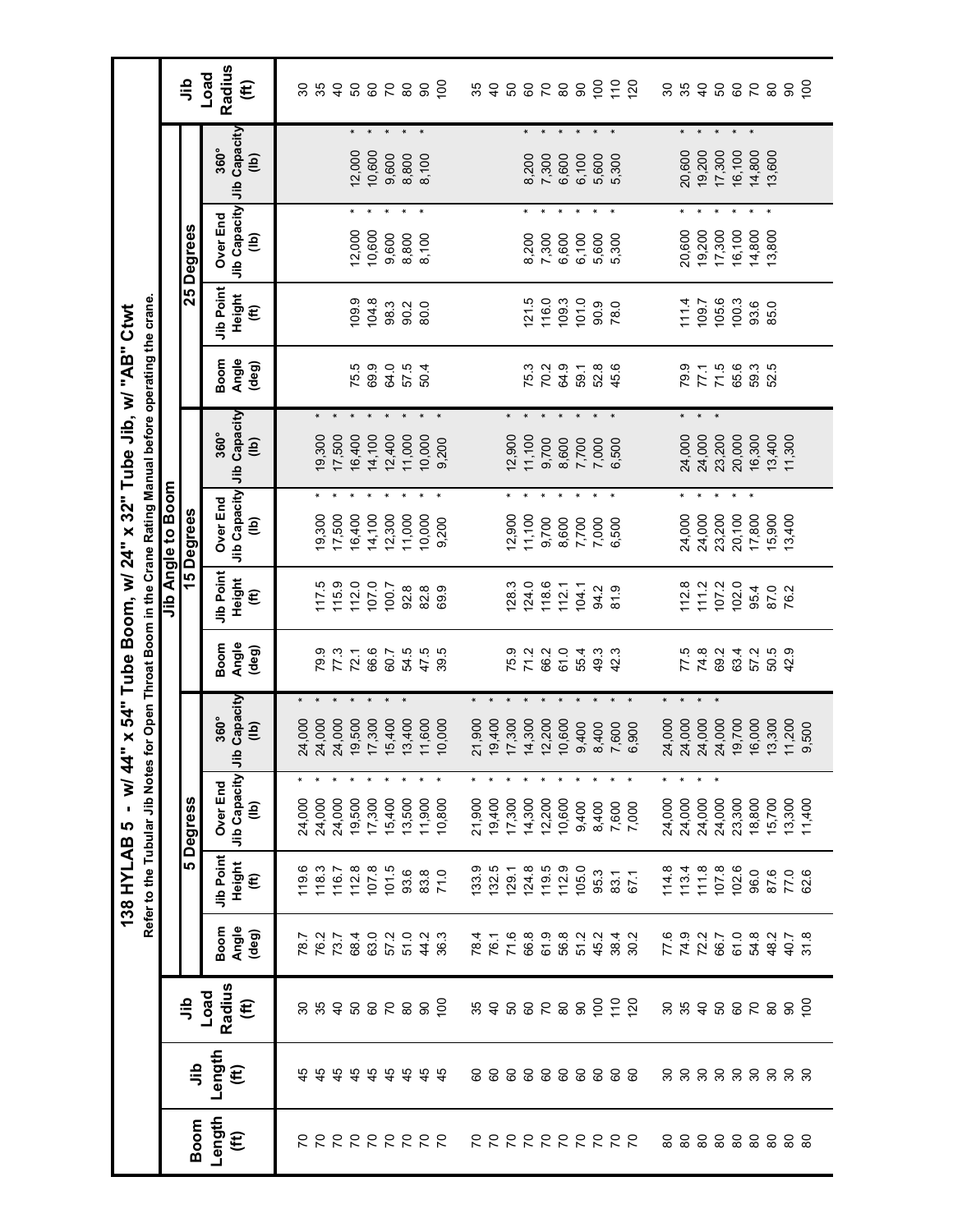|                                                                                                                                                                      |                   | <u>م</u> اڑ | Radius<br>Load<br>E                          | 30     | 35<br>$\overline{4}$                   | SO                     | $\mbox{ }^\mathrm{O}$ | $\overline{2}$<br>$\rm{8}$                | 8                     | $\frac{8}{2}$   | $\tilde{=}$   | 35               | $\overline{4}$ | SO     | $\mbox{ }_{\mathbf{60}}$ | $\overline{C}$        | $80$            | 8               | $\overline{5}$                  | 110<br>$\overline{20}$    | $\frac{6}{2}$ | $\rm ^{30}$            | 35                | $\overline{4}$         | SO               | $\mbox{ }_{\mathcal{O}}$ | $\mathcal{L}$    | $\rm ^{\rm o}$ | $\frac{8}{2}$<br>$8$  |
|----------------------------------------------------------------------------------------------------------------------------------------------------------------------|-------------------|-------------|----------------------------------------------|--------|----------------------------------------|------------------------|-----------------------|-------------------------------------------|-----------------------|-----------------|---------------|------------------|----------------|--------|--------------------------|-----------------------|-----------------|-----------------|---------------------------------|---------------------------|---------------|------------------------|-------------------|------------------------|------------------|--------------------------|------------------|----------------|-----------------------|
|                                                                                                                                                                      |                   |             | $360^\circ$<br>ê                             |        |                                        | ¥<br>12,300            | $\star$<br>11,000     | $\pmb{\ast}$<br>$\star$<br>9,900<br>9,100 | $\pmb{\ast}$<br>8,500 | $\ast$<br>8,000 |               |                  |                |        | 8,400                    | $\pmb{\ast}$<br>7,600 | $\ast$<br>6,900 | $\ast$<br>6,300 | $\pmb{\ast}$<br>5,900           | 5,500                     |               |                        |                   | $\pmb{\ast}$<br>19,700 | $\ast$<br>17,500 | $\ast$<br>16,600         | $\ast$<br>15,300 | 13,400         | 11,300                |
|                                                                                                                                                                      |                   | 25 Degrees  | Jib Capacity Jib Capacity<br>Over End<br>ê   |        |                                        | 12,300                 | 11,000                | 9,900<br>9,100                            | 8,500                 | 7,900           |               |                  |                |        | 8,400                    | 7,600                 | 6,900           | 6,300           | 5,900<br>5,500                  |                           |               |                        |                   | 19,700                 | 17,500           | 16,600                   | 15,300           | 14,300         | 13,400                |
|                                                                                                                                                                      |                   |             | Jib Point<br>Height<br>E                     |        |                                        | 120.7                  | 116.0                 | 110.3<br>103.1                            | 94.4                  | 83.4            |               |                  |                |        | 132.3                    | 127.3                 | 121.3           | 113.9           | 105.1                           | 94.3                      |               |                        |                   | 120.2                  | 116.5            | 111.8                    | 105.8            | 98.3           | 89.0                  |
|                                                                                                                                                                      |                   |             | Boom<br>Angle<br>$(\text{deg})$              |        |                                        | 76.7                   | 71.7                  | 66.4<br>60.7                              | 54.6                  | 47.8            |               |                  |                |        | 764                      | 71.8                  | 67.0            | 61.9            | 56.4<br>50.3                    |                           |               |                        |                   | 78.3                   | 73.2             | 67.9                     | 62.3             | 56.4           | 49.8                  |
| Refer to the Tubular Jib Notes for Open Throat Boom in the Crane Rating Manual before operating the crane<br>i" x 54" Tube Boom, w/ 24" x 32" Tube Jib, w/ "AB" Ctwt |                   |             | 360°<br>(al)                                 |        | 18,200                                 | 17,200                 | 14,800                | 13,100<br>11,700                          | 10,600                | 9,800           | 8,500         |                  |                | 13,400 | 11,600                   | 10,100                | 9,000           | 8,100           | 7,400                           | 6,800<br>6,300            |               |                        | $\ast$<br>24,000  | 24,000                 | 24,000           | 19,800                   | 16,100           | 13,300         | 11,100<br>9,400       |
|                                                                                                                                                                      | Jib Angle to Boom | 15 Degrees  | Jib Capacity Jib Capacity<br>Over End<br>(al |        | $\ast$<br>18,200                       | 17,200                 | 14,800                | 11,700<br>13,100                          | 10,600                | 9,800           | 9,100         |                  |                | 13,400 | 11,600                   | 10,100                | 9,000           | 8,100           | $\ast$<br>$\ast$<br>7,400       | $\star$<br>6,800<br>6,300 |               |                        | $\star$<br>24,000 | 24,000                 | $\ast$<br>24,000 | $\ast$<br>21,200         | 18,900           | 15,700         | 13,200<br>11,300      |
|                                                                                                                                                                      |                   |             | Jib Point<br>Height<br>$\mathbf{\hat{E}}$    |        | 126.4                                  | 122.8                  | 118.3                 | 112.6<br>105.7                            | 97.1                  | 86.5            | 72.8          |                  |                | 138.9  | 134.9                    | 130.0                 | 124.1           | 117.0           | 108.4                           | 97.9<br>84.9              |               |                        | 123.2             | 121.8                  | 118.1            | 113.4                    | 107.5            | 100.2          | 79.6<br>$\frac{1}{9}$ |
|                                                                                                                                                                      |                   |             | Angle<br>Boom<br>(deg)                       |        | 78.4                                   | 73.6                   | 68.6                  | 57.9<br>63.4                              | 51.9                  | 45.3            | 37.6          |                  |                | 77.0   | 72.6                     | 68.1                  | 63.4            | 58.4            | 53.0<br>47.2                    | 40.5                      |               |                        | 78.5              | 76.1                   | 71.0             | 65.8                     | 60.4             | 54.5           | 40.9<br>48.1          |
|                                                                                                                                                                      |                   |             | b Capacity<br>360°<br>ê<br>っ                 | 24,000 | $\star$<br>$\star$<br>24,000<br>24,000 | $\pmb{\ast}$<br>20,800 | $\ast$<br>17,500      | 13,500<br>16,300                          | 11,400                | 9,800           | 8,400         | $\ast$<br>23,000 | 20,400         | 17,300 | 15,300                   | 13,000                | 11,300          | 10,000          | $\pmb{\ast}$<br>$\ast$<br>9,000 | 8,100<br>7,400            | 6,500         | $\pmb{\ast}$<br>24,000 | 24,000            | $\ast$<br>24,000       | 24,000           | 19,500                   | 15,800           | 13,100         | 11,000<br>9,300       |
| $-$ W/ 44                                                                                                                                                            |                   | 5 Degress   | Jib Capacity<br>Over End<br>ंड               | 24,000 | 24,000<br>24,000                       | 20,800                 | 17,500                | 16,600<br>14,500                          | 12,900                | 11,600          | 10,100        | 23,000           | 20,400         | 17,300 | 15,300                   | 13,000                | 11,300          | 10,000          | 9,000                           | 8,100<br>7,400            | 6,900         | 24,000                 | 24,000            | 24,000                 | 24,000           | 23,100                   | 18,600           | 15,500         | 13,100<br>11,200      |
| <b>138 HYLAB 5</b>                                                                                                                                                   |                   |             | Jib Point<br>Height<br>$\widehat{\epsilon}$  | 129.8  | 128.6<br>127.2                         | 123.6                  | 119.1                 | 113.5<br>106.5                            | 98.1                  | 87.5            | 74.0          | 144.1            | 142.9          | 139.8  | 135.8                    | 130.9                 | 125.0           | 117.9           | 109.4                           | 99.1                      | 86.3<br>69.5  | 125.0                  | 123.8             | 122.3                  | 118.7            | 114.0                    | 108.2            | 100.9          | 91.9<br>80.4          |
|                                                                                                                                                                      |                   |             | Angle<br>Boom<br>$(\text{deg})$              | 79.6   | 77.3<br>75.0                           | 70.2                   | 65.3                  | 60.1<br>54.7                              | 48.8                  | 42.2            | 34.7          | 79.2             | 77.1           | 72.9   | 68.6                     | 64.1                  | 59.4            | 54.5            | 49.2                            | 43.4<br>36.9              | 29.0          | 78.6                   | 76.2              | 73.7                   | 68.7             | 63.6                     | 58.1             | 52.3           | 46.0<br>38.9          |
|                                                                                                                                                                      |                   | ء<br>آ      | Radius<br>Load<br>E                          | ೫ ಜ    | $\overline{a}$                         |                        | <b>288</b>            | 8                                         | 8                     |                 | a s           |                  | 8 <del>4</del> | S.     | 8                        | $\mathcal{L}$         | $\rm 8$         | 8               | $\frac{8}{2}$                   | $\tilde{=}$               | <u>នី ទ</u>   | ೫ ಜ                    |                   | $\overline{a}$         |                  |                          |                  | င္ထ            | $\overline{5}$<br>8   |
|                                                                                                                                                                      |                   | ٩i          | Length<br>€                                  | 45     | 45<br>45                               | $\frac{4}{5}$          | 45                    | 45<br>$\frac{4}{9}$                       | 45                    | 45              | $\frac{4}{5}$ | 60               | 60             | 60     | 60                       | 8                     | 8               | 60              | 60                              | 60                        | 88            | ೫ ೫                    |                   | ೫                      |                  | ននន                      |                  | ႙              | . ೫                   |
|                                                                                                                                                                      |                   | Boom        | Length<br>E                                  | 80     | $\rm{8}$<br>$\infty$                   | $\rm{8}$               | $\rm{8}$              | 80<br>$\rm{8}$                            | 80                    |                 | 88            | 80               | 80             | 80     | 80                       | $\rm{8}$              | 80              | $80$            | $80$                            | 80                        | 88            | 8                      | 8                 | 8                      | 90               | 8                        | 8                | 8              | 90<br>္တ              |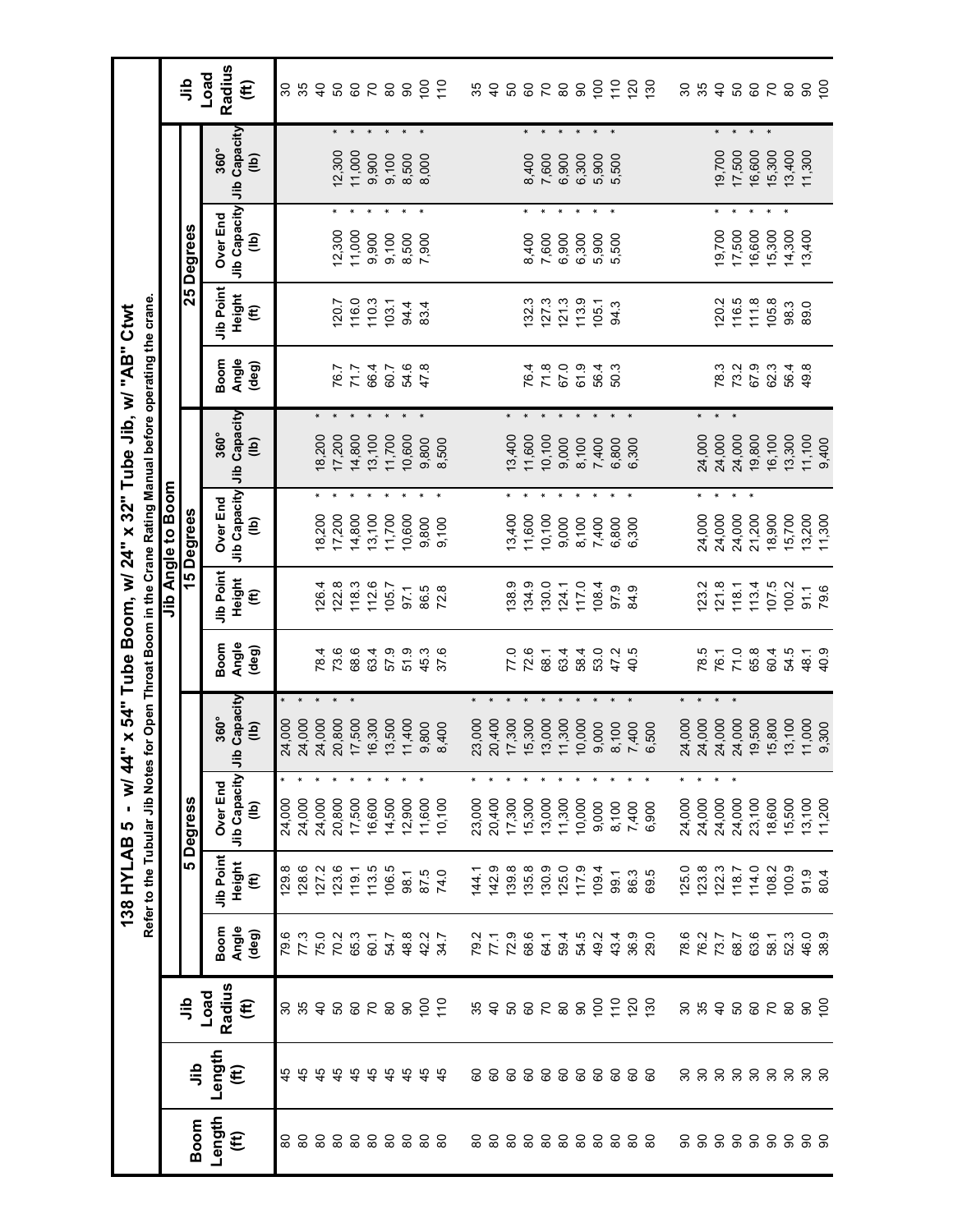|                                                                                                                                                                      |                   | هڙ         | Radius<br>Load<br>E                             | 110   | 35                     | SO<br>$\overline{a}$                       | $\mbox{6}$        | $\overline{C}$         | $80$                                  | $\frac{5}{2}$<br>8       | $\frac{1}{2}$ | $\overline{5}$ | 35               | $\overline{4}$             | SO                     | $\mbox{S}$        | $\overline{C}$  | $\rm{8}$                  | $\frac{6}{2}$<br>$\mathsf{S}$  | 110           | $\overline{5}$ | $\frac{6}{2}$                 | $\frac{40}{5}$ | $\mathcal{S}^{\mathcal{O}}$ | 35                     | $\overline{4}$   | SO                     | $\mbox{S}$<br>PS                 |  |
|----------------------------------------------------------------------------------------------------------------------------------------------------------------------|-------------------|------------|-------------------------------------------------|-------|------------------------|--------------------------------------------|-------------------|------------------------|---------------------------------------|--------------------------|---------------|----------------|------------------|----------------------------|------------------------|-------------------|-----------------|---------------------------|--------------------------------|---------------|----------------|-------------------------------|----------------|-----------------------------|------------------------|------------------|------------------------|----------------------------------|--|
|                                                                                                                                                                      |                   |            | 360°<br>(dl)                                    |       |                        | $\ast$<br>12,600                           | 11,300            | $\pmb{\ast}$<br>10,300 | $\pmb{\ast}$<br>$\pmb{\ast}$<br>9,400 | $\ast$<br>8,800<br>8,200 |               |                |                  |                            |                        | 8,600             | $\ast$<br>7,800 | $\boldsymbol{*}$<br>7,100 | $\pmb{\ast}$<br>6,500<br>6,100 | 5,700         | 5,400          |                               |                |                             |                        | $\ast$<br>20,200 | $\ast$<br>18,000       | $\ast$<br>17,100<br>15,800       |  |
|                                                                                                                                                                      |                   | 25 Degrees | Jib Capacity Jib Capacity<br>Over End<br>ê      |       |                        | 12,600                                     | 11,300            | 10,300                 | 9,500                                 | 8,800<br>8,200           |               |                |                  |                            |                        | 8,600             | 7,800           | 7,100                     | 6,100<br>6,500                 | 5,700         | 5,400          |                               |                |                             |                        | 20,200           | 18,000                 | 17,100<br>15,800                 |  |
|                                                                                                                                                                      |                   |            | <b>Jib Point</b><br>Height<br>E                 |       |                        | 131.3                                      | 127.1             | 121.8                  | 115.5                                 | 107.7<br>98.3            |               |                |                  |                            |                        | 143.0             | 138.4           | 132.9                     | 126.3<br>118.4                 | 109.0         | 97.6           |                               |                |                             |                        | 130.6            |                        | $127.2$<br>$122.9$<br>$117.5$    |  |
|                                                                                                                                                                      |                   |            | Boom<br>Angle<br>$(\text{deg})$                 |       |                        | 77.8                                       | 73.2              | 68.4                   | 63.3                                  | 57.9<br>52.1             |               |                |                  |                            |                        | 77.4              | 73.2            | 68.8                      | 64.2<br>59.3                   | 54.0          | 48.1           |                               |                |                             |                        | 79.2             | 74.5<br>69.7           | 64.7                             |  |
| Refer to the Tubular Jib Notes for Open Throat Boom in the Crane Rating Manual before operating the crane<br>I" x 54" Tube Boom, w/ 24" x 32" Tube Jib, w/ "AB" Ctwt |                   |            | 360°<br>(al)                                    |       |                        | 18,700<br>17,300                           | 15,500            | 13,700                 | 12,300                                | 11,200<br>9,700          | 8,400         | 7,200          |                  |                            | 13,900                 | 12,000            | 10,600          | 9,400                     | 8,500<br>7,800                 | 7,200         | 6,700          | 6,200                         |                |                             | $\pmb{\ast}$<br>24,000 | $\ast$<br>24,000 | 24,000                 | 19,600<br>15,900                 |  |
|                                                                                                                                                                      | Jib Angle to Boom | 15 Degrees | Jib Capacity Jib Capacity<br>Over End<br>ê      |       |                        | 17,300<br>18,700                           | 15,500            | 13,700                 | 12,300                                | 11,200<br>10,300         | 9,500         | 8,700          |                  |                            | 13,900                 | 12,000            | 10,600          | 9,400                     | 8,500<br>7,800                 | 7,200         | 6,700          | $\ddot{\phantom{1}}$<br>6,200 |                |                             | $\ast$<br>24,000       | 24,000           | $\ast$<br>24,000       | $\ast$<br>22,300<br>18,700       |  |
|                                                                                                                                                                      |                   |            | Jib Point<br>Height<br>$\mathbf{\hat{E}}$       |       |                        | 133.5<br>136.7                             | 129.3             | 124.2                  | 118.0                                 | 110.4<br>101.3           | 0.06          | 75.5           |                  |                            | 149.4                  | 145.7             | 141.2           | 135.8                     | 129.3<br>121.7                 | 112.5         | 101.5          | 87.8                          |                |                             | 133.5                  | 132.2            | 128.9                  | 124.6<br>119.3                   |  |
|                                                                                                                                                                      |                   |            | Boom<br>Angle<br>(deg)                          |       |                        | 79.3<br>74.8                               | 70.3              | 65.6                   | 60.6                                  | 55.4<br>49.7             | 43.3          | 35.9           |                  |                            | 77.9                   | 73.8              | 69.7            | 65.4                      | 60.9<br>56.1                   | 50.9          | 45.3           | 38.9                          |                |                             | 79.4                   | 77.2             | 72.6                   | 67.8<br>62.9                     |  |
|                                                                                                                                                                      |                   |            | <b>b Capacity</b><br>360°<br>(dil)<br>⋾         | 8,000 | $\pmb{\ast}$<br>24,000 | $\ast$<br>$\pmb{\ast}$<br>24,000<br>22,000 | $\star$<br>18,600 | 16,100                 | 13,300                                | 11,200<br>9,500          | 8,200         | 7,100          | $\ast$<br>24,000 | $\boldsymbol{*}$<br>21,400 | $\pmb{\ast}$<br>17,500 | $\star$<br>16,200 | 13,900          | $\ast$<br>12,100          | $\ast$<br>10,700<br>9,600      | 8,300         | 7,200          | 6,300                         | 5,500          | $\star$<br>24,000           | $\ast$<br>24,000       | $\ast$<br>24,000 | $\pmb{\ast}$<br>24,000 | 19,300<br>15,700                 |  |
| $-$ W/ 44                                                                                                                                                            |                   | 5 Degress  | Jib Capacity<br>Over End<br>(al                 | 9,600 | 24,000                 | 22,100<br>24,000                           | 18,600            | 17,300                 | 15,600                                | 13,300<br>11,400         | 9,900         | 8,600          | 24,000           | 21,400                     | 17,500                 | 16,200            | 13,900          | 12,100                    | 10,700<br>9,600                | 8,700         | 7,900          | 7,300                         | 6,800          | 24,000                      | 24,000                 | 24,000           | 24,000                 | 22,900<br>18,400                 |  |
| <b>138 HYLAB 5</b>                                                                                                                                                   |                   |            | Jib Point<br>Height<br>$\mathbf{\widehat{\Xi}}$ | 65.3  | 138.9                  | 137.6<br>134.3                             | 130.2             | 125.1                  | 118.9                                 | 111.4<br>102.3           | 91.1          | 76.9           | 154.4            | 153.2                      | 150.3                  | 146.6             | 142.2           | 136.8                     | 130.3<br>122.7                 | 113.7         | 102.8          | 89.3                          | 71.8           | 135.3                       | 134.1                  | 132.8            | 129.4                  | 119.9<br>125.2                   |  |
|                                                                                                                                                                      |                   |            | Angle<br>Boom<br>$(\text{deg})$                 | 30.4  | 78.3                   | 71.7<br>76.1                               | 67.2              | 62.5                   | 57.6                                  | 52.4<br>46.8             | 40.5          | 33.3           | 79.9             | 78.0                       | 74.1                   | 70.1              | 66.0            | 61.7                      | 52.5<br>57.2                   | 47.4          | 41.9           | 35.6                          | 28.0           | 79.5                        | 77.2                   | 75.0             | 70.4                   | 60.8<br>65.7                     |  |
|                                                                                                                                                                      |                   | <u>م</u> ر | Radius<br>Load<br>E                             | 110   | స్                     | ន<br>$\triangleq$                          |                   | $888$                  |                                       | $\frac{8}{1}$<br>8       | $\frac{1}{2}$ | $\overline{5}$ | 35               | $\overline{a}$             | င္ဟ                    | 8                 | $\mathcal{S}$   | $\pmb{\mathbb{S}}$        | $\frac{8}{2}$<br>$\rm 8$       | $\frac{1}{2}$ | $\overline{5}$ | $\frac{8}{2}$                 | $\frac{40}{5}$ |                             | ೫ ಜ                    | $\overline{a}$   | ន                      | 88                               |  |
|                                                                                                                                                                      |                   | هڙ         | Length<br>$\mathbf{\widehat{E}}$                | 30    | 45                     | 45<br>45                                   | 45                | 45                     | 45                                    | 45<br>45                 | 45            | 45             | 8                | 8                          | 8                      | 60                | 60              | 60                        | 60<br>60                       | 60            | 60             | $\frac{6}{6}$                 |                | ೫                           | ္တ                     | င္က              | $\boldsymbol{S}$       | ೫ ಜ                              |  |
|                                                                                                                                                                      |                   | Boom       | Length<br>E                                     | 8     | 8                      | 8<br>8                                     | 8                 | 8                      | 8                                     | 8<br>$\mathsf{S}$        | 8             | 8              | 8                | 8                          | 8                      | 8                 | 8               | 8                         | 8<br>8                         | 8             | 8              | $\rm S$                       | 90             | $\overline{5}$              | $\overline{5}$         | $\overline{5}$   | $\overline{5}$         | $\overline{5}$<br>$\overline{5}$ |  |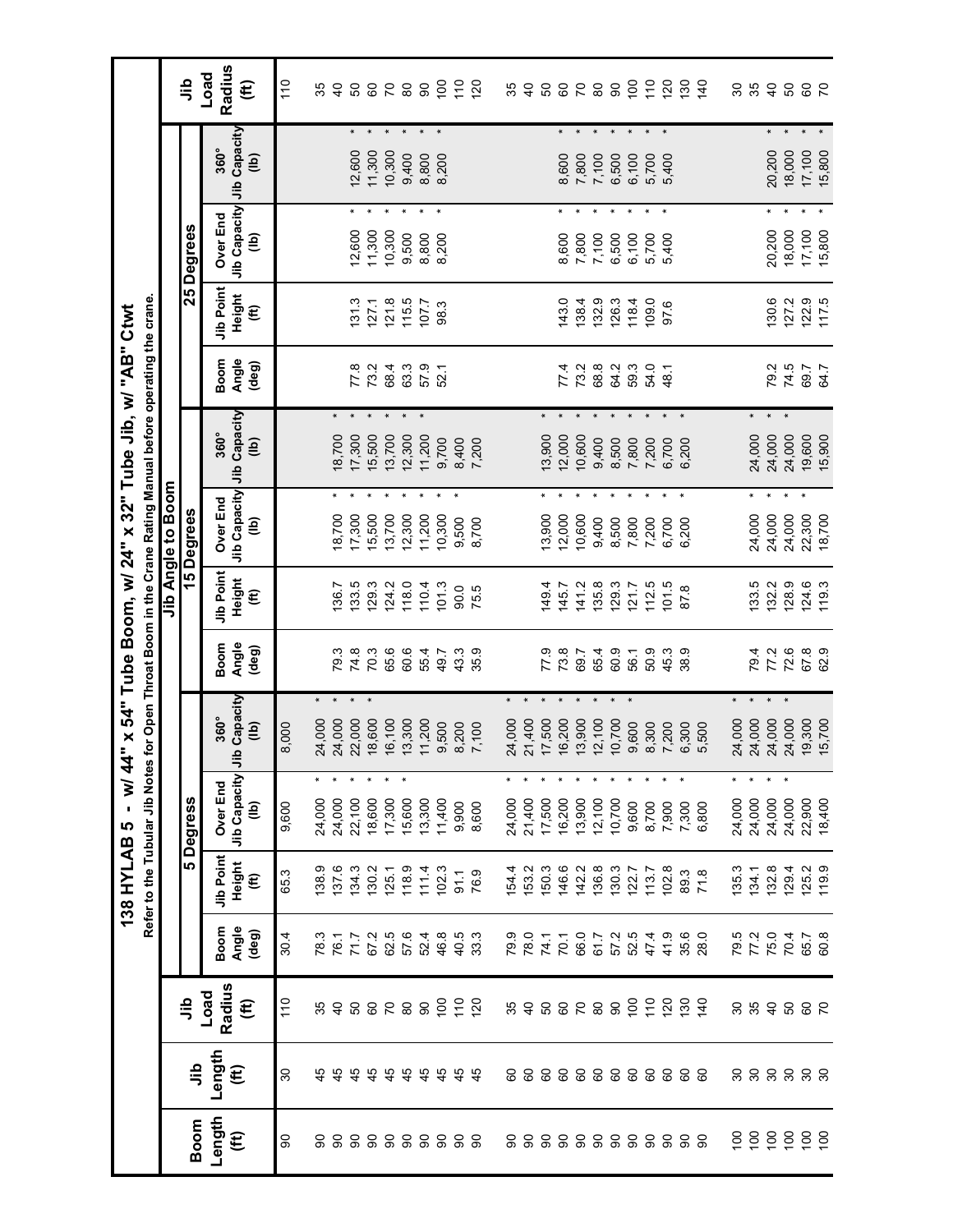|                                                                                                           |                   | ݠڗ         | Radius<br>Load<br>€                        | 80<br>8                            | $\overline{0}$          | $\frac{6}{11}$<br>$\overline{20}$ | 35             | $\overline{a}$  | SO               | $\mbox{S}$                     | $\overline{C}$<br>$80\,$         | $\mathbf{S}$   | $\frac{5}{2}$   | 110            | $\overline{20}$<br>$^{130}$      | $\overline{a}$         | 50               | $\mbox{6}$       | $\overline{r}$              | 80                        | $\overline{5}$<br>$\mathsf{S}$   | $\frac{10}{11}$ | $\overline{5}$  | $\frac{30}{2}$             | $\frac{40}{5}$<br>$\overline{50}$ | 35                     |
|-----------------------------------------------------------------------------------------------------------|-------------------|------------|--------------------------------------------|------------------------------------|-------------------------|-----------------------------------|----------------|-----------------|------------------|--------------------------------|----------------------------------|----------------|-----------------|----------------|----------------------------------|------------------------|------------------|------------------|-----------------------------|---------------------------|----------------------------------|-----------------|-----------------|----------------------------|-----------------------------------|------------------------|
|                                                                                                           |                   |            | $360^\circ$<br>(dil)                       | 13,300<br>11,100                   | 9,400                   |                                   |                |                 | 12,900           | $\pmb{\ast}$<br>11,600         | $\ast$<br>10,600<br>9,800        | 9,100          | $\ast$<br>8,500 | 8,100          |                                  |                        |                  | 8,800            | 8,000                       | $\ast$<br>$\ast$<br>7,300 | $\ast$<br>6,700<br>6,300         | 5,900           | 5,600<br>5,300  |                            |                                   |                        |
|                                                                                                           |                   | 25 Degrees | Jib Capacity Jib Capacity<br>Over End<br>ê | $\ast$<br>14,800<br>13,200         | 11,200                  |                                   |                |                 | 12,900           | 11,600                         | 10,600<br>9,800                  | 9,100          | 8,500           | 8,100          |                                  |                        |                  | 8,800            | 8,000                       | 7,300                     | 6,700<br>6,300                   | 5,900           | 5,600<br>5,300  |                            |                                   |                        |
|                                                                                                           |                   |            | Jib Point<br>Height<br>E                   | 110.9<br>102.8                     | 92.8                    |                                   |                |                 | 141.8            | 137.9                          | 127.3<br>133.1                   | 120.4          | 112.1           | 102.1          |                                  |                        |                  | 153.7            | 149.4                       | 144.3<br>138.3            | 131.1                            | 122.8           | 112.8           | 100.8                      |                                   |                        |
|                                                                                                           |                   |            | Boom<br>Angle<br>(deg)                     | 53.8<br>59.4                       | 47.6                    |                                   |                |                 | 78.7             | 74.4                           | 70.0<br>65.5                     | 60.6           | 55.5<br>49.9    |                |                                  |                        |                  | 78.3             | 74.3                        | 70.3                      | 61.6<br>66.1                     | 56.9            | 51.8            | 46.2                       |                                   |                        |
| I" x 54" Tube Boom, w/ 24" x 32" Tube Jib, w/ "AB" Ctwt                                                   |                   |            | Jib Capacity Jib Capacity<br>360°<br>ê     | 11,000<br>13,100                   | 9,300                   | 7,900                             |                |                 | 17,300           | $\star$<br>16,200              | $\star$<br>14,300<br>12,900      | 11,200         | 9,500           | 8,200          | 7,000                            |                        | 14,300           | 12,400           | 11,000                      | 9,800                     | 8,900<br>8,100                   | 7,500           | 7,000           | 6,300                      | 5,400                             |                        |
|                                                                                                           | Jib Angle to Boom | 15 Degrees | Over End<br>ê                              | 15,500<br>13,100                   | 11,100                  | 9,500                             |                |                 | $\ast$<br>17,300 | 16,200                         | 14,300<br>12,900                 | 11,700         | 10,800          | 9,800          | 8,500                            |                        | 14,300           | 12,400           | 11,000                      | 9,800                     | 8,900<br>8,100                   | 7,500           | 7,000           | $\star$<br>$\ast$<br>6,500 | 6,200                             |                        |
|                                                                                                           |                   |            | Jib Point<br>Height<br>E                   | 112.8<br>104.9                     | 95.1                    | 82.8                              |                |                 | 144.1            | 140.2                          | 135.5<br>129.9                   | 123.1          | 115.0           | 105.2          | 93.3                             |                        | 159.8            | 156.4            | 152.2                       | 147.2                     | 141.3<br>134.4                   | 126.2           | 116.5           | 104.9                      | 90.6                              |                        |
|                                                                                                           |                   |            | Angle<br>Boom<br>$(\deg)$                  | 57.7<br>52.1                       | 46.0                    | 39.1                              |                |                 | 75.9<br>71.7     |                                | 67.4<br>62.9                     | 58.2           | 53.1            | 47.7           | 41.6                             |                        | 78.7             | 74.9             | 71.0                        | 67.1                      | 62.9<br>58.6                     | 54.0            | 49.1            | 43.6                       | 37.4                              |                        |
| Refer to the Tubular Jib Notes for Open Throat Boom in the Crane Rating Manual before operating the crane |                   |            | <b>b Capacity</b><br>$360^\circ$<br>ê<br>っ | 10,800<br>12,900                   | 9,100                   | 7,800<br>6,700                    | 24,000         | $*$ *<br>24,000 | $\ast$<br>22,900 | 19,500                         | 15,900<br>13,100                 | 11,000         | 9,300           | 8,000          | 6,900<br>6,000                   | $\pmb{\ast}$<br>22,300 | $\ast$<br>18,300 | $\ast$<br>17,100 | $\ast$<br>$\star$<br>14,700 | 12,800                    | 11,100<br>9,500                  | 8,100           | 7,000           | 6,100                      | 5,300<br>4,600                    | $\pmb{\ast}$<br>24,000 |
| $- w / 44$                                                                                                |                   | 5 Degress  | <b>Jib Capacity</b><br>Over End<br>ê       | 15,300<br>12,900                   | 11,000                  | 9,500<br>8,200                    | 24,000         | 24,000          | 22,900           | 19,700                         | 17,100<br>15,600                 | 13,100         | 11,200          | 9,700          | 8,400<br>7,300                   | 22,300                 | 18,300           | 17,100           | 14,700                      | 12,800                    | 11,300<br>10,200                 | 9,200           | 8,400           | 7,500                      | 6,600<br>5,800                    | $\ast$<br>24,000       |
| <b>138 HYLAB 5</b>                                                                                        |                   |            | Jib Point<br>Height<br>E                   | 113.4<br>105.6                     | 95.9                    | 83.8<br>67.8                      | 149.2          | 148.0           | 144.9            | 141.1                          | 136.4<br>130.8                   | 124.0          | 116.0           | 106.3          | 94.6<br>79.7                     | 163.5                  | 160.8            | 157.4            | 153.2                       | 148.2                     | 142.4<br>135.4                   | 127.3           | 117.8           | 106.3                      | 92.3<br>74.1                      | 144.4                  |
|                                                                                                           |                   |            | Angle<br>Boom<br>(deg)                     | 55.6<br>50.1                       | 44.1                    | 37.3<br>29.1                      | 79.1           | 77.1            | 73.0             | 68.9                           | 64.6<br>60.1                     | 55.4           | 50.4            | 45.0           | 39.0<br>32.1                     | 78.8                   | 75.1             | 71.4             | 67.5                        | 63.6                      | 59.5<br>55.2                     | 50.7            | 45.8            | 40.4                       | 34.3<br>27.0                      | 78.2                   |
|                                                                                                           |                   | <u>م</u> ر | Radius<br>Load<br>E                        | $\pmb{\mathbb{S}}$<br>8            | $\overline{5}$          | $\frac{1}{2}$<br>$\overline{20}$  | 35             | $\overline{a}$  | <b>88</b>        | $\mathcal{R}$                  | $\pmb{\mathbb{S}}$               | 8              | 100             | $\frac{1}{1}$  | $\overline{20}$<br>$\frac{8}{2}$ | $\overline{a}$         | 69               | $\mbox{6}$       | $\mathcal{L}$               | $\rm{8}$                  | 100<br>8                         | 110             | $\overline{20}$ | 130                        | 140<br>$\overline{50}$            | 35                     |
|                                                                                                           |                   | هڙ         | Length<br>€                                | SO<br>೫                            | $\overline{\mathrm{S}}$ | $\overline{30}$<br>30             | 45             | 45              | 45               | $\frac{4}{9}$<br>$\frac{4}{5}$ | $\frac{4}{5}$                    | 45             | $\frac{4}{9}$   | 45             | 45<br>45                         | 8                      | 60               | $\rm ^{60}$      | 8                           | 8                         | 60<br>င္စ                        | 60              | 60              | 60                         | 80<br>8                           | $\mathcal{S}^{\circ}$  |
|                                                                                                           |                   | Boom       | Length<br>€                                | $\overline{100}$<br>$\overline{5}$ | $\overline{5}$          | $\overline{5}$<br>$\overline{5}$  | $\overline{5}$ | $\overline{5}$  | $\overline{5}$   | $\overline{5}$                 | $\overline{5}$<br>$\overline{5}$ | $\overline{5}$ | $\overline{5}$  | $\overline{5}$ | $\overline{5}$<br>$\overline{5}$ | $\overline{5}$         | $\overline{5}$   | $\overline{5}$   | $\overline{5}$              | $\overline{5}$            | $\overline{5}$<br>$\overline{5}$ | $\overline{5}$  | $\overline{5}$  | $\overline{5}$             | $\overline{5}$<br>$\overline{5}$  | $\frac{6}{11}$         |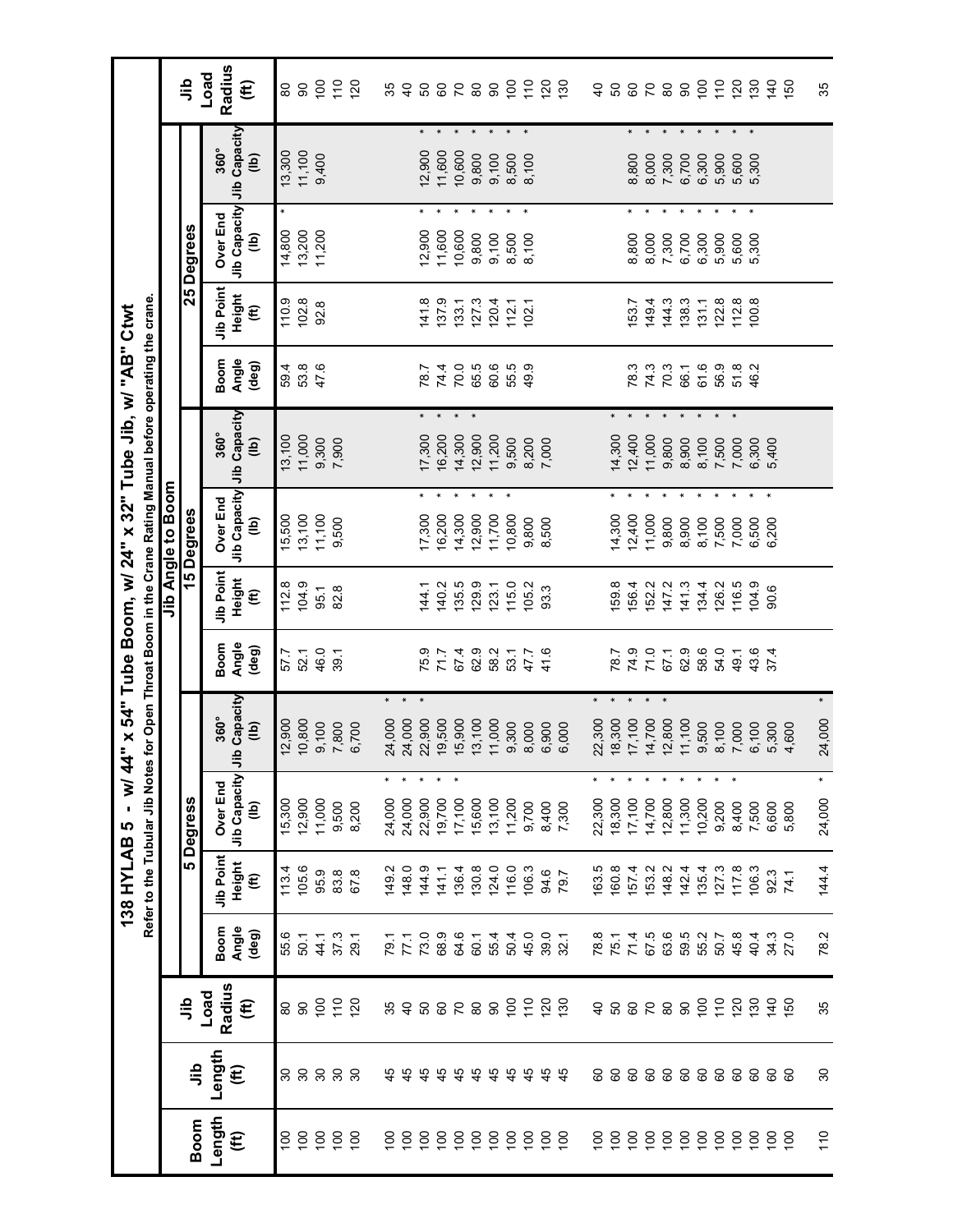|                                                                                                           |                   | هڙ         | Radius<br>Load<br>$\widehat{\mathbf{t}}$       | $\overline{a}$ | 50               | $\mbox{ }^\mathrm{O}$ | $\overline{C}$  | $80$<br>$\mathsf{S}$            | $\overline{5}$ | $\frac{1}{2}$    | $\overline{5}$          | $\frac{6}{2}$ | 35               | $\overline{4}$   | SO                             | $\mbox{S}$             | $\overline{C}$ | $80$               | 8                | $^{100}$         | $\frac{1}{2}$ | $\overline{5}$<br>$\frac{8}{2}$ | $\frac{40}{5}$ | $\overline{a}$         | SO                | 60               | $\overline{C}$                 | $\rm ^{\rm o}$     | $\rm S$     | $\frac{8}{2}$<br>$\tilde{=}$ |
|-----------------------------------------------------------------------------------------------------------|-------------------|------------|------------------------------------------------|----------------|------------------|-----------------------|-----------------|---------------------------------|----------------|------------------|-------------------------|---------------|------------------|------------------|--------------------------------|------------------------|----------------|--------------------|------------------|------------------|---------------|---------------------------------|----------------|------------------------|-------------------|------------------|--------------------------------|--------------------|-------------|------------------------------|
|                                                                                                           |                   |            | 360°<br>(dl)                                   |                | 18,500           | 17,300                | 16,000          | 13,100<br>10,900                | 9,200          | 7,800            |                         |               |                  |                  | 13,200                         | $\pmb{\ast}$<br>11,900 | 10,900         | 10,100             | $\star$<br>9,400 | 8,800            | 8,200         | 7,000                           |                |                        |                   | 9,000            | 8,200                          | 7,500              | 6,900       | 6,500<br>6,100               |
|                                                                                                           |                   | 25 Degrees | Jib Capacity Jib Capacity<br>Over End<br>(al   |                | 18,500           | 17,300                | 16,300          | 13,000<br>15,200                | 11,100         | 9,500            |                         |               |                  |                  | 13,100                         | 11,900                 | 10,900         | 10,100             | 9,400            | 8,800            | 8,300         | 7,900                           |                |                        |                   | 9,000            | 8,200                          | 7,500              | 6,900       | 6,500<br>6,100               |
|                                                                                                           |                   |            | Jib Point<br>Height<br>E                       |                | 137.9            | 133.9                 | 129.0           | 123.0<br>115.8                  | 107.1          | 96.5             |                         |               |                  |                  | 152.3<br>148.7                 |                        | 144.2          | 138.9              | 132.6            | 125.2            | 116.4         | 105.8                           |                |                        |                   | 164.2            | 160.2                          | 155.5              | 149.9       | 143.4<br>135.8               |
|                                                                                                           |                   |            | Boom<br>Angle<br>$(\text{deg})$                |                | 75.7             | 71.3                  | 66.7            | 56.9<br>62.0                    | 51.5           | 45.5             |                         |               |                  |                  | 79.4                           | 75.5                   | 71.4           | 67.3               | 62.9             | 58.2             | 53.3          | တ<br>$\frac{4}{7}$              |                |                        |                   | 79.0             | 753                            | 71.6               | 67.7        | 63.6<br>59.4                 |
| I" x 54" Tube Boom, w/ 24" x 32" Tube Jib, w/ "AB" Ctwt                                                   |                   |            | Jib Capacity Jib Capacity<br>360°<br>(dil)     | ¥<br>24,000    | $\ast$<br>24,000 | 19,500                | 15,700          | 12,900<br>10,800                | 9,100          | 7,700            | 6,600                   |               |                  |                  | $\star$<br>17,100              | 16,800                 | 14,900         | 13,200             | 11,100           | 9,400            | 8,000         | 6,800<br>5,900                  |                |                        | 14,700            | 12,800           | 11,400                         | 10,200             | 9,300       | 8,500<br>7,800               |
|                                                                                                           | Jib Angle to Boom | 15 Degrees | Over End<br>(al                                | ×<br>24,000    | $\ast$<br>24,000 | 22,900                | 18,500          | 12,900<br>15,400                | 10,900         | 9,400            | 8,100                   |               |                  |                  | $\ast$<br>17,100               | 16,800                 | 14,900         | 13,400             | $\ast$<br>12,300 | 11,200           | 9,600         | 8,300<br>7,200                  |                |                        | $\ast$<br>14,700  | 12,800           | 11,400                         | 10,200             | 9,300       | 8,500<br>7,800               |
|                                                                                                           |                   |            | Jib Point<br>Height<br>$\boldsymbol{\epsilon}$ | 142.5          | 139.5            | 135.6                 | 130.7           | 124.9<br>117.8                  | 109.3          | 98.9             | 86.0                    |               |                  |                  | 154.5                          | 151.0                  | 146.7          | 141.5              | 135.3            | 128.0            | 119.4         | 109.1<br>96.6                   |                |                        | 170.2             | 167.0            | 163.1                          | 158.5              | 153.0       | 146.6<br>139.2               |
|                                                                                                           |                   |            | Angle<br>Boom<br>(deg)                         | 78.1           | 73.9             | 69.5                  | 65.0            | 60.3<br>55.3                    | 50.0           | 44.2             | က္<br>$\overline{37}$ . |               |                  |                  | 76.9                           | 73.0                   | 69.0           | 64.9               | 60.5             | 56.0             | 51.2          | 45.9<br>40.0                    |                |                        | 79.4              | 75.8             | 72.2                           | 68.5               | 64.7        | 60.7<br>56.6                 |
| Refer to the Tubular Jib Notes for Open Throat Boom in the Crane Rating Manual before operating the crane |                   |            | <b>b Capacity</b><br>360°<br>ê<br>∍            | 24,000         | $\ast$<br>24,000 | 19,100                | 15,500          | 12,700<br>10,600                | 8,900          | 7,600            | 6,500                   | 5,600         | $\ast$<br>24,000 | $\ast$<br>24,000 | $\ddot{\phantom{1}}$<br>22,900 | 19,300                 | 15,700         | 12,900             | 10,800           | 9,100            | 7,800         | 6,700<br>5,800                  | 5,000          | $\pmb{\ast}$<br>22,600 | $\star$<br>19,100 | $\ast$<br>17,200 | $\ddot{\phantom{1}}$<br>15,400 | 13,000             | 10,900      | 9,300<br>7,900               |
| $\frac{44}{1}$<br>ï<br><u> ဟ</u>                                                                          |                   | 5 Degress  | Jib Capacity<br>Over End<br>€                  | ¥<br>24,000    | 24,000           | 22,700                | 18,200          | 12,700<br>15,100                | 10,800         | 9,300            | 8,000                   | 6,900         | 24,000           | 24,000           | 22,900                         | 20,000                 | 17,600         | 15,400             | 12,900           | 11,000           | 9,400         | 8,200<br>7,100                  | 6,200          | 22,700                 | 19,100            | 17,200           | 15,400                         | 13,500             | 12,000      | 10,800<br>9,600              |
| 138 HYLAB                                                                                                 |                   |            | Jib Point<br>Height<br>€                       | 143.2          | 140.1            | 136.2                 | 131.3           | 125.5<br>118.5                  | 110.0          | 99.7             | 87.0                    | 70.3          | 1594             | 158.3            | 155.5                          | 151.9                  | 147.6          | 142.4              | 136.2            | 129.0            | 120.4         | 110.2<br>97.9                   | 82.4           | 173.8                  | 171.2             | 168.0            | 164.1                          | 159.5              | 154.1       | 140.3<br>147.7               |
|                                                                                                           |                   |            | Angle<br>Boom<br>$(\text{deg})$                | 76.1           | 71.9             | 67.5                  | 63.1            | 53.5<br>58.4                    | 48.2           | 42.4             | 35.9                    | 28.0          | 79.8             | 77.9             | 74.1                           | 70.3                   | 66.3           | 62.2               | 57.9             | 53.4             | 48.7          | 43.5<br>57.7                    | 31.0           | 79.4                   | 76.0              | 72.5             | 68.9                           | 65.3               | 61.5        | 57.5<br>4<br>53              |
|                                                                                                           |                   | <u>م</u> ر | Radius<br>Load<br>E                            | $\theta$       | S.               | 8                     | $\mathcal{L}$   | $\pmb{\mathbb{S}}$<br>8         | $\frac{8}{1}$  | $\frac{1}{2}$    | $\overline{20}$         | 130           | 35               | $\overline{4}$   | 69                             | $\mbox{S}$             | $\sim$         | $\pmb{\mathbb{S}}$ | 8                | $\overline{100}$ | 110           | $\overline{5}$<br>$\frac{8}{2}$ | $\frac{40}{5}$ | $\overline{a}$         | 50                | 8                | $\mathcal{R}$                  | $\pmb{\mathbb{S}}$ | 8           | $\tilde{5}$<br>$\tilde{=}$   |
|                                                                                                           |                   | هاز        | Length<br>$\mathbf{\widehat{E}}$               | ೫              | ೫                | ೫                     | င္က             | ႙<br>င္က                        | వి             | $\boldsymbol{S}$ | င္က                     | ္က            | 45               | $\frac{4}{5}$    | $\frac{4}{5}$                  | 45                     | 45             | 45                 | $\frac{4}{9}$    | 45               | $\frac{4}{5}$ | 45<br>45                        | $\frac{4}{5}$  | 80                     | 60                | 60               | 8                              | 60                 | 60          | 60<br>င္စ                    |
|                                                                                                           |                   | Boom       | Length<br>E                                    | 110            | $\frac{6}{11}$   | $\tilde{=}$           | $\widetilde{=}$ | $\frac{6}{11}$<br>$\frac{1}{2}$ | 110            | $\frac{1}{10}$   | $\tilde{=}$             | $\tilde{=}$   | $\frac{1}{2}$    | 은                | 110                            | $\frac{1}{2}$          | $\frac{1}{2}$  | $\frac{1}{2}$      | $\tilde{=}$      | $\tilde{=}$      | $\tilde{=}$   | $\tilde{t}$<br>$\tilde{z}$      | $\tilde{z}$    | $\frac{1}{10}$         | $\frac{6}{11}$    | $\tilde{=}$      | $\frac{1}{10}$                 | $\frac{1}{2}$      | $\tilde{=}$ | $\tilde{=}$<br>$\tilde{t}$   |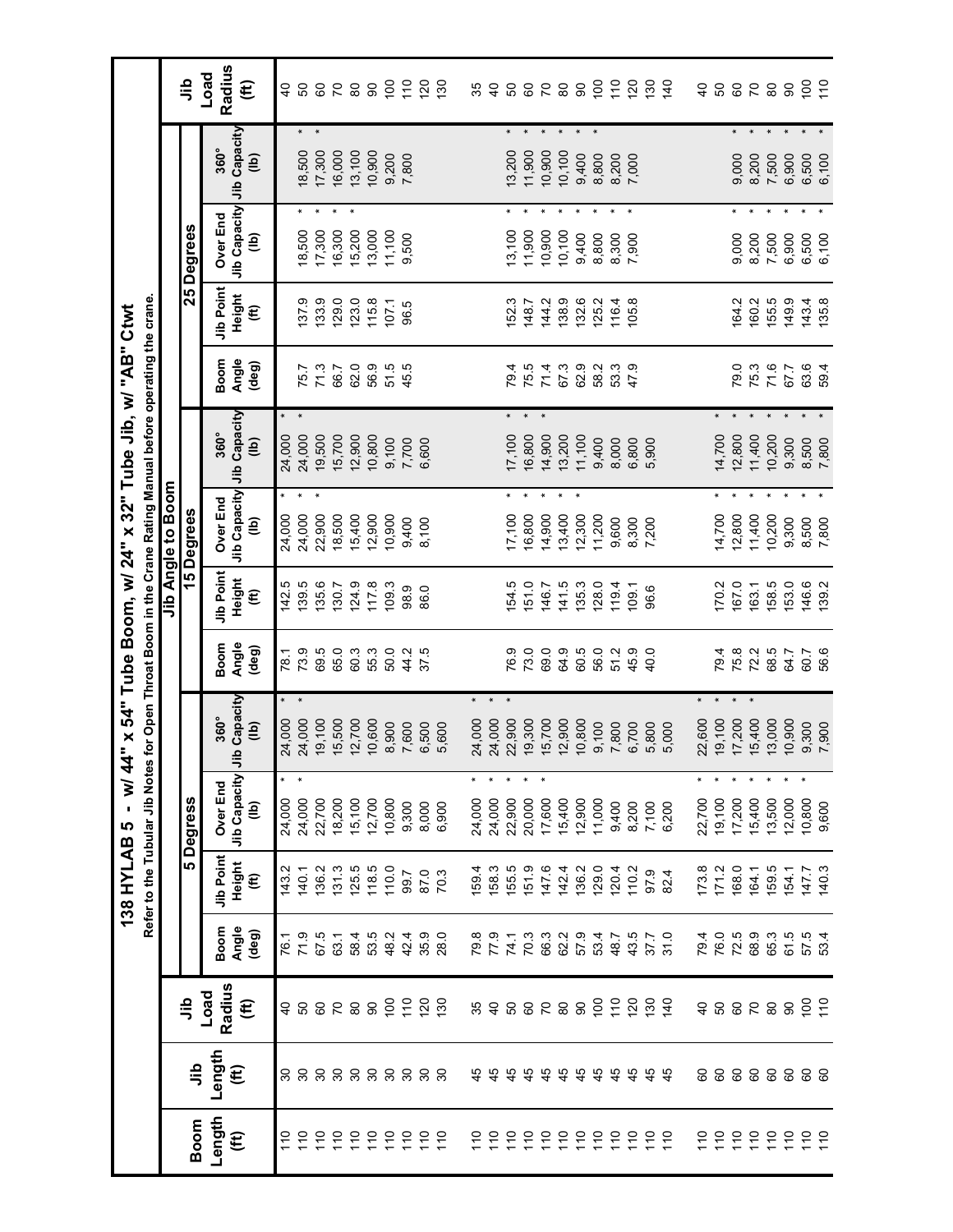|                                                                                                                                       |                   | هاز          | Radius<br>Load<br>E                           | 120<br>130<br>$\frac{40}{5}$<br>$\frac{60}{2}$            | 160<br>35                       | $\overline{4}$<br>50                                | $\overline{C}$<br>$\mbox{S}$         | $80$<br>8               | $\overline{5}$<br>$\frac{1}{2}$  | $\overline{5}$<br>$\frac{130}{2}$ | $\frac{40}{5}$<br>$\overline{a}$ | $\mbox{S}$<br>SO                      | $\overline{C}$<br>$\rm{8}$                 | $\frac{5}{2}$<br>8                       | $\frac{1}{10}$ | $\overline{5}$<br>$\frac{6}{2}$  | $\overline{50}$<br>$\frac{40}{5}$ |
|---------------------------------------------------------------------------------------------------------------------------------------|-------------------|--------------|-----------------------------------------------|-----------------------------------------------------------|---------------------------------|-----------------------------------------------------|--------------------------------------|-------------------------|----------------------------------|-----------------------------------|----------------------------------|---------------------------------------|--------------------------------------------|------------------------------------------|----------------|----------------------------------|-----------------------------------|
|                                                                                                                                       |                   |              | 360°<br>(dil)                                 | ¥<br>$\ast$<br>5,700<br>5,400                             |                                 | $\ast$<br>18,900                                    | $\ast$<br>17,200<br>15,800           | 13,000<br>10,800        | 9,000<br>7,600                   |                                   |                                  | 12,100                                | $\ast$<br>$\pmb{\ast}$<br>11,200<br>10,300 | $\ast$<br>$\pmb{\ast}$<br>9,600<br>9,000 | 8,000          | 6,800                            |                                   |
|                                                                                                                                       |                   | 25 Degrees   | Jib Capacity Jib Capacity<br>Over End<br>(al  | ¥<br>$\pmb{\ast}$<br>5,700<br>5,400                       |                                 | 18,900                                              | 17,200<br>16,700                     | 15,400<br>12,900        | 10,900<br>9,300                  |                                   |                                  | 12,100                                | 11,100<br>10,300                           | 9,600<br>9,000                           | 8,500          | 8,100                            |                                   |
|                                                                                                                                       |                   |              | Jib Point<br>Height<br>E                      | 126.9<br>116.4                                            |                                 | 148.4                                               | 140.2<br>144.7                       | 134.8<br>128.2<br>120.5 | 111.3                            |                                   |                                  | 159.3                                 | 155.2<br>150.3                             | 144.5<br>137.7                           | 129.8<br>120.4 |                                  |                                   |
|                                                                                                                                       |                   |              | Boom<br>Angle<br>$(\text{deg})$               | 54.8<br>49.9                                              |                                 | 76.7                                                | 72.6<br>68.4                         | 59.5<br>64.1            | 495<br>54.7                      |                                   |                                  | 76.4                                  | 68.8<br>72.7                               | 64.8<br>60.6                             | 56.1           | 51.3                             |                                   |
| for Open Throat Boom in the Crane Rating Manual before operating the crane<br>I" x 54" Tube Boom, w/ 24" x 32" Tube Jib, w/ "AB" Ctwt |                   |              | Jib Capacity Jib Capacity<br>360°<br>(dil)    | 5,300<br>7,000<br>6,100<br>4,500                          |                                 | $\ast$<br>$\star$<br>24,000<br>24,000               | 19,300<br>15,600                     | 12,700<br>10,600        | 8,900<br>7,500                   | 6,400<br>5,500                    |                                  | $\ast$<br>$\star$<br>17,600<br>17,200 | 15,500<br>13,100                           | 10,900<br>9,200                          | 7,800          | 6,700<br>5,700                   | 4,900                             |
|                                                                                                                                       | Jib Angle to Boom | 15 Degrees   | Over End<br>€                                 | ×<br>$\ast$<br>$\ast$<br>7,300<br>6,800<br>6,400<br>5,700 |                                 | $\star$<br>$\star$<br>24,000<br>24,000              | $\ast$<br>22,600<br>18,300           | 15,200<br>12,700        | 10,800<br>9,200                  | 7,900<br>6,800                    |                                  | $\ast$<br>$\ast$<br>17,600<br>17,200  | $\ast$<br>$\star$<br>15,500<br>14,000      | $\ast$<br>12,800<br>11,000               | 9,500          | 8,200<br>7,100                   | 6,100                             |
|                                                                                                                                       |                   |              | Jib Point<br>Height<br>$\mathbf{f}$           | 130.6<br>120.4<br>108.3<br>93.4                           |                                 | 52.9<br>150.0                                       | 146.4<br>141.9                       | 136.6<br>130.2          | 122.6<br>113.5                   | 102.6<br>89.0                     |                                  | 165.0<br>161.7                        | 157.6<br>152.8                             | 147.1<br>140.5                           | 132.7          | 123.6<br>112.7                   | 99.7                              |
|                                                                                                                                       |                   |              | Angle<br>Boom<br>$(\text{deg})$               | 47.4<br>36.1<br>52.1<br>42.1                              |                                 | 78.9<br>75.0                                        | 70.9<br>66.8                         | 62.5<br>58.0            | 53.2<br>48.1                     | 42.5<br>36.1                      |                                  | 77.7<br>74.1                          | 70.3<br>66.5                               | 62.6<br>58.4                             | 54.1           | 49.4<br>44.3                     | 38.6                              |
|                                                                                                                                       |                   |              | <b>b Capacity</b><br>$360^\circ$<br>(dl)<br>∍ | 5,100<br>4,400<br>6,800<br>5,900                          | $\pmb{\ast}$<br>24,000<br>3,800 | $\ddot{\phantom{1}}$<br>$\star$<br>24,000<br>24,000 | 18,900<br>15,300                     | 12,500<br>10,400        | 8,700<br>7,400                   | 6,300<br>5,400                    | $\pmb{\ast}$<br>24,000<br>4,600  | $\ast$<br>22,800<br>19,100            | 15,500<br>12,700                           | 10,600<br>8,900                          | 7,600          | 6,500<br>5,600                   | 4,800<br>4,100                    |
| $-$ W/ 44<br>Refer to the Tubular Jib Notes<br>LO                                                                                     |                   | 5 Degress    | Jib Capacity<br>Over End<br>€                 | 6,300<br>5,600<br>8,300<br>7,200                          | 24,000<br>4,900                 | 24,000<br>24,000                                    | 22,500<br>18,000                     | 14,900<br>12,500        | 10,600<br>9,100                  | 7,800<br>6,700                    | 24,000<br>5,800                  | 22,800<br>19,800                      | 17,600<br>15,200                           | 12,700<br>10,800                         | 9,200          | 8,000<br>6,900                   | 6,000<br>5,200                    |
| 138 HYLAB                                                                                                                             |                   |              | Jib Point<br>Height<br>€                      | 131.8<br>121.7<br>109.7<br>95.1                           | 154.6<br>76.3                   | 153.5<br>150.6                                      | 147.0<br>142.6                       | 137.2<br>130.8          | 123.3<br>114.3                   | 103.4<br>90.0                     | 168.6<br>72.6                    | 165.9<br>162.6                        | 158.6<br>153.8                             | 141.5<br>148.1                           | 133.7          | 124.7<br>114.0                   | 101.1<br>84.9                     |
|                                                                                                                                       |                   |              | Angle<br>Boom<br>$(\text{deg})$               | 49.0<br>44.3<br>33.3<br>39.1                              | 26.2<br>79.0                    | 77.0<br>73.1                                        | 65.0<br>69.1                         | 56.2<br>60.7            | 51.5<br>46.4                     | 40.9<br>34.6                      | 27.0<br>78.7                     | 71.5<br>75.1                          | 67.8<br>64.0                               | 56.0<br>60.1                             | 51.7           | 47.0<br>42.0                     | 36.5<br>30.0                      |
|                                                                                                                                       |                   | هاز          | Radius<br>Load<br>E                           | 120<br>130<br>140<br>150                                  | $\frac{60}{2}$<br>35            | 50<br>$\overline{4}$                                | $\mbox{S}$<br>$\sim$                 | $\rm{8}$<br>8           | $\overline{5}$<br>110            | $\overline{120}$<br>$\frac{8}{2}$ | $\frac{40}{5}$<br>$\overline{a}$ | 8<br>ន                                | $\mathcal{L}$<br>$\pmb{\mathbb{S}}$        | $\overline{5}$<br>8                      | $\frac{1}{1}$  | $\overline{20}$<br>$\frac{8}{2}$ | $\frac{9}{4}$<br>$\frac{50}{5}$   |
|                                                                                                                                       |                   | <u>مُ</u> ار | Length<br>€                                   | 60<br>8<br>8<br>60                                        | 8<br>೫                          | $\boldsymbol{\mathcal{S}}$<br>္က                    | $\boldsymbol{S}$<br>$\boldsymbol{S}$ | 30 <sub>o</sub>         | 30<br>వి                         | 30<br>೫ ಜ                         | 45                               | 45<br>45                              | 45<br>45                                   | 45<br>$\frac{45}{4}$                     | 45             | 45<br>$\frac{4}{5}$              | 45<br>$\frac{45}{5}$              |
|                                                                                                                                       |                   | Boom         | Length<br>$\widehat{\mathbf{t}}$              | $\frac{1}{2}$<br>$\frac{6}{11}$<br>110<br>$\tilde{=}$     | $\tilde{=}$<br>$\overline{5}$   | <u>ର</u><br><u>ន</u>                                | <u>ន</u><br>$\overline{5}$           | <u>ន</u><br><u>ន</u>    | $\overline{5}$<br>$\overline{5}$ | $\overline{5}$<br>ខ្ល ខ្ល         | <u>ន</u>                         | <u>ន</u><br><u>ន</u>                  | <u>ន</u><br><u>ମ</u>                       | <u>ន</u><br><u>ន</u>                     | <u>ន</u>       | $\overline{5}$<br>$\overline{5}$ | <u>ន</u><br><u>ទ</u>              |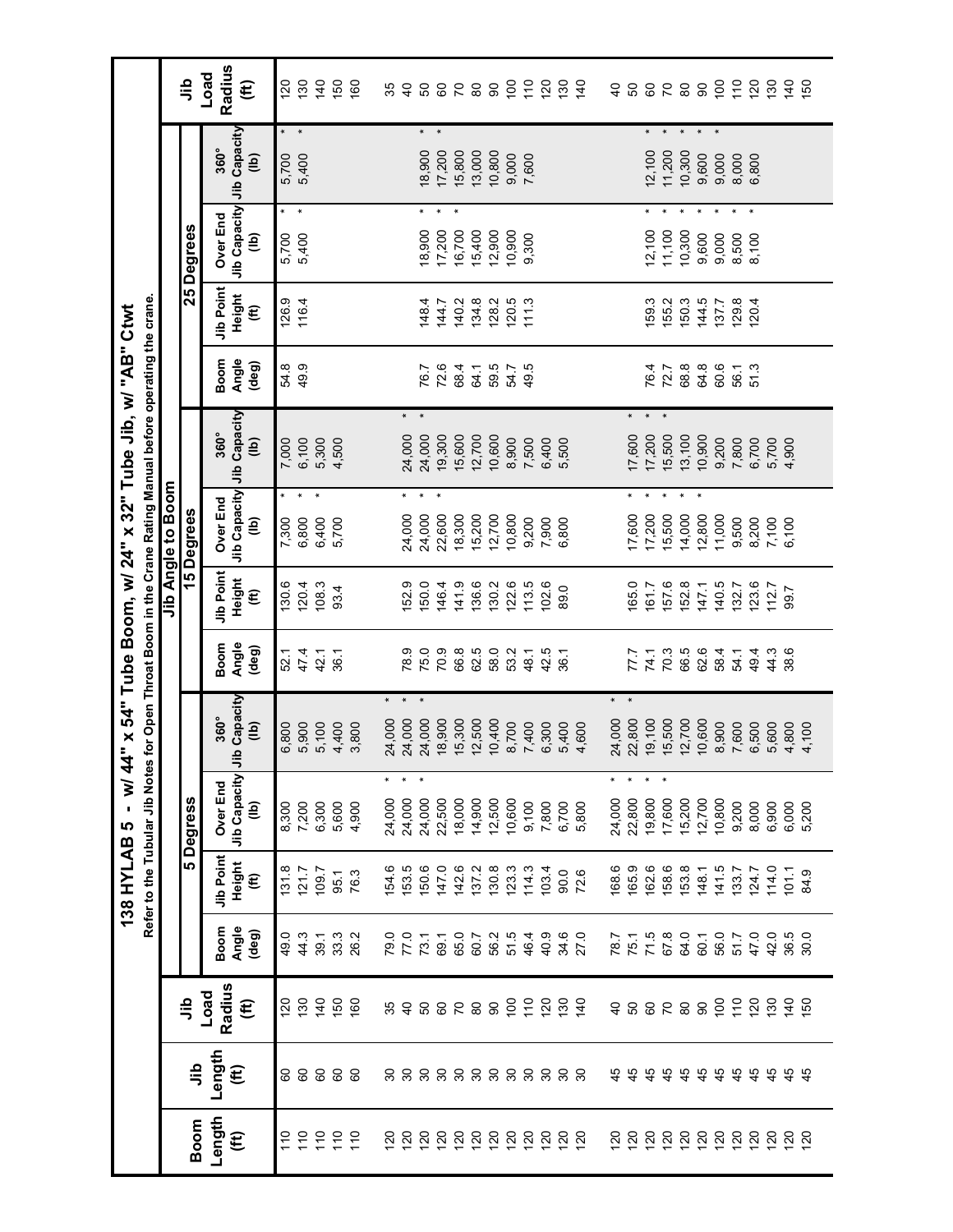|                                                                                                                                        |                   | هڙ         | Radius<br>Load<br>E                                      | 110<br>$\overline{100}$<br>$\overline{20}$<br>$\frac{8}{2}$<br>$\frac{40}{5}$<br>$\overline{50}$<br>$\frac{60}{2}$<br>20<br>$80$<br>8<br>8                      | $\frac{6}{2}$<br>$\tilde{=}$<br>$\overline{5}$<br>$\frac{6}{2}$<br>$\frac{40}{5}$<br>$\frac{6}{2}$<br>$\overline{C}$<br>$\rm ^{\rm o}$<br>$\mathsf{S}$<br>50<br>60<br>35<br>$\overline{a}$                                | SO<br>$\mbox{6}$<br>$\overline{r}$<br>80<br>$\overline{a}$             |
|----------------------------------------------------------------------------------------------------------------------------------------|-------------------|------------|----------------------------------------------------------|-----------------------------------------------------------------------------------------------------------------------------------------------------------------|---------------------------------------------------------------------------------------------------------------------------------------------------------------------------------------------------------------------------|------------------------------------------------------------------------|
|                                                                                                                                        |                   |            | Jib Capacity<br>$360^\circ$<br>$\widehat{=}$             | $\star$<br>$\pmb{\ast}$<br>$\pmb{\ast}$<br>$\star$<br>8,300<br>7,700<br>7,100<br>6,200<br>9,100<br>6,600<br>5,900<br>5,600<br>5,200                             | 19,300<br>17,600<br>15,700<br>12,800<br>10,600<br>8,900<br>7,500<br>6,300                                                                                                                                                 | 11,400<br>12,400<br>10,600                                             |
|                                                                                                                                        |                   | 25 Degrees | Jib Capacity<br>Over End<br>(al                          | 8,300<br>7,700<br>7,100<br>6,200<br>5,900<br>5,600<br>9,100<br>6,600<br>5,300                                                                                   | 19,300<br>17,600<br>17,100<br>15,300<br>12,700<br>10,700<br>9,100<br>7,800                                                                                                                                                | 12,400<br>11,400<br>10,600                                             |
|                                                                                                                                        |                   |            | <b>Jib Point</b><br>Height<br>E                          | 171.0<br>166.5<br>161.4<br>155.3<br>140.3<br>130.9<br>120.0<br>148.4<br>174.7                                                                                   | 158.8<br>140.3<br>125.0<br>155.4<br>151.2<br>146.2<br>133.3<br>115.2                                                                                                                                                      | 169.8<br>166.0<br>161.4                                                |
|                                                                                                                                        |                   |            | Boom<br>Angle<br>$(\text{deg})$                          | 79.6<br>76.2<br>57.3<br>52.9<br>72.7<br>65.3<br>61.4<br>Ņ<br>69.1<br>$\frac{8}{4}$                                                                              | 77.6<br>73.8<br>69.9<br>65.9<br>61.7<br>57.3<br>52.7<br>47.7                                                                                                                                                              | 77.3<br>73.7<br>70.1                                                   |
| 54" Tube Boom, w/ 24" x 32" Tube Jib, w/ "AB" Ctwt                                                                                     |                   |            | 360°<br>$\widehat{a}$                                    | 11,700<br>10,600<br>13,200<br>9,600<br>8,000<br>6,900<br>8,800<br>5,900<br>5,100<br>4,400                                                                       | $\pmb{\ast}$<br>$\ast$<br>24,000<br>24,000<br>19,100<br>15,400<br>12,600<br>10,400<br>8,700<br>7,400<br>6,200<br>5,300<br>500                                                                                             | $\ast$<br>$\ast$<br>18,000<br>17,200<br>15,700<br>12,900               |
|                                                                                                                                        | Jib Angle to Boom | 15 Degrees | Jib Capacity Jib Capacity<br>Over End<br>ê               | $\ast$<br>$\ast$<br>$\star$<br>$\star$<br>11,700<br>10,600<br>13,200<br>9,600<br>8,100<br>7,600<br>8,800<br>7,100<br>6,300<br>5,500                             | $\star$<br>$\ast$<br>$\ast$<br>24,000<br>24,000<br>22,500<br>18,100<br>15,000<br>12,500<br>10,600<br>9,000<br>7,700<br>6,600<br>5,700                                                                                     | 17,200<br>18,000<br>16,000<br>14,500                                   |
|                                                                                                                                        |                   |            | Jib Point<br>Height<br>$\widehat{\epsilon}$              | 173.9<br>169.5<br>164.5<br>177.5<br>158.6<br>151.8<br>143.9<br>134.8<br>111.5<br>124.1                                                                          | 153.0<br>148.0<br>142.2<br>135.3<br>127.2<br>117.6<br>160.5<br>157.1<br>106.1<br>163.1<br>91.9                                                                                                                            | 172.3<br>168.5<br>175.4<br>164.0                                       |
|                                                                                                                                        |                   |            | Angle<br>Boom<br>(deg)                                   | 73.3<br>69.8<br>66.3<br>62.6<br>588<br>50.5<br>45.8<br>54.7<br>76.7<br>40.7                                                                                     | 79.6<br>75.9<br>72.2<br>68.3<br>64.4<br>60.3<br>55.9<br>51.4<br>46.4<br>41.0<br>34.9                                                                                                                                      | 78.4<br>75.0<br>71.5<br>68.0                                           |
| Refer to the Tubular Jib Notes for Open Throat Boom in the Crane Rating Manual before operating the crane<br>$\mathbf{L}^{\mathbf{u}}$ |                   |            | <b>b Capacity</b><br>360°<br>$\widehat{\mathsf{e}}$<br>⋽ | $\star$<br>$\star$<br>12,800<br>17,200<br>15,500<br>10,700<br>19,300<br>9,100<br>7,700<br>6,600<br>4,900<br>4,200<br>5,700<br>3,600                             | $\ast$<br>$\star$<br>$\boldsymbol{*}$<br>12,300<br>24,000<br>24,000<br>18,700<br>15,100<br>24,000<br>10,200<br>7,200<br>8,500<br>6,100<br>5,200<br>4,400<br>3,700                                                         | $*$ $*$<br>18,900<br>24,000<br>22,700<br>15,300<br>12,500              |
| $\frac{M}{4}$<br>$\blacksquare$<br><u>IQ</u>                                                                                           |                   | 5 Degress  | Jib Capacity<br>Over End<br>ê                            | 15,500<br>13,800<br>12,400<br>19,300<br>17,200<br>10,900<br>9,400<br>8,100<br>6,100<br>5,400<br>4,700<br>7,000                                                  | ¥<br>$\ast$<br>24,000<br>24,000<br>24,000<br>22,300<br>17,800<br>14,700<br>12,300<br>10,400<br>8,900<br>7,600<br>6,500<br>5,600<br>4,900                                                                                  | 19,900<br>24,000<br>22,700<br>17,600<br>15,000                         |
| 138 HYLAB                                                                                                                              |                   |            | Jib Point<br>Height<br>€                                 | 178.6<br>174.9<br>170.6<br>165.6<br>152.9<br>159.7<br>125.5<br>113.1<br>145.1<br>136.1<br>97.9                                                                  | 164.8<br>163.8<br>153.6<br>142.8<br>136.0<br>127.9<br>107.0<br>161.1<br>148.7<br>118.4<br>157.7<br>93.0<br>74.9                                                                                                           | 178.8<br>176.3<br>173.2<br>169.4<br>165.0                              |
|                                                                                                                                        |                   |            | Angle<br>Boom<br>$(\text{deg})$                          | 73.5<br>70.2<br>63.2<br>59.6<br>55.8<br>51.8<br>47.5<br>43.0<br>38.0<br>32.3<br>66.7                                                                            | 77.8<br>70.5<br>66.6<br>58.6<br>54.3<br>49.8<br>44.9<br>79.6<br>74.2<br>39.5<br>33.5<br>62.7<br>26.1                                                                                                                      | 76.0<br>72.6<br>65.6<br>79.3<br>69.1                                   |
|                                                                                                                                        |                   | $\ddot{=}$ | Radius<br>Load<br>$\widehat{\mathbf{t}}$                 | $\overline{5}$<br>110<br>120<br>$\frac{8}{2}$<br>140<br>150<br>$\frac{60}{5}$<br>$\pmb{\mathbb{S}}$<br>8<br>$\mathcal{L}$<br>ន<br>8                             | $\frac{8}{2}$<br>110<br>$\overline{20}$<br>$\frac{8}{3}$<br>$\frac{40}{5}$<br>$\frac{50}{2}$<br>$\pmb{\mathbb{S}}$<br>8<br>35<br>$\overline{a}$<br>69<br>8<br>$\mathcal{L}$                                               | ន<br>$\mbox{6}$<br><b>P</b> 8<br>$\overline{a}$                        |
|                                                                                                                                        |                   | هڙ         | Length<br>€                                              | 8<br>8<br>60<br>60<br>60<br>60<br>60<br>60<br>60<br>8<br>60                                                                                                     | င္က<br>೫<br>೫ ೫<br>30<br>೫<br>င္က<br>္တ<br>င္က<br>င္က<br>င္က<br>င္က<br>င္က                                                                                                                                                | 45<br>45<br>45<br>45                                                   |
|                                                                                                                                        |                   | Boom       | Length<br>€                                              | $\overline{20}$<br><u>ន</u><br>$\overline{5}$<br><u>ន</u><br><u>ସ</u><br>$\overline{5}$<br>$\overline{5}$<br><u>ន</u><br><u>ន</u><br><u>ន</u><br>$\overline{5}$ | $\frac{8}{2}$<br>$\frac{8}{2}$<br>$\frac{8}{3}$<br>$\frac{8}{2}$<br>$\frac{8}{2}$<br>$\frac{8}{2}$<br>$\frac{8}{2}$<br>$\frac{8}{2}$<br>$\frac{8}{2}$<br>$\frac{8}{2}$<br>$\frac{8}{2}$<br>$\frac{8}{2}$<br>$\frac{8}{2}$ | $\frac{8}{2}$<br>$\frac{8}{2}$<br>9<br>$\overline{5}$<br>$\frac{8}{3}$ |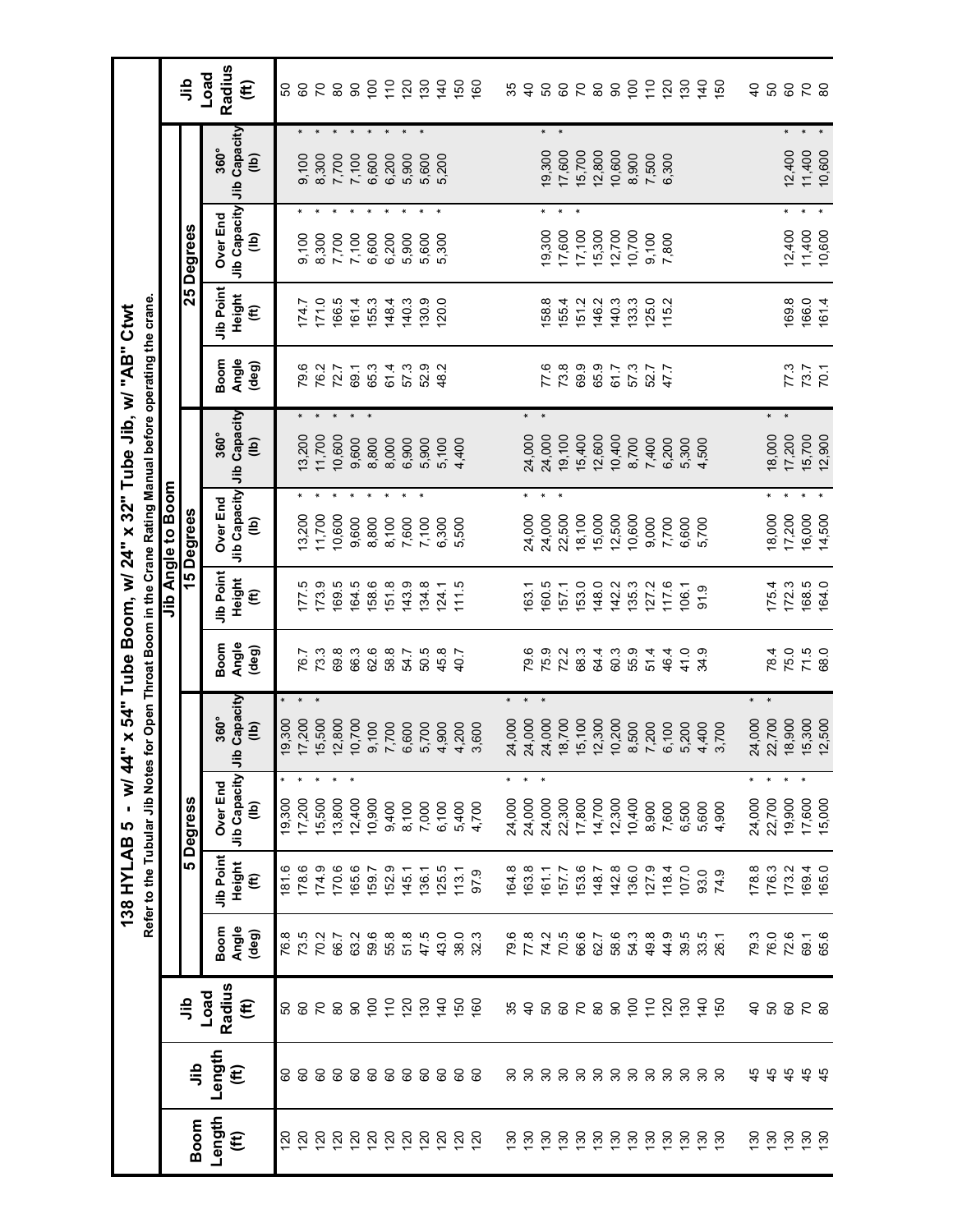|                                                                                                           |                   | هاز         | Radius<br>Load<br>E                                      | $\overline{5}$<br>8           | 110             | 120<br>130                     | $\frac{40}{5}$  | 150<br>$\frac{60}{2}$ | SO                | 60                | $\overline{C}$  | $\rm{8}$<br>8                  | $\frac{1}{2}$             | $\frac{1}{2}$         | $\overline{20}$       | $\frac{6}{2}$ | 140<br>150         | $\frac{60}{2}$ | 5L               | $\overline{4}$             | 50                               | 60           | $\overline{z}$ | $\rm ^{\rm o}$     | $\rm S$        | $\overline{100}$                | $\frac{10}{11}$<br>$\overline{5}$ |  |
|-----------------------------------------------------------------------------------------------------------|-------------------|-------------|----------------------------------------------------------|-------------------------------|-----------------|--------------------------------|-----------------|-----------------------|-------------------|-------------------|-----------------|--------------------------------|---------------------------|-----------------------|-----------------------|---------------|--------------------|----------------|------------------|----------------------------|----------------------------------|--------------|----------------|--------------------|----------------|---------------------------------|-----------------------------------|--|
|                                                                                                           |                   |             | $360^\circ$<br>(dl)                                      | $\ast$<br>9,200<br>9,900      | 7,800           | 6,600<br>5,700                 |                 |                       |                   |                   | 8,500           | $\ast$<br>7,800<br>7,300       | $\pmb{\ast}$<br>6,800     | $\pmb{\ast}$<br>6,400 | $\pmb{\ast}$<br>6,000 | 5,700         | 5,100<br>4,300     |                |                  |                            | $\ast$<br>$\pmb{\ast}$<br>19,600 | 18,000       | 15,500         | 12,600             | 10,400         | 8,700                           | 7,300<br>6,100                    |  |
|                                                                                                           |                   | 25 Degrees  | Jib Capacity Jib Capacity<br>Over End<br>(al)            | ¥<br>$\ast$<br>9,900<br>9,300 | $\ast$<br>8,800 | 8,100<br>7,000                 |                 |                       |                   |                   | 8,500           | 7,800<br>7,300                 | 6,800                     | 6,400                 | 6,000                 | 5,700         | 5,500<br>5,300     |                |                  |                            | 19,600                           | 18,000       | 17,200         | 15,100             | 12,600         | 10,600                          | 9,000<br>7,600                    |  |
|                                                                                                           |                   |             | Jib Point<br>Height<br>$\mathbf{f}$                      | 149.8<br>156.1                | 142.6           | 134.2<br>124.4                 |                 |                       |                   |                   | 181.6           | 177.5<br>172.6                 | 167.0                     | 160.6                 | 153.2                 | 144.7         | 134.9<br>123.4     |                |                  |                            | 169.2                            | 166.0        | 162.1          | 157.5              | 152.0          | 145.6                           | 138.1<br>129.4                    |  |
|                                                                                                           |                   |             | Boom<br>Angle<br>$(\text{deg})$                          | 62.5<br>66.4                  | 58.5<br>54.2    | 49.6                           |                 |                       |                   |                   | 77.0            | 73.7<br>70.3                   | 66.8                      | 63.2                  | 59.4                  | 55.5          | 51.2<br>46.6       |                |                  |                            | 78.3                             | 74.8         | 71.2           | 67.4               | 63.6           | 59.6                            | 55.4<br>50.9                      |  |
| i" x 54" Tube Boom, w/ 24" x 32" Tube Jib, w/ "AB" Ctwt                                                   |                   |             | $360^\circ$<br>$\widehat{\mathsf{e}}$                    | 10,700<br>9,000               | 7,600           | 6,500<br>5,500                 | 4,700           | 4,000                 |                   | $\ast$<br>13,600  | 12,100          | 10,900<br>9,900                | $\boldsymbol{*}$<br>9,100 | 7,800                 | 6,700                 | 5,700         | 4,900<br>4,200     | 500<br>ω.      |                  |                            | $\star$<br>24,000                | 18,900       | 15,200         | 12,400             | 10,200         | 8,500                           | 7,200<br>6,000                    |  |
|                                                                                                           | Jib Angle to Boom | 15 Degrees  | Jib Capacity Jib Capacity<br>Over End<br>ê               | 12,800<br>10,900              | 9,300           | 8,000<br>6,900                 | 5,900           | 5,100                 |                   | $\star$<br>13,500 | 12,100          | 10,900<br>9,900                | $\ast$<br>9,100           | $\ast$<br>8,400       | $\ast$<br>7,900       | 7,100         | 6,100<br>5,300     | 4,600          |                  |                            | $\star$<br>$\ast$<br>24,000      | 21,900       | 18,000         | 14,800             | 12,300         | 10,400                          | 8,800<br>7,500                    |  |
|                                                                                                           |                   |             | Jib Point<br>Height<br>$\mathbf{f}$                      | 152.6<br>158.7                | 145.5           | 127.6<br>137.2                 | 116.3           | 102.7                 |                   | 188.0             | 184.5           | 180.5<br>175.7                 | 170.2                     | 163.9                 | 156.7                 | 148.4         | 138.8<br>127.7     | 114.6          |                  |                            | 170.9                            | 167.7        | 163.9          | 159.3              | 153.9          | 147.5                           | 140.2<br>131.6                    |  |
|                                                                                                           |                   |             | Angle<br>Boom<br>(deg)                                   | 64.3<br>60.5                  | 56.5            | 52.3<br>47.8                   | 42.9            | 37.4                  |                   | 77.4              | 74.2            | 71.0<br>67.6                   | 64.2                      | 60.7                  | 57.0                  | 53.1          | 48.9<br>44.4       | 39.5           |                  |                            | 76.8                             | 73.3<br>69.7 | 66.0           |                    | 62.2           | 58.2                            | 54.1<br>49.7                      |  |
| Refer to the Tubular Jib Notes for Open Throat Boom in the Crane Rating Manual before operating the crane |                   |             | <b>b Capacity</b><br>360°<br>$\widehat{\mathsf{e}}$<br>∍ | 10,400<br>8,700               | 7,400           | 6,300<br>5,300                 | 4,600           | 3,900<br>3,300        | $*$ $*$<br>19,200 | 17,200            | 15,400          | 12,600<br>10,500               | 8,800                     | 7,500                 | 6,400                 | 5,500         | 4,700<br>4,000     | 3,400          | 2,900            | $*$ $*$<br>24,000          | 24,000                           | 18,500       | 14,900         | 12,100             | 10,000         | 8,300                           | 7,000<br>5,900                    |  |
| $-$ W/ 44<br><u> ဟ</u>                                                                                    |                   | 5 Degress   | Jib Capacity<br>Over End<br>ê                            | 10,600<br>12,500              | 9,000           | 7,800<br>6,700                 | 5,800           | 5,000<br>4,400        | 19,200            | 17,200            | 15,500          | 13,800<br>12,500               | 10,700                    | 9,200                 | 7,900                 | 6,800         | 5,900<br>5,200     | 4,500          | 3,900            | $\ast$<br>24,000           | $\ast$<br>24,000                 | 22,100       | 17,600         | 14,600             | 12,100         | 10,200                          | 8,700<br>7,400                    |  |
| 138 HYLAB                                                                                                 |                   |             | Jib Point<br>Height<br>€                                 | 153.6<br>159.7                | 146.5           | 138.3<br>128.8                 | 117.6           | 104.2<br>87.4         | 191.9             | 189.1             | 185.7           | 181.6<br>176.9                 | 171.4                     | 165.1                 | 157.9                 | 149.7         | 129.2<br>140.2     | 116.3          | 100.6            | 174.0                      | 171.5                            | 168.4        | 164.5<br>159.9 |                    | 154.5          | 148.2                           | 140.9<br>132.4                    |  |
|                                                                                                           |                   |             | Angle<br>Boom<br>$(\text{deg})$                          | 62.0<br>58.2                  | 54.2            | 50.0<br>45.6                   | 40.7            | 35.3<br>29.0          | 77.5              | 74.4              | 71.2            | 68.0<br>64.7                   | 61.3                      | 57.8                  | 54.1                  | 50.3          | 41.8<br>46.2       | 36.9           | 31.3             | 78.6                       | 75.1                             | 71.6         | 68.1           | 64.4               | 60.6           | 56.7                            | 52.6<br>48.2                      |  |
|                                                                                                           |                   | هاز         | Radius<br>Load<br>E                                      | $\frac{8}{2}$<br>8            | $\frac{1}{2}$   | 120<br>130                     | $\frac{40}{5}$  | 150<br>160            | ន                 | 8                 | <b>P</b>        | $\pmb{\mathbb{S}}$<br>8        | 100                       | 110                   | $\overline{20}$       | 130           | 140<br>150         | 160            | $\overline{170}$ | $\overline{a}$             | 6                                | 8            | $\mathcal{L}$  | $\pmb{\mathbb{S}}$ | $\rm 8$        | $\frac{1}{10}$<br>$\frac{8}{2}$ | $\overline{5}$                    |  |
|                                                                                                           |                   | <u>م</u> ار | Length<br>E                                              | 45<br>45                      | 45              | 45<br>45                       | 45              | 45<br>$\frac{4}{5}$   | 8                 | 80                | 8               | 60<br>60                       | $\mbox{S}$                | $\mbox{S}$            | $\mbox{ }^\mathrm{O}$ | 60            | 60<br>80           |                | 88               | $\mathcal{S}^{\mathsf{O}}$ | ႙ၟ                               | ္တ           | ႙              | ႙                  | ႙              | ႙                               | ೫<br>္က                           |  |
|                                                                                                           |                   | Boom        | Length<br>E                                              | 130<br>$\frac{8}{2}$          | $\frac{1}{30}$  | $\frac{8}{3}$<br>$\frac{8}{3}$ | $\overline{30}$ | 130<br>$\frac{8}{2}$  | $\overline{5}$    | $\frac{8}{3}$     | $\overline{30}$ | $\frac{8}{2}$<br>$\frac{8}{2}$ | 9                         | $\frac{8}{2}$         | $\frac{8}{3}$         | $\frac{8}{2}$ | 9<br>$\frac{8}{2}$ | $\frac{8}{3}$  | $\frac{50}{2}$   | $rac{4}{5}$                | $\frac{40}{5}$                   | $rac{4}{5}$  | 140            | $\frac{40}{5}$     | $\frac{40}{5}$ | $rac{1}{4}$                     | $rac{4}{5}$<br>$\frac{4}{3}$      |  |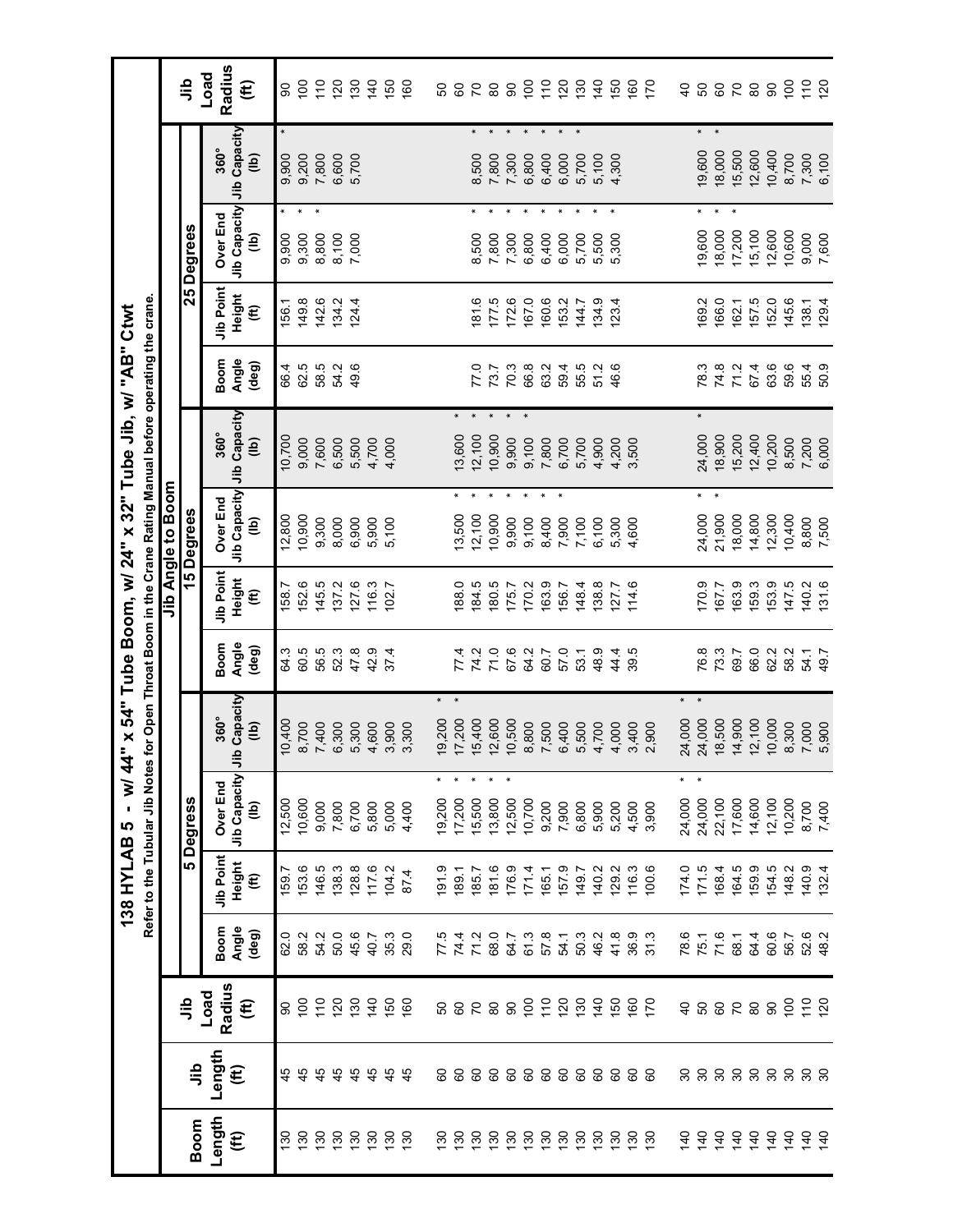|                                                                                                           |                   | <u>م</u> اڑ | Radius<br>Load<br>€                           | 130                         | $\frac{40}{5}$<br>150            | 60               | $\overline{a}$    | 50                     | $\mbox{ }^\mathsf{O}$ | $\overline{C}$    | $\rm{8}$          | 8                 | $\overline{5}$<br>$\frac{1}{2}$ | $\overline{5}$  | 130         | $\frac{40}{5}$ | 150           | 60          | $\overline{5}$ | SO                     | $\mbox{ }^\mathsf{O}$ | $\overline{C}$                 | $\rm{8}$              | 8                     | $\overline{100}$ | $\frac{1}{2}$   | $\overline{20}$ | 130           | $\frac{40}{5}$ | $\frac{60}{2}$<br>$\frac{60}{2}$  |
|-----------------------------------------------------------------------------------------------------------|-------------------|-------------|-----------------------------------------------|-----------------------------|----------------------------------|------------------|-------------------|------------------------|-----------------------|-------------------|-------------------|-------------------|---------------------------------|-----------------|-------------|----------------|---------------|-------------|----------------|------------------------|-----------------------|--------------------------------|-----------------------|-----------------------|------------------|-----------------|-----------------|---------------|----------------|-----------------------------------|
|                                                                                                           |                   |             | 360°<br>ê                                     | 5,200                       |                                  |                  |                   |                        | $\ast$<br>12,600      | $\ast$<br>11,600  | $\ast$<br>10,800  | $\star$<br>10,100 | 9,100                           | 7,700<br>6,500  | 5,500       | 4,600          |               |             |                |                        |                       | $\pmb{\ast}$<br>8,600          | $\pmb{\ast}$<br>8,000 | $\pmb{\ast}$<br>7,400 | $\star$<br>6,900 | $\ast$<br>6,500 | 6,200           | 5,700         | 4,900          | 4,100                             |
|                                                                                                           |                   | 25 Degrees  | Jib Capacity Jib Capacity<br>Over End<br>ê    | 6,500                       |                                  |                  |                   |                        | 12,600                | 11,600            | 10,800            | 10,100            | 9,500<br>9,000                  | 8,000           | 6,900       | 5,900          |               |             |                |                        |                       | 8,600                          | 8,000                 | 7,400                 | 6,900            | 6,500           | 6,200           | 5,900         | 5,600          | 5,300                             |
|                                                                                                           |                   |             | Jib Point<br>Height<br>E                      | 119.1                       |                                  |                  |                   |                        | 180.3                 | 176.7             | 172.5             | 167.5             | 155.0<br>161.7                  | 147.3           | 138.5       | 128.2          |               |             |                |                        |                       | 192.2                          | 188.3<br>183.7        |                       | 178.5            | 172.5           | 165.6           | 157.8         | 148.9<br>138.6 |                                   |
|                                                                                                           |                   |             | Boom<br>Angle<br>$(\text{deg})$               | 46.1                        |                                  |                  |                   |                        | 78.0                  | 74.7              | 71.3              | 67.8              | 60.5<br>64.2                    | 56.6            | 52.4        | 47.9           |               |             |                |                        |                       | 77.7                           | 74.6                  | 71.4                  | 68.1             | 64.8            | 61.3            | 57.6          | 53.8           | 49.6                              |
| I" x 54" Tube Boom, w/ 24" x 32" Tube Jib, w/ "AB" Ctwt                                                   |                   |             | Jib Capacity Jib Capacity<br>360°<br>ê        | 5,100                       | 4,300                            |                  |                   | $\pmb{\ast}$<br>18,400 | $\ast$<br>17,200      | 15,600            | 12,700            | 10,500            | 8,800<br>7,400                  | 6,300           | 5,300       | 4,500          | 3,800         | 3,200       |                |                        | 13,900                | 12,400                         | 11,200                | 10,300                | 9,000            | 7,600           | 6,500           | 5,500         | 4,700          | 4,000<br>3,400                    |
|                                                                                                           | Jib Angle to Boom | 15 Degrees  | Over End<br>€                                 | 6,400                       | 5,500                            |                  |                   | $\star$<br>18,400      | 17,200                | $\star$<br>15,800 | $\star$<br>14,400 | 12,700            | 10,700                          | 9,100<br>7,800  | 6,700       | 5,800          | 5,000         | 4,300       |                |                        | $\ast$<br>13,900      | 12,400                         | 11,200                | $\ast$<br>10,300      | $\ast$<br>9,400  | $\ast$<br>8,700 | 8,000           | 6,900         | 5,900          | 5,100<br>4,400                    |
|                                                                                                           |                   |             | Jib Point<br>Height<br>$\mathbf{\widehat{E}}$ | 121.5                       | 109.5                            |                  |                   | 185.7                  | 182.8                 | 179.2             | 175.0             | 170.1             | 164.4<br>157.8                  | 150.3           | 141.6       | 131.6          | 119.8         | 105.6       |                |                        | 198.4                 | 195.1                          | 191.3                 | 186.9                 | 181.7            | 175.8           | 169.1           | 161.5         | 152.8          | 142.8<br>131.2                    |
|                                                                                                           |                   |             | Angle<br>Boom<br>$(\text{deg})$               | $\frac{4}{9}$ $\frac{8}{7}$ |                                  |                  |                   | 79.0                   | 75.8                  | 72.6              | 69.2              | 65.8              | 62.3<br>58.6                    | 54.7            | 50.7        | 46.3           | 41.5          | 36.2        |                |                        | 78.0                  | 75.0                           | 72.0                  | 68.9                  | 65.6             | 62.3            | 58.9            | 55.3          | 51.5           | 47.5<br>43.1                      |
| Refer to the Tubular Jib Notes for Open Throat Boom in the Crane Rating Manual before operating the crane |                   |             | <b>b Capacity</b><br>360°<br>ê<br>∍           | 5,000                       | 3,500<br>4,200                   | 2,900            | $*$ $*$<br>24,000 | 22,200                 | 18,700                | 15,100            | 12,300            | 10,200            | 8,500<br>7,200                  | 6,100           | 5,100       | 4,300          | 3,700         | 3,100       | 2,600          | $\pmb{\ast}$<br>19,000 | $\ast$<br>17,200      | $\ddot{\phantom{1}}$<br>15,200 | 12,400                | 10,300                | 8,600            | 7,300           | 6,200           | 5,200         | 4,500          | 3,800<br>3,200                    |
| $- w/44$<br>LO                                                                                            |                   | 5 Degress   | Jib Capacity<br>Over End<br>ê                 | 6,300                       | 4,700<br>5,400                   | 4,000            | 24,000            | 22,200                 | 19,400                | 17,200            | 14,800            | 12,300            | 10,400                          | 8,800<br>7,600  | 6,500       | 5,600          | 4,800         | 4,200       | 3,600          | 19,000                 | 17,200                | 15,200                         | 13,600                | 12,300                | 10,500           | 9,000           | 7,700           | 6,600         | 5,700          | 4,900<br>4,300                    |
| 138 HYLAB                                                                                                 |                   |             | Jib Point<br>Height<br>€                      | 122.4                       | 110.4<br>95.9                    | 77.1             | 189.0             | 186.7                  | 183.8                 | 180.2             | 176.0             | 171.1             | 158.9<br>165.4                  | 151.4           | 142.8       | 132.8          | 121.1         | 107.2       | 89.9           | 202.2                  | 199.5                 | 196.3                          | 192.5                 | 188.0                 | 182.9            | 177.0           | 170.3           | 162.7         | 154.1          | 132.8<br>144.2                    |
|                                                                                                           |                   |             | Angle<br>Boom<br>$(\text{deg})$               | 43.5                        | 38.3<br>32.4                     | 25.3             | 79.9              | 76.7                   | 73.6                  | 70.3              | 67.0              | 63.6              | 56.4<br>60.1                    | 52.6            | 48.6        | 44.3           | 39.6          | 34.3        | 28.2           | 78.1                   | 75.2                  | 72.2                           | 69.2                  | 66.1                  | 62.9             | 59.6            | 56.2            | 52.7          | 48.9           | 44.9<br>40.6                      |
|                                                                                                           |                   | <u>م</u> ر  | Radius<br>Load<br>E                           | 130                         | 140<br>150                       | 160              | $\overline{a}$    | ន                      | 8                     | P.                | 80                | 8                 | $\frac{8}{2}$<br>$\frac{1}{1}$  | $\overline{20}$ | 130         | 140            | 150           | 160         | $\overline{5}$ | 8                      | 8                     | $\mathcal{L}$                  | $80$                  | 8                     | $\overline{5}$   | 110             | $\overline{20}$ | $\frac{8}{2}$ | 140            | $\frac{50}{2}$<br>$\overline{60}$ |
|                                                                                                           |                   | ٩iل         | Length<br>€                                   | 30                          | $\overline{30}$<br>$30^{\circ}$  | $\boldsymbol{S}$ | 45                | 45                     | 45                    | 45                | 45                | 45                | $\frac{4}{5}$<br>45             | 45              | 45          | 45             | 45            | 45          | $\frac{4}{5}$  | 8                      | 8                     | 60                             | 8                     | 80                    | 80               | 80              | 8               | 8             | 8              | 60<br>60                          |
|                                                                                                           |                   | Boom        | Length<br>€                                   | $\frac{40}{5}$              | $\frac{40}{5}$<br>$\frac{40}{5}$ | $rac{4}{5}$      | $\frac{5}{2}$     | $\frac{40}{5}$         | $\frac{1}{4}$         | $\frac{4}{5}$     | $\frac{40}{5}$    | $rac{1}{4}$       | $rac{1}{4}$<br>$\frac{1}{2}$    | $\frac{40}{5}$  | $rac{1}{4}$ | $rac{1}{4}$    | $\frac{1}{2}$ | $rac{1}{4}$ | $rac{1}{4}$    | $rac{1}{4}$            | $\frac{40}{5}$        | $\frac{4}{5}$                  | $\frac{40}{5}$        | $\frac{40}{5}$        | $\frac{40}{5}$   | $rac{4}{5}$     | $rac{1}{4}$     | $rac{1}{4}$   | $\frac{4}{5}$  | $\frac{40}{5}$<br>$\frac{4}{3}$   |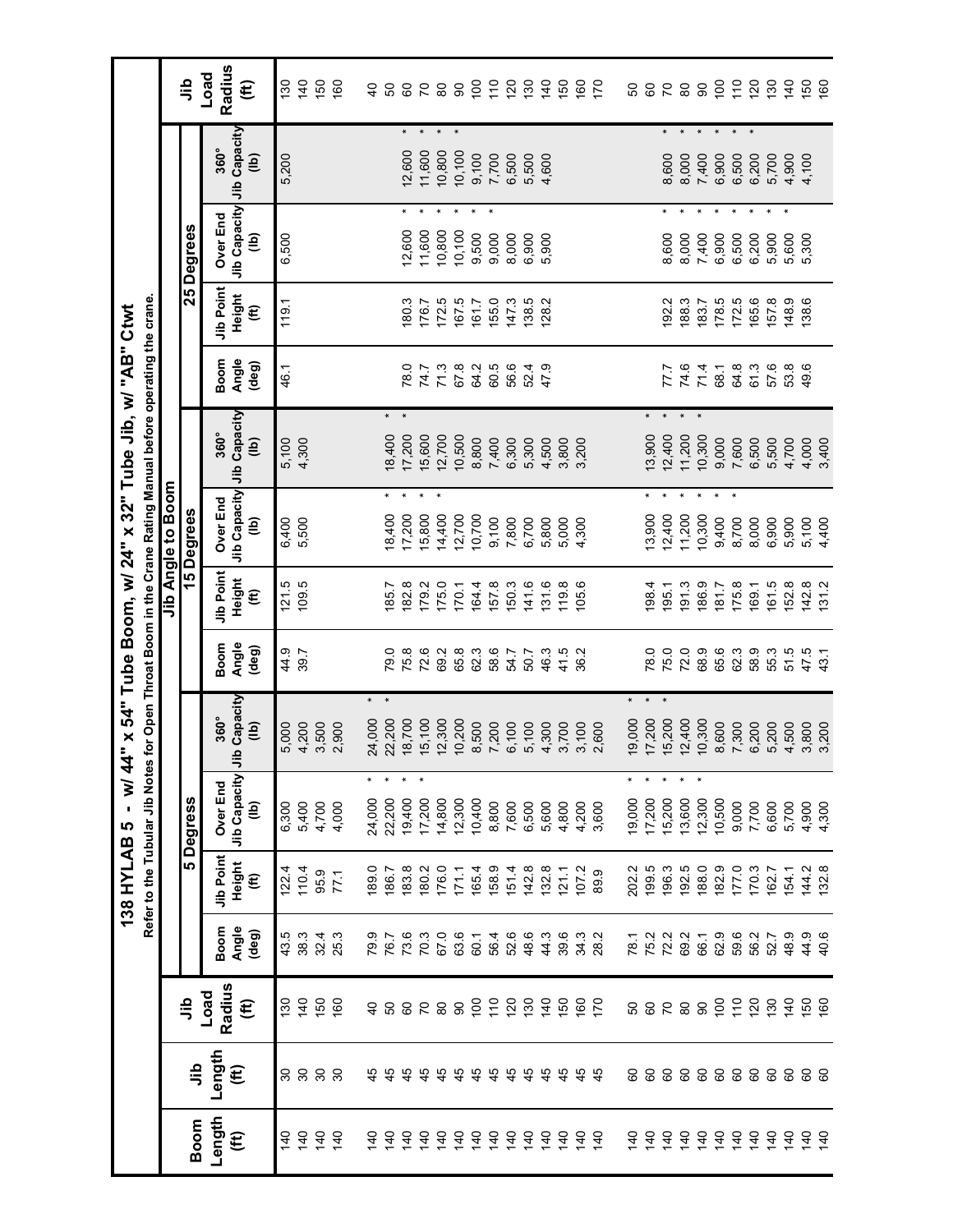|                                                                                                           |                   | ݠڗ         | Radius<br>Load<br>E                                      | 170<br>180                       | $\overline{a}$         | 60<br>SO                                             | $\overline{C}$   | $\pmb{\mathbb{S}}$<br>$\mathsf{S}$ | $\overline{5}$   | $\frac{1}{2}$ | $\overline{20}$ | $\frac{6}{2}$   | 140   | $\frac{60}{2}$<br>$\overline{60}$ | SO                                    | 80                             | $\overline{C}$<br>$80$           | 8      | $\frac{1}{2}$  | 110           | $\overline{20}$ | $\frac{6}{2}$ | $\frac{40}{5}$ | 150           | $\frac{60}{2}$  | 170              | $\frac{80}{2}$ |
|-----------------------------------------------------------------------------------------------------------|-------------------|------------|----------------------------------------------------------|----------------------------------|------------------------|------------------------------------------------------|------------------|------------------------------------|------------------|---------------|-----------------|-----------------|-------|-----------------------------------|---------------------------------------|--------------------------------|----------------------------------|--------|----------------|---------------|-----------------|---------------|----------------|---------------|-----------------|------------------|----------------|
|                                                                                                           |                   |            | 360°<br>(dl)                                             |                                  |                        | $\ast$<br>$\ast$<br>19,900<br>18,300                 | 15,400           | 12,500<br>10,300                   | 8,500            | 7,100         | 6,000           | 5,000           |       |                                   |                                       | 12,800                         | 11,800<br>11,000                 | 10,300 | 8,900          | 7,500         | 6,300           | 5,300         | 4,500          | 3,700         |                 |                  |                |
|                                                                                                           |                   | 25 Degrees | Jib Capacity Jib Capacity<br>Over End<br>€               |                                  |                        | 18,400<br>19,900                                     | $\ast$<br>17,000 | 14,900<br>12,400                   | 10,400           | 8,800         | 7,500           | 6,400           |       |                                   |                                       | 12,800                         | 11,000<br>11,800                 | 10,300 | 9,700          | 9,200         | 7,800           | 6,700         | 5,700          | 4,900         |                 |                  |                |
|                                                                                                           |                   |            | Jib Point<br>Height<br>E                                 |                                  |                        | 179.6<br>176.6                                       | 172.9            | 168.6<br>163.5                     | 157.6            | 150.7         | 142.8           | 133.6           |       |                                   |                                       | 190.8                          | 187.4<br>183.4                   | 178.7  | 173.3          | 167.1         | 160.0           | 151.9         | 142.6          | 131.9         |                 |                  |                |
|                                                                                                           |                   |            | Boom<br>Angle<br>$(\text{deg})$                          |                                  |                        | 79.0<br>75.7                                         | 72.3             | 68.8<br>65.2                       | 61.5             | 577           | 53.6            | 49.3            |       |                                   |                                       | 78.6                           | 75.5<br>72.3                     | 69.1   | 65.7           | 62.2          | 58.6            | 54.8          | 50.8<br>46.5   |               |                 |                  |                |
| I" x 54" Tube Boom, w/ 24" x 32" Tube Jib, w/ "AB" Ctwt                                                   |                   |            | Jib Capacity Jib Capacity<br>360°<br>$\widehat{e}$       | 2,800                            |                        | $\ast$<br>18,700<br>23,700                           | 15,000           | 12,200<br>10,000                   | 8,300            | 7,000         | 5,800           | 4,900           | 4,100 | 3,400                             | $\star$<br>$\boldsymbol{*}$<br>18,800 | 17,200                         | 15,400<br>12,500                 | 10,300 | 8,600          | 7,200         | 6,100           | 5,100         | 4,300          | 3,600         | 3,000           |                  |                |
|                                                                                                           | Jib Angle to Boom | 15 Degrees | Over End<br>ê                                            | 3,800                            |                        | $*$ $*$<br>23,700<br>21,300                          | 17,800           | 14,700<br>12,200                   | 10,200           | 8,600         | 7,300           | 6,300           | 5,300 | 4,600                             | ×<br>18,800                           | $\ast$<br>$\ast$<br>17,200     | $\star$<br>15,600<br>14,200      | 12,500 | 10,500         | 8,900         | 7,600           | 6,500         | 5,600          | 4,800         | 4,100           |                  |                |
|                                                                                                           |                   |            | Jib Point<br>Height<br>E                                 | 117.6                            |                        | $\mathbf{\tilde{c}}$<br>178.3<br>$\overline{\infty}$ | 174.7            | 170.4<br>165.3                     | 159.5            | 152.7         | 144.9           | 135.9           | 125.3 | 112.8                             | 196.0                                 | 193.2<br>189.9                 | 185.9                            | 81.3   | 176.0          | 169.9         | 162.9           | 155.0         | 145.9          | 135.4         | 123.1           |                  |                |
|                                                                                                           |                   |            | Angle<br>Boom<br>(deg)                                   | 38.3                             |                        | 77.5<br>74.2                                         | 70.9             | 67.4<br>63.9                       | 60.2             | 56.4          | 52.4            | 48.1            | 43.5  | 38.5                              | 79.6                                  | 76.6                           | 73.5<br>70.4                     | 67.2   | 63.8           | 60.4          | 56.9            | 53.1          | 49.2           | 45.0          | 40.3            |                  |                |
| Refer to the Tubular Jib Notes for Open Throat Boom in the Crane Rating Manual before operating the crane |                   |            | <b>b Capacity</b><br>360°<br>$\widehat{\mathsf{f}}$<br>っ | 2,700<br>2,200                   | $\pmb{\ast}$<br>24,000 | 23,900<br>18,300                                     | 14,700           | 11,900<br>9,800                    | 8,100            | 6,800         | 5,700           | 4,800           | 4,000 | 3,300<br>2,700                    | $\ast$<br>21,600                      | 18,500                         | 14,900<br>12,100                 | 10,000 | 8,300          | 7,000         | 5,900           | 4,900         | 4,100          | 3,500         | 2,900           | 2,400            | 1,900          |
| $-$ w/ 44<br>မာ                                                                                           |                   | 5 Degress  | Jib Capacity<br>Over End<br>€                            | 3,700<br>3,200                   | $\ast$<br>24,000       | $\ast$<br>24,000<br>21,900                           | 17,400           | 14,400<br>11,900                   | 10,000           | 8,400         | 7,200           | 6,100           | 5,200 | 4,500<br>3,800                    | ¥<br>$\ast$<br>21,600                 | 19,100                         | 17,000<br>14,600                 | 12,100 | 10,200         | 8,600         | 7,400           | 6,300         | 5,400          | 4,600         | 3,900           | $3,400$<br>2,800 |                |
| 138 HYLAB                                                                                                 |                   |            | Jib Point<br>Height<br>$\mathfrak{g}$                    | 119.4<br>103.2                   | 184.2                  | 181.9<br>178.9                                       | 175.3            | 171.0<br>166.0                     | 160.2            | 153.4         | 145.7           | 136.7           | 126.2 | 113.8<br>98.7                     | 197.0                                 | 190.9<br>194.2                 | 186.9                            | 182.3  | 177.0          | 170.9         | 164.0           | 156.1         | 147.1          | 136.7         | 124.5           | 110.1            | 92.2           |
|                                                                                                           |                   |            | Angle<br>Boom<br>(deg)                                   | 35.9<br>30.5                     | 79.2                   | 76.0<br>72.7                                         | 69.3             | 65.9<br>62.4                       | 58.8             | 55.0          | 51.0            | 46.7            | 42.2  | Ю<br>37.2<br>$\overline{5}$       | 774                                   | 74.4                           | 71.4<br>68.2                     | 65.0   | 61.8           | 58.4          | 54.8            | 51.1          | 47.2           | 43.0          | 38.5            | 33.4             | 4<br>27        |
|                                                                                                           |                   | <u>م</u> ر | Radius<br>Load<br>Ê                                      | 170<br>180                       | $\theta$               | 8<br>8                                               | $\overline{2}$   | 80<br>8                            | $\overline{100}$ | 110           | $\overline{20}$ | 130             | 140   | 150<br>$\frac{60}{2}$             | ន                                     | 8                              | $\overline{2}$<br>80             | 8      | $\overline{5}$ | 110           | $\overline{20}$ | $\frac{6}{2}$ | $\frac{40}{5}$ | 150           | $\overline{60}$ | 170              | $\frac{80}{2}$ |
|                                                                                                           |                   | هڙ         | Length<br>$\mathbf{\widehat{E}}$                         | 8<br>60                          | ౭                      | $\boldsymbol{S}$<br>$\overline{30}$                  | 30               | $\boldsymbol{S}$<br>႙              | ္က               | ೫             | ೫ ೫             |                 | ္က    | SO<br>္က                          | 45                                    | $\frac{4}{5}$<br>$\frac{4}{5}$ | 45                               | 45     | $\frac{4}{9}$  | 45            | 45              | 45            | 45             | $\frac{4}{9}$ | 45              | 45               | $\frac{45}{5}$ |
|                                                                                                           |                   | Boom       | Length<br>€                                              | $\frac{40}{5}$<br>$\frac{40}{5}$ | ទ្រ                    | $\overline{50}$<br>$\overline{50}$                   | 150              | 150<br>$\overline{50}$             | $\overline{50}$  | 150           | $\frac{5}{2}$   | $\overline{50}$ | ខ្ល   | ខ្ច<br>$\frac{5}{2}$              | ខ្ល                                   | ខ្ល                            | $\overline{5}$<br>$\overline{5}$ | ទ្រ    | <u>ទ្រ</u>     | $\frac{5}{2}$ | ខ្មែ            | ខ្ច           | ខ្ល            | ខ្ល           | ខ្ល             | ទ្រ              | $\frac{5}{2}$  |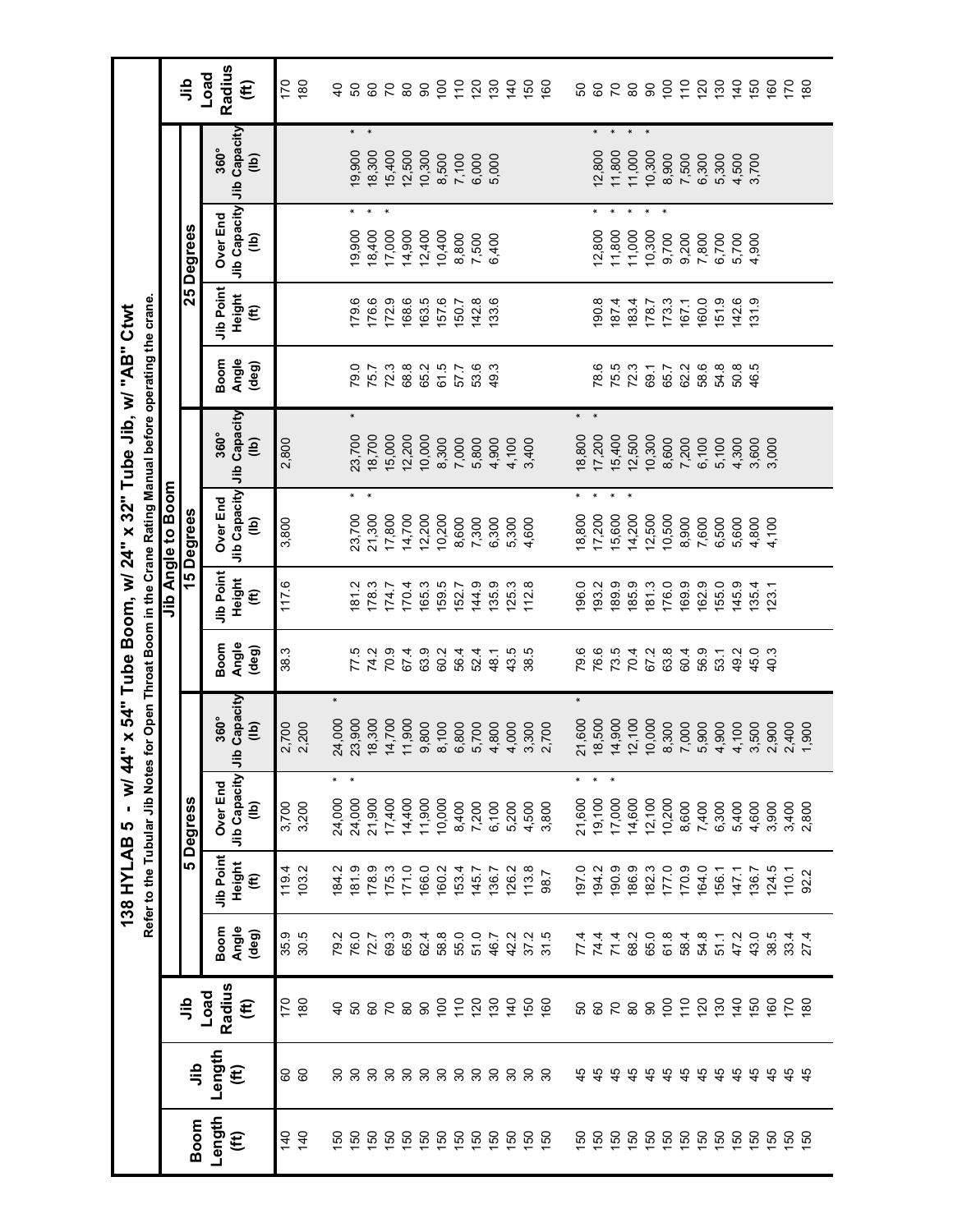|                                                                                                                                        |                   | هڙ         | Radius<br>Load<br>E                                   | 50<br>8                              | P.              | $\rm{8}$<br>8            | $\overline{5}$        | 110<br>$\overline{20}$   | $\frac{6}{2}$   | 140            | 150            | $\overline{160}$ | $\overline{170}$ | $\frac{80}{2}$ | $\frac{6}{2}$  | $\overline{4}$   | SO                | $\mbox{S}$ | $\overline{r}$ | $80$               | $\frac{6}{2}$<br>$\mathsf{S}$ | $\frac{1}{2}$   | $\overline{20}$ | 130             | $\frac{40}{5}$       | $\frac{6}{2}$ | $\frac{60}{2}$           | $\mathcal{L}$    | SO                     |
|----------------------------------------------------------------------------------------------------------------------------------------|-------------------|------------|-------------------------------------------------------|--------------------------------------|-----------------|--------------------------|-----------------------|--------------------------|-----------------|----------------|----------------|------------------|------------------|----------------|----------------|------------------|-------------------|------------|----------------|--------------------|-------------------------------|-----------------|-----------------|-----------------|----------------------|---------------|--------------------------|------------------|------------------------|
|                                                                                                                                        |                   |            | Jib Capacity<br>$360^\circ$<br>$\widehat{\mathsf{e}}$ |                                      | $\ast$<br>8,700 | $\ast$<br>8,100<br>7,600 | $\pmb{\ast}$<br>7,100 | $\ast$<br>6,700<br>6,300 | 5,600           | 4,700          | 4,000          | 3,300            |                  |                |                |                  | 20,000            | 18,500     | 15,200         | 12,300             | 10,100<br>8,400               | 6,900           | 5,800           | 4,800           | 4,000                |               |                          |                  |                        |
|                                                                                                                                        |                   | 25 Degrees | Jib Capacity<br>Over End<br>ê                         |                                      | 8,700           | 8,100<br>7,600           | 7,100                 | 6,700<br>6,300           | 6,000           | 5,700          | 5,100          | 4,400            |                  |                |                |                  | 20,000            | 18,500     | 16,900         | 14,800             | 12,200<br>10,200              | 8,600           | 7,300           | 6,200           | 5,200                |               |                          |                  |                        |
|                                                                                                                                        |                   |            | Jib Point<br>Height<br>$\mathbf{f}$                   |                                      | 202.7           | 199.0<br>194.7           | 189.8                 | 7777<br>184.1            | 170.5           | 162.3          | 153.0          | 142.3            |                  |                |                |                  | 189.9             | 187.1      | 183.6          | 179.5              | 174.8<br>169.3                | 162.9           | 155.6           | 147.3           | 137.6                |               |                          |                  |                        |
|                                                                                                                                        |                   |            | Boom<br>Angle<br>$(\text{deg})$                       |                                      | 78.3            | 75.4<br>72.4             | 69.3                  | 66.2<br>62.9             | 59.5            | 55.9           | 52.2           | 48.2             |                  |                |                |                  | 79.6              | 76.4       | 73.3           | 70.0<br>66.7       | 63.2                          | 59.6            | 55.9            | 52.0            | œ<br>$\overline{47}$ |               |                          |                  |                        |
| 54" Tube Boom, w/ 24" x 32" Tube Jib, w/ "AB" Ctwt                                                                                     |                   |            | 360°<br>$\widehat{\mathsf{e}}$                        | 14,200                               | 12,700          | 11,600<br>10,600         | 8,900                 | 7,400<br>6,300           | 5,300           | 4,500          | 3,800          | 3,200            | 2,600            | 2,100          |                |                  | $\star$<br>22,600 | 18,600     | 14,900         | 12,000             | 9,900<br>8,100                | 6,800           | 5,600           | 4,700           | 3,900                | 3,200         | 600<br>$\mathbf{\Omega}$ |                  |                        |
|                                                                                                                                        | Jib Angle to Boom | 15 Degrees | Jib Capacity Jib Capacity<br>Over End<br>ê            | 14,200                               | ¥<br>12,700     | 11,500<br>10,600         | $\ast$<br>9,700       | $\ast$<br>7,800<br>9,000 | 6,700           | 5,800          | 4,900          | 4,200            | 3,600            | 3,100          |                |                  | $*$ $*$<br>22,600 | 20,400     | 17,600         | 14,500             | 12,000<br>10,000              | 8,400           | 7,100           | 6,100           | 5,100                | 4,400         | 3,700                    |                  |                        |
|                                                                                                                                        |                   |            | Jib Point<br>Height<br>$\widehat{\epsilon}$           | 208.8                                | 205.7           | 197.8<br>202.1           | 193.0                 | 1875<br>181.2            | 174.1           | 166.1          | 157.0          | 146.6            | 134.7            | 120.6          |                |                  | 191.5             | 188.8      | 185.4          | 181.3              | 176.6<br>171.2                | 164.9           | 157.7           | 149.5           | 140.0                | 129.0         | 115.9                    |                  |                        |
|                                                                                                                                        |                   |            | Angle<br>Boom<br>(deg)                                | 78.6                                 | 75.8<br>72.9    | 69.9                     | 66.9                  | 63.8<br>60.6             | 57.3            | 53.8           | 50.1           | 46.2             | 41.9             | 37.3           |                |                  | 78.2              | 75.1       | 71.9           | 68.7               | 65.4<br>62.0                  | 58.4            | 54.7            | 50.9            | 46.7                 | 42.3          | 37.4                     |                  |                        |
| Refer to the Tubular Jib Notes for Open Throat Boom in the Crane Rating Manual before operating the crane<br>$\mathbf{L}^{\mathbf{u}}$ |                   |            | <b>b Capacity</b><br>360°<br>(dl)<br>⋽                | $\ast$<br>$\ast$<br>16,900<br>18,700 | 15,100          | 12,200<br>10,100         | 8,400                 | 7,100<br>6,000           | 5,000           | 4,200          | 3,600          | 3,000            | 2,500            | 2,000          | 1,600          | $\ast$<br>24,000 | 23,700            | 18,100     | 14,500         | 11,700             | 9,600<br>7,900                | 6,600           | 5,500           | 4,600           | 3,800                | 3,100         | 2,500                    | 2,000            | $\pmb{\ast}$<br>20,800 |
| $\frac{M}{4}$<br>$\blacksquare$<br>LQ                                                                                                  |                   | 5 Degress  | <b>Jib Capacity</b><br>Over End<br>ê                  | 18,700<br>16,900                     | 15,100          | 13,500<br>12,200         | 10,300                | 8,800<br>7,500           | 6,400           | 5,500          | 4,700          | 4,100            | 3,500            | 2,900          | 2,500          | $\ast$<br>24,000 | $\ast$<br>24,000  | 21,700     | 17,200         | 14,200             | 11,700<br>9,800               | 8,200           | 7,000           | 5,900           | 5,000                | 4,300         | 3,600                    | 3,000            | $\ast$<br>20,800       |
| 138 HYLAB                                                                                                                              |                   |            | Jib Point<br>Height<br>$\mathfrak{g}$                 | 212.5<br>209.9                       | 206.9           | 203.2<br>199.0           | 194.2                 | 182.5<br>188.7           | 175.4           | 1674           | 1584           | 148.1            | 136.3            | 122.4          | 105.7          | 194.4            | 192.2             | 189.4      | 186.0          | 182.0              | 171.9<br>177.3                | 165.6           | 158.5           | 150.3           | 140.8                | 129.9         | 117.0                    | 1014             | 207.3                  |
|                                                                                                                                        |                   |            | Angle<br>Boom<br>$(\text{deg})$                       | 75.9<br>78.7                         | 73.1            | 70.2<br>67.3             | 64.3                  | 61.2<br>58.0             | 54.7            | 51.3           | 47.6           | 43.8             | 39.6             | 35.0           | 29.7           | 79.8             | 76.7              | 73.6       | 70.5           | 67.2               | 64.0<br>60.6                  | 57.0            | 53.4            | 49.5            | 45.4                 | 41.0          | 36.1                     | 30.6             | 78.0                   |
|                                                                                                                                        |                   | $\ddot{=}$ | Radius<br>Load<br>$\widehat{\mathbf{t}}$              | ន<br>8                               | $\mathcal{R}$   | $\pmb{\mathbb{S}}$<br>8  | $\overline{5}$        | 110<br>$\overline{20}$   | 130             | $\frac{40}{5}$ | 150            | 160              | 170              | 180            | $\frac{6}{2}$  | $\overline{a}$   | 69                | 8          | $\mathcal{L}$  | $\pmb{\mathbb{S}}$ | $\frac{0}{100}$<br>8          | 110             | $\overline{20}$ | 130             | $\frac{40}{5}$       | 150           | $\frac{60}{2}$           | $\overline{170}$ | 8                      |
|                                                                                                                                        |                   | هڙ         | Length<br>€                                           | 8<br>8                               | 8               | 60<br>60                 | 60                    | 8<br>60                  | 60              | 80             | 80             | 60               | 60               | 60             | 60             | వి               | င္က               | వి         | ႙              | ႙                  | င္က<br>೫                      |                 | 88              | $30^{\circ}$    | వి                   | င္က           | వి                       | ္က               | 45                     |
|                                                                                                                                        |                   | Boom       | Length<br>€                                           | $\frac{50}{2}$<br>ខ្ល                | $\overline{5}$  | 150<br>150               | $\frac{60}{2}$        | 150<br>ខ្ល               | $\overline{50}$ | ខ្មែ           | $\overline{5}$ | $\frac{50}{2}$   | ទ្រ              | ខ្មែ           | $\frac{50}{2}$ | 160              | 160               | 160        | $\frac{60}{2}$ | 160<br>ĝ,          | ĝ,                            | $\overline{60}$ | 160             | $\overline{60}$ | $\overline{60}$      | 160           | $\frac{60}{2}$           | 16C              | 160                    |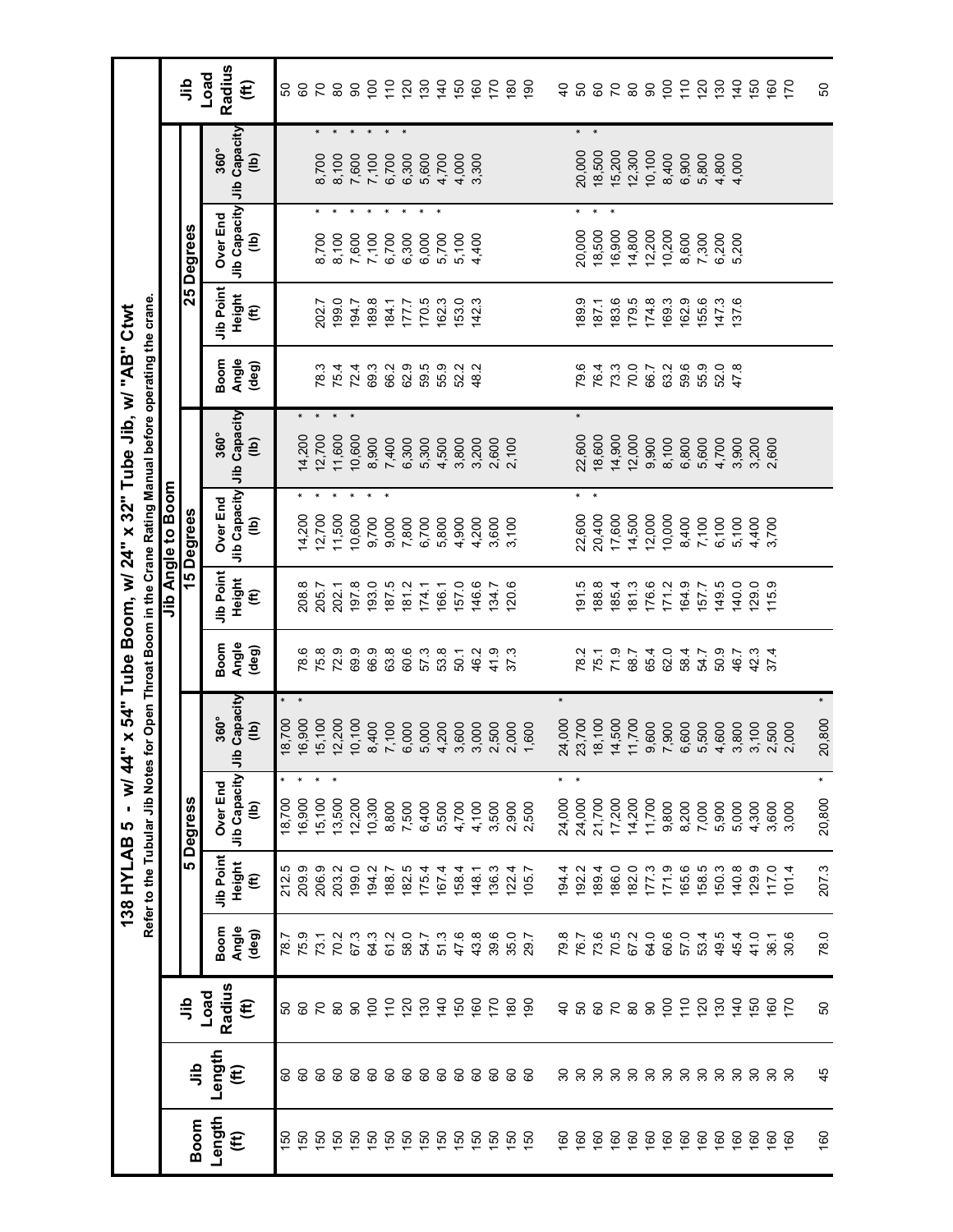|                                                                                                                                                                      |                   | <u>م</u> ر | Radius<br>Load<br>E                            | 60                | $\overline{2}$   | $\rm{8}$           | $\frac{5}{2}$<br>8                | 110   | $\overline{20}$ | $\frac{6}{2}$   | $\frac{40}{5}$ | $\frac{150}{2}$ | 160            | 170   | $\frac{80}{2}$ | $\frac{60}{2}$   | 50                     | 60               | $\overline{C}$        | $\rm{8}$               | 8                | Š                         | $\overline{5}$<br>$\tilde{=}$ | $\overline{30}$ | $\frac{140}{5}$ | $\overline{50}$    | $\frac{60}{5}$ | $\overline{170}$   | $^{180}$ | $\frac{6}{2}$  | $\approx$ |
|----------------------------------------------------------------------------------------------------------------------------------------------------------------------|-------------------|------------|------------------------------------------------|-------------------|------------------|--------------------|-----------------------------------|-------|-----------------|-----------------|----------------|-----------------|----------------|-------|----------------|------------------|------------------------|------------------|-----------------------|------------------------|------------------|---------------------------|-------------------------------|-----------------|-----------------|--------------------|----------------|--------------------|----------|----------------|-----------|
|                                                                                                                                                                      |                   |            | 360°<br>(al)                                   | $\star$<br>13,000 | $\ast$<br>12,000 | 11,200             | 10,500<br>8,700                   | 7,300 | 6,100           | 5,100           | 4,300          | 3,600           |                |       |                |                  |                        |                  | $\pmb{\ast}$<br>8,900 | $\pmb{\ast}$<br>8,200  | $\ast$<br>7,700  | $\star$<br>7,200          | 6,800<br>6,400                | 5,400           | 4,500           | 3,800              | 3,100          | 2,600              |          |                |           |
|                                                                                                                                                                      |                   | 25 Degrees | Jib Capacity Jib Capacity<br>Over End<br>(al   | $\ast$<br>13,000  | $\ast$<br>12,000 | 11,200             | 10,500<br>9,900                   | 9,000 | 7,600           | 6,500           | 5,500          | 4,700           |                |       |                |                  |                        |                  | 8,900                 | 8,200                  | 7,700            | 7,200                     | 6,800<br>6,500                | 6,100           | 5,800           | 5,000              | 4,200          | 3,600              |          |                |           |
|                                                                                                                                                                      |                   |            | Jib Point<br>Height<br>€                       | 201.2             | 198.0            | 194.2              | 189.8<br>184.7                    | 178.9 | 172.3           | 164.8           | 156.3          | 146.6           |                |       |                |                  |                        |                  | 213.1                 | 209.6                  | 205.6            | 200.9<br>195.6            | 189.6                         | 182.9           | 175.3           | 166.7              | 157.0          | 145.9              |          |                |           |
|                                                                                                                                                                      |                   |            | Boom<br>Angle<br>$(\text{deg})$                | 79.2              | 76.3             | 73.3               | 67.0<br>70.2                      | 63.8  | 60.4            | 56.9            | 53.3<br>49.3   |                 |                |       |                |                  |                        |                  | 78.9                  | 76.1                   | 73.2             | 70.4<br>67.4              |                               | 64.3<br>61.2    | 57.9            | 54.4               | 50.7           | œ<br>$\frac{6}{4}$ |          |                |           |
| Refer to the Tubular Jib Notes for Open Throat Boom in the Crane Rating Manual before operating the crane<br>i" x 54" Tube Boom, w/ 24" x 32" Tube Jib, w/ "AB" Ctwt |                   |            | Jib Capacity Jib Capacity<br>360°<br>ê         | 16,700            | $\ast$<br>15,200 | 12,400             | 10,200<br>8,400                   | 7,000 | 5,900           | 4,900           | 4,100          | 3,400           | 2,800          | 2,300 |                |                  |                        | 14,100           | 13,000                | 11,800                 | 10,400           | 8,700                     | 7,300<br>6,100                | 5,100           | 4,300           | 3,600              | 3,000          | 2,400              | 1,900    | 1,500          |           |
|                                                                                                                                                                      | Jib Angle to Boom | 15 Degrees | Over End<br>€                                  | $\ast$<br>16,700  | $\ast$<br>15,200 | $\ast$<br>13,900   | 12,300<br>10,300                  | 8,700 | 7,400           | 6,300           | 5,400          | 4,600           | 3,900          | 3,300 |                |                  |                        | $\ast$<br>14,100 | $\ast$<br>13,000      | $\pmb{\ast}$<br>11,800 | $\ast$<br>10,800 | $\ast$<br>10,000<br>8,900 | 7,600                         | 6,500           | 5,600           | 4,800              | 4,000          | 3,400              | 2,900    | 2,400          |           |
|                                                                                                                                                                      |                   |            | Jib Point<br>Height<br>$\boldsymbol{\epsilon}$ | 203.6             | 200.5            | 1967               | 192.4<br>1874                     | 181.7 | 175.2           | 167.9           | 159.5          | 150.0           | 139.1          | 126.4 |                |                  |                        | 219.1            | 216.2                 | 212.7                  | 208.7            | 204.2<br>199.0            | 193.1                         | 186.5           | 179.0           | 170.6              | 161.2          | 150.4              | 138.0    | 123.4          |           |
|                                                                                                                                                                      |                   |            | Angle<br>Boom<br>$(\deg)$                      | 77.3              | 74.3             | 71.4               | 65.2<br>68.4                      | 62.0  | 58.7            | 55.3            | 51.7           | 47.8            | 43.7           | 39.2  |                |                  |                        | 79.1             | 76.4                  | 73.7                   | 70.9             | 68.0<br>65.1              | 62.1                          | 59.0            | 55.8            | 52.4               | 48.8           | 45.0               | 40.9     | 36.3           |           |
|                                                                                                                                                                      |                   |            | b Capacity<br>360°<br>ê<br>∍                   | 18,300            | 14,700           | 11,900             | 9,800<br>8,100                    | 6,800 | 5,600           | 4,700           | 3,900          | 3,200           | 2,700          | 2,100 | 1,700          |                  | $\pmb{\ast}$<br>17,900 | $\ast$<br>16,400 | $\star$<br>14,700     | 12,100                 | 9,900            | 8,200                     | 6,900<br>5,800                | 4,800           | 4,000           | 3,400              | 2,800          | 2,200              | 1,800    |                |           |
| $\frac{44}{1}$<br>ï<br>မာ                                                                                                                                            |                   | 5 Degress  | Jib Capacity<br>Over End<br>€                  | $\ast$<br>18,500  | 17,000           | 14,400             | 10,000<br>11,900                  | 8,400 | 7,100           | 6,100           | 5,200          | 4,400           | 3,700          | 3,100 | 2,600          | 2,200            | 17,900                 | 16,400           | 14,700                | 13,300                 | 12,100           | 10,100                    | 8,600<br>7,300                | 6,200           | 5,300           | 4,500              | 3,800          | 3,300              | 2,700    | 2,300          | 1,900     |
| 138 HYLAB                                                                                                                                                            |                   |            | Jib Point<br>Height<br>€                       | 204.7             | 201.5            | 197.8              | 193.4<br>188.4                    | 182.7 | 176.3           | 169.0           | 160.7          | 151.2           | 140.4          | 127.9 | 112.9          | 94.5             | 222.7                  | 220.3            | 217.4                 | 213.9                  | 209.9            | 205.4<br>200.2            | 194.3                         | 187.7           | 180.3           | 172.0              | 162.6          | 152.0              | 139.7    | 125.4          | 108.2     |
|                                                                                                                                                                      |                   |            | Boom<br>Angle<br>$(\text{deg})$                | 75.2              | 72.3             | 69.3               | 66.3<br>63.2                      | 60.1  | 56.8            | 53.4            | 49.8           | 46.0            | 41.9           | 37.5  | 32.5           | 26.7             | 79.2                   | 76.6             | 73.9                  | 71.1                   | 68.4             | 62.6<br>65.5              | 59.6                          | 56.6            | 53.4            | 50.0               | 46.5           | 42.7               | 38.6     | 34.1           | 29.0      |
|                                                                                                                                                                      |                   | هاز        | Radius<br>Load<br>E                            | 8                 | S                | $\pmb{\mathbb{S}}$ | $\frac{100}{2}$<br>8              | 110   | 120             | 130             | $\frac{40}{5}$ | 150             | 160            | 170   | $^{180}$       | $\overline{190}$ | 8                      | 8                | 50                    | 80                     | 8                | $\frac{0}{1}$<br>110      | $\overline{20}$               | 130             | $\frac{40}{5}$  | 150                | 160            | 170                | 180      | $\overline{5}$ | 200       |
|                                                                                                                                                                      |                   | هاز        | Length<br>$\mathbf{\widehat{E}}$               | $\frac{4}{5}$     | 45               | 45                 | 45<br>45                          | 45    | 45              | 45              | $\frac{4}{9}$  | 45              | 45             | 45    | 45             | $\frac{4}{5}$    | 8                      | 60               | 8                     | 8                      | 80               | 60<br>80                  | 60                            | 60              | 60              | $\mbox{ }^{\rm o}$ | 80             | 8                  | 8        | 8              | 8         |
|                                                                                                                                                                      |                   | Boom       | Length<br>E                                    | ĝ,                | 160              | 160                | $\overline{60}$<br>$\frac{60}{2}$ | 160   | $\overline{60}$ | $\overline{60}$ | 30             | $\frac{60}{2}$  | $\frac{60}{2}$ | 95    | 160            | 160              | 160                    | 160              | 160                   | ĝ,                     | 160              | 160<br>ĝ,                 | 160                           | ĝ,              | 160             | 160                | 160            | 160                | 160      | $\frac{60}{2}$ | 160       |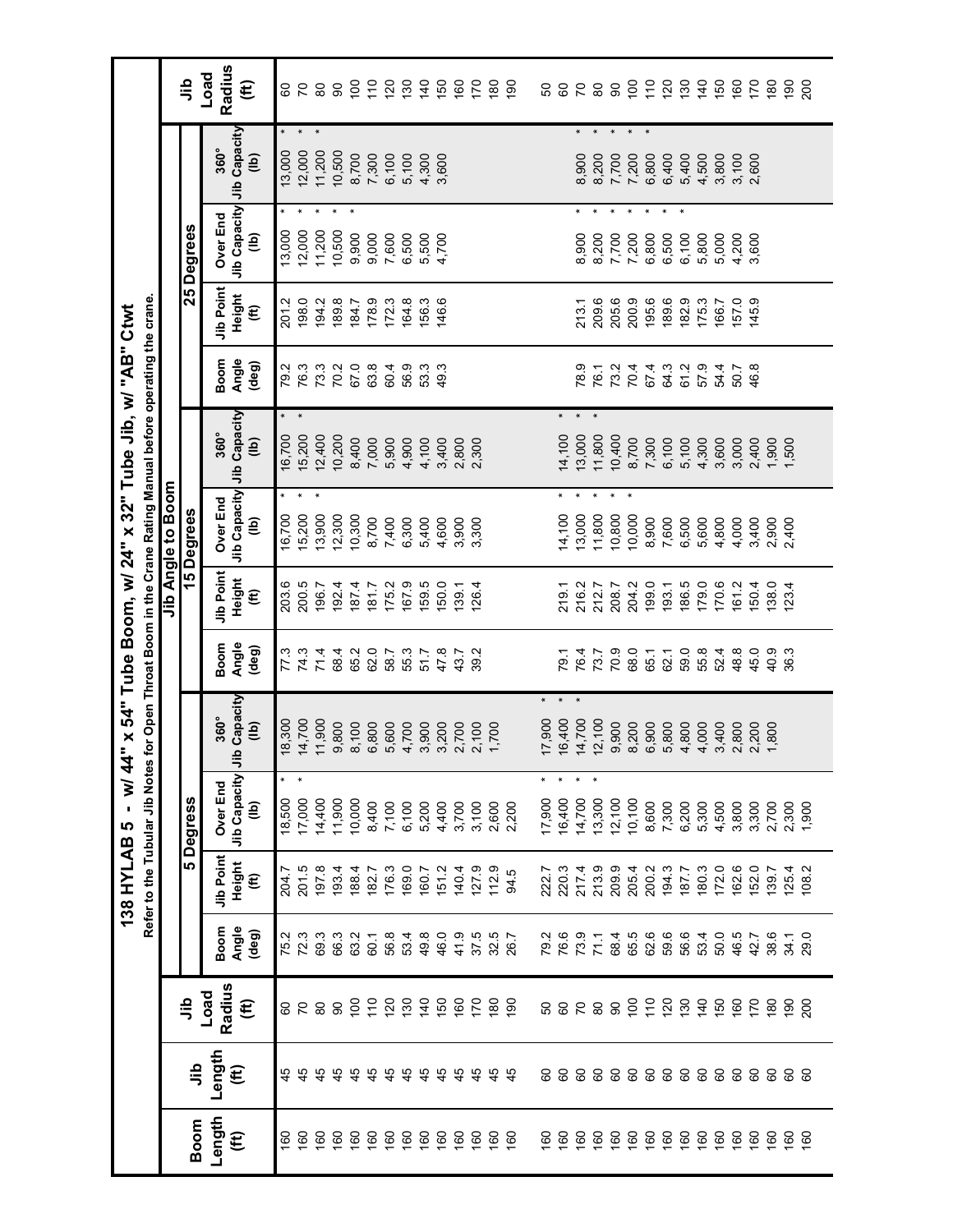|                                                                                                                                                                      |                                 | ݠڗ         | Radius<br>Load<br>E                            | 50               | 60                | $\overline{C}$   | 80               | 8                | $\overline{5}$<br>$\frac{1}{10}$     | $\overline{5}$  | $\frac{6}{2}$ | 140              | 150              | 60               | 170   | $\frac{80}{2}$  | 50                | 60                | $\overline{C}$           | $\rm{8}$           | 8             | $\overline{5}$   | $\frac{1}{2}$       | $\overline{5}$<br>130             | $\frac{40}{5}$   | 150              | 60                       | $\overline{170}$ | 180            | $\overline{5}$ | SO                     |
|----------------------------------------------------------------------------------------------------------------------------------------------------------------------|---------------------------------|------------|------------------------------------------------|------------------|-------------------|------------------|------------------|------------------|--------------------------------------|-----------------|---------------|------------------|------------------|------------------|-------|-----------------|-------------------|-------------------|--------------------------|--------------------|---------------|------------------|---------------------|-----------------------------------|------------------|------------------|--------------------------|------------------|----------------|----------------|------------------------|
|                                                                                                                                                                      |                                 |            | 360°<br>(dil)                                  |                  | $\ast$<br>16,300  | 15,100           | 12,100           | 9,900            | 8,200<br>6,800                       | 5,600           | 4,600         | 3,800            | 3,100            |                  |       |                 |                   | ¥<br>12,900       | $\star$<br>12,200        | $\ast$<br>11,400   | 10,400        | 8,600            | 7,100               | 6,000<br>5,000                    | 4,100            | 3,400            | 2,700                    |                  |                |                |                        |
|                                                                                                                                                                      |                                 | 25 Degrees | Jib Capacity Jib Capacity<br>Over End<br>ê     |                  | $\ast$<br>16,300  | $\ast$<br>15,700 | 14,600           | 12,100           | 10,100<br>8,400                      | 7,100           | 6,000         | 5,100            | 4,300            |                  |       |                 |                   | 12,900            | 12,200                   | 11,400             | 10,700        | 10,100           | 8,800               | 7,500<br>6,300                    | 5,400            | 4,500            | 3,800                    |                  |                |                |                        |
|                                                                                                                                                                      |                                 |            | Jib Point<br>Height<br>E                       |                  | 197.5             | 194.2            | 190.4            | 185.9            | 180.8<br>174.8                       | 168.1           | 160.4         | 151.6            | 141.6            |                  |       |                 |                   | 211.5             | 208.5                    | 204.9              | 200.7         | 195.9            | 190.5<br>184.3      | 177.4                             | 169.5            | 160.6            | 150.6                    |                  |                |                |                        |
|                                                                                                                                                                      |                                 |            | Boom<br>Angle<br>$(\text{deg})$                |                  | 77.1              | 74.1             | 71.1             | 67.9             | 61.4<br>64.7                         | 57.9            | 54.3          | 50.5             | 46.4             |                  |       |                 |                   | 79.7              | 76.9                     | 74.1               | 71.2          | 68.2             | 62.0<br>65.2        | 58.8                              | 55.4             | 51.8             | 48.0                     |                  |                |                |                        |
| Refer to the Tubular Jib Notes for Open Throat Boom in the Crane Rating Manual before operating the crane<br>I" x 54" Tube Boom, w/ 24" x 32" Tube Jib, w/ "AB" Ctwt |                                 |            | Jib Capacity Jib Capacity<br>360°<br>(dl)      | $\ast$<br>20,200 | 18,400            | 14,700           | 11,800           | 9,700            | 8,000<br>6,600                       | 5,500           | 4,500         | 3,700            | 3,000            | 2,400            | 1,900 |                 |                   | $\ast$<br>15,400  | $\ast$<br>14,600         | 12,200             | 10,000        | 8,300            | 6,900               | 5,700<br>4,700                    | 3,900            | 3,200            | 2,600                    | 2,100            | 1,600          |                |                        |
|                                                                                                                                                                      | ulo og op albu <del>y</del> qir | 15 Degrees | Over End<br>ê                                  | 20,200           | $\star$<br>19,200 | 17,400           | 14,300           | 11,800           | 9,800<br>8,300                       | 7,000           | 5,900         | 5,000            | 4,200            | 3,500            | 2,900 |                 |                   | $\star$<br>15,400 | $\ast$<br>14,600         | $\ast$<br>13,400   | 12,100        | 10,100           | 8,500               | 7,200<br>6,100                    | 5,200            | 4,400            | 3,700                    | 3,100            | 2,500          |                |                        |
|                                                                                                                                                                      |                                 |            | Jib Point<br>Height<br>$\boldsymbol{\epsilon}$ | 201.8            | 199.2             | 196.0            | 192.2            | 187.7            | 182.6<br>176.8                       | 170.1           | 162.6         | 153.9            | 144.0            | 132.5            | 119.0 |                 |                   | 214.0             | 211.0                    | 207.5              | 203.3         | 198.6            | 193.3               | 187.2<br>180.4                    | 172.6            | 163.9            | 154.0                    | 142.7            | 129.6          |                |                        |
|                                                                                                                                                                      |                                 |            | Angle<br>Boom<br>$(\text{deg})$                | 78.8             | 75.9              | 72.9             | 69.8             | 66.7             | 63.5<br>60.2                         | 56.8            | 53.2          | 49.5             | 45.4             | 41.1             | 36.3  |                 |                   | 77.9              | 75.1                     | 72.3               | 69.4          | 66.5             | 63.5                | 57.2<br>60.4                      | 53.8             | 50.3             | 46.6                     | 42.6             | 38.2           |                |                        |
|                                                                                                                                                                      |                                 |            | b Capacity<br>360°<br>ê<br>っ                   | $\ast$<br>21,500 | 17,900            | 14,300           | 11,500           | 9,400            | 7,700<br>6,400                       | 5,300           | 4,400         | 3,600            | 2,900            | 2,300            | 1,800 |                 | $*$ $*$<br>18,800 | 17,700            | 14,500                   | 11,700             | 9,600         | 7,900            | 6,500               | 4,500<br>5,400                    | 3,700            | 3,000            | 2,400                    | 1,900            | 1,500          |                | $\pmb{\ast}$<br>15,500 |
| $-$ W/ 44<br>မာ                                                                                                                                                      |                                 | 5 Degress  | Jib Capacity<br>Over End<br>€                  | 21,500           | 20,600            | 16,900           | 14,000           | 11,500           | 9,600<br>8,000                       | 6,800           | 5,700         | 4,800            | 4,100            | 3,400            | 2,800 | 2,300           | 18,800            | 17,700            | 16,300                   | 14,200             | 11,700        | 9,800            | 8,200               | 6,900<br>5,900                    | 5,000            | 4,200            | 3,500                    | 2,900            | 2,400          | 2,000          | $\ast$<br>15,500       |
| 138 HYLAB                                                                                                                                                            |                                 |            | Jib Point<br>Height<br>€                       | 202.5            | 199.9             | 196.6            | 192.8            | 188.4            | 177.5<br>183.3                       | 170.9           | 163.3         | 154.7            | 144.9            | 133.5            | 120.1 | 104.0           | 217.6             | 215.1             | 212.0                    | 208.5              | 204.4         | 199.7            | 194.3<br>188.3      | 181.5                             | 173.8            | 165.1            | 155.3                    | 144.1            | 131.1          | 115.7          | 232.9                  |
|                                                                                                                                                                      |                                 |            | Angle<br>Boom<br>(deg)                         | 77.4             | 74.4              | 71.5             | 68.4             | 65.3             | 62.2<br>58.9                         | 55.5            | 51.9          | 48.2             | 44.2             | 39.9             | 35.2  | $\infty$<br>29. | 78.6              | 75.9              | 73.1                     | 70.3               | 67.5          | 64.6             | 61.6                | 58.5<br>553                       | 52.0             | 48.5             | 44.8                     | 40.9             | 36.6           | 31.7           | 79.7                   |
|                                                                                                                                                                      |                                 | ء<br>آ     | Radius<br>Load<br>E                            | ន                | 8                 | $\mathcal{L}$    | 80               | 8                | $\overline{5}$<br>110                | $\overline{20}$ | $\frac{8}{2}$ | 140              | 150              | $\frac{60}{5}$   | 170   | $\frac{80}{2}$  | 8                 | 8                 | 50                       | $\pmb{\mathbb{S}}$ | 8             | $\frac{100}{2}$  | $\frac{1}{1}$       | $\overline{20}$<br>$\frac{8}{30}$ | 140              | 150              | 160                      | $\overline{5}$   | $\frac{80}{2}$ | $\overline{5}$ | 8                      |
|                                                                                                                                                                      |                                 | هڙ         | Length<br>€                                    | న్               | ္က                | వి               | $\boldsymbol{S}$ | င္က              | వి                                   | នននន            |               |                  | င္က              | $\boldsymbol{S}$ | SO    | င္က             | 45                | $\frac{15}{4}$    | 45                       | 45                 | $\frac{4}{5}$ | 45               | 45<br>$\frac{4}{9}$ | 45                                | $\frac{4}{5}$    | 45               | 45                       | 45               | 45             | $\frac{4}{5}$  | 60                     |
|                                                                                                                                                                      |                                 | Boom       | Length<br>E                                    | 94               | $\overline{5}$    | $\overline{170}$ | $\overline{170}$ | $\overline{170}$ | $\overline{170}$<br>$\overline{170}$ | 170             | $\mathcal{L}$ | $\overline{170}$ | $\overline{170}$ | S4               | š     | S1              | $\overline{5}$    | S1                | $\overline{\mathcal{L}}$ | S4                 | S1            | $\overline{170}$ | $\mathcal{L}$       | $\overline{170}$<br>$\mathcal{L}$ | $\overline{170}$ | $\overline{170}$ | $\overline{\mathcal{L}}$ | ξ                | S1             | 5q             | $\overline{170}$       |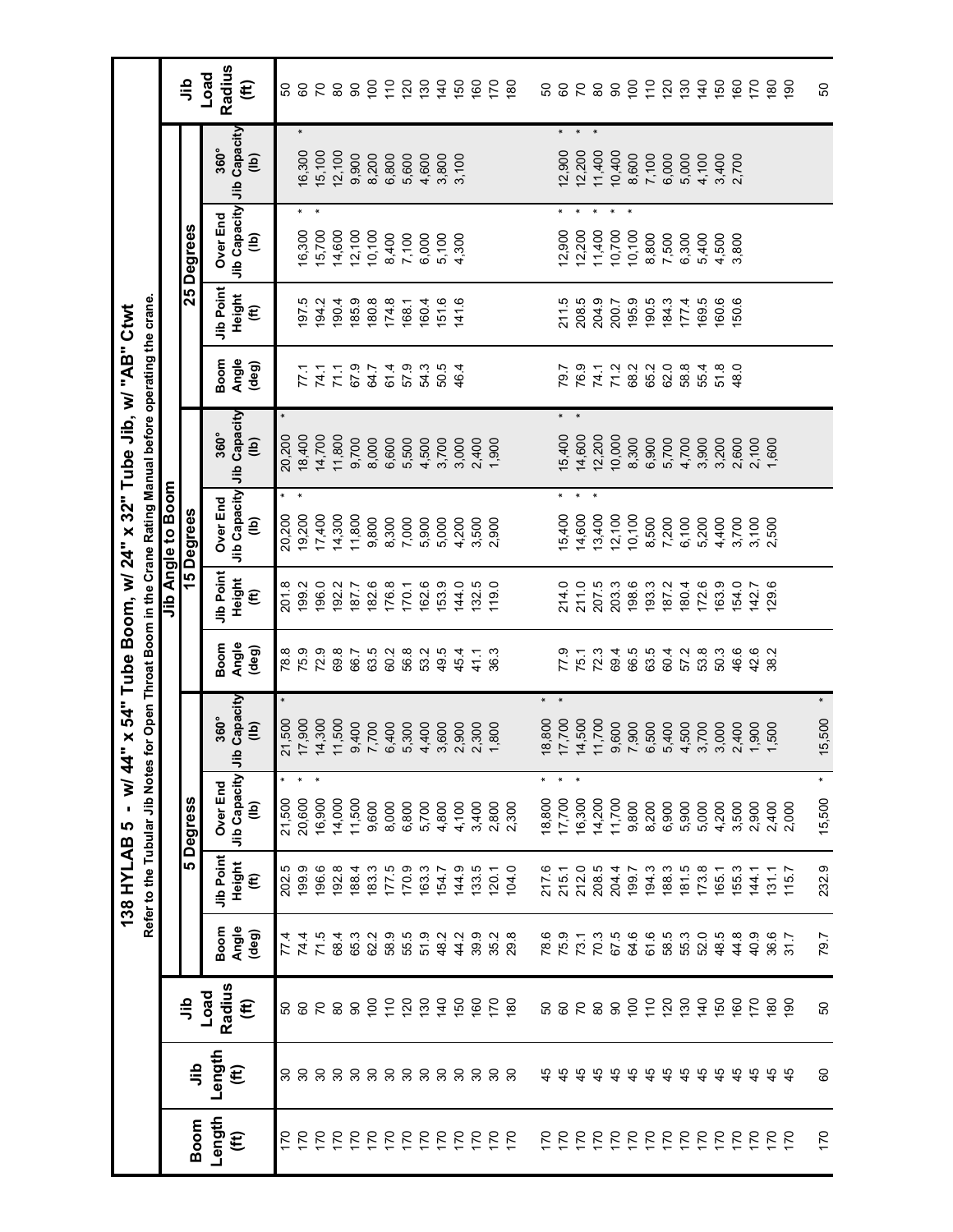|                                                                                                            |                   | ݠڗ         | Radius<br>Load<br>E                                      | $80$<br>8<br>$\overline{r}$                         | 8                | $\frac{6}{2}$<br>$\tilde{=}$        | $\overline{20}$  | $\frac{6}{2}$<br>$\frac{40}{5}$ | 150              | $\overline{160}$ | 170<br>$\frac{80}{2}$  | $\frac{60}{2}$ | $\overline{5}$ | SO                     | $\mbox{6}$        | $\overline{r}$   | 8<br>$\rm{8}$                    | $\frac{1}{2}$   | $\frac{1}{2}$ | $\overline{20}$ | $\frac{6}{2}$  | 140            | 150              | 60               | $\overline{5}$<br>$\frac{80}{2}$          | SO                     |
|------------------------------------------------------------------------------------------------------------|-------------------|------------|----------------------------------------------------------|-----------------------------------------------------|------------------|-------------------------------------|------------------|---------------------------------|------------------|------------------|------------------------|----------------|----------------|------------------------|-------------------|------------------|----------------------------------|-----------------|---------------|-----------------|----------------|----------------|------------------|------------------|-------------------------------------------|------------------------|
|                                                                                                            |                   |            | Jib Capacity<br>360°<br>$\widehat{=}$                    | 8,400<br>9,000                                      | $\ast$<br>7,800  | $\star$<br>$\ast$<br>7,400<br>7,000 | 6,300            | 5,200<br>4,400                  | 3,600            | 3,000            | 2,400<br>1,900         |                |                |                        | 14,600            | 14,000           | 12,000<br>9,700                  | 8,000           | 6,600         | 5,400           | 4,500          | 3,600          | 2,900            | 2,300            |                                           |                        |
|                                                                                                            |                   | 25 Degrees | Jib Capacity<br>Over End<br>ê                            | 8,400<br>9,000                                      | 7,800            | 7,400<br>6,900                      | 6,600            | 6,300<br>5,600                  | 4,800            | 4,100            | 3,400<br>2,800         |                |                |                        | 14,600            | 14,000           | 13,400<br>11,900                 | 9,900           | 8,300         | 6,900           | 5,800          | 4,900          | 4,100            | 3,400            |                                           |                        |
|                                                                                                            |                   |            | Jib Point<br>Height<br>€                                 | 223.5<br>220.2                                      | 216.4            | 211.9<br>206.9                      | 201.3            | 195.0<br>187.9                  | 179.9            | 171.0            | 160.9<br>149.4         |                |                |                        | 207.9             | 204.8            | 196.9<br>201.2                   | 192.1           | 186.5         | 180.2           | 173.1          | 165.1          | 155.9            | 145.4            |                                           |                        |
|                                                                                                            |                   |            | Boom<br>Angle<br>$(\text{deg})$                          | 4.<br>76.7<br>ğ                                     | 74.0             | 71.3                                | 68.5<br>65.6     | 62.6<br>59.5                    | 56.3             | 53.0             | 49.4<br>45.6           |                |                |                        | 77.8              | 74.9             | 72.0<br>69.1                     | 66.0            | 62.9          | 59.7            | 56.3           | 52.8           | 49.1             | 45.1             |                                           |                        |
| I" x 54" Tube Boom, w/ 24" x 32" Tube Jib, w/ "AB" Ctwt                                                    |                   |            | 360°<br>$\widehat{\mathsf{e}}$                           | $\star$<br>11,500<br>12,400<br>12,800               | 10,300           | 8,500<br>7,100                      | 5,900            | 4,900<br>4,100                  | 3,400            | 2,800            | 2,200<br>1,700         |                |                | $\pmb{\ast}$<br>18,000 | $\star$<br>17,100 | 14,500           | 11,700<br>9,500                  | 7,800           | 6,400         | 5,300           | 4,300          | 3,500          | 2,800            | 2,200            | 1,700                                     |                        |
|                                                                                                            | Jib Angle to Boom | 15 Degrees | Jib Capacity Jib Capacity<br>Over End<br>ê               | 12,800<br>12,400<br>11,500                          | $\ast$<br>10,600 | $\ast$<br>9,800<br>8,800            | 7,400            | 6,300<br>5,400                  | 4,600            | 3,900            | 3,200<br>2,700         | 2,200          | 1,800          | $\ast$<br>18,000       | $\ast$<br>17,100  | $\ast$<br>15,500 | 14,100<br>11,600                 | 9,600           | 8,100         | 6,800           | 5,700          | 4,800          | 4,000            | 3,300            | 2,700<br>2,100                            |                        |
|                                                                                                            |                   |            | Jib Point<br>Height<br>$\widehat{\epsilon}$              | 229.4<br>226.6<br>223.3                             | 219.6            | 215.2<br>210.3                      | 204.8            | 198.5<br>191.6                  | 183.8            | 175.0            | 165.2<br>154.0         | 141.2          | 126.3          | 212.1                  | 209.6             | 206.5            | 202.9<br>198.8                   | 194.0           | 188.5         | 182.3           | 175.2          | 167.3          | 158.2            | 147.9            | 136.0<br>122.1                            |                        |
|                                                                                                            |                   |            | Angle<br>Boom<br>$(\text{deg})$                          | 79.6<br>74.4<br>77.1                                | 71.8             | 66.3<br>69.1                        | 63.5             | 60.5<br>57.5                    | 54.4             | 51.1             | 47.6<br>43.9           | 39.8           | 35.4           | 79.3                   | 76.5              | 73.7             | 70.8<br>67.9                     | 64.9            | 61.8          | 58.6            | 55.3           | 51.8           | 48.1             | 44.3             | 40.0<br>35.4                              |                        |
| Refer to the Tubular Jib Notes for Open Throat Boom in the Crane Rating Manual before operating the crane. |                   |            | <b>b Capacity</b><br>360°<br>$\widehat{\mathsf{g}}$<br>⋾ | $\ast$<br>$\ast$<br>14,200<br>14,900<br>11,900      | 9,700            | 8,000<br>6,700                      | 5,600            | 4,600<br>3,800                  | 3,100            | 2,500            | 2,000<br>1,600         |                |                | $\star$<br>19,100      | 17,700            | 14,100           | 11,300<br>9,200                  | 7,500           | 6,200         | 5,100           | 4,100          | 3,400          | 2,700            | 2,100<br>1,600   |                                           | $\pmb{\ast}$<br>16,000 |
| $\frac{1}{4}$<br>$\blacksquare$<br><u> ဟ</u>                                                               |                   | 5 Degress  | Jib Capacity<br>Over End<br>ê                            | 14,900<br>14,200<br>12,900                          | 11,800           | 9,900<br>8,300                      | 7,100            | 6,000<br>5,100                  | 4,300            | 3,600            | 3,000<br>2,500         | 2,100          | 1,600          | $\ast$<br>19,100       | $\ast$<br>18,200  | 16,500           | 13,800<br>11,300                 | 9,400           | 7,800         | 6,600           | 5,500          | 4,600          | 3,800            | 3,200            | 2,600<br>2,100                            | $\ast$<br>16,000       |
| 138 HYLAB                                                                                                  |                   |            | Jib Point<br>Height<br>€                                 | 230.6<br>227.8<br>224.6                             | 220.8            | 211.5<br>216.4                      | 206.0            | 199.8<br>192.9                  | 185.1            | 176.5            | 166.7<br>155.7         | 143.0          | 128.3          | 212.8                  | 210.2             | 207.2            | 203.6<br>1994                    | 194.6           | 189.2         | 183.0           | 176.0          | 168.0          | 159.1            | 148.8            | 137.0<br>Ņ<br>123.                        | 227.8                  |
|                                                                                                            |                   |            | Angle<br>Boom<br>$(\text{deg})$                          | 72.0<br>74.6<br>77.1                                | 69.4             | 63.9<br>66.7                        | 61.1             | 58.2<br>55.2                    | 52.1             | 48.8             | 45.4<br>41.7           | 37.7           | 33.3           | 78.0                   | 75.2              | 72.4             | 69.5<br>66.6                     | 63.6            | 60.5          | 57.3            | 54.0           | 50.6           | 47.0             | 43.1             | 38.9<br>34.3                              | 79.1                   |
|                                                                                                            |                   | $\ddot{=}$ | Radius<br>Load<br>E                                      | 80<br>R<br>8                                        | 8                | 100<br>110                          | 120              | 130<br>140                      | 150              | 160              | 170<br>180             | 190            | 200            | ន                      | 8                 | 50               | 8<br>$\pmb{\mathbb{S}}$          | $\frac{100}{2}$ | 110           | 120             | 130            | $\frac{40}{5}$ | 150              | 160              | 170<br>$\frac{80}{2}$                     | 8                      |
|                                                                                                            |                   | هاز        | Length<br>€                                              | 60<br>8<br>8                                        | 60               | 60<br>60                            | 80               | 60<br>80                        | 60               | 60               | 60<br>80               | 60             | 60             | వి                     | 30                | $\boldsymbol{S}$ | င္က<br>వి                        | 30              | SO            | <u>ន ន</u>      |                | $30^{\circ}$   | $\boldsymbol{S}$ | $\boldsymbol{S}$ | $\mathcal{S}^{\circ}$<br>$\boldsymbol{S}$ | 45                     |
|                                                                                                            |                   | Boom       | Length<br>E                                              | $\overline{170}$<br>170<br>$\overline{\mathcal{E}}$ | $\overline{170}$ | 170<br>$\overline{170}$             | $\overline{170}$ | $\overline{170}$<br>170         | $\overline{170}$ | $\overline{170}$ | $\overline{170}$<br>ξp | S4             | S1             | $\frac{8}{2}$          | 180               | $\frac{80}{2}$   | $\frac{80}{2}$<br>$\frac{80}{2}$ | $\frac{80}{2}$  | 180           | $\frac{80}{2}$  | $\frac{80}{2}$ | $\frac{80}{2}$ | 180              | $\frac{8}{2}$    | $\frac{80}{2}$<br>$\frac{80}{2}$          | 180                    |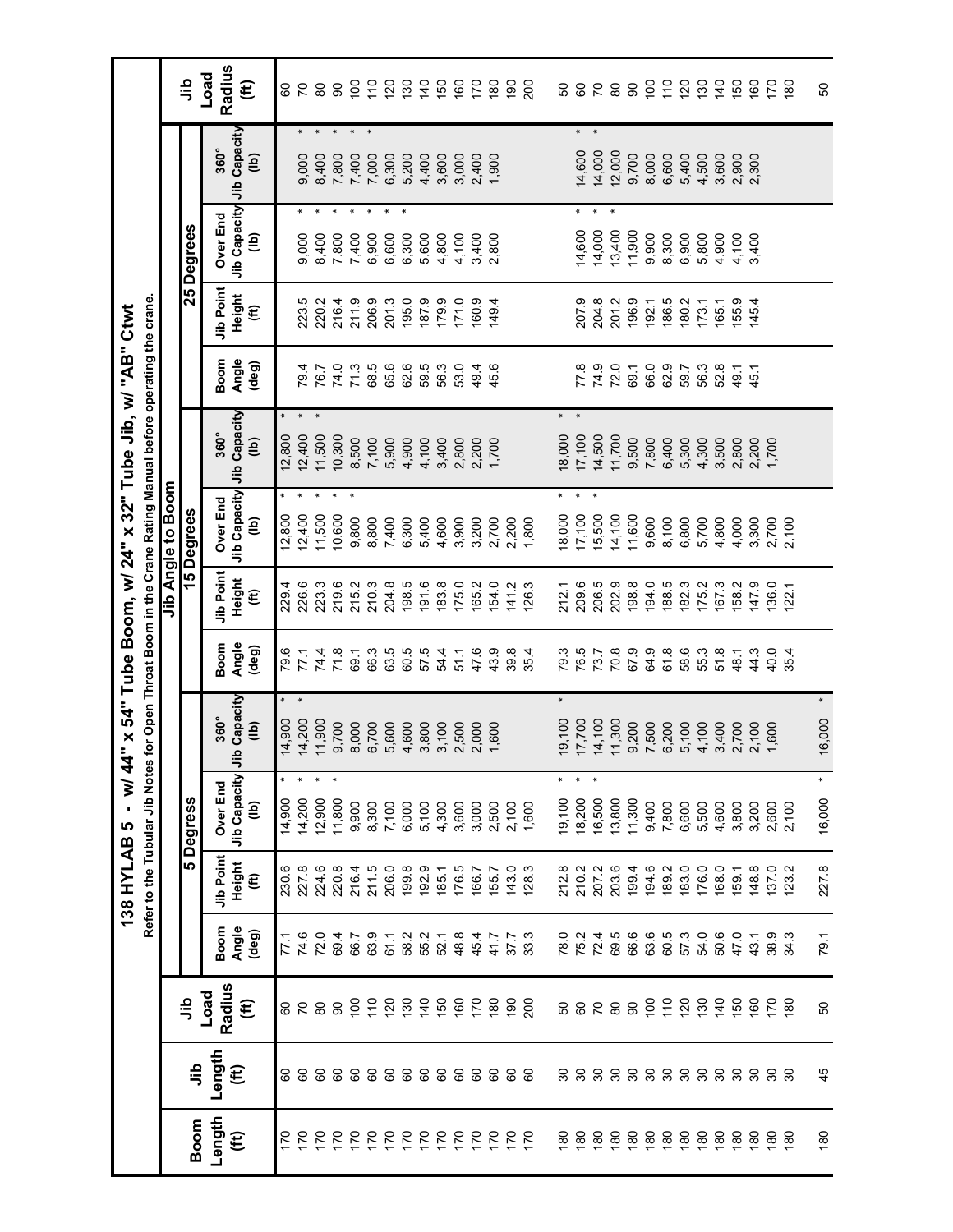|                                                                                                                                                                      |                   | <u>م</u> اڑ | Radius<br>Load<br>E                           | 8                      | $\overline{r}$   | $80$                       | 90               | $\frac{5}{2}$   | $\overline{20}$<br>$\frac{1}{2}$ | 130           | $\frac{40}{5}$ | $\frac{60}{2}$ | $\frac{60}{2}$ | ρζ            | 180           | $\frac{60}{2}$ | $\mbox{6}$             | $\overline{r}$    | $\rm{8}$          | 8                      | $\frac{5}{2}$         | $\frac{1}{2}$  | $\frac{5}{2}$   | $\frac{6}{2}$ | $\frac{40}{5}$ | 150           | $\frac{60}{5}$ | ςł             | $\frac{80}{2}$ | ĝ,             | $\approx$     |
|----------------------------------------------------------------------------------------------------------------------------------------------------------------------|-------------------|-------------|-----------------------------------------------|------------------------|------------------|----------------------------|------------------|-----------------|----------------------------------|---------------|----------------|----------------|----------------|---------------|---------------|----------------|------------------------|-------------------|-------------------|------------------------|-----------------------|----------------|-----------------|---------------|----------------|---------------|----------------|----------------|----------------|----------------|---------------|
|                                                                                                                                                                      |                   |             | $360^\circ$<br>ê                              |                        | ¥<br>11,300      | $\boldsymbol{*}$<br>10,800 | 10,200           | 8,400           | 7,000<br>5,800                   | 4,800         | 3,900          | 3,200          | 2,600<br>2,000 |               |               |                |                        | $\ast$<br>9,000   | $\star$<br>8,500  | $\ast$<br>7,900        | $\pmb{\ast}$<br>7,500 | 7,100          | 6,100           | 5,100         | 4,200          | 3,400         | 2,800          | 2,200          | 1,700          |                |               |
|                                                                                                                                                                      |                   | 25 Degrees  | Jib Capacity Jib Capacity<br>Over End<br>€    |                        | 11,300           | 10,800                     | 10,500           | 10,100          | 8,700<br>7,300                   | 6,200         | 5,200          | 4,400          | 3,600          | 3,000         |               |                |                        | 9,000             | 8,500             | 7,900                  | 7,500                 | 7,100          | 6,700           | 6,400         | 5,500          | 4,600         | 3,900          | 3,200          | 2,700          |                |               |
|                                                                                                                                                                      |                   |             | Jib Point<br>Height<br>€                      |                        | 218.9            | 215.5                      | 211.6            | 207.0           | 201.9<br>196.1                   | 189.6         | 182.3          | 174.1          | 164.8          | 154.4         |               |                |                        | 233.9             | 230.7             | 227.1                  | 222.9                 | 218.1          | 212.8           | 206.8         | 200.2          | 192.7         | 184.4          | 175.1          | 164.7          |                |               |
|                                                                                                                                                                      |                   |             | Boom<br>Angle<br>$(\text{deg})$               |                        | 77.5             | 74.8                       | 72.1             | 69.3            | 66.4<br>63.4                     | 60.4          | 57.2           | 53.9           | 50.4           | 46.7          |               |                |                        | 79.8              | 77.3              | 74.7                   | 72.1                  | 69.5           | 66.7            | 63.9          | 61.1           | 58.1          | 54.9           | 51.6           | 48.2           |                |               |
| Refer to the Tubular Jib Notes for Open Throat Boom in the Crane Rating Manual before operating the crane<br>I" x 54" Tube Boom, w/ 24" x 32" Tube Jib, w/ "AB" Ctwt |                   |             | Jib Capacity Jib Capacity<br>360°<br>ê        | $\ast$<br>13,800       | $\ast$<br>13,300 | 12,000                     | 9,800            | 8,100           | 6,700<br>5,500                   | 4,600         | 3,700          | 3,000          | 2,400          | 1,900         |               |                |                        | $\ast$<br>11,200  | $\ast$<br>10,800  | 10,100                 | 8,300                 | 6,900          | 5,700           | 4,800         | 3,900          | 3,200         | 2,600          | 2,000          | 1,500          |                |               |
|                                                                                                                                                                      | Jib Angle to Boom | 15 Degrees  | Over End<br>€                                 | ×<br>13,800            | $\ast$<br>13,300 | $\ast$<br>12,700           | $\ast$<br>11,900 | 10,000          | 8,400<br>7,000                   | 5,900         | 5,000          | 4,200          | 3,500          | 2,900         | 2,300         | 1,900          |                        | $\ast$<br>11,200  | $\star$<br>10,800 | $\pmb{\ast}$<br>10,200 | $\ast$<br>9,400       | 8,600          | 7,300           | 6,100         | 5,200          | 4,400         | 3,700          | 3,000          | 2,500          | 2,000          | 1,600         |
|                                                                                                                                                                      |                   |             | Jib Point<br>Height<br>$\mathbf{\widehat{E}}$ | 224.3                  | 221.5            | 218.1                      | 214.2            | 209.7           | 199.0<br>204.7                   | 192.6         | 185.4          | 177.3          | 168.2          | 157.9         | 146.2         | 132.7          |                        | 237.0             | 233.9             | 230.3                  | 226.2                 | 221.5          | 216.2           | 210.4         | 203.8          | 196.5         | 188.4          | 179.3          | 169.1          | 157.6          | 144.4         |
|                                                                                                                                                                      |                   |             | Angle<br>Boom<br>$(\text{deg})$               | 78.4                   | 75.8             | 73.1                       | 70.4             | 67.6            | 61.9<br>64.8                     | 58.9          | 55.7           | 52.5           | 49.1           | 45.4          | 41.5          | 37.3           |                        | 77.6              | 75.1              | 72.6                   | 70.0                  | 67.4           | 64.7            | 61.9          | 59.1           | 56.1          | 53.1           | 49.9           | 46.5           | 42.8           | 38.9          |
|                                                                                                                                                                      |                   |             | <b>b Capacity</b><br>360°<br>ê<br>っ           | $\ast$<br>15,300       | 14,300           | 11,500                     | 9,400            | 7,700           | 6,300<br>5,200                   | 4,300         | 3,500          | 2,800          | 2,200          | 1,700         |               |                | $\pmb{\ast}$<br>13,400 | $\star$<br>12,900 | 11,700            | 9,500                  | 7,800                 | 6,500          | 5,300           | 4,400         | 3,600          | 2,900         | 2,300          | 1,800          |                |                |               |
| $-$ W/ 44<br>မာ                                                                                                                                                      |                   | 5 Degress   | <b>Jib Capacity</b><br>Over End<br>€          | $\pmb{\ast}$<br>15,300 | $\ast$<br>14,600 | 14,000                     | 11,500           | 9,600           | 8,000<br>6,700                   | 5,700         | 4,800          | 4,000          | 3,300          | 2,700         | 2,200         | 1,700          | 13,400                 | 12,900            | 12,300            | 11,300                 | 9,700                 | 8,100          | 6,900           | 5,800         | 4,900          | 4,100         | 3,400          | 2,800          | 2,300          | 1,800          |               |
| <b>138 HYLAB</b>                                                                                                                                                     |                   |             | Jib Point<br>Height<br>€                      | 225.4                  | 222.5            | 219.2                      | 215.3            | 210.8           | 205.8<br>200.1                   | 193.7         | 186.5          | 178.5          | 169.4          | 159.3         | 147.6         | 134.2          | 240.9                  | 238.3             | 235.1             | 231.5                  | 2274                  | 222.7          | 217.5           | 211.7         | 205.1          | 197.9         | 189.8          | 180.8          | 170.7          | 159.3          |               |
|                                                                                                                                                                      |                   |             | Angle<br>Boom<br>$(\text{deg})$               | 76.5                   | 73.9             | 71.2                       | 68.5             | 65.8            | 63.0<br>60.1                     | 57.1          | 54.0           | 50.7           | 47.4           | 43.8          | 39.9          | 35.7           | 77.7                   | 75.2              | 72.8              | 70.2                   | 67.7                  | 65.1           | 62.4            | 59.7          | 56.9           | 53.9          | 50.9           | 47.7           | 44.4           | 40.8           |               |
|                                                                                                                                                                      |                   | ءِ          | Radius<br>Load<br>$\widehat{\mathbf{t}}$      |                        | 8 S              | $\pmb{\mathbb{S}}$         | 8                | $\frac{8}{100}$ | $\frac{1}{1}$<br>$\overline{20}$ | 130           | $\frac{40}{5}$ | 150            | $\frac{60}{2}$ | 170           | 180           | $\frac{60}{2}$ | 8                      | <b>P</b>          | 80                | 8                      | $\overline{5}$        | 110            | $\overline{20}$ | 130           | 140            | 150           | $\frac{60}{5}$ | 170            | $\frac{80}{2}$ | $\frac{60}{2}$ | 200           |
|                                                                                                                                                                      |                   | هاز         | Length<br>E                                   | 45                     | 45               | $\frac{4}{5}$              | 45               | 45              | 45<br>$\frac{4}{9}$              | 45            | $\frac{15}{4}$ | 45             | $\frac{4}{5}$  | 45            | 45            | $\frac{4}{5}$  | 80                     | 60                | 60                | 60                     | 60                    | 60             | 60              | 8             | 8              | 60            | 60             | 60             | 60             | 60             | 8             |
|                                                                                                                                                                      |                   | Boom        | Length<br>E                                   | $\frac{8}{2}$          | $\frac{8}{2}$    | $\frac{80}{2}$             | $\frac{80}{2}$   | $\frac{80}{2}$  | $\frac{80}{2}$<br>$\frac{8}{2}$  | $\frac{8}{2}$ | $\frac{8}{2}$  | $\frac{8}{2}$  | $\frac{8}{2}$  | $\frac{8}{2}$ | $\frac{8}{2}$ | es<br>1        | $\frac{8}{2}$          | $\frac{80}{2}$    | 180               | $\frac{8}{2}$          | $\frac{8}{2}$         | $\frac{80}{2}$ | $\frac{8}{2}$   | $\frac{8}{2}$ | $\frac{80}{2}$ | $\frac{8}{2}$ | $\frac{8}{2}$  | $\frac{80}{2}$ | $\frac{80}{2}$ | $\frac{8}{2}$  | $\frac{8}{2}$ |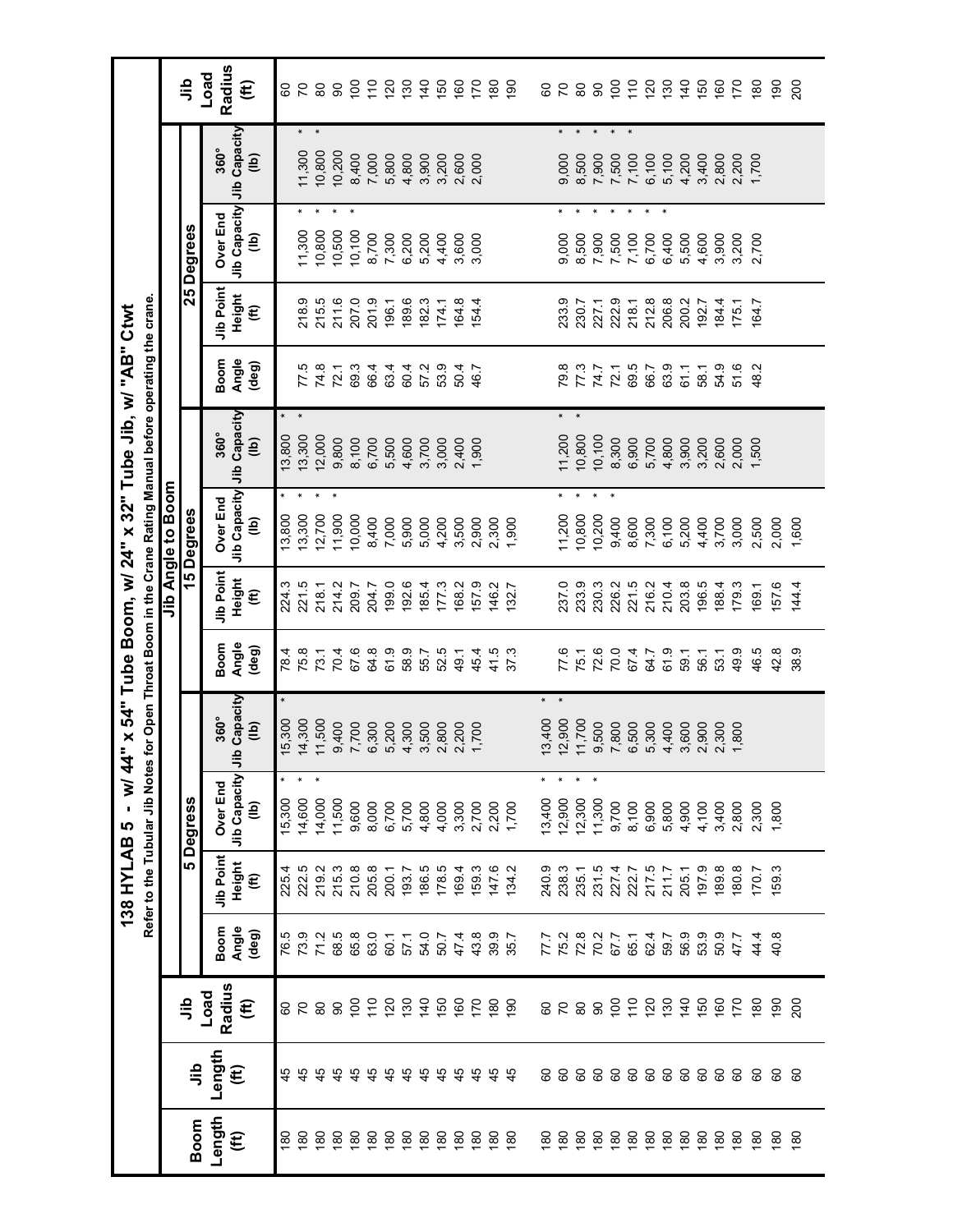|                                                                                                                                       |                   | هاز           | Radius<br><b>Load</b><br>E                 | 50               | 8             | 5                | 80                | 8              | 9              | $\frac{1}{2}$  | $\frac{20}{2}$  | $\frac{130}{2}$            | $\frac{40}{3}$ | $\frac{60}{50}$  | $\frac{60}{2}$ | 170              |
|---------------------------------------------------------------------------------------------------------------------------------------|-------------------|---------------|--------------------------------------------|------------------|---------------|------------------|-------------------|----------------|----------------|----------------|-----------------|----------------------------|----------------|------------------|----------------|------------------|
|                                                                                                                                       |                   |               | 360°<br>ê                                  |                  | 13,100        | 12,500           | 11,800            | 9,600          | 7,800          | 6,400          | 5,200           | 4,300                      | 3,400          | 2,700            | 2,100          |                  |
|                                                                                                                                       |                   | 25 Degrees    | Jib Capacity Jib Capacity<br>Over End<br>€ |                  | 13,100        | 12,500           | 12,000            | 11,400         | 9,700          | 8,100          | 6,800           | 5,600                      | 4,700          | 3,900            | 3,200          |                  |
|                                                                                                                                       |                   |               | Jib Point<br>Height<br>E                   |                  | 218.2         | 215.3            | 211.9             | 207.9          | 203.3          | 198.0          | 192.1           | 185.5                      | 178.0          | 169.6            | 160.0          |                  |
|                                                                                                                                       |                   |               | Boom<br>Angle<br>(deg)                     |                  | 78.4          | 75.6             | 72.9              | 70.1           | 67.2           | 64.3           | 61.2            | 58.1                       | 54.8           | 51.4             | 47.8           |                  |
|                                                                                                                                       |                   |               | 360°<br>ê                                  | ×<br>15,200      | 14,500        | 13,800           | 11,500            | 9,300          | 7,600          | 6,200          | 5,100           | 4,100                      | 3,300          | 2,600            | 2,000          | 1,500            |
| for Open Throat Boom in the Crane Rating Manual before operating the crane.<br>" x 54" Tube Boom, w/ 24" x 32" Tube Jib, w/ "AB" Ctwt | Jib Angle to Boom | 15 Degrees    | Jib Capacity Jib Capacity<br>Over End<br>ê | ×<br>15,200      | 14,500        | $\ast$<br>13,800 | $\star$<br>13,100 | 11,400         | 9,500          | 7,900          | 6,600           | 5,500                      | 4,600          | 3,800            | 3,100          | ×<br>2,000       |
|                                                                                                                                       |                   |               | Jib Point<br>Height<br>E                   | 222.3            | 219.9         | 217.0            | 213.6             | 209.7          | 205.1          | 200.0          | 194.1           | 187.5                      | 180.1          | 171.8            | 62.4           | 151.7            |
|                                                                                                                                       |                   |               | Boom<br>Angle<br>$(\text{deg})$            | 79.8             | 77.2          | 74.5             | 71.7              | 68.9           | 66.1           | 63.2           | 60.2            | 57.1                       | 53.9           | 50.5             | 46.9           | 43.1             |
|                                                                                                                                       |                   |               | ib Capacity<br>360°<br>ê                   | $\ast$<br>16,100 | 15,300        | 13,900           | 11,100            | 9,000          | 7,300          | 6,000          | 4,900           | 3,900                      | 3,100          | 2,500            | 1,900          |                  |
| $\frac{44}{3}$<br>Refer to the Tubular Jib Notes                                                                                      |                   | 5 Degress     | Jib Capacity<br>Over End<br>€              | 16,100           | 15,300        | 14,600           | 13,600            | 11,100         | 9,200          | 7,600          | 6,400           | 5,300                      | 4,400          | 3,600            | 2,800          | 1,500            |
| 138 HYLAB 5 -                                                                                                                         |                   |               | Jib Point<br>Height<br>E                   | 223.0            | 220.6         | 217.7            | 214.3             | 210.3          | 205.8          | 200.7          | 194.8           | 188.3                      | 180.9          | 172.6            | 163.3          | 152.6            |
|                                                                                                                                       |                   |               | Boom<br>Angle<br>(deg)                     | 78.5             | 75.9          | 73.2             | 70.5              | 67.7           | 64.9           | 62.0           | 59.0            | 55.9                       | 52.7           | 49.3             | 45.8           | 42.0             |
|                                                                                                                                       |                   | هاز           | Radius<br>Load<br>$\widehat{\epsilon}$     | 8                | 8             | <b>P</b> 8       |                   | 8              | $\overline{5}$ | $\frac{1}{10}$ | $\overline{20}$ | $\frac{130}{2}$            | $\frac{40}{5}$ | 150              | 160            | $\overline{170}$ |
|                                                                                                                                       |                   | <u>م</u><br>5 | Length<br>€                                | 30               | 30            | $\boldsymbol{S}$ | 30                | 30             | ႙              | ္က             | వి              | $\mathcal{S}^{\mathsf{O}}$ | င္က            | $\boldsymbol{S}$ | 30             | $\boldsymbol{S}$ |
|                                                                                                                                       |                   | Boom          | Length<br>€                                | $\frac{60}{20}$  | $\frac{6}{2}$ | $\overline{6}$   | $\overline{6}$    | $\overline{6}$ | $\overline{6}$ | $\frac{8}{2}$  | ĝ,              | $\frac{6}{2}$              | ĝ,             | ĝ                | န္က            | $\frac{8}{2}$    |